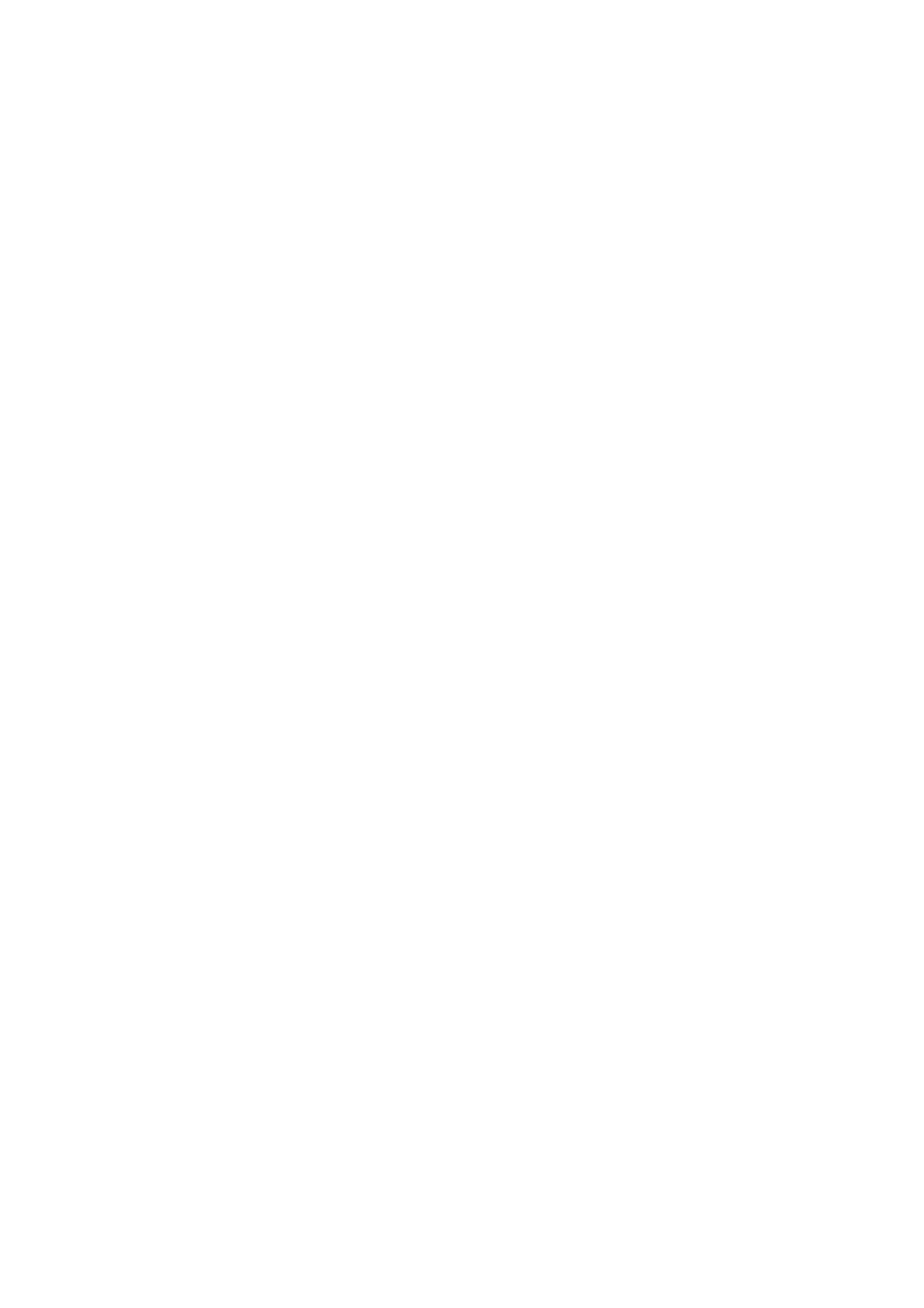### Table of Contents

| 1.               |        |                                                          |  |
|------------------|--------|----------------------------------------------------------|--|
| 2.               |        |                                                          |  |
| 2.1.             |        |                                                          |  |
|                  | 2.2.   |                                                          |  |
|                  | 2.2.1. |                                                          |  |
|                  | 2.2.2. |                                                          |  |
|                  | 2.2.3. |                                                          |  |
|                  | 2.2.4. |                                                          |  |
|                  | 2.2.5. |                                                          |  |
|                  | 2.2.6. |                                                          |  |
|                  | 2.2.7. |                                                          |  |
|                  | 2.2.8. |                                                          |  |
|                  |        |                                                          |  |
|                  | 2.3.1. |                                                          |  |
|                  | 2.3.2. |                                                          |  |
|                  | 2.4.   |                                                          |  |
|                  | 2.4.1. |                                                          |  |
|                  | 2.4.2. |                                                          |  |
| $\overline{3}$ . |        |                                                          |  |
| 3.1.             |        |                                                          |  |
|                  | 3.2.   |                                                          |  |
|                  | 3.2.1. |                                                          |  |
|                  | 3.2.2. |                                                          |  |
|                  | 3.2.3. |                                                          |  |
|                  | 3.3.   |                                                          |  |
|                  | 3.3.1. |                                                          |  |
|                  | 3.3.2. |                                                          |  |
|                  | 3.3.3. |                                                          |  |
|                  | 3.3.4. | Staff Motivation, Development and Working Environment 29 |  |
| 4.               |        |                                                          |  |
| 4.1.             |        |                                                          |  |
| 4.2.             |        |                                                          |  |
|                  | 4.2.1. |                                                          |  |
|                  | 4.2.2. |                                                          |  |
| 4.3.             |        |                                                          |  |
| 4.4.             |        |                                                          |  |
| 5.               |        |                                                          |  |
| 5.1.             |        |                                                          |  |
| 5.2.             |        |                                                          |  |
|                  | 5.2.1. | Investor register, sampling, and reference numbering52   |  |
|                  | 5.2.2. |                                                          |  |
|                  | 5.2.3. |                                                          |  |
|                  |        |                                                          |  |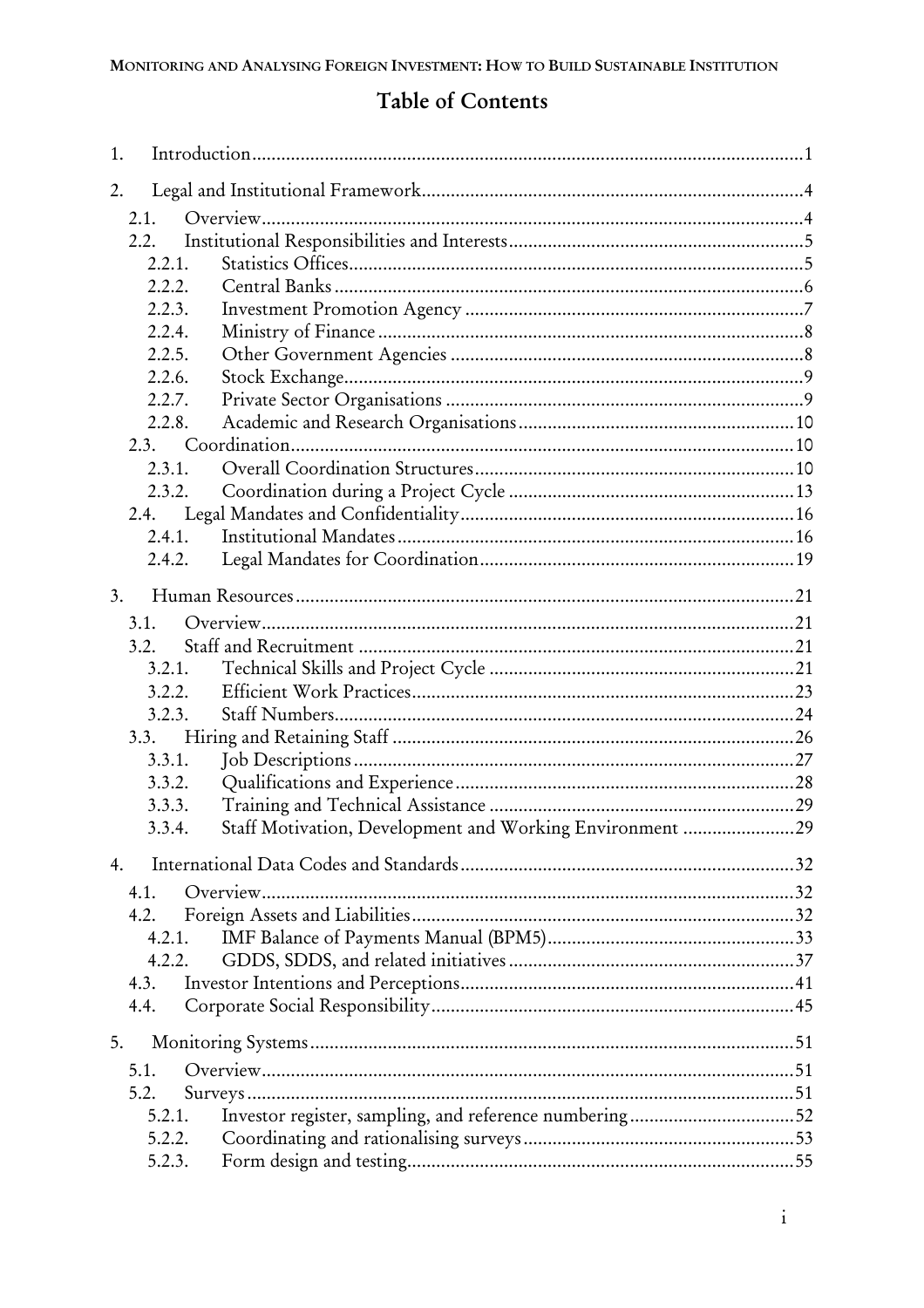| 5.2.4. |                                                                  |  |
|--------|------------------------------------------------------------------|--|
| 5.2.5. |                                                                  |  |
|        |                                                                  |  |
| 5.3.1. |                                                                  |  |
|        | 5.3.2.                                                           |  |
| 5.4.   |                                                                  |  |
| 6.     |                                                                  |  |
| 6.1.   |                                                                  |  |
| 6.2.   |                                                                  |  |
| 6.3.   |                                                                  |  |
| 7.     |                                                                  |  |
| 7.1.   |                                                                  |  |
| 7.2.   |                                                                  |  |
|        | 7.2.1.                                                           |  |
|        | Implementation of Capacity Building Recommendations 85<br>7.2.2. |  |
| 7.3.   |                                                                  |  |
| 8.     |                                                                  |  |
| 8.1.   |                                                                  |  |
| 8.2.   |                                                                  |  |
| 8.3.   |                                                                  |  |
| 8.4.   |                                                                  |  |
| 8.4.1. |                                                                  |  |
|        | 8.4.2.                                                           |  |
|        | 8.4.3.                                                           |  |
| 8.5.   |                                                                  |  |
| 8.6.   |                                                                  |  |
| 8.6.1. |                                                                  |  |
| 8.6.2. |                                                                  |  |
| 8.6.3. |                                                                  |  |
| 8.7.   |                                                                  |  |

# Table of Figures

| Figure 1 Indicative Distribution of NTF and Secretariat Functions  12 |  |
|-----------------------------------------------------------------------|--|
|                                                                       |  |
|                                                                       |  |

## List of Tables

|--|--|--|--|--|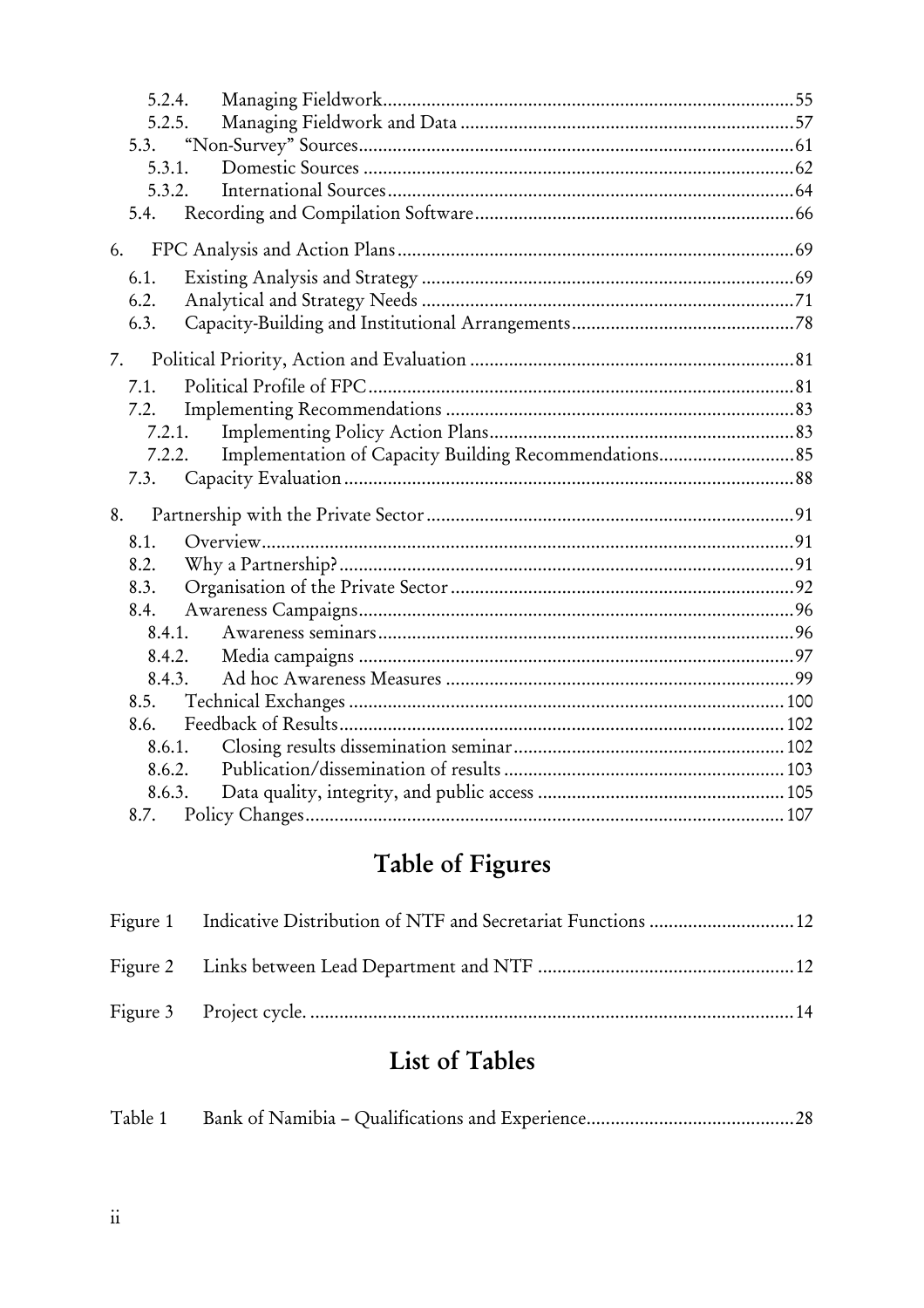### List of Boxes

| Box 1 |  |
|-------|--|
|       |  |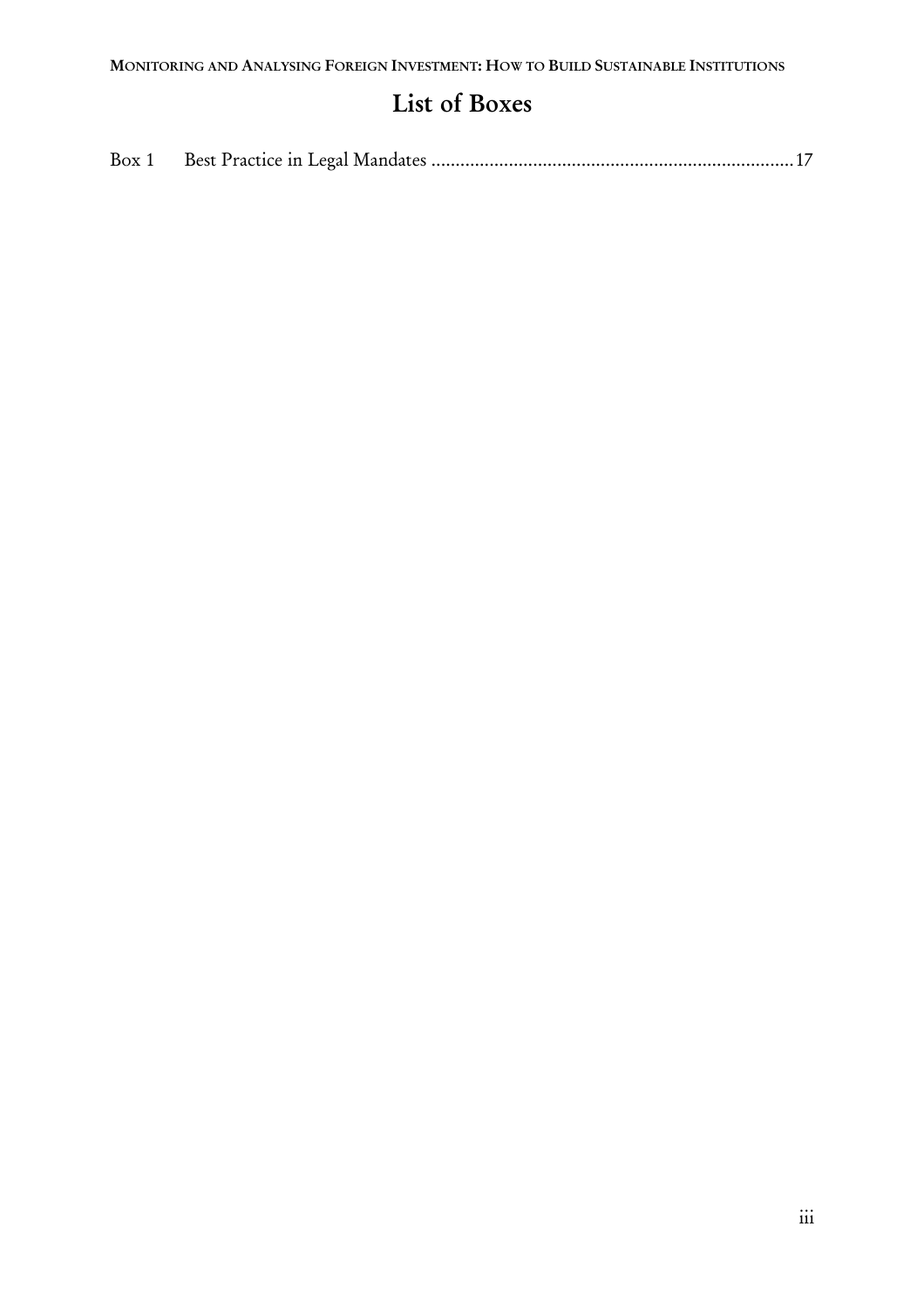## Acronyms and Abbreviations

| AfDB          | African Development Bank                                                 |
|---------------|--------------------------------------------------------------------------|
| AFRITAC       | African Technical Assistance Centre                                      |
| <b>BCEAO</b>  | Banque Centrale des Etats de l'Afrique de l'Ouest (Central Bank of West  |
|               | African States)                                                          |
| <b>BEAC</b>   | Banque des Etats de L'Afrique Centrale (Bank of Central African States)  |
| <b>BOP</b>    | <b>Balance of Payments</b>                                               |
| <b>BOPSY</b>  | Balance of Payments Statistics Yearbook                                  |
| BPM4          | IMF Balance of Payments Manual, 4th Edition                              |
| BPM5          | IMF Balance of Payments Manual, 5th Edition                              |
| CBP           | Capacity Building Programme                                              |
| <b>CEMAC</b>  | Communauté Économique et Monétaire de l'Afrique Centrale (Economic and   |
|               | Monetary Community of Central Africa)                                    |
| <b>CEMLA</b>  | Centro de Estudios Monetarios Latinoamericanos                           |
| <b>CEO</b>    | Chief Executive Officer                                                  |
| <b>CEPAL</b>  | Comisión Económica para America Latina                                   |
| <b>CFA</b>    | Communauté française d'Afrique                                           |
| <b>COMESA</b> | Common Market for Eastern and Southern Africa                            |
| CS-DRMS       | Commonwealth Secretariat Debt Recording and Monitoring System            |
| <b>CSR</b>    | Corporate Social Responsibility                                          |
| CARTAC        | Caribbean Technical Assistance Centre                                    |
| <b>DMFAS</b>  | UNCTAD Debt Management Financial and Analysis System                     |
| <b>DQAF</b>   | IMF's Data Quality Assessment Framework                                  |
| <b>EAC</b>    | East African Community                                                   |
| FPC CBP       | Foreign Private Capital Capacity Building Programme                      |
| <b>GDDS</b>   | General Data Dissemination System                                        |
| $_{\rm{HP}}$  | <b>International Investment Position</b>                                 |
| IMF           | International Monetary Fund                                              |
| <b>IPA</b>    | <b>Investment Promotion Agency</b>                                       |
| <b>MEFMI</b>  | Macroeconomic and Financial Management Institute of Eastern & Southern   |
|               | Africa                                                                   |
| <b>NGO</b>    | Non-Governmental Organisation                                            |
| <b>NTF</b>    | National Taskforce                                                       |
| OECD          | Organisation for Economic Co-operation and Development                   |
| <b>OTAM</b>   | Office of Technical Assistance Management                                |
| PSED          | Private Sector External Debt                                             |
| <b>ROSC</b>   | Reports on the Observance of Standards and Codes                         |
| SADC          | Southern African Development Community                                   |
| <b>SDDS</b>   | Special Data Dissemination Standard                                      |
| TA            | <b>Technical Assistance</b>                                              |
| <b>UEMOA</b>  | Union Economique et Monétaire Ouest Africaine (West African Economic and |
|               | Monetary Union                                                           |
| <b>UNCTAD</b> | United Nations Conference on Trade and Development                       |
| WAIFEM        | West African Institute for Financial and Economic Management             |
| WAMZ          | West African Monetary Zone                                               |
|               |                                                                          |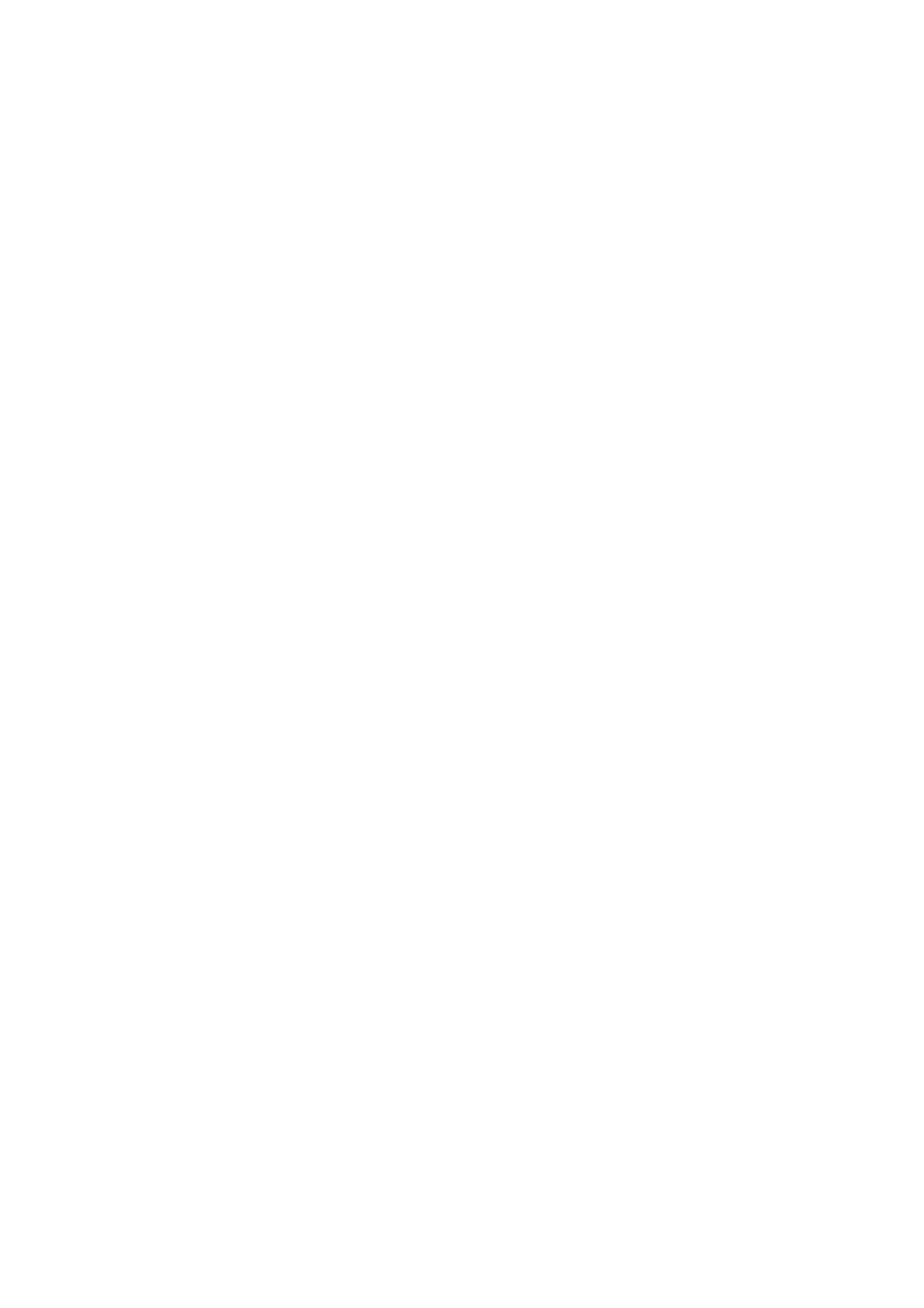#### 1. INTRODUCTION

Since the 1980s, the volatility of international capital markets, facilitated by the removal of capital controls by most economies, has provoked multiple global economic crises. As a result, the international community has come to see the economic policy benefits to lowincome countries (and to the world economy) of improving their monitoring of international private capital flows. Better monitoring is supposed to improve the transparency of data and thereby encourage stability of private capital. In addition, as lowincome countries become more open to sophisticated financial markets including short term debt and portfolio flows, monitoring should improve policy responses to these flows.

However, the international community has failed to admit how difficult such monitoring is. It has established international codes and standards for monitoring, however, firstly, the vast majority of economies worldwide are not meeting these standards. Most low-income countries (and even most OECD economies) are unable to meet such codes without a major reinforcement of the institutions responsible for monitoring. Often they are working on the basis of highly unreliable secondary data such as a guesstimated proportion of the approvals made by an investment promotion agency, or a residual in the Balance of Payments (BOP) once other line items have been estimated. Secondly, monitoring serves little purpose on its own, unless the data collected are used for analysis and proactive policymaking by low-income countries and the international community, to stabilise private capital. Indeed, to the degree that better data track the volatility of private capital more accurately, without analysis and policy response they are likely to exacerbate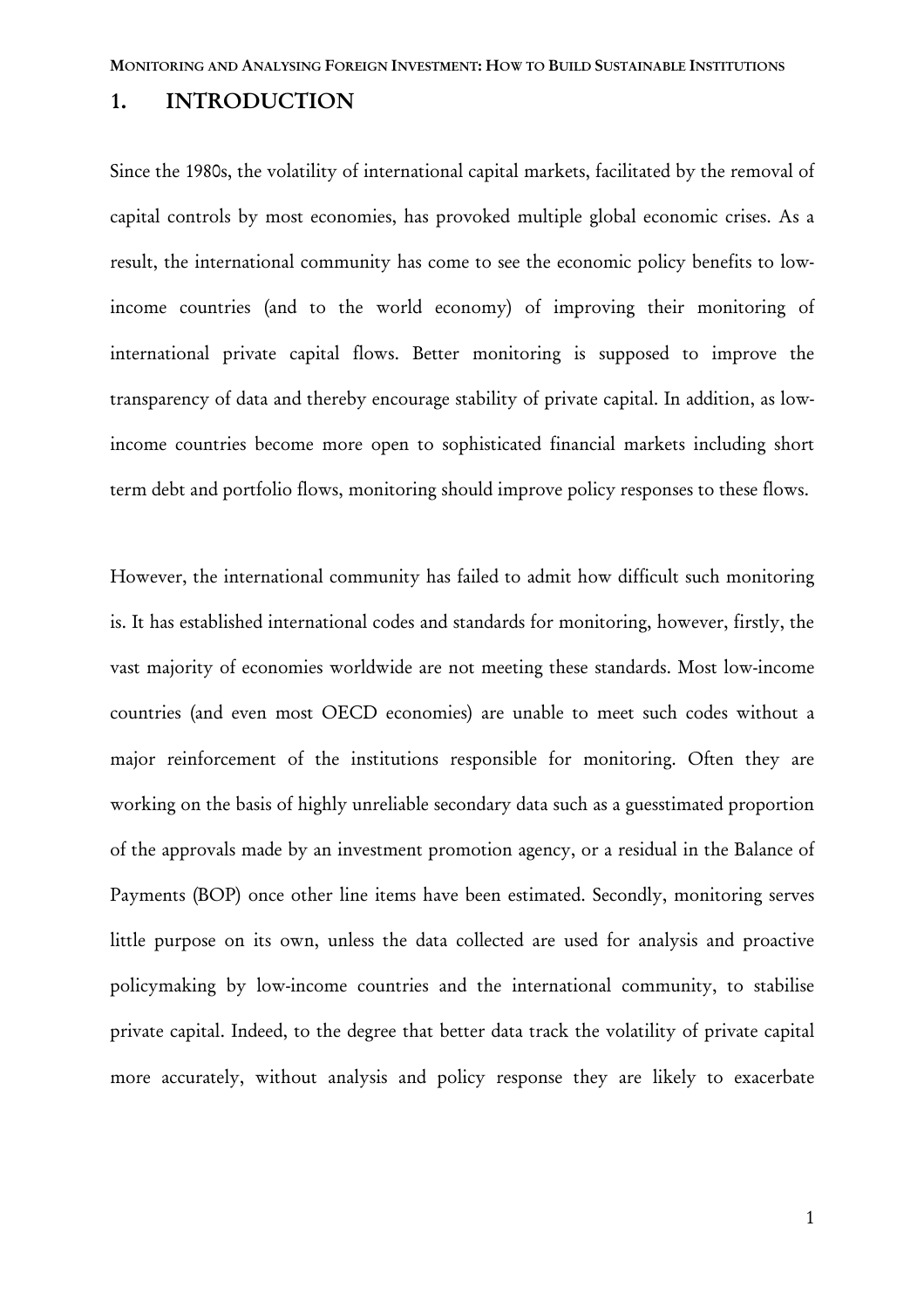volatility and crises, by misdirecting investment promotion and macroeconomic policy efforts, and magnifying investors' "herd behaviour".

As a result of such concerns, the Governments of Switzerland and the United Kingdom have established since 2000 a Foreign Private Capital Capacity Building Programme (FPC CBP), whose aim is to create sustainable institutions for monitoring, analysing and improving policies related to international private capital<sup>1</sup>. Aware of the problems in their existing monitoring and analysis, 47 countries in Africa, Latin America, and the Caribbean have benefited from the programme<sup>2</sup>. In executing its activities, the programme liaises closely with the Commonwealth Secretariat, International Monetary Fund (IMF), Organisation for Economic Co-operation and Development (OECD), United Nations Conference on Trade and Development (UNCTAD) and the World Bank, as well as various OECD central banks and statistics offices to ensure that it is always benefiting from international best practices.

Due to their involvement in the programme and their commitment to adopting best practices, the participating countries have made extensive progress in reinforcing

 $\overline{a}$ 

<sup>1</sup> The programme is implemented by the Banque centrale des États de l'Afrique de l'Ouest (BCEAO), and the Banque des Etats de l'Afrique Centrale (BEAC), the Centro de Estudios Monetarios Latinoamericanos (CEMLA), Development Finance International (DFI), the Macroeconomic and Financial Management Institute of Eastern and Southern Africa (MEFMI), and the West African Institute for Financial and Economic Management (WAIFEM). The Governments of Denmark, Sweden, Switzerland, the United Kingdom, and the European Union, as well as 14 developing countries have funded it. It has also benefited from inputs by all the relevant international organisations (Commonwealth Secretariat, IMF, OECD, UNCTAD, and the World Bank Group) as well as major OECD economies (Australia, Belgium, Canada, New Zealand, Poland and the United Kingdom).

<sup>2</sup> Since 1997, the Programme has worked with: Argentina, The Bahamas, Barbados, Benin, Bolivia, Botswana, Burkina Faso, Cameroon, Central African Republic, Chad, Chile, Republic of Congo, Costa Rica, Côte d'Ivoire, Equatorial Guinea, Ethiopia, Gabon, The Gambia, Ghana, Guinea-Bissau, Guyana, Honduras, Jamaica, Kenya, Lesotho, Malawi, Mali, Mauritius, Mexico, Mozambique, Namibia, Nicaragua, Niger, Nigeria, Paraguay, Peru, South Africa, Senegal, Swaziland, Tanzania, Trinidad and Tobago, Togo, Uganda, Uruguay, Venezuela, Zambia, Zimbabwe.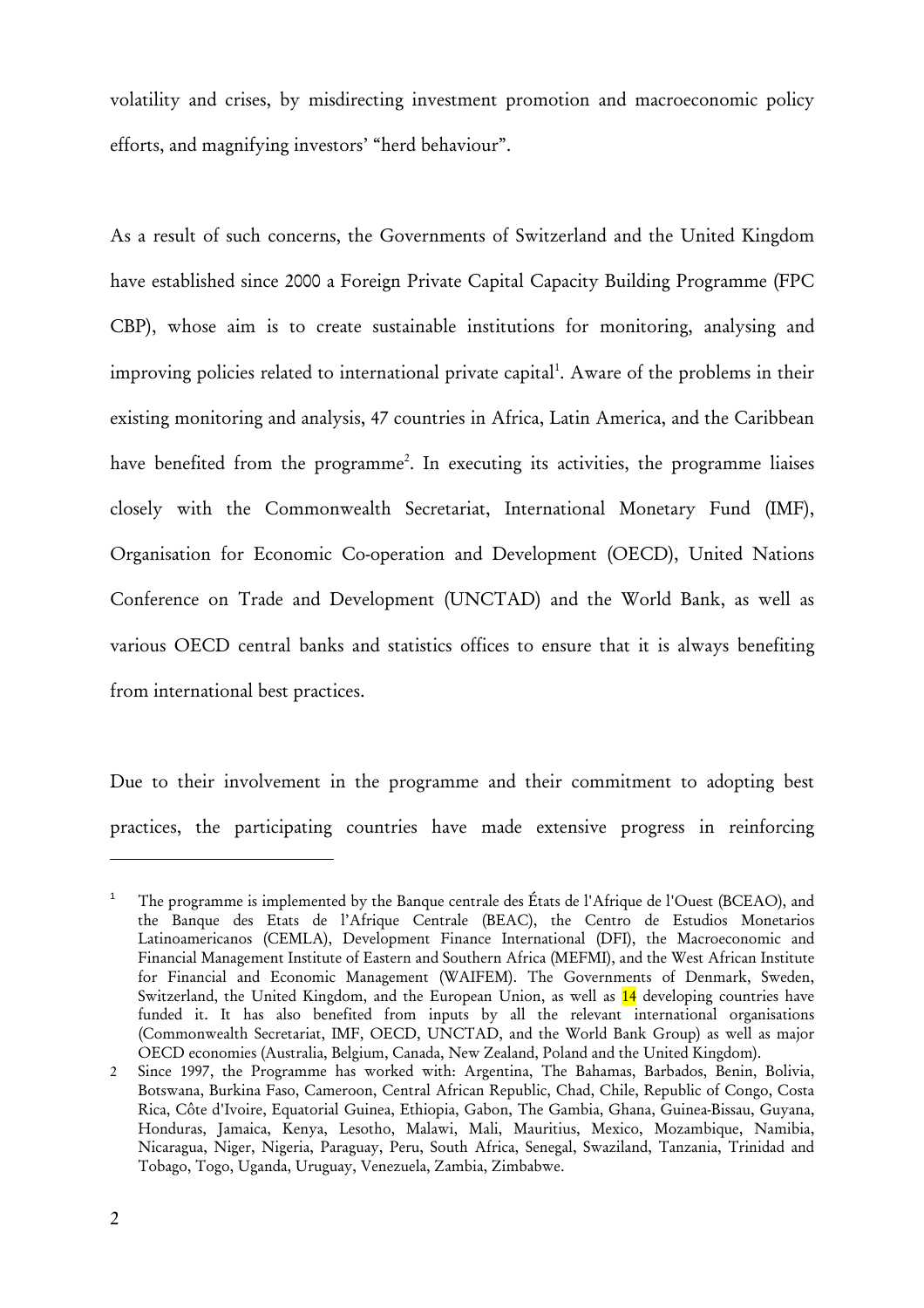MONITORING AND ANALYSING FOREIGN INVESTMENT: HOW TO BUILD SUSTAINABLE INSTITUTIONS institutional structures, and in improving monitoring, analysis, dissemination, and policymaking. This publication draws the key lessons of the programme in how to achieve such institutional improvements. It complements other documentation available on the technical and analytical lessons of the programme<sup>3</sup>.

Each key aspect of institutional reinforcement is dealt with in one of the remaining chapters: these include institutional and legal structures (Chapter 2), human resources, management and working environment (Chapter 3); international data codes and standards (Chapter 4); monitoring systems (Chapter 5), FPC analysis and development financing strategy (Chapter 6); political commitment, transparency and capacity for self-evaluation (Chapter 7), and building partnerships with the private sector (Chapter 8).

 $\overline{a}$ 

<sup>3</sup> On technical lessons, see Baball (2002) on private sector debt, Scheun and Bhinda (forthcoming) on BOP monitoring, and the many technical resources available on www.fpc-cbp.org. On analytical lessons see Martin and Rose-Innes (2004), and Rose-Innes, Martin, Rogers et al (forthcoming).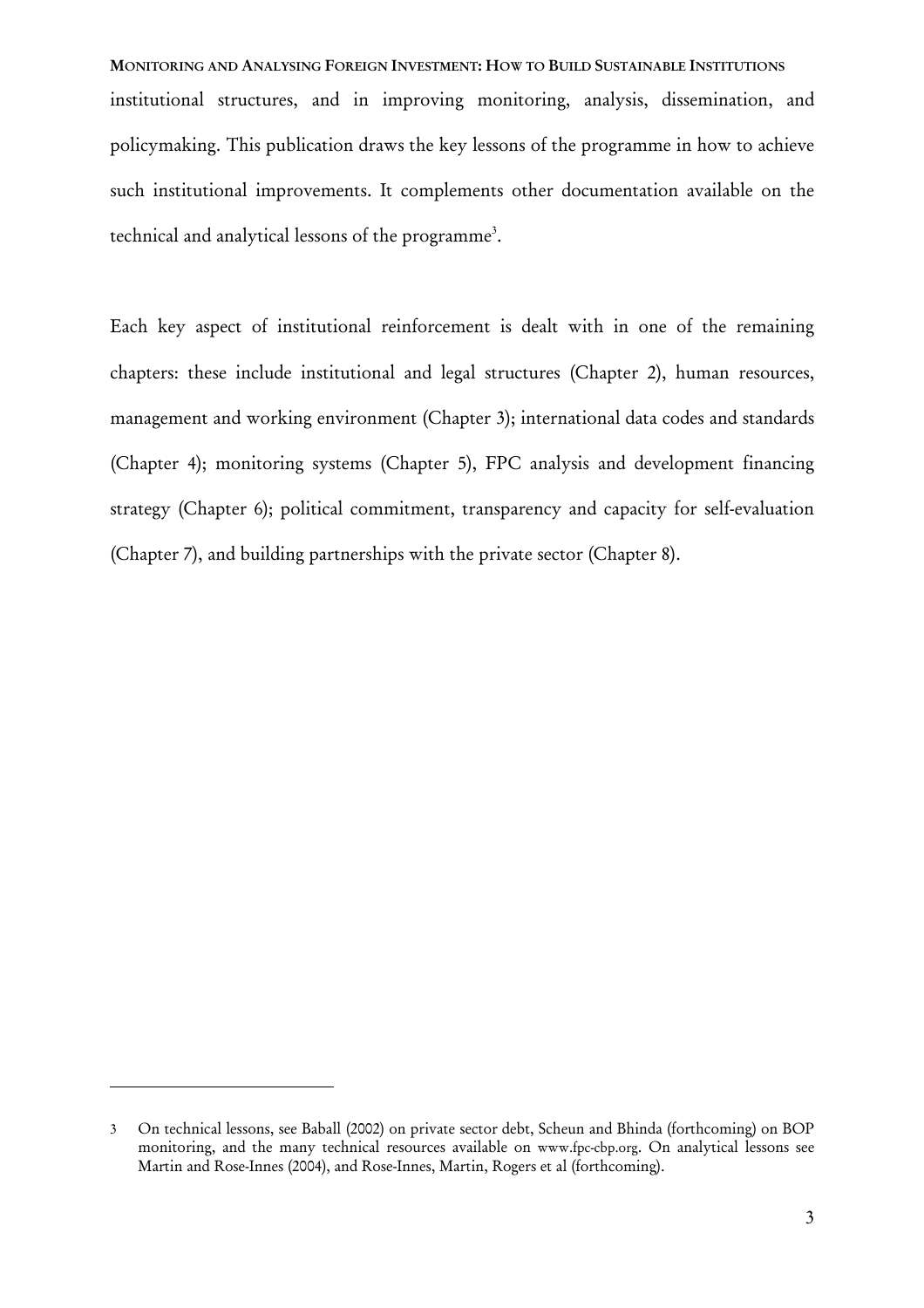#### 2. LEGAL AND INSTITUTIONAL FRAMEWORK<sup>4</sup>

#### 2.1. OVERVIEW

The first key prerequisite for sustainable monitoring and analysis of foreign private capital is a clear and comprehensive legal and institutional framework. However, experience shows that there is no a priori superior framework or lead institution. The key to success is strong coordination among the wide range of public and private sector data analysts and users of data, through formal national "Taskforces", committees or working groups.

The benefits of such coordination include:

- Promoting understanding and dialogue among public and private bodies
- The unique access to certain investor groups afforded by investment promotion agencies, line ministries, and private sector chambers and associations
- Stronger combined legal mandates for data collection of multiple institutions
- Comparative advantages for fieldwork, compilation, analysis, and dissemination
- Pooling scarce financial and personnel resources by minimising duplicative effort
- Minimising the burden on an over-surveyed investor community
- Sharing data and analysis to enhance public and private sector decision making
- Coordinated input into policy formulation, and regional and international initiatives

There are three key aspects of legal and institutional structures: clearly defined responsibilities (Section 2.2); effective coordination (2.3); and legal mandates (2.4).

 $\overline{a}$ 

<sup>4</sup> Institutional names and structures vary across countries; therefore this publication uses generic titles.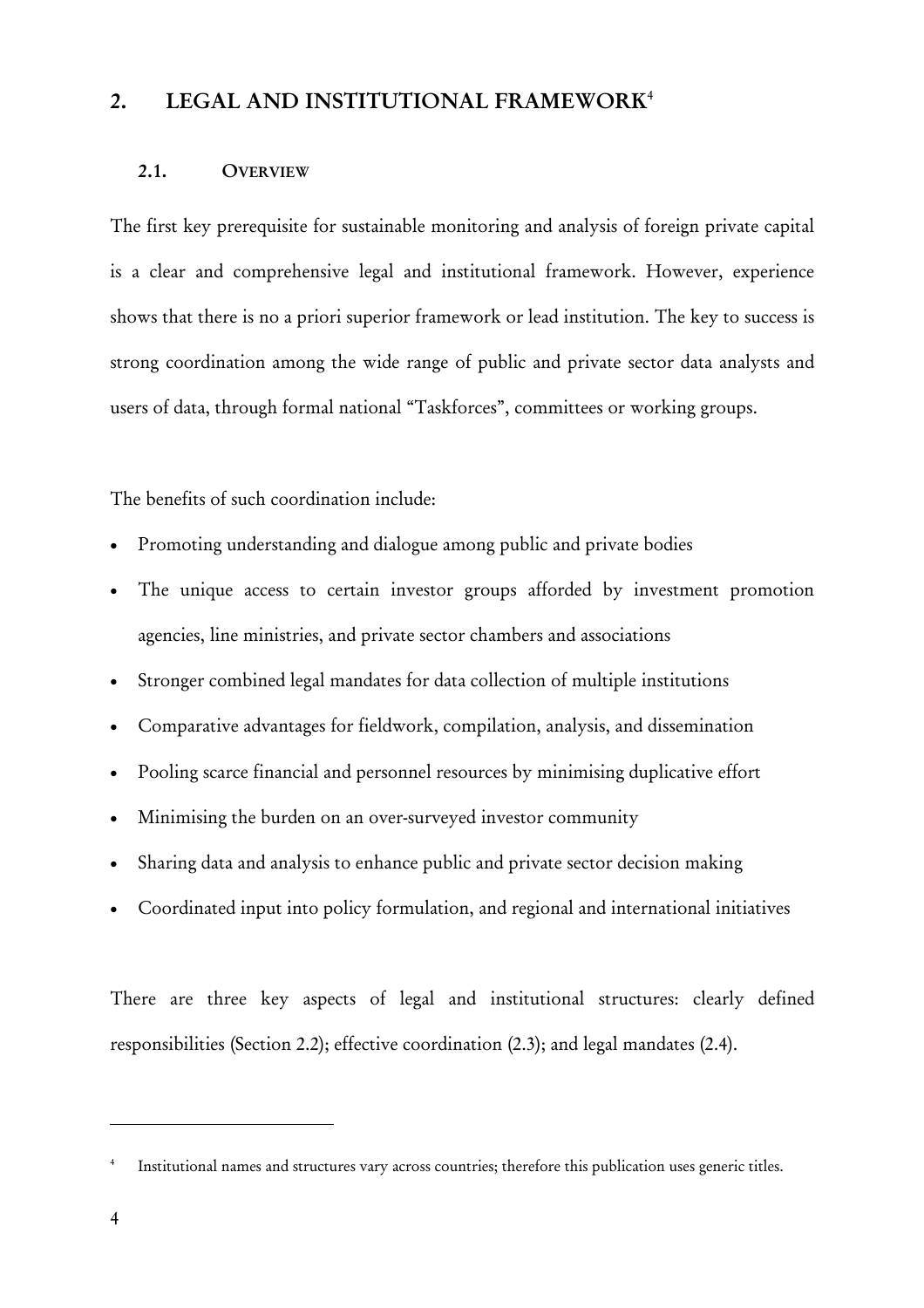#### 2.2. INSTITUTIONAL RESPONSIBILITIES AND INTERESTS

One of the problems in implementing international codes and standards for BOP data has been that statistics agencies and/or central banks in developing countries have insufficient resources or mandates, resulting in inability to collect data or low response rates. The FPC CBP has found that the most effective route is to involve several public and private sector agencies.

#### 2.2.1. Statistics Offices

Statistics agencies are in all countries supposed to be the key data custodians, and compilers of National Accounts and BOP data. They are also the key counterparts to international statistical initiatives such as the IMF General Data Dissemination System (GDDS), which establish and monitor the international codes and standards for collecting data. They usually have the strongest legal powers to collect data from any group in the country, through a Statistics Act. In addition, they usually have the highest level of expertise among government agencies in defining who to monitor (investor registers and samples), how to conduct the monitoring (especially through survey methods and fieldwork) and to check data quality, and a considerable network of regional offices to assist with data collection. However, due to financial and personnel constraints, and because central banks have a clear institutional interest in analysing such data, in most countries they have mandated central banks to lead in collecting BOP data. Even where they have not, countries have found that statistics office interests are best served by cooperating with other agencies through coordination bodies, focussing their activity on the areas where they have greatest expertise and on disseminating overall statistics. If the Statistics Office leads data collection, the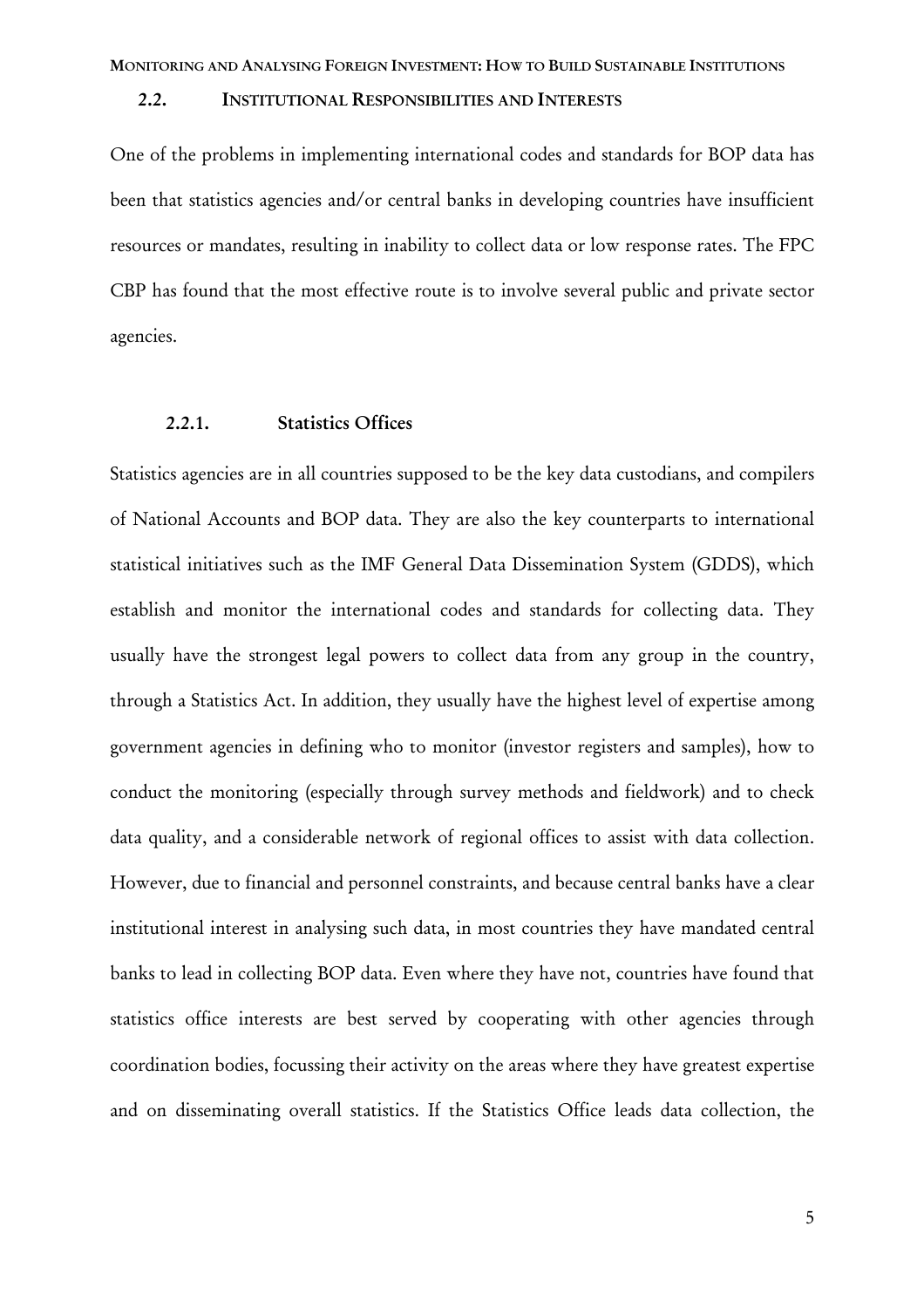Government Statistician provides political leadership, and a National Accounts or the Economic Surveys Department houses the FPC Unit coordinating the technical work.

#### 2.2.2. Central Banks

Central banks use foreign private capital data in their role as policy advisors and implementing agencies on BOP and reserves management. Several have been given the mandate of Statistics Offices for BOP data compilation because they have higher levels of financial and personnel resources, and are also therefore the BOP counterpart to international initiatives on codes and standards, they often seem ideally placed to lead data collection efforts.

It is also vital to ensure that all relevant departments of the Central Bank participate. These can include the Research and/or Statistics Departments (compilation, analysis, methodology, data quality), which will often coordinate monitoring and analysis; Debt Department (if it approves or monitors private sector external debt (PSED)); Foreign Exchange Department (relations with and reporting from foreign exchange bureaux and commercial banks); Supervision (for links with commercial banks and non-bank finance institutions); and Public Relations (for awareness campaigns and results dissemination). These need to be coordinated at Governor level, to ensure political commitment and leadership, and that data influence research and policy outcomes.

However, many Central Bank Acts justify collection of data only from the financial sector, and have had to be revised during this programme to widen the scope of their mandate for data collection. They often also have insufficient financial or personnel resources, or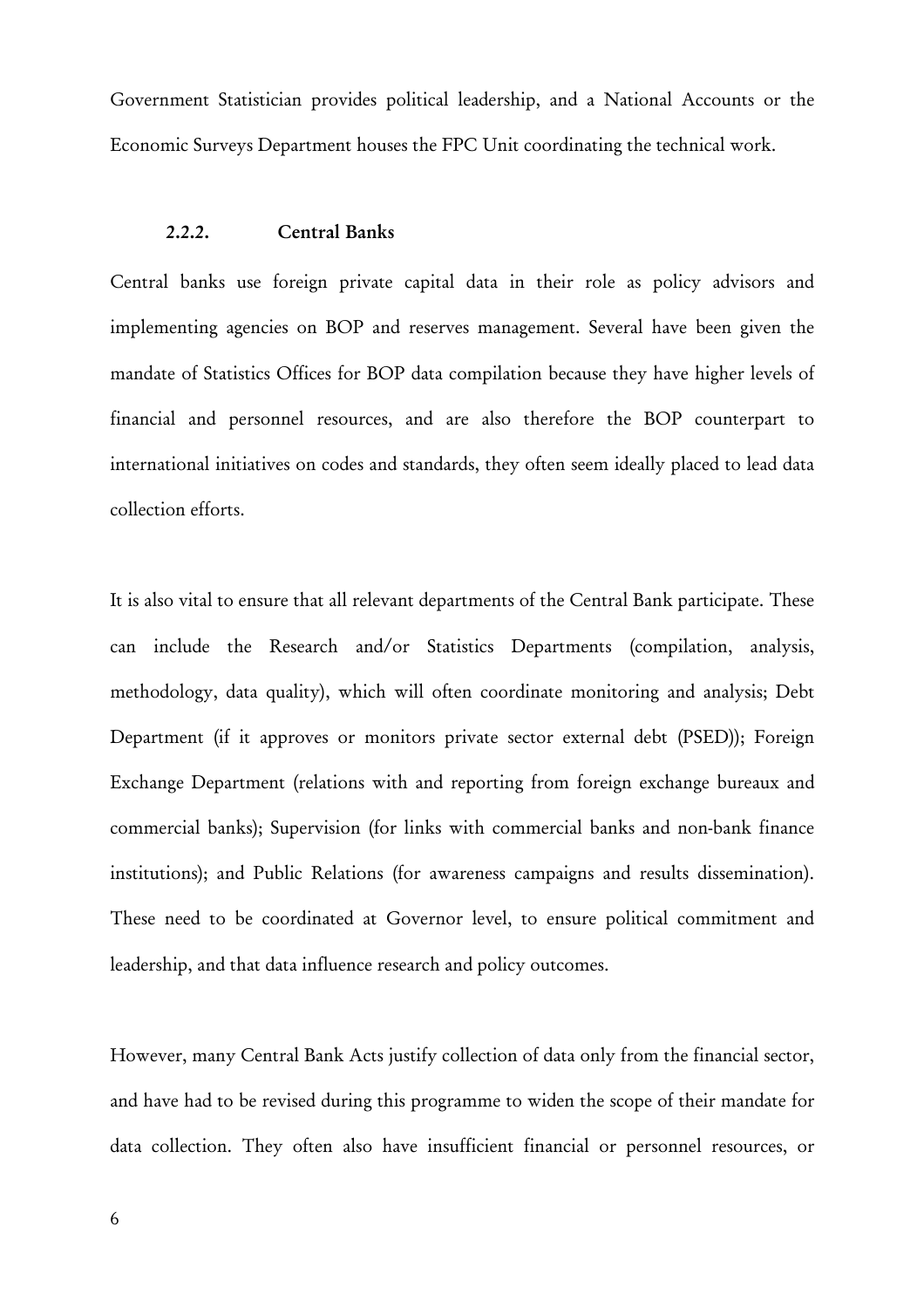MONITORING AND ANALYSING FOREIGN INVESTMENT: HOW TO BUILD SUSTAINABLE INSTITUTIONS experience of organising fieldwork across the different regions of the country. As a result, many Central Banks have struggled to collect data. They often therefore benefit from close coordination with other (statistics, investment promotion) agencies with country-wide offices and more experience of survey fieldwork.

#### 2.2.3. Investment Promotion Agency

Some low-income countries have independent Investment Promotion Agencies, which are usually legally empowered to collect data from investors in return for granting investment licences. In other cases, countries have insufficient resources to maintain IPAs and have therefore instead established a small equivalent unit within a Ministry (eg Ministry of Commerce, Industry or Development). Such units have invaluable access to the private sector, which can help promote its awareness and input into methodology, comprehensiveness of investor lists, responses to surveys, dissemination of results, crosschecking of data with IPA approvals, and analysis of results for promotion purposes.

Most such units or agencies try to conduct surveys of investors, usually on obstacles to investment, and occasionally on their actual investment and borrowing. However, many have been wrongly encouraged to cut back on their research and analysis functions in recent years in order to concentrate on facilitation and promotion – even though research and analysis is essential to successful promotion and facilitation. Units within Ministries are even shorter of resources. As a result, surveys are often infrequent or executed by donors or international organisations using IPAs or academic bodies as "post boxes", response is often poor, and coverage of investors may be limited to particular groups, e.g. TNCs. In addition, due to poor coordination with statistics offices and central banks, the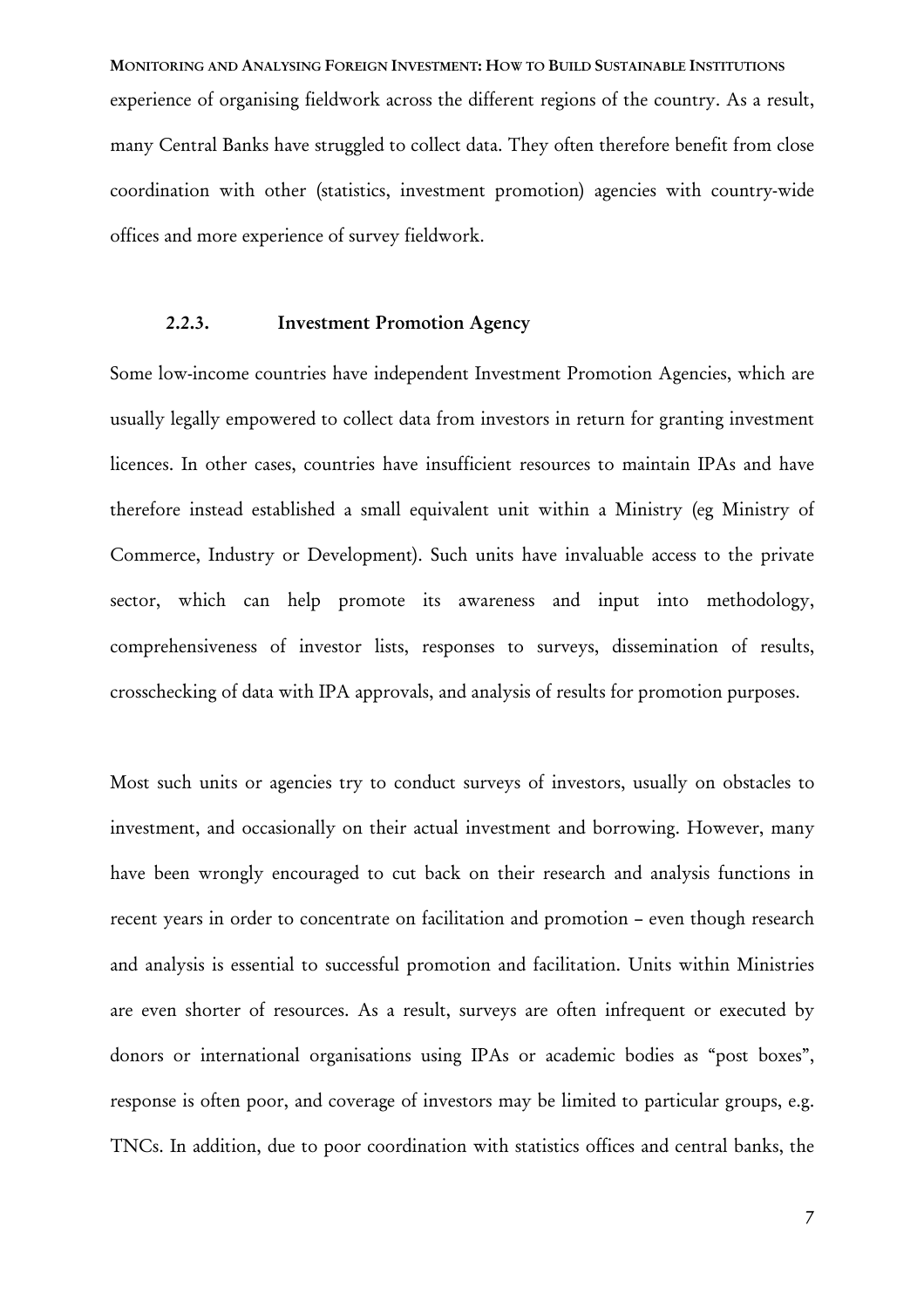data do not necessarily comply with Balance of Payments Manual 5 (BPM5) definitions, or GDDS periodicity and timeliness.

Therefore IPAs are usually anxious to cooperate with other government and private sector agencies, especially if they can gather data on investor perceptions as well as on actual amounts of investments. As with central banks, it is important that various departments are represented (eg Research, Investment Promotion, Facilitation), coordinated by the CEO.

#### 2.2.4. Ministry of Finance

In some countries, the Ministry of Finance through its debt management unit may be charged with approving or monitoring PSED, and with conducting overall debt sustainability analysis, including that of private sector debt. In some cases (notably the CFA Franc Zone) it also chairs the national BOP statistics committee which collects data on all foreign investment. However, unless it has powers of approval, it does not usually have any mandate to collect data, and therefore it is essential for it to cooperate with agencies in a National Taskforce (NTF), which will often be chaired by the Minister, Permanent Secretary or Secretary General.

#### 2.2.5. Other Government Agencies

Other agencies collect or use related data from the private sector. They can therefore enter into a mutually beneficial arrangement with the NTF, coordinating or merging surveys, sharing data and analysis, and disseminating results. These include Ministries of Trade and Industry, Ministries of Economic Development or Planning, sectoral Line Ministries (for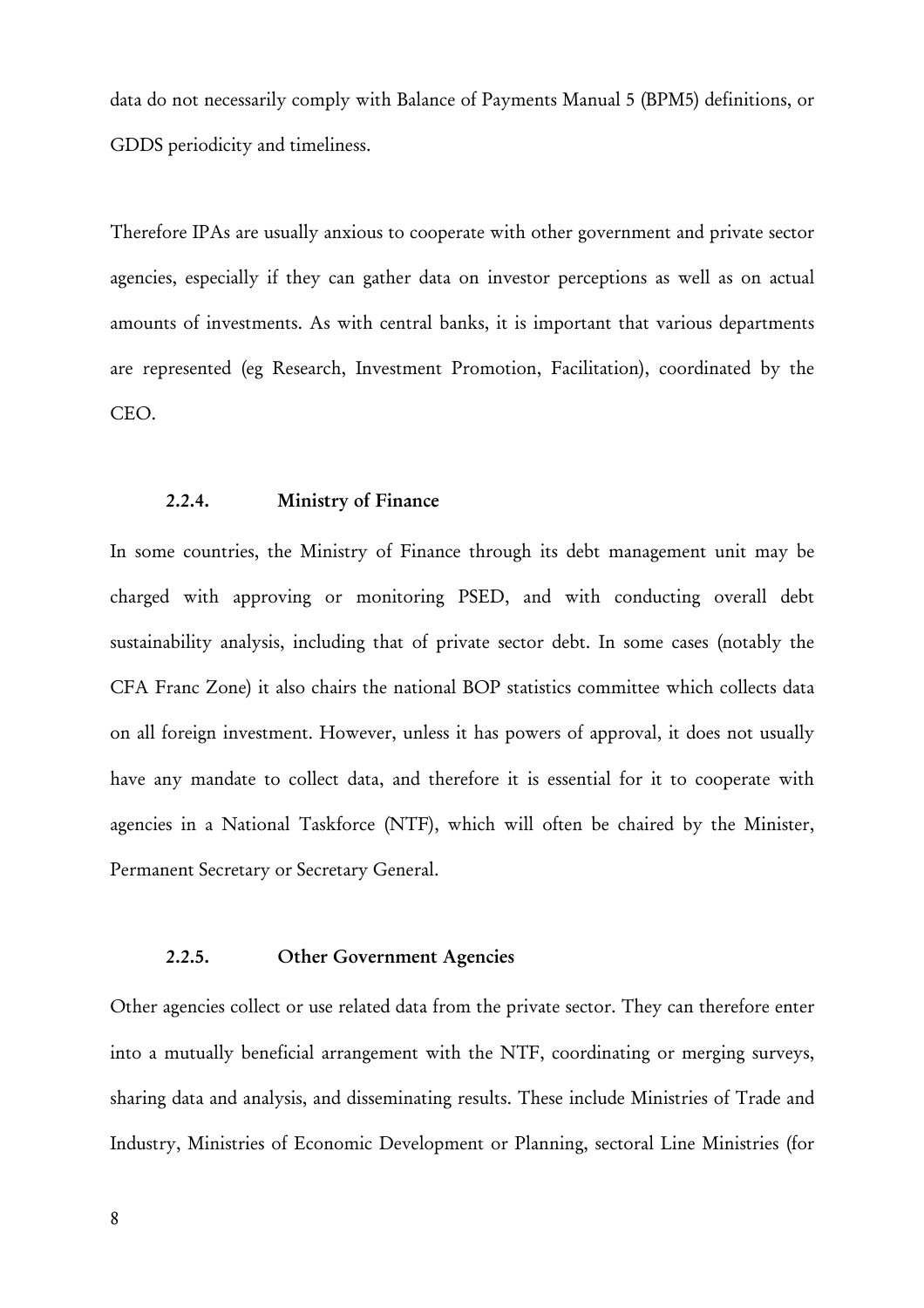MONITORING AND ANALYSING FOREIGN INVESTMENT: HOW TO BUILD SUSTAINABLE INSTITUTIONS example for key investment sectors such as Tourism or Mining) and regulatory bodies (for example for the financial sector), the Registrar General of companies (which is supposed to register all companies but is often very poorly resourced with incomplete information in low income countries – see 5.2.1), and occasionally a Ministry for Private Sector Development.

On the other hand, it is very important not to involve Internal Revenue, Tax or Customs Services, so as to allay strong and widespread private sector concerns about whether data might be shared with or cross-checked against those of the tax authorities and result in new tax demands, which can compromise response rate and accuracy.

#### 2.2.6. Stock Exchange

Most low-income countries now have national or regional stock exchanges. Where these are open to foreign investors, they can provide data and sometimes analysis to NTFs on market value of portfolio equity and debt for (albeit a limited number of) listed enterprises, and on the activities of brokers.

#### 2.2.7. Private Sector Organisations

As the primary data supplier and as a partner in national development strategies, it is paramount to include the private sector in NTFs. Many countries have overall umbrella bodies such as Chambers of Commerce, who can represent the private sector, but in some, representation is split among multiple private sector associations (representing sectors, regions or ethnic groups) who may have to be included. Many chambers and associations also survey their members on perceptions or investment trends, and it is important to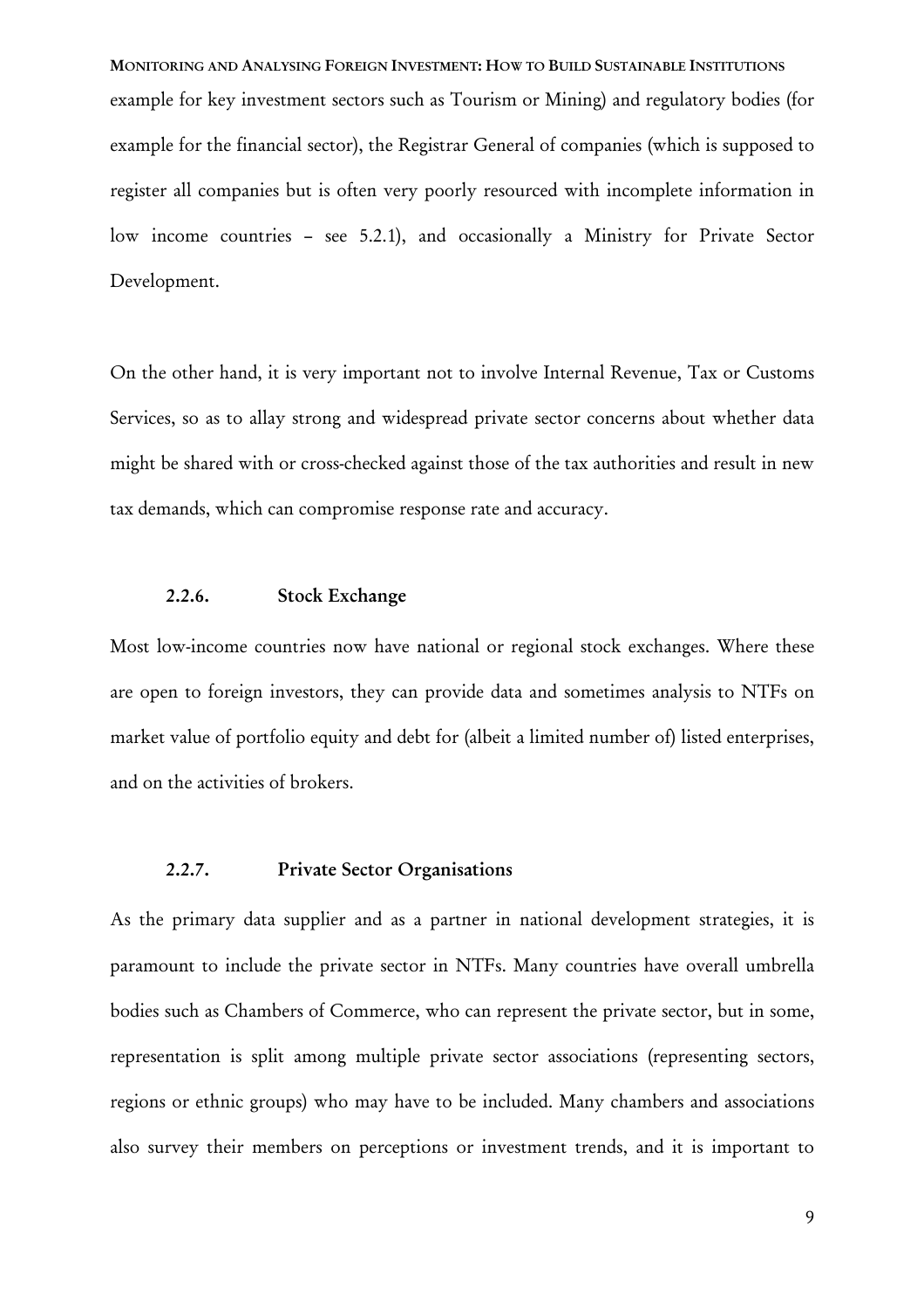minimise duplication and maximise public-private cooperation by trying to conduct joint surveys. This can also ensure that their methodology on trends complies with BOP needs, and that their perception surveys are not designed so as to push concerns of individual sectors or investor groups, and are conducted in a statistically representative and professional manner. They have contributed greatly to promoting responses from and disseminating results to their members, improving the investor register and sample design, and ensuring that analysis and policies respond to their members' concerns.

#### 2.2.8. Academic and Research Organisations

Some NTFs seek input from local academic and research bodies for analysis. In addition, they may need to coordinate with them when they are charged by international organisations to carry out potentially duplicative surveys.

#### 2.3. COORDINATION

#### 2.3.1. Overall Coordination Structures

Whichever institutions are involved in monitoring and analysis, it is vital to have a clear lead institution. These can vary while in most countries the Central Bank or the Statistics Office is the lead institution, there are also examples of successful leadership by Ministries of Finance, Planning or Economic Development.

It is also essential to have a clear coordination structure. This is variously known as a NTF, BOP Committee, or working group. It need not include all agencies with an interest in collecting or using the data: it has worked much better when only 2-5 core agencies are involved (for example, the Central Bank, Statistics Office, IPA, Stock Exchange and a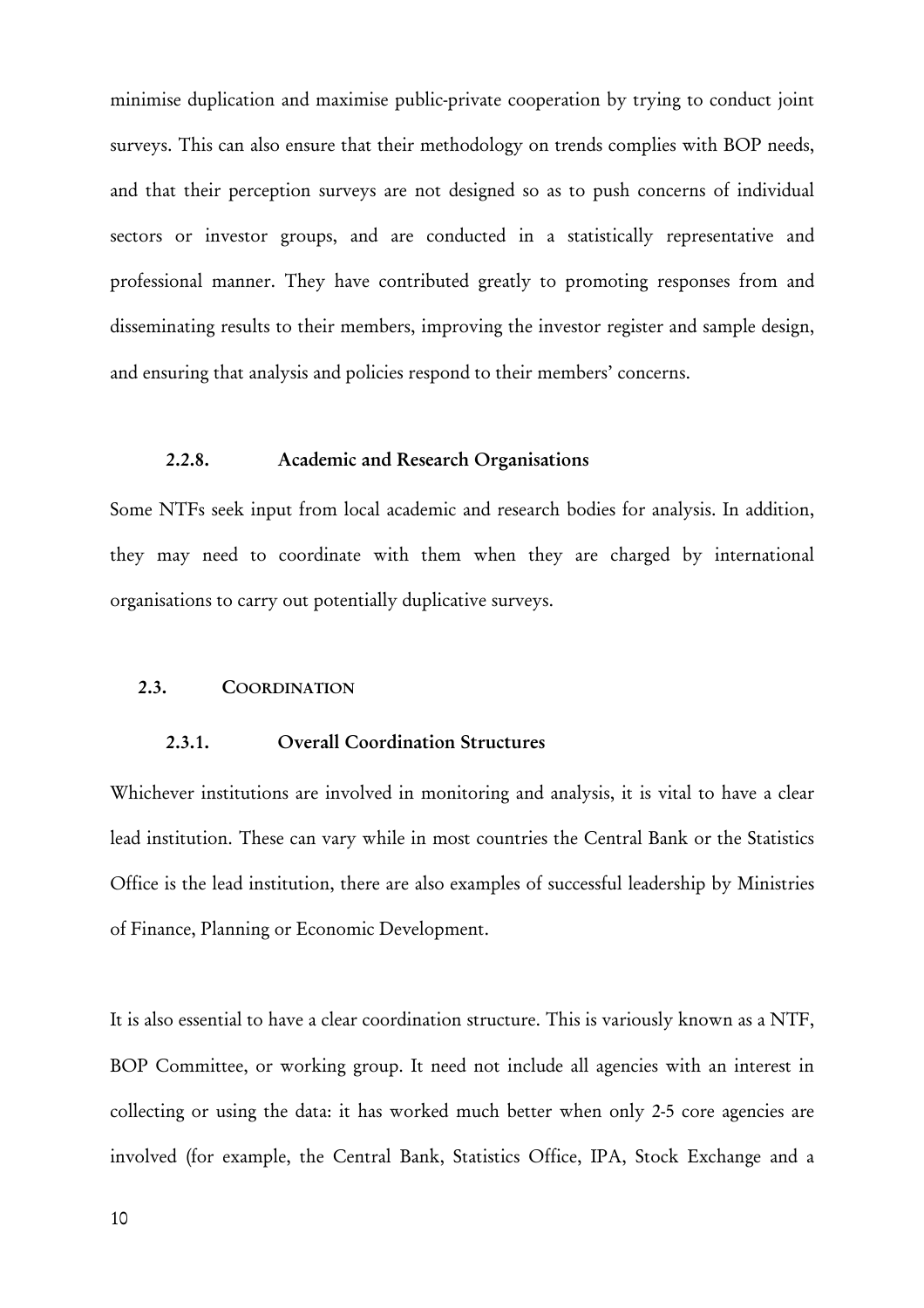MONITORING AND ANALYSING FOREIGN INVESTMENT: HOW TO BUILD SUSTAINABLE INSTITUTIONS private sector chamber). It needs to have a mandate to involve other organisations when needed on particular points such as awareness, sample, methodology, response rate, data, analysis, or dissemination.

Coordination structures have functioned most efficiently with firm political leadership and commitment (reflected in institutional work-plans, clear division of responsibilities based on mandates and strengths, transparent reporting, and policy advocacy), and close technical coordination based on wider institutional mandates. They usually need:

- Chair, usually a Director-General or Director from the lead agency, who oversees the exercise, and keeps policymakers, donors and technical cooperating partners briefed.
- Coordinators at Director level, who deputise for the Chair, are drawn from the same department if work is centralised in one agency, or from other agencies.
- Secretariat, to organise efficient flow of information and resources, which is usually most effectively located in the same department as the Chair, and in a technically knowledgeable unit, to promote rapid response to decisions, and organise training, data storage, maintenance of the investor register, and analysis.
- Supervisors to oversee conduct of the technical work in consultation with the Secretariat, including survey fieldwork, data quality approval, production of outputs for analysis etc. They may be principal or senior economists or statisticians.
- Enumerators to conduct fieldwork, preliminary data quality checks, and sometimes data inputs, who may be at the level of assistant to senior economist or statistician, dedicated field officers from a Statistics Office, or occasionally hired students.
- Teams to provide expertise for particular tasks such as: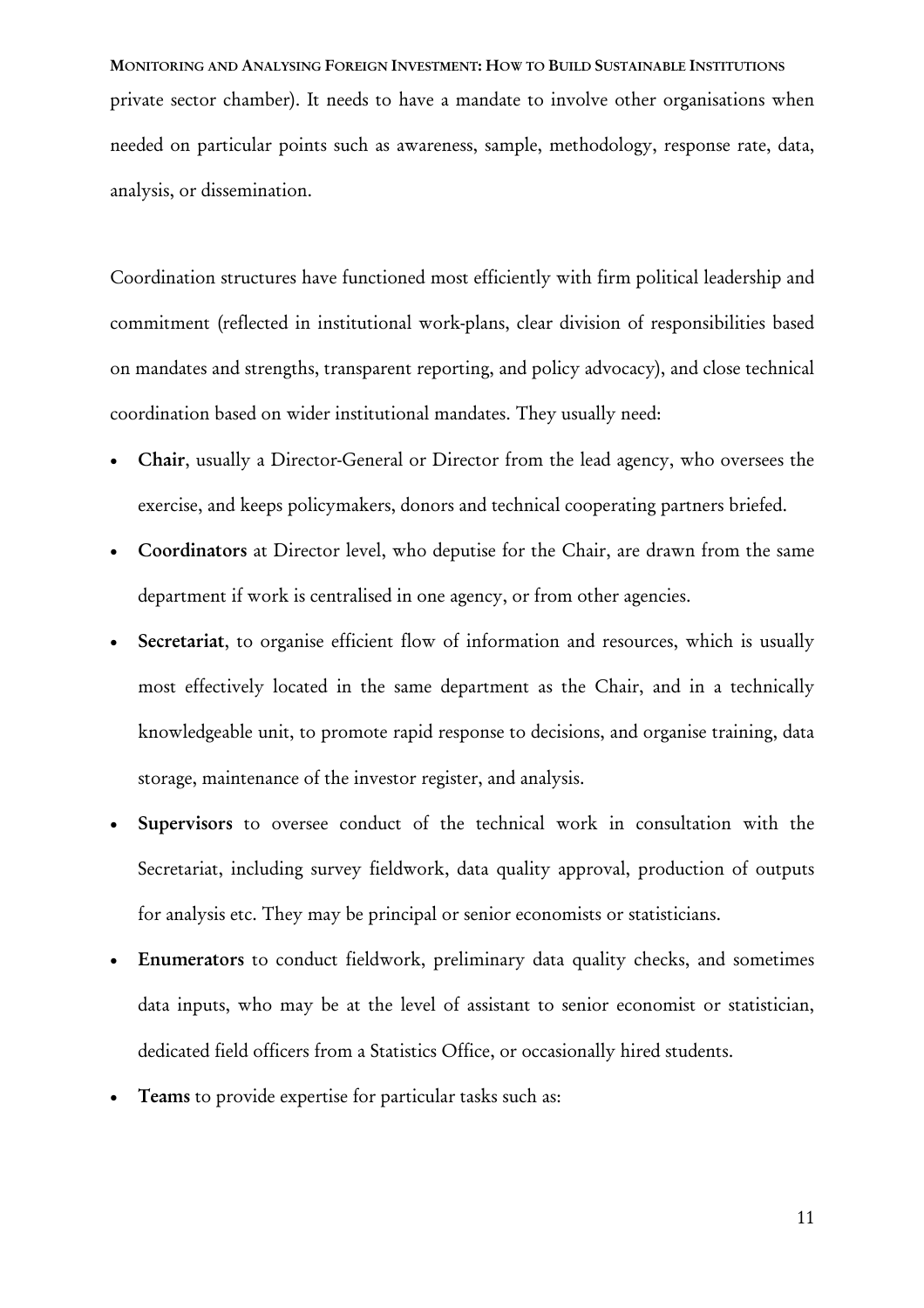- o Software design or adaptation of the CBP generic version (headed by IT Directors)
- o Data inputting by staff, enumerators, or clerks (headed by a Supervisor)
- o Analysis and report writing (usually headed by Directors of Research)

Figure 1 summarises the functional arrangements of a NTF and the NTF Secretariat.

Figure 1 Indicative Distribution of NTF and Secretariat Functions



Figure 2 summarises the structure of the lead institution and NTF.

Figure 2 Links between Lead Department and NTF

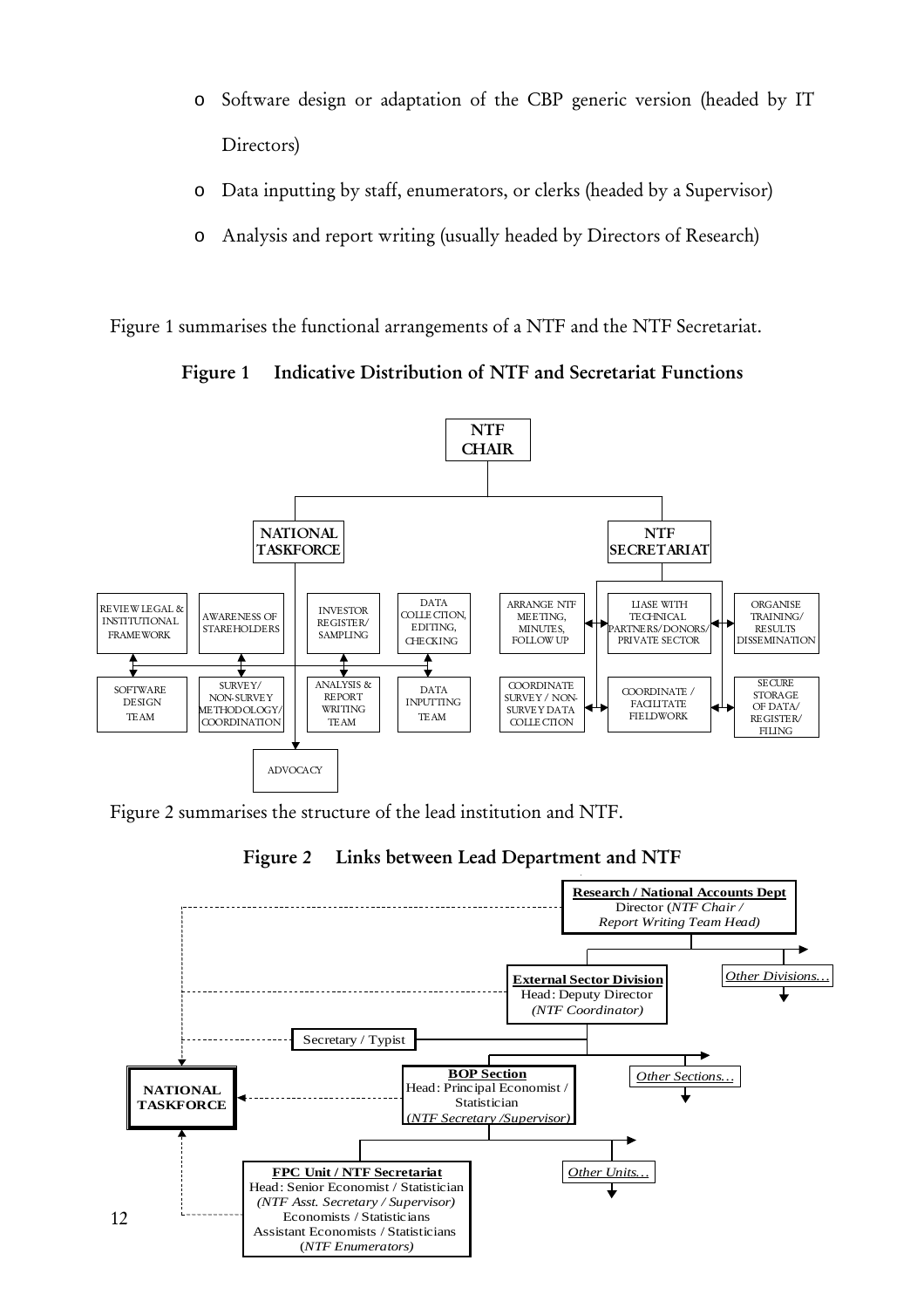Several other types of coordination are needed:

- Internal coordination within agencies to ensure chief executives and other departments are kept informed of progress. This has been enhanced greatly by adding the exercise as an agenda item to existing cross-departmental meetings (such as Board meetings in a Central Bank or Ministry), rather than creating a new layer of bureaucracy. This is especially true when interest in the results cuts across many departments.
- Coordination with donors (if a country asks donors for funds) and international organisations (to provide information, ask for technical support, and avoid duplicative surveys).
- Coordination with wider government-private sector initiatives (to ensure maximum awareness of monitoring and analysis).
- Coordination with other countries' NTFs (to share best practices).

#### 2.3.2. Coordination during a Project Cycle

How does coordination work in practice? The FPC CBP helps countries to meet international best practice to conduct benchmark surveys every 5 years, and sample surveys annually (moving eventually to semi-annual or quarterly). A project cycle might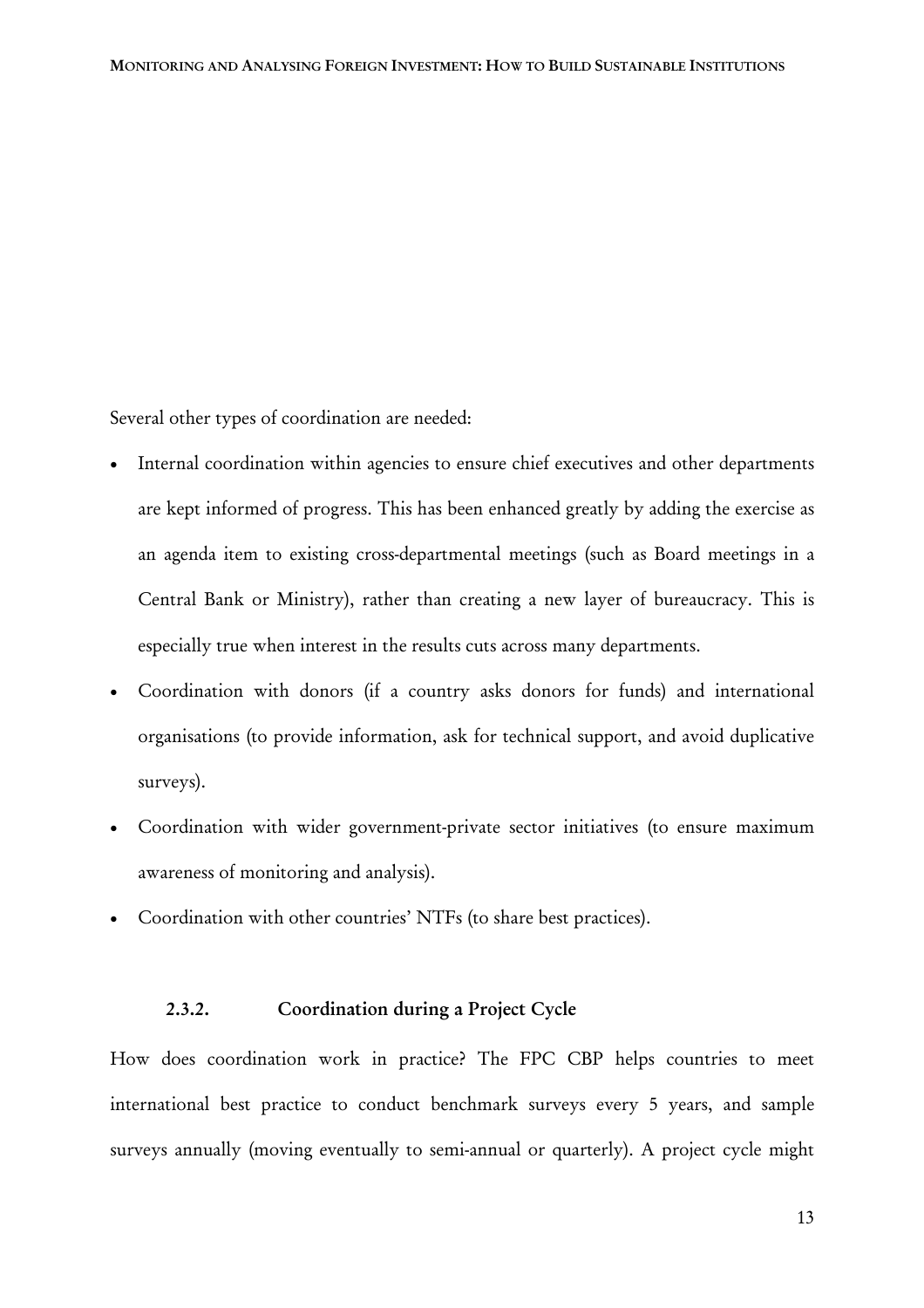take 12-15 months for a benchmark survey, 9-12 months for a sample annual survey, and 3

months for a quarterly survey.

Figure 3 presents a typical project cycle.





Tasks during a cycle would typically include:

• Reviewing legal and institutional arrangements: budget constraints and seeking extra resources, changing composition of the NTF (key political and technical staff or institutional restructuring), new legislation, liberalisation or revised international codes and standards and their effects on methodology and training. All of these assessments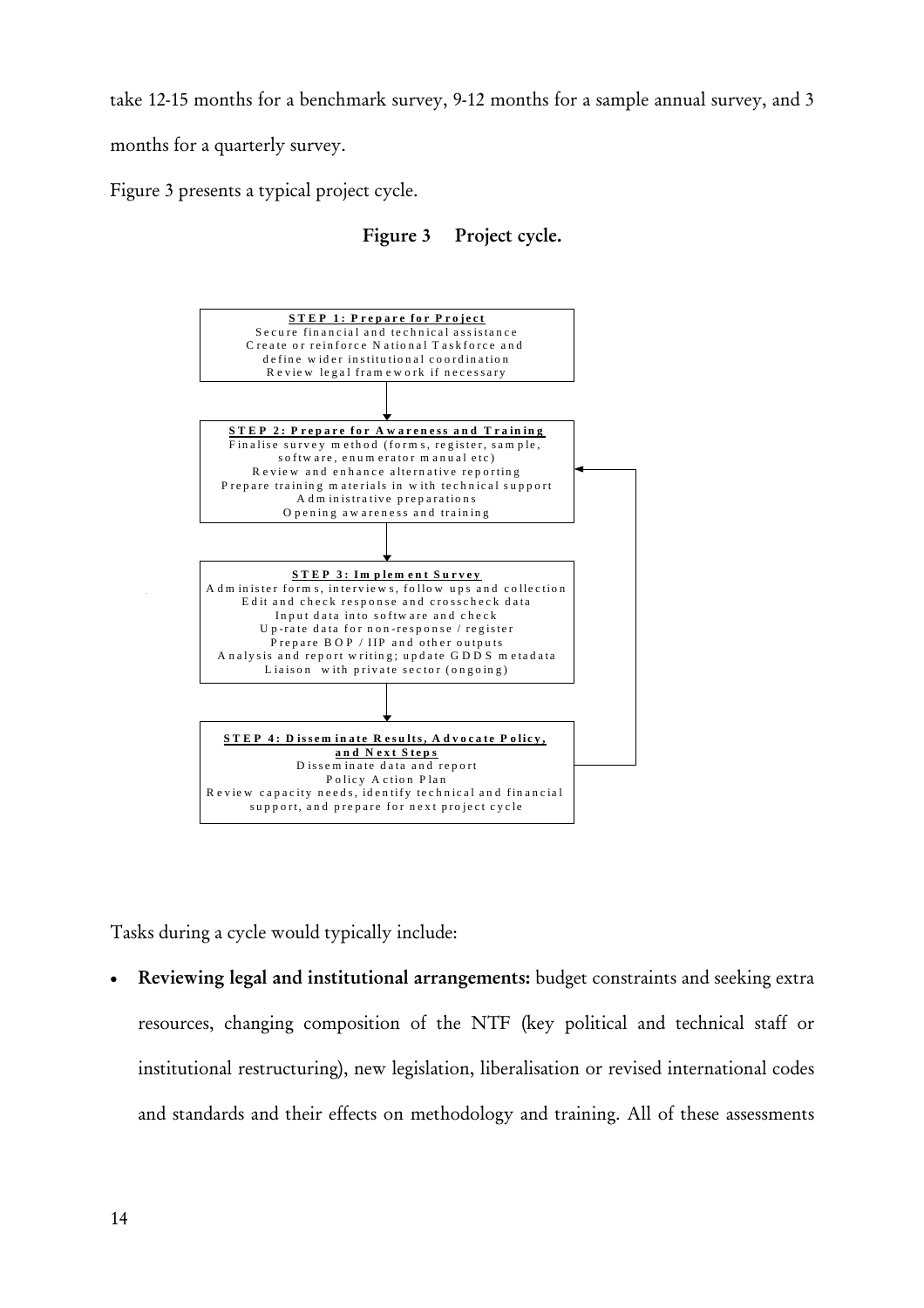- MONITORING AND ANALYSING FOREIGN INVESTMENT: HOW TO BUILD SUSTAINABLE INSTITUTIONS need to be conducted jointly by all institutions to ensure that they are comprehensive and realistic.
- Updating the investor register and defining the sample: this can be coordinated by a central bank, Statistics Office, or IPA, but requires input from all members of the coordination structure. Sampling technique might be led by the Statistics Office, but needs agreement from other agencies on the filters to be used.
- Designing survey and non-survey methodology: all institutions need to consult on methodology, so as to harmonise and reduce the number of related surveys, including those be non-members of the NTF, check compliance with international codes and standards, ensure the data needs of all members are fulfilled, and check user-friendliness with private sector representatives.
- Sensitising the private and public sectors: ensuring that investment promotion agencies and private sector representatives maximise their roles.
- Training enumerators and team members: maximising participation as resourcepersons and trainees by relevant staff from all agencies.
- Conducting surveys: dividing up the sample of enterprises among the participating agencies and enumerators to target a group of respondents (eg, IPA on its clients; stock exchange on listed companies and fund managers; central bank on financial sector) and monitoring survey progress in coordinated fashion.
- Collecting non-survey data: virtually all members of a task force can supply such data for cross-checking surveys (foreign exchange, bank supervision, stock exchange etc).
- Checking data quality: technical staff from all participating institutions need to be trained to perform preliminary data quality checks in the field.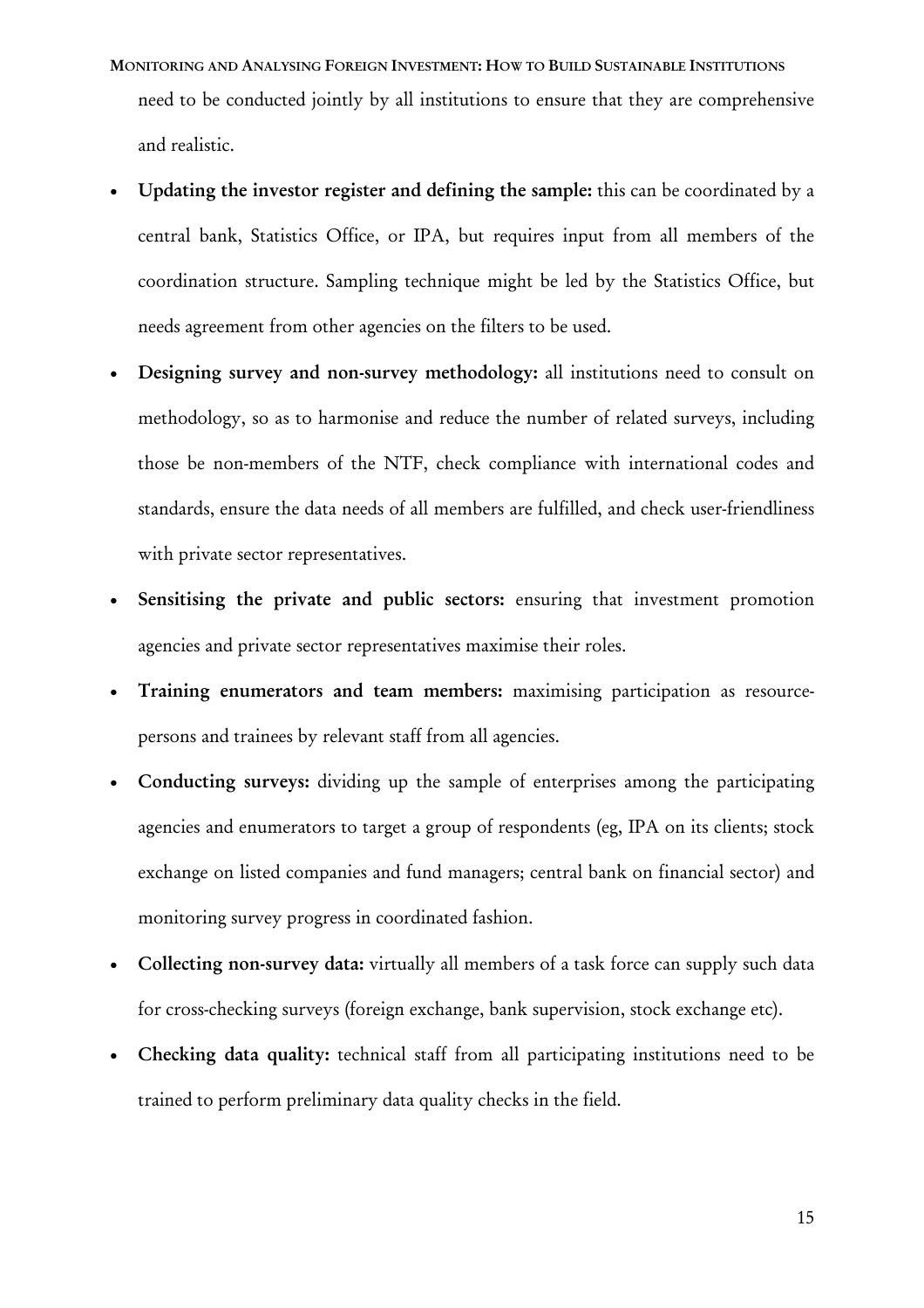- Designing, testing and training in software: though usually one institution will enter data into the software, ideally multiple institutions should be in a position to produce output reports and analysis.
- Producing preliminary data and uprating it using office estimation: while the data entry unit will usually conduct office estimation, it will often need to consult other agencies ministries for advice on particular sectors.
- Preparing analytical reports: typically analysis is divided among several agencies, with the central bank leading on BOP, investment promotion agencies and private sector chambers on perceptions, etc.
- Disseminating results: coordination is vital as all agencies should disseminate at national, regional and international levels to their clients through publications and websites. through networks with other countries, to counterpart international organisations (eg BOP/Codes to IMF, FDI to UNCTAD etc) and their funding donors.
- Evaluating capacity and preparing the next cycle: all members of the Taskforce need to update jointly their self-assessment of capacity, and decide on future assistance and funding needs, and institutional financial and personnel contributions.

Please see the FPC CBP website for more details on the project cycle.

#### 2.4. LEGAL MANDATES AND CONFIDENTIALITY

#### 2.4.1. Institutional Mandates

The leading member(s) of any national task force need(s) to have a clear and credible legal mandate to compile the necessary data from the target groups and to reassure them that data will be treated in strictest confidence. This must be backed by realistic financial and other penalties for non-response by the private sector, or breach of confidentiality by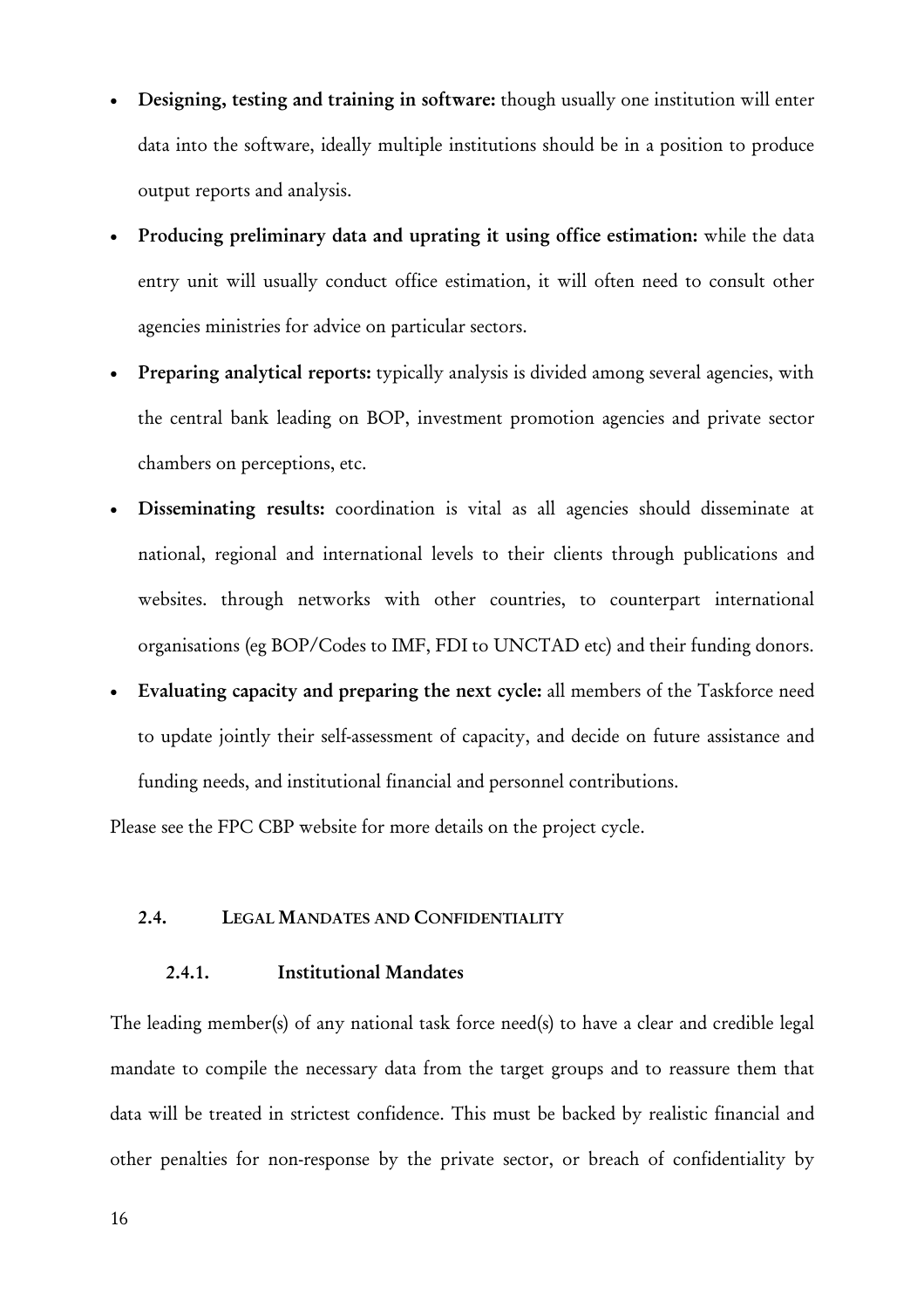MONITORING AND ANALYSING FOREIGN INVESTMENT: HOW TO BUILD SUSTAINABLE INSTITUTIONS officials of institutions collecting the data (and by oaths of secrecy signed by all involved in data collection and analysis).

Most countries use the Statistics Act, the Central Bank Act, a Foreign Exchange Act and/or an Investment Promotion Act to define mandates and penalties: it is desirable that all relevant acts should contain information provisions in order to reinforce the combined mandates of the institutions. Legal penalties are often very out of date and insignificant given inflation and devaluation of the local currency, and therefore lack credibility. One priority for many countries has been to revise legislation, in order to strengthen mandates or to increase penalties, but new Acts can take several years to get through parliament.

#### Box 1 Best Practice in Legal Mandates

The Bank of Guyana, which revised its Act in 1998 to support the introduction of a new BPM5-compliant survey system, provides a best practice for legal mandates and confidentiality:

Section 34 of the Act provides the legal mandate:

(1) The Bank shall be responsible for the preparation of the BOP accounts and the external assets and liabilities position of the country

(2) In addition to any other powers which it may exercise under this Act or any other law, the Bank may, from time to time, by notice in writing, demand from any person and financial institution information on foreign transactions that it may require for the discharge of its functions and responsibilities under this Act and the Bank may require such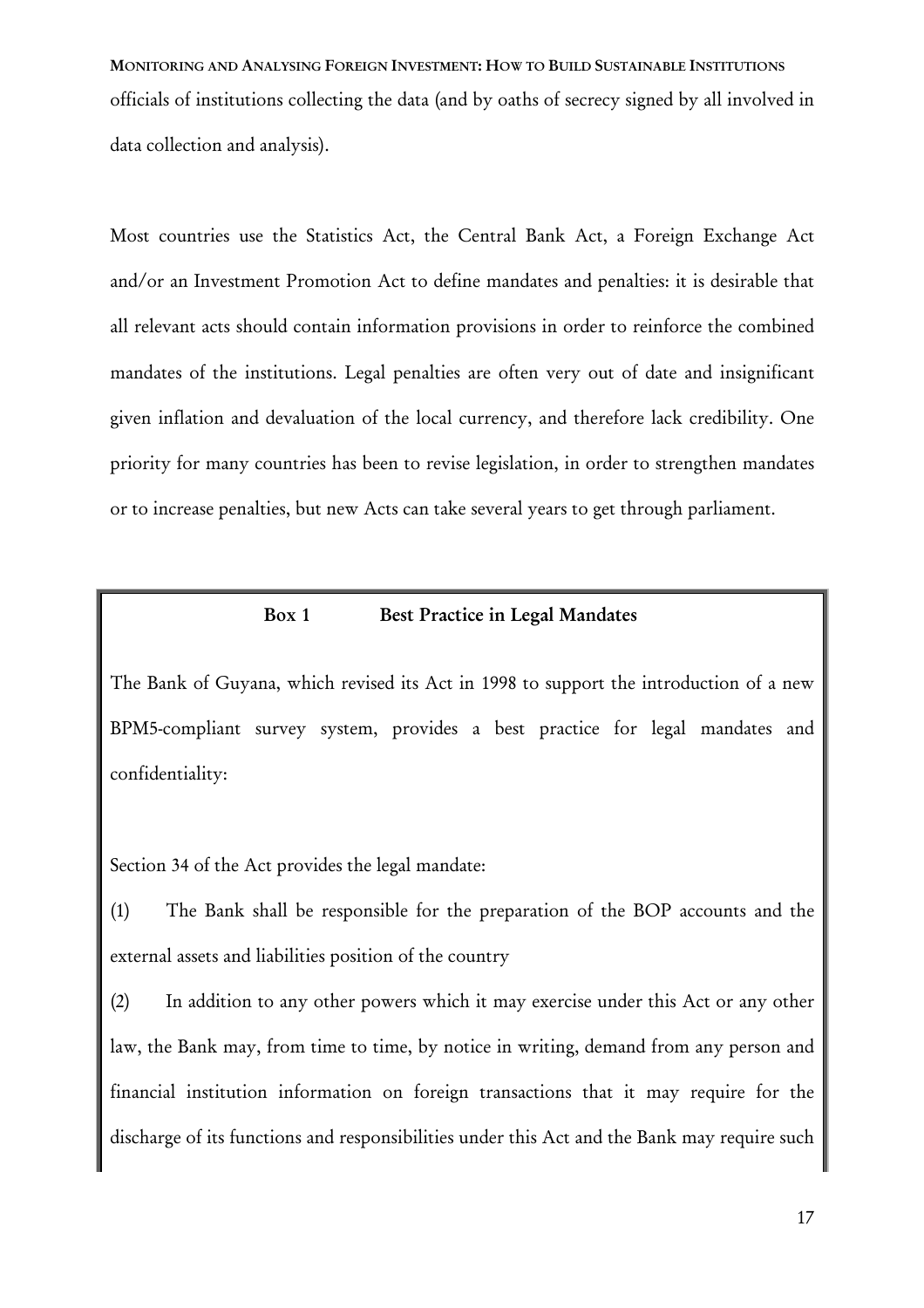person to submit to the Bank at such times and in such manner or form as the Bank may specify, such reports of such person's foreign operations as may be necessary and such person shall comply with the demand within the period specified in the notice

(3) Any person from whom information is demanded under subsection (2) who -

a. fails or neglects to supply the information in the time specified;

b. supplies information which he knows or has reason to believe is false in any material particular; or

c. wilfully or recklessly withholds any material information, shall be guilty of an offence and shall be liable upon summary conviction to a fine of not more than one hundred and seventy-five thousand dollars for each day the offence continues.

Section 17 provides an excellent guarantee of confidentiality

(1) Any information obtained by the Bank under this Act shall be confidential and shall be used by the Bank solely for the performance of its functions under this Act.

(2) Except for the purpose of the performance of his duties or the exercise of his functions or when lawfully required to do so by any court or under the provisions of any law, a Director, officer, or other employee or agent of the Bank, shall not disclose to any person any information which he has acquired in the performance of his duties or the exercise of his functions.

(3) Any person who contravenes subsection (1) or (2) shall be liable on summary conviction to a fine of fifty thousand dollars and to imprisonment for six months.

The Bank of Guyana requires staff to sign a Preservation of Secrecy Declaration.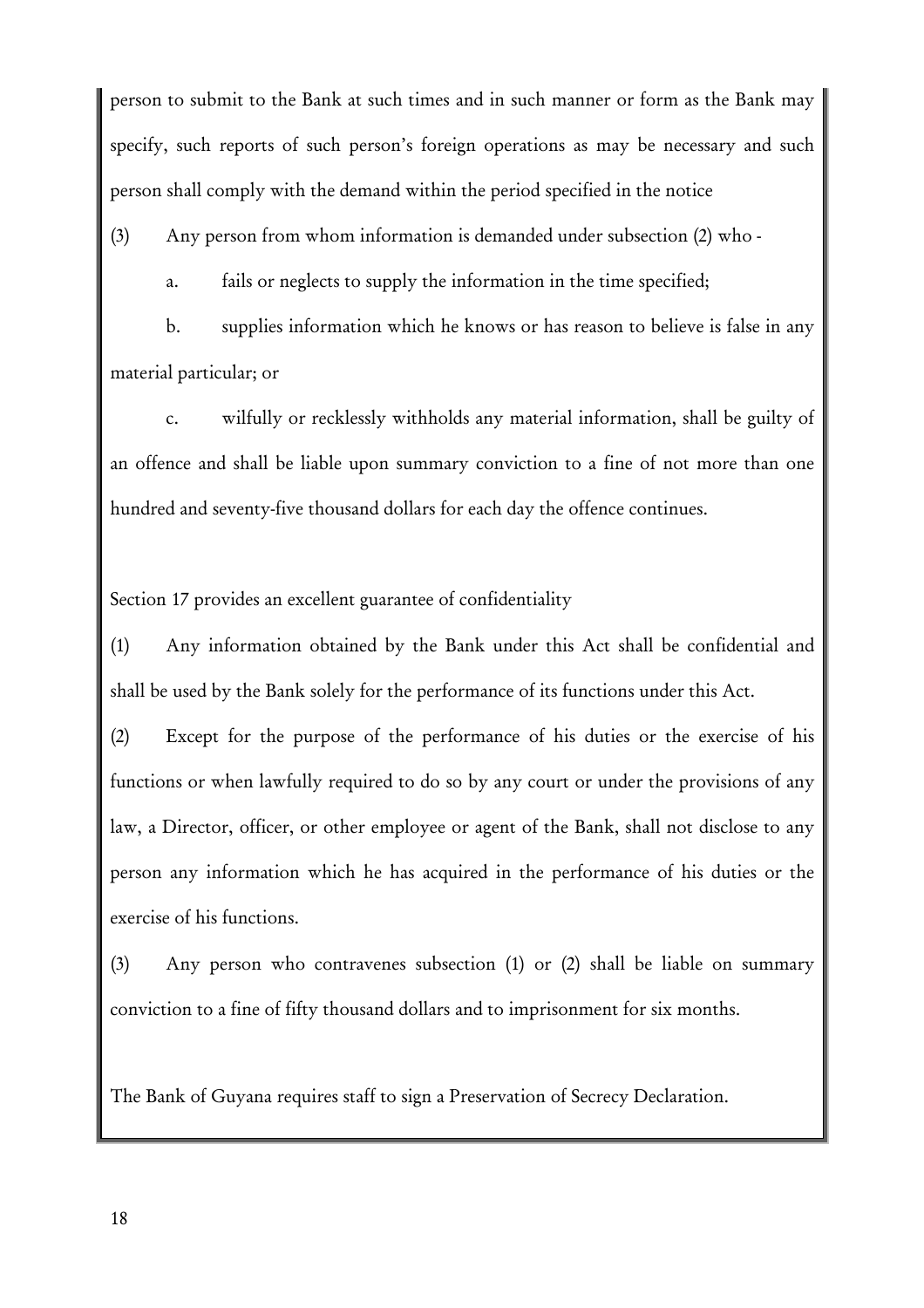MONITORING AND ANALYSING FOREIGN INVESTMENT: HOW TO BUILD SUSTAINABLE INSTITUTIONS Legal sanctions and penalties, and guarantees of confidentiality are essential to increasing private sector response, and must be made clear in letters sent to the private sector, and at all awareness creation events. However, they are rarely if ever used: only one example has been cited across more than 50 countries, where penalties were invoked as a last resort for public refusal to respond by a very large investor. Similarly, it is very rarely necessary to apply sanctions to government officials as confidentiality is almost always maintained. Countries have recognised instead that the most effective way to obtain a high response and accurate data is through moral suasion, and reassurances on confidentiality.

#### 2.4.2. Legal Mandates for Coordination

Any coordination structure can also have its mandate legally reinforced, to demarcate responsibilities among its members and ensure its sustainability. More often, countries agree letters dividing labour (signed at a technical level), or inter-institutional memoranda of understanding (signed at chief executive level). The latter are vastly preferable, though they can take some time to implement while lawyers check documents, because they ensure that chief executives are fully committed to sustainability and accountability for the responsibilities of their agencies: to reduce delay, more detailed terms of reference can be annexed describing tasks and responsibilities, coordination and information sharing. Ideally these should be multi-annual to facilitate planning and enhance sustainability.

Bolivia provides a best practice, where the Ministry for Economic Development, National Statistics Institute, Central Bank, and Confederation of Private Sector Employers have a comprehensive 4-year *Agreement for FDI Surveys in Bolivia*, covering: the aims and role of each agency, the legal framework, budget and financial contributions, coordination and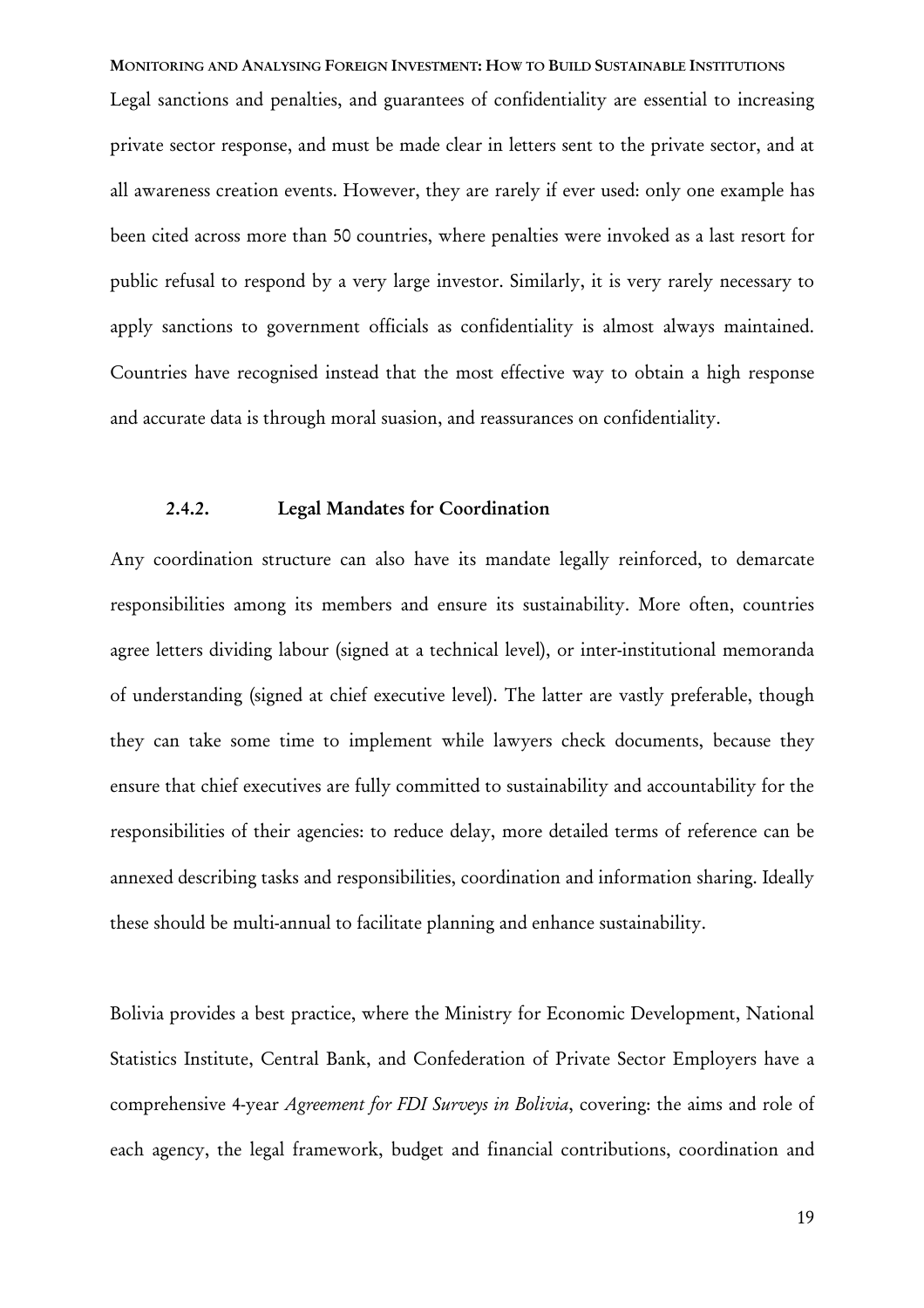technical continuity, functions of the Coordination Unit and Technical Group, and provisions for modifying the agreement. It is signed by the heads of each agency.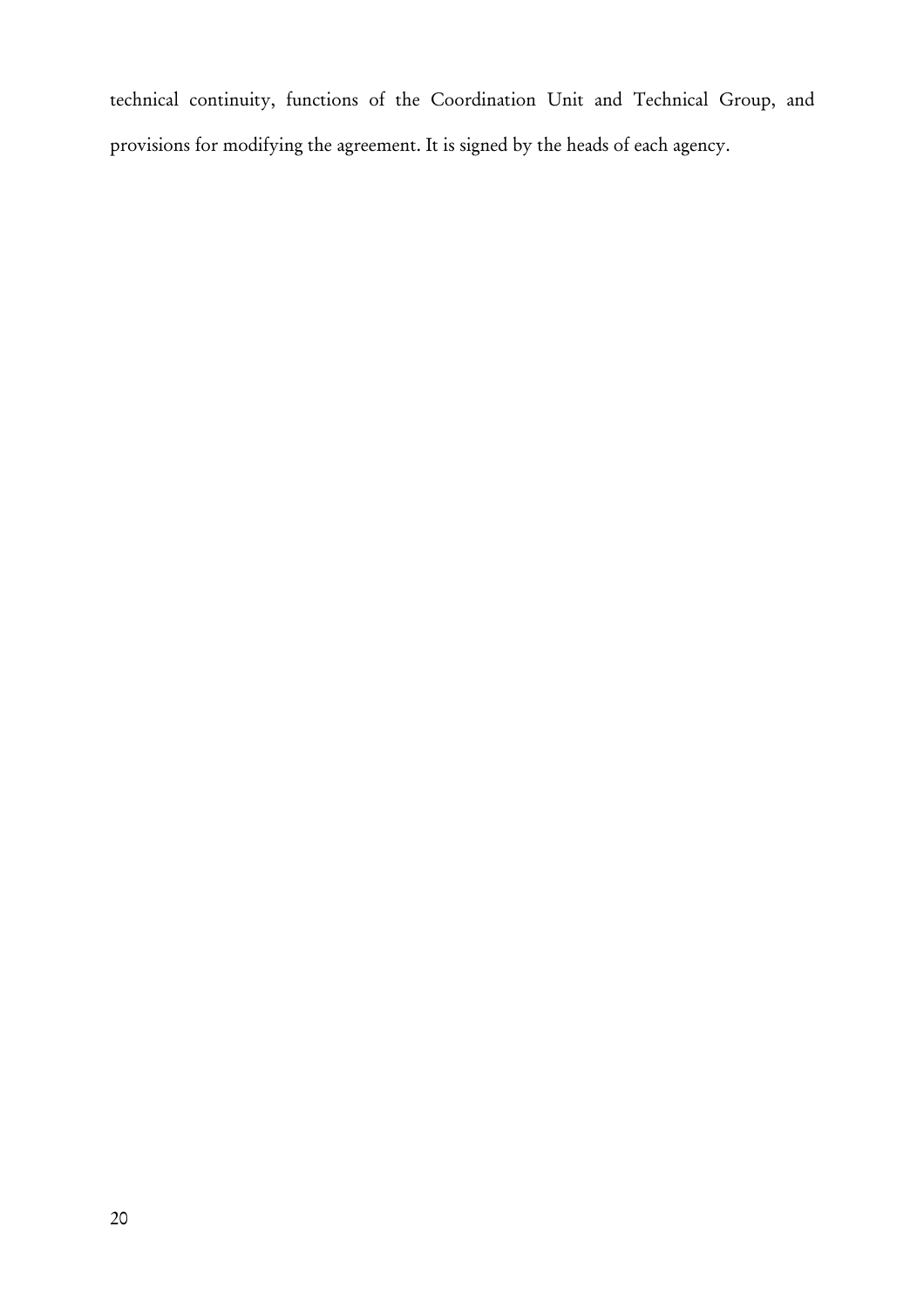#### 3. HUMAN RESOURCES

#### 3.1. OVERVIEW

Each of the tasks listed in section 2.4 has implication for human resources – staff time and skills - and therefore for institutional work programming, staff recruitment and training. They demand in-depth knowledge by high calibre staff, continuity in employment, cover for absence, and mechanisms for transfer of skills to new employees.

This chapter describes how countries are building sustainable systems for staff and recruitment (Section 3.2), qualifications, experience, training, motivation, compensation and assessment (Section 3.3).

#### 3.2. STAFF AND RECRUITMENT

The most important function to guarantee high quality monitoring and analysis of foreign private capital is senior-level management and leadership, throughout the different stages of the exercise. This includes coordinating the collection of survey and non-survey data, and controlling the quality of data and analysis. At most stages, monthly (or during fieldwork weekly) coordination meetings are needed.

#### 3.2.1. Technical Skills and Project Cycle

Many technical level skills are needed, including: enumerators for fieldwork, programmers for software design, staff for data entry and checking, and economists and statisticians.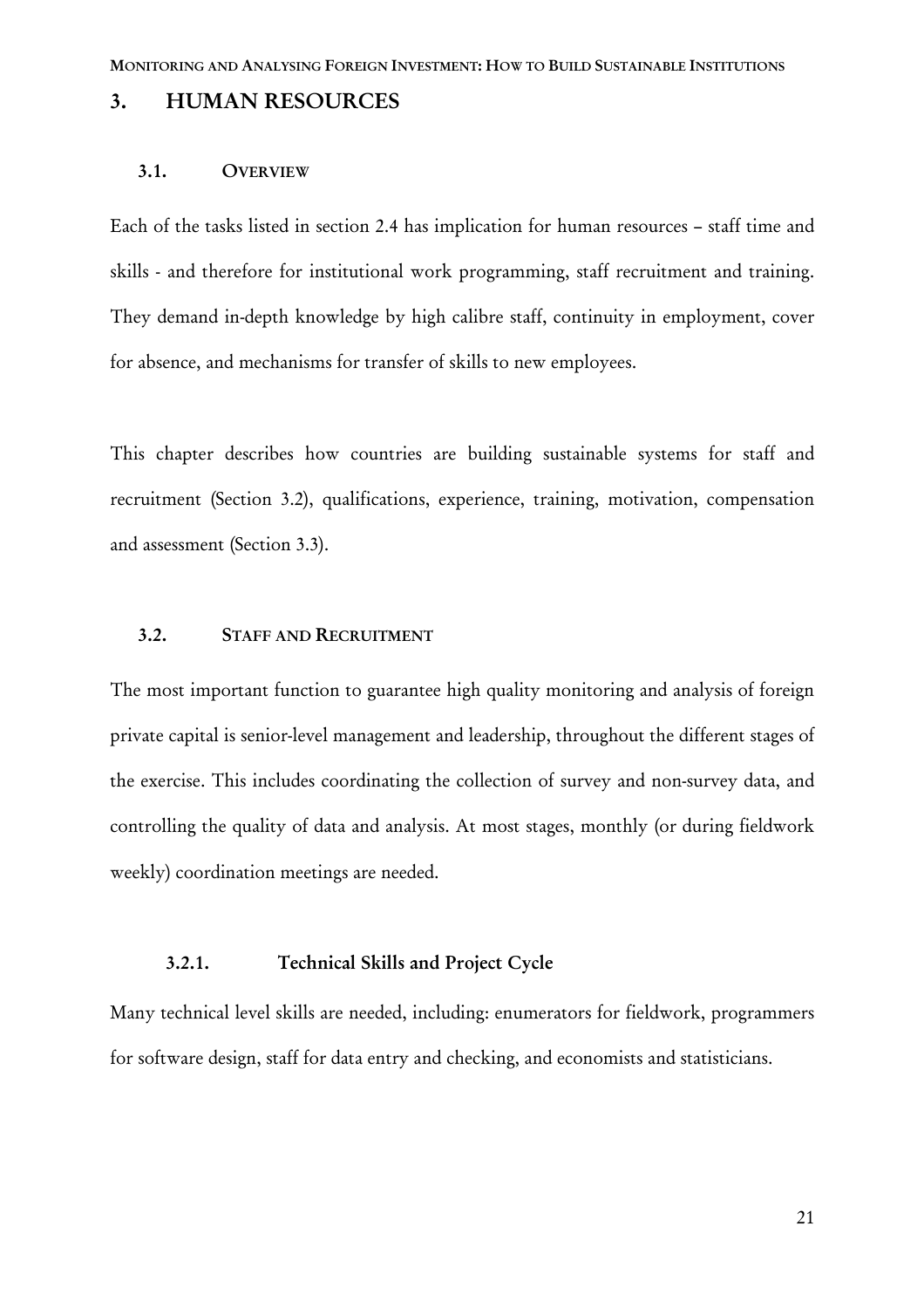#### *Enumerators for fieldwork*

Fieldwork is extremely labour intensive. It includes delivering forms, training and assisting respondents to complete the form, following up response, on-site data editing and checking, and collecting and forwarding returns. Experiences have shown that each enumerator needs to allow around 1 working day per enterprise to allow for delays due to flaws in the sampling frame (such as non-locatable, closed, non-existent, not relevant or newly identified enterprises). Over time this has been reduced to a maximum of 0.5 days as automatic response improves. The number of enterprises per enumerator depends on the time allowed for the exercise and the budget for enumeration. Each group of 5 enumerators should be led by a supervisor, conducting basic checks on progress and data quality. Optimal statistics office practice has shown that each group of 5 supervisors should be lead by a supervisor, who defines priorities and reports on progress to the NTF. Ideally permanent staff conduct the fieldwork so as to retain capacity within NTF institutions, but sometimes it is necessary to supplement them with temporary students.

#### *Programmers for software design*

Countries either use their own preferred software platforms (eg, Oracle or Excel), or change to CBP software which is based in MS-Access (chosen as it is widely known and easy to support) to store data. To avoid delays due to problems with software design, an IT Team needs to be involved closely in the NTF, to reflect any changes in data forms in the software, and troubleshoot during the data entry and output stages.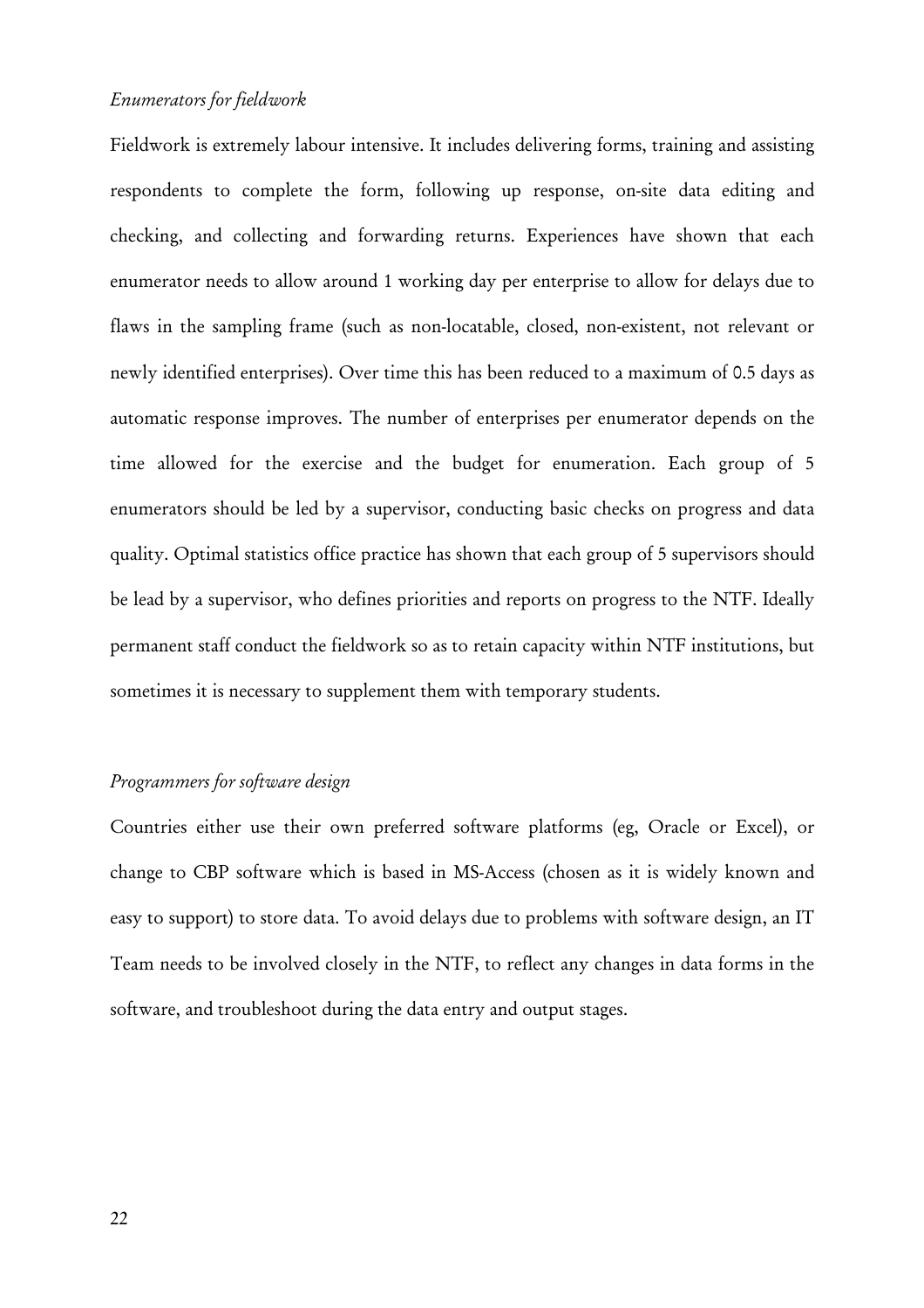### MONITORING AND ANALYSING FOREIGN INVESTMENT: HOW TO BUILD SUSTAINABLE INSTITUTIONS *Staff for data entry and checking in the software*

These can be enumerators, secretaries, or preferably, dedicated clerks. The work can be spread over a longer period, simultaneous with data collection, and with regular breaks, to reduce staff needs and risks of error.

#### *Economists and statisticians*

Economists and Statisticians are needed for designing the investor register and sample, checking and editing data, office estimations and up-rating. Enumerators perform preliminary data checks on returns in the field, but supervisors usually need to recheck forms before their approval for entry into software. They also need to cross-check many forms against company financial statements. Additionally, economists or other senior staff are needed for analysis and report writing. A team usually led by the Director of Research in the Central Bank, with a representative at director level from each main public and private institution, devotes concentrated blocks of time to prepare analysis, with intensive support from technical staff.

#### 3.2.2. Efficient Work Practices

A key means of saving time at all stages of the process is to conduct tasks simultaneously rather than sequentially. Examples of this are: enumerators editing and checking returns while they continue to collect others, supervisors checking and approving returns while continuing to supervise enumeration, and data entry staff entering data before all forms have been received.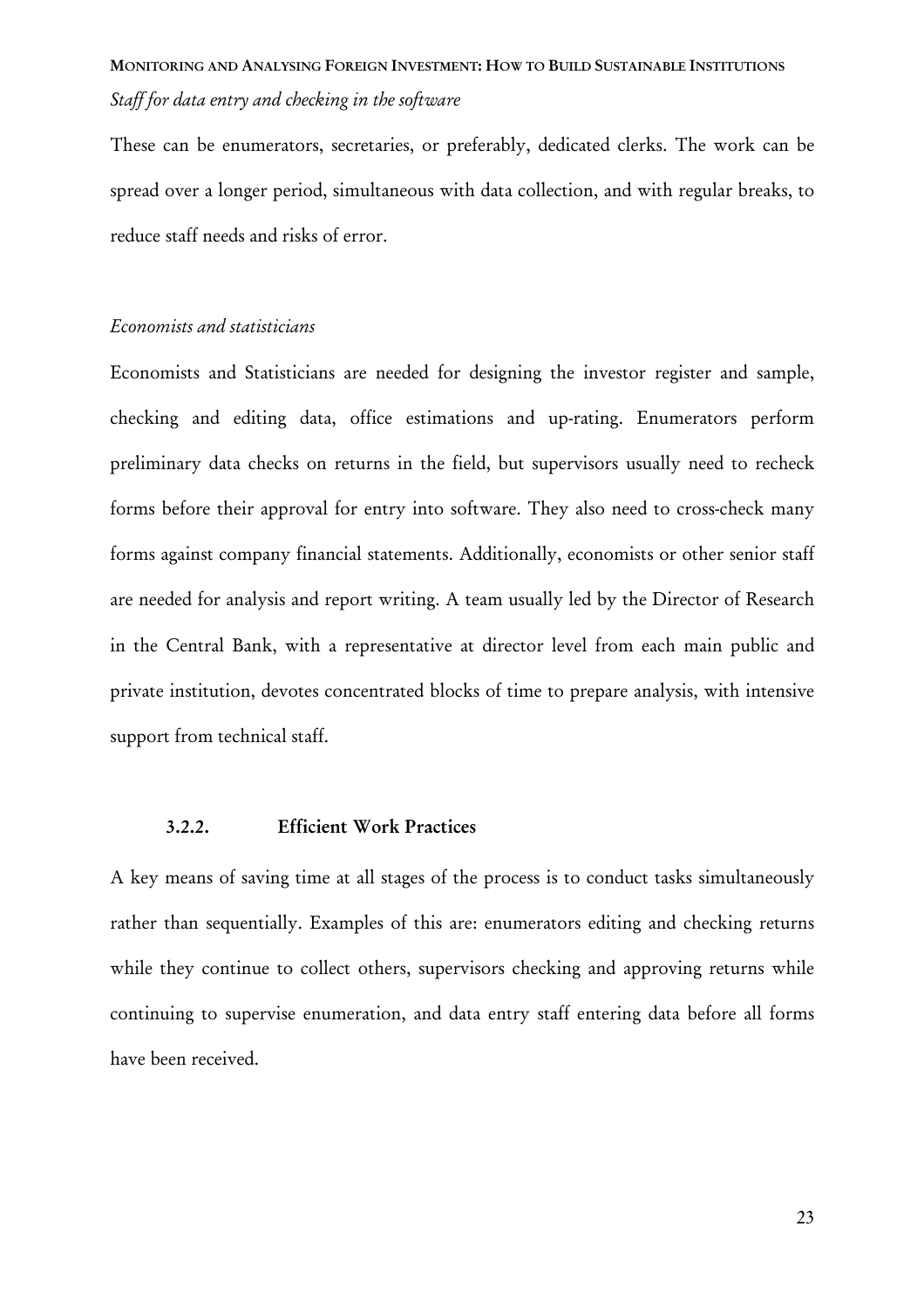Another is to apply the most complex techniques selectively: for example uprating for individual companies only for the largest, and checking individual questions only to those known to pose problems to respondents due to complexity or reticence.

The most skilled staff members in each area also need to train their fellows. The CBP has found that it has been possible to rapidly hand over responsibility for training to national staff, replacing the roles of external assistance (who can instead focus on quality control and introducing new methodology). However, the NTF must establish and maintain a pool of experts from participating institutions, responsible for training during awareness and training events at the start of an exercise, refresher training of officers going into the field for the first time, data quality training during fieldwork, software related training for IT experts, data entry clerks and checkers, and analytical training at the report writing stage (led by the Central Bank and involving other agencies). In general each institution tends to specialise in its core area: the central bank in BOP issues; the statistics office in fieldwork; and the IPA in investor perceptions.

#### 3.2.3. Staff Numbers

There is no rule for deciding the number of technical staff. However, prior to the launch of each cycle, the National Task Force needs to consider:

Frequency of data collection: annual collection will be much less onerous than quarterly, and most NTFs have started with annual data because they have insufficient resources for quarterly.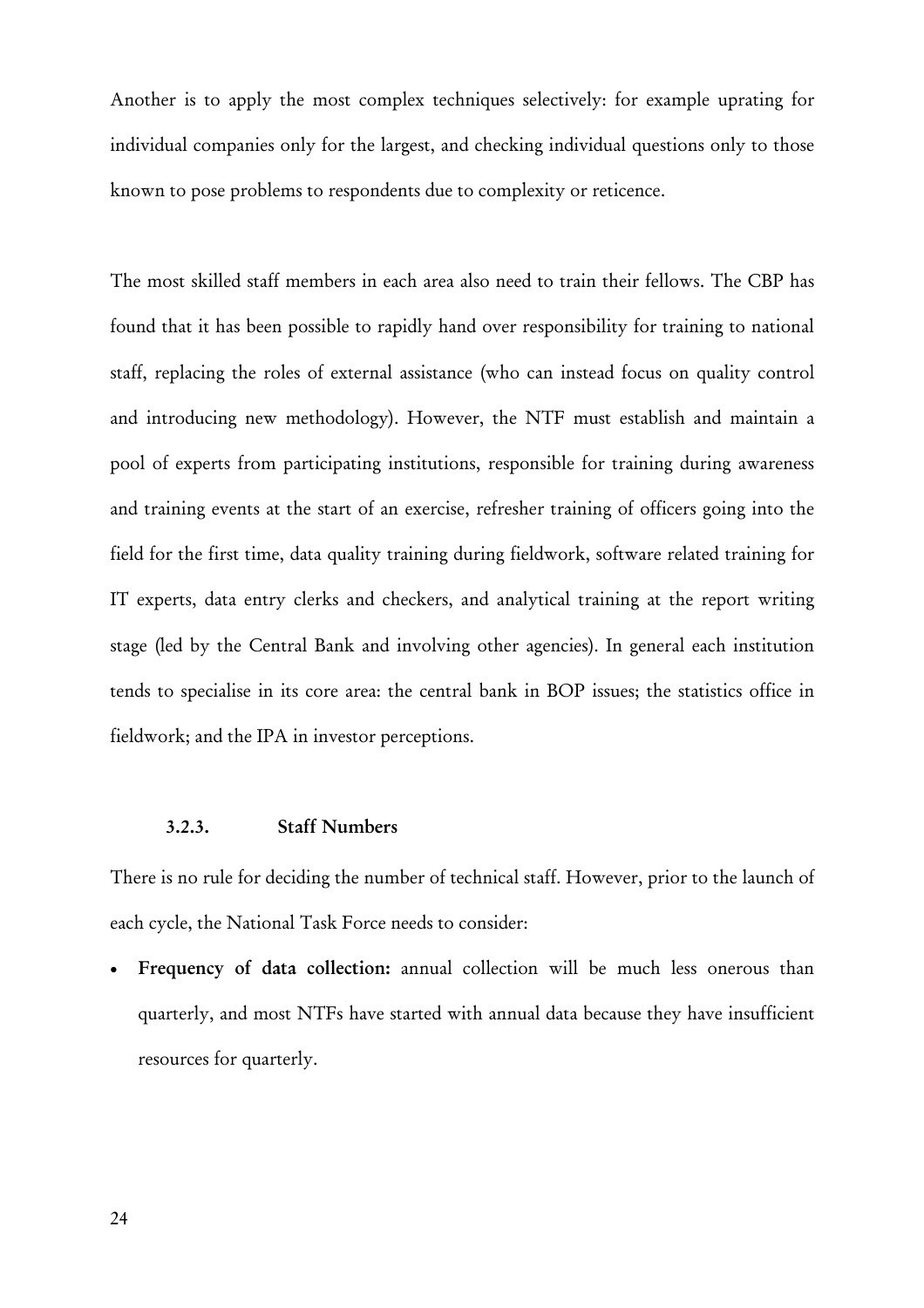MONITORING AND ANALYSING FOREIGN INVESTMENT: HOW TO BUILD SUSTAINABLE INSTITUTIONS

- Detail of data collection: the greater the level of detail collected, the higher the demands. For example, loan-by-loan private sector debt data will require more fieldwork, data processing and analysis.
- Sample size and geographical distribution: initial benchmark surveys require comprehensive survey registers, increasing staff time for data management, fieldwork, editing, inputting and checking. After 2-3 cycles countries use their knowledge of enterprises to define smaller samples and streamline staff needs (e.g. South Africa, Namibia). Wider geographical distribution also requires more staff for in-country travel: it is preferable to involve regional offices of NTF members, allowing headquarters to focus on main investment centres, and quality controlling work in the regions.
- Response rate and data quality required: visiting enterprises to gain responses and check data or fill gaps is highly labour intensive (depending on private sector cooperation) and produce diminishing returns. Countries need to decide up front on a realistic response rate to aim for (which guarantees coverage of all major sectors, enterprises and data items), beyond which office estimation is more time-effective. Over time response rates should rise and demands on staff time fall.
- Resource constraints: each institution faces funding and staffing constraints, needs to take into account competing high-priority needs, and has to think about long-term sustainability. It therefore often has to increase or decrease staff allocation gradually or use part-time or temporary staff to ensure sustainability.

The FPC CBP has helped national institutions to analyse all of these issues, taking into account staff time needs in previous exercises, and potential for efficiency savings, managers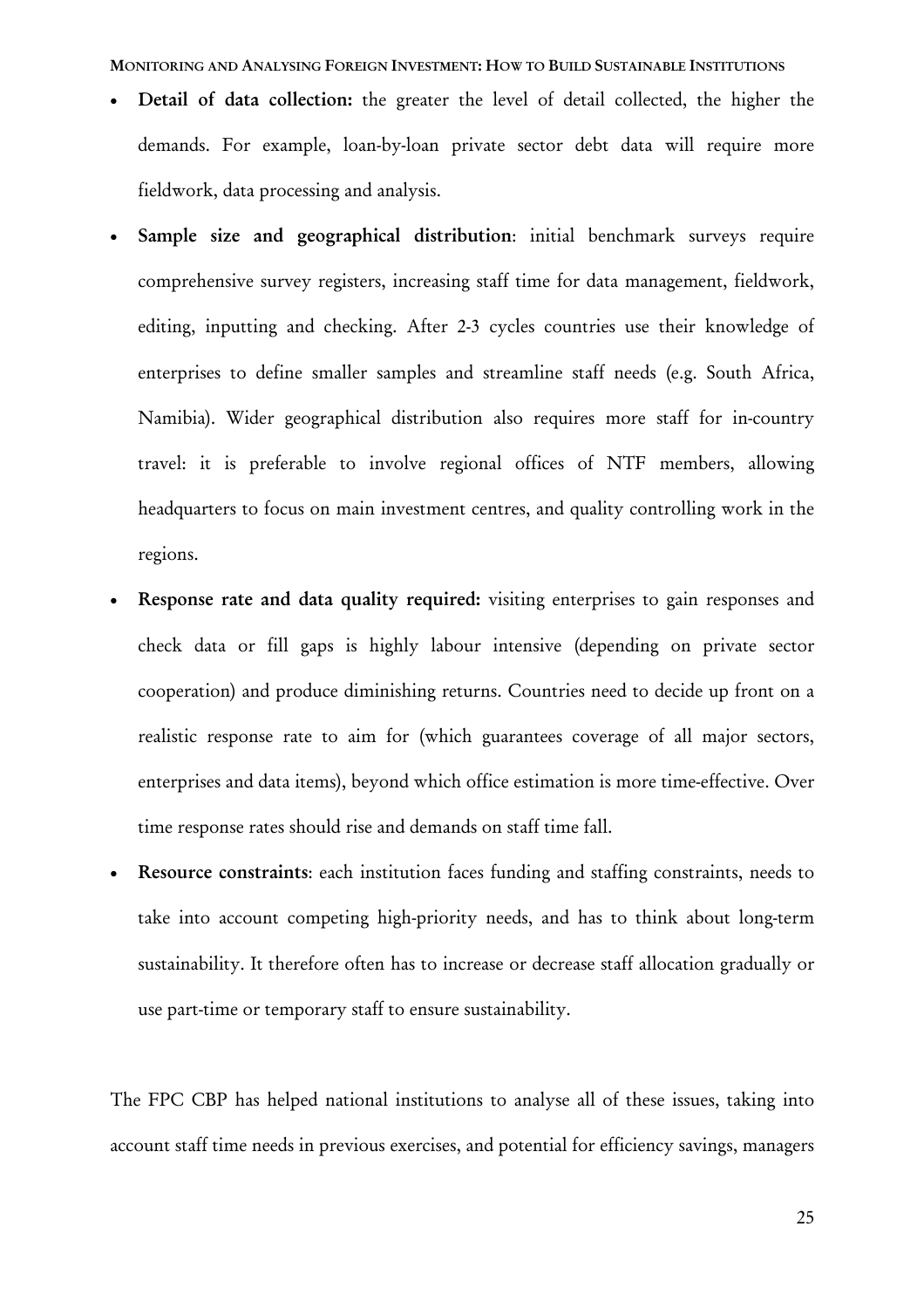need to decide on the number of staff and the periods during which they will be committed full time to the exercise. It is particularly vital to ensure that lead units are adequately staffed for coordination.

#### 3.3. HIRING AND RETAINING STAFF

Attracting, developing, and retaining quality staff poses one of the greatest challenges. The FPC CBP has also helped institutions to use their established hiring practices with maximum efficiency – for example planning ahead hiring in their next annual budget, drafting comprehensive job descriptions, hiring competitively externally and internally, and having transparent procedures for short-listing candidates based on skills and experience, and for interviewing candidates using technical tests and simulation of situations likely to occur in each post. All of these technical procedures are best led by the most knowledgeable technical department of the agency, with the human resource department guaranteeing transparency and efficiency.

Retaining existing staff is equally important, and can be highly problematic if agencies are under-resourced, or if FPC monitoring and analysis tasks are given low emphasis within institutions. Many countries see rapid rotation of staff, due to higher paid careers in the private sector or international organisations. Even within institutions which are successful in retaining staff, there may be a need to plan for study leave or mobility within the agency. Staff continuity at director and technical levels is crucial, especially for lead agencies.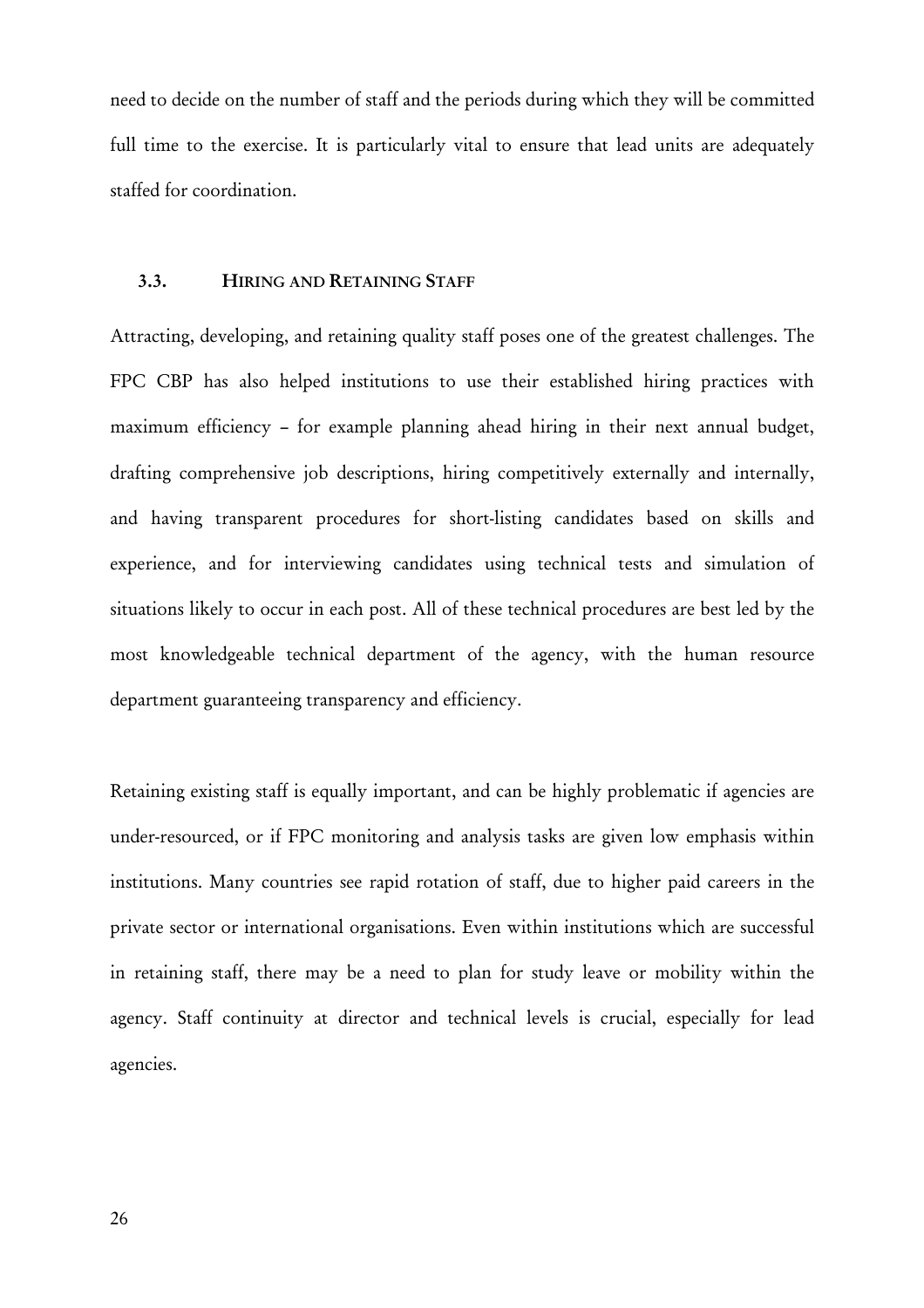MONITORING AND ANALYSING FOREIGN INVESTMENT: HOW TO BUILD SUSTAINABLE INSTITUTIONS Four aspects of hiring and retaining staff deserve more analysis: job descriptions; qualifications and experience; training and technical assistance; and motivation, staff development and working environment.

#### 3.3.1. Job Descriptions

All the tasks involved in monitoring and analysis, as defined in inter-institutional agreements supporting the NTF, need to be integrated into institutional work plans and individual job descriptions for newly hired or existing staff. These need to reflect the nature of the assignment (full- or part-time), and peaks and troughs in demand in stages of a cycle, to avoid clashes with other key institutional tasks. They should detail the role of the position in the NTF (and its subsidiary teams such as report writing, software etc) as well as within the institution, reporting relationships (within the lead institution and commitments to staff from other participating institutions), objectives of the post, specific duties and responsibilities, and required experience and qualifications.

Detailed duties and responsibilities would mirror the stages in the project cycle, and describe coordination with staff performing other functions especially for junior level posts. Middle to senior level descriptions will be more flexible to reflect the balance between analytical and management functions, and division of labour with staff of other agencies.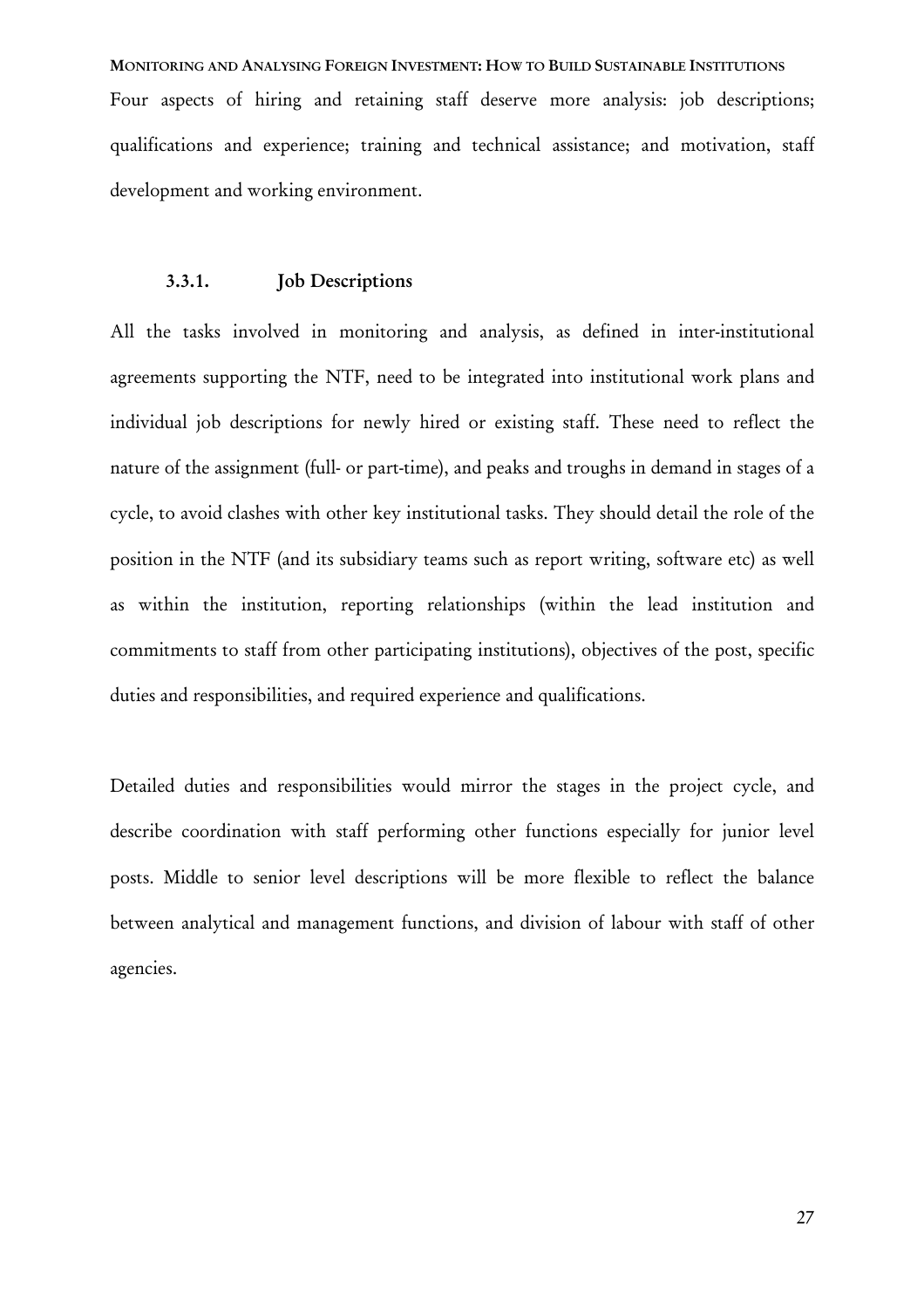#### 3.3.2. Qualifications and Experience

Institutions often have indicative levels of qualifications and experience for hiring or promoting staff. For example, Bank of Namibia recommends minimum standards and are illustrated in Table 1.

| Research / National           | Qualifications and experience                              |
|-------------------------------|------------------------------------------------------------|
| <b>Accounts Department</b>    |                                                            |
| Director                      | Postgraduate Degree (preferably Doctorate)<br>in           |
|                               | economics or statistics; minimum of 15 years analytical    |
|                               | and management experience in a similar environment         |
| Deputy Director               | Postgraduate Degree (preferably Doctorate)<br>in           |
|                               | economics or statistics; minimum of 10 years analytical    |
|                               | and management experience in a similar environment         |
| Principal<br>Economist        | Postgraduate Degree (Doctorate or Masters)<br>or           |
| Statistician                  | equivalent qualification in economics or statistics;       |
| (BOP Section Head)            | minimum of 5 years analytical and management               |
|                               | experience in a similar environment                        |
| Senior<br>Economist           | Good degree in economics or statistics (preferably         |
| Statistician                  | Masters); minimum of 3 years working in analytical         |
| (Foreign Private Capital Unit | environment with some management functions.                |
| Head)                         | Previous experience in BOP work                            |
| Economist / Statistician      | Good numerate degree or equivalent in economics,           |
|                               | mathematics, business studies, statistics or other similar |
|                               | discipline; minimum of 1 year working in analytical        |
|                               | environment. Previous experience in BOP work               |
| Assistant<br>Economist        | Good numerate degree or equivalent in economics,           |
| Statistician                  | mathematics, business studies, statistics or other similar |
|                               | discipline; interest in working in statistics              |

Table 1 BANK OF NAMIBIA - QUALIFICATIONS AND EXPERIENCE

Preference for doctorates from Principal Economist level upwards reflects a strong analytical or policy advisory mandate which necessitates high academic qualifications. However, as staff are promoted, management skills also become more essential. In addition, institutions can often experience great difficulty in attracting high-quality university graduates with a strong interest in statistics, and this "hampers the developmental and pioneering work of the compilation unit" (Robinson, 2003), making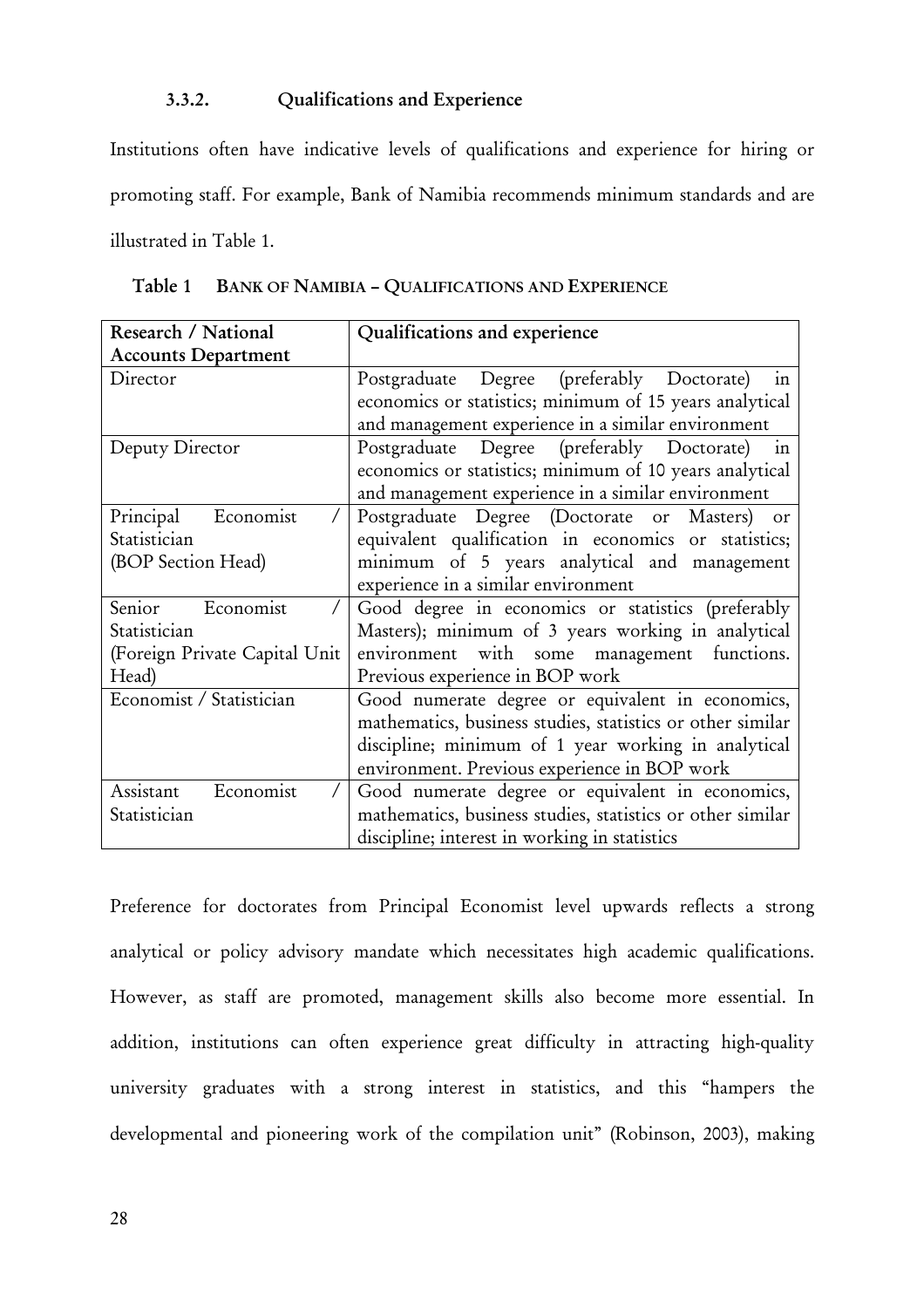MONITORING AND ANALYSING FOREIGN INVESTMENT: HOW TO BUILD SUSTAINABLE INSTITUTIONS training and motivation vital to upgrading skills and retaining the best of the staff recruited.

#### 3.3.3. Training and Technical Assistance

To upgrade staff skills, countries source technical assistance from various international, regional, and national bodies. However, most missions and training provided focus on technical issues, and can often be too theoretical and not sufficiently adapted to national needs. The CBP has specialised in assistance designed to build sustainable management skills and institutional structures, as well as support on technical issues. The CBP responds to country need by providing training for all stages of the project cycle, through:

- Demand Assessment Missions prior to the launch of an exercise (recommending legal, institutional, and methodological arrangements, and awareness creation and training)
- Opening Awareness seminars for all stakeholders and Training for staff
- Follow Up Mission(s) during implementation to transfer additional skills (for example in software use, data up-rating or analysis of results)
- Closing Dissemination conferences for all stakeholders, linked to preparations for the next exercise.

At all stages it updates assessments of country capacity and revises assistance provided. It relies predominantly on peer-to-peer training, information-sharing and contact among countries to share experiences and best practices, and long distance quality control.

#### 3.3.4. Staff Motivation, Development and Working Environment

Staff motivation is often seen as largely a question of pay and benefits. However, public sector institutions (apart from Central Banks) find it difficult to compete with terms and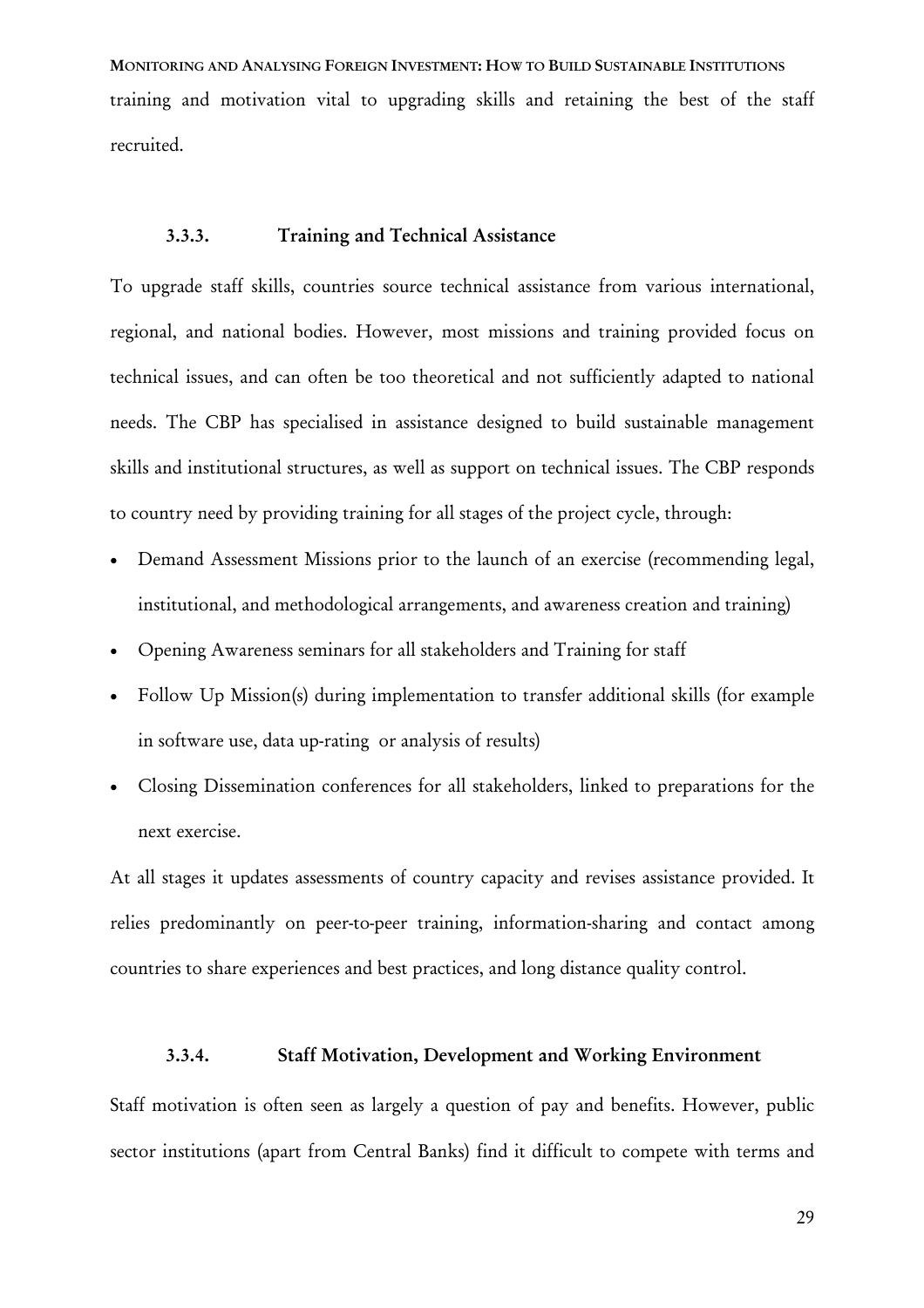conditions offered by international organisations or the private sector, and prospects for improving compensation are limited, notably by the need for comparability with other units.

As a result, non-financial motivation is vital. This can include:

- Career progression. Clearly signalled paths for career progression every 2-4 years, with promotion based on merit, and new posts sufficiently challenging but not increasing responsibility too quickly as to be daunting. Often turnover towards the top of an institution is vital to allow regular promotion further down, as is giving preference to suitably qualified internal candidates in filling middle and senior level vacancies.
- Job satisfaction. This can be provided by government attention to FPC issues and impact of staff work on policy changes, acknowledgement of the work and role of individuals in the exercises, allocation of greater resources to these functions, and clear strategies for their enhancement over time. Varied and challenging job descriptions using diverse technical and management skills can also help.
- Staff assessments, and capacity-building and development plans. These should be tailored to individual needs based on discussions with each staff member, and should include management development training as well as increasing technical skills, and longer-term internships and attachments as well as short courses. They should also be reviewed annually.
- Use (and where possible remuneration) of staff skills for training others in country and in other similar countries, as well as opportunities to learn from study visits overseas.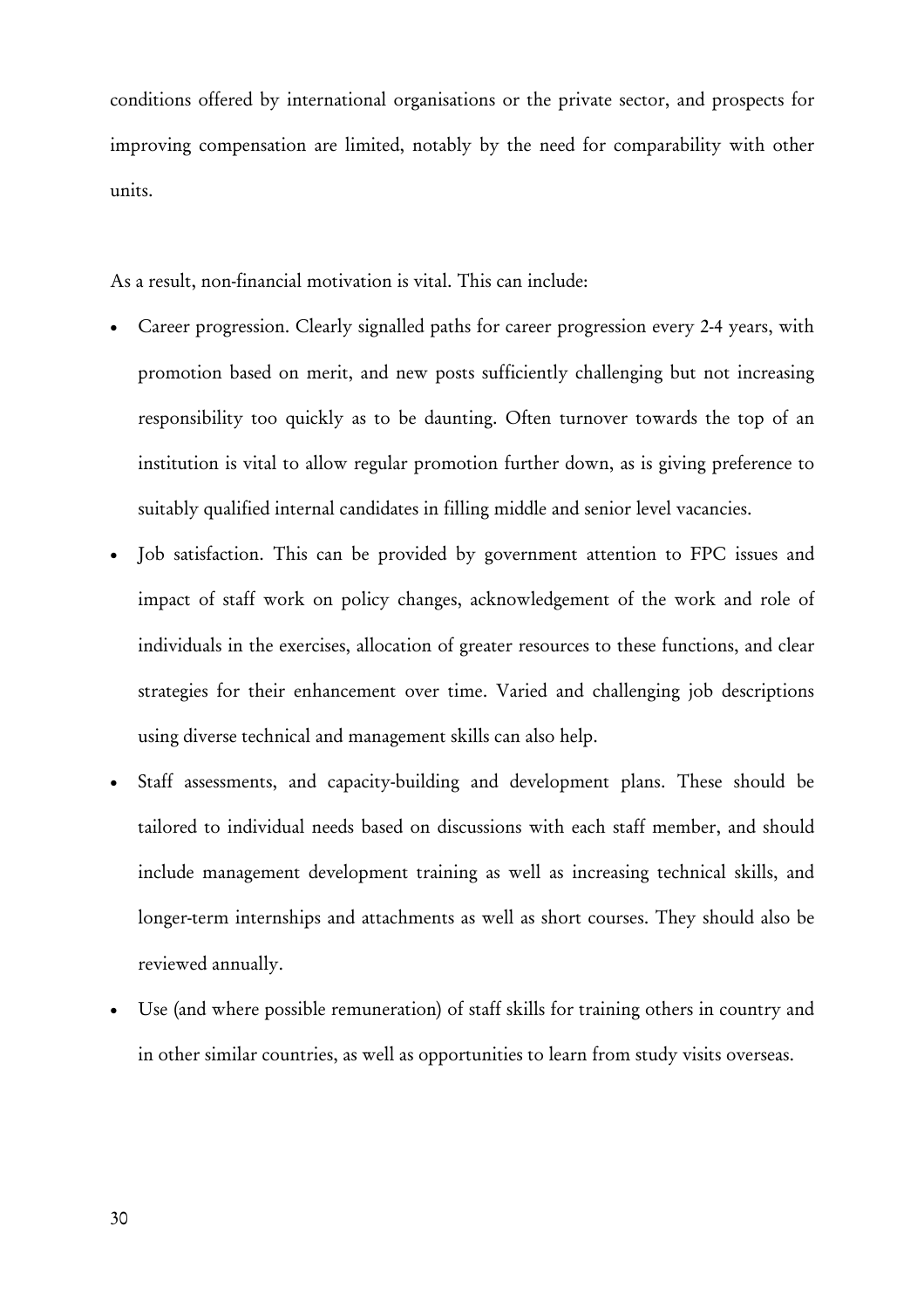MONITORING AND ANALYSING FOREIGN INVESTMENT: HOW TO BUILD SUSTAINABLE INSTITUTIONS Finally, the staff working environment is important: this includes high-quality and wellmaintained office equipment, adequate office supplies and workspace; regular electricity supplies, access to internet and transport facilities, and secretarial/support services.

Ideally, every agency needs a clear manual of operational procedures covering legal and institutional frameworks, objectives, job descriptions, information sharing practices, human resources, recruitment and training procedures and staff and unit capacity building plans.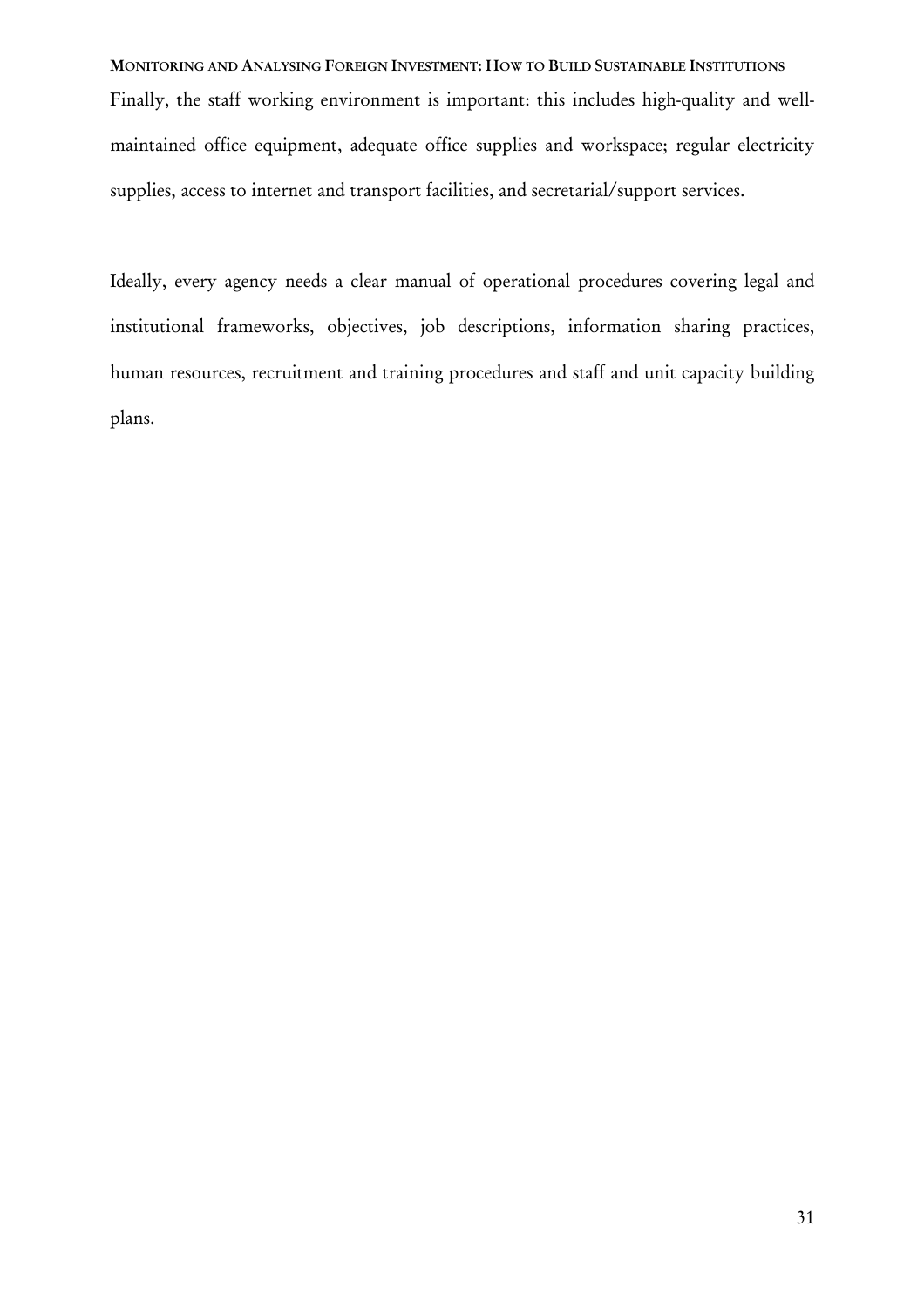# 4. INTERNATIONAL DATA CODES AND STANDARDS

#### 4.1. OVERVIEW

The monitoring aspect of the Programme has needed to meet (or exceed) international data codes and standards to optimise benefit to users, facilitate cross-country comparisons, and provide consistent reporting to donors and international institutions.

While the international community has defined several sets of detailed guidelines and standards for monitoring foreign assets and liabilities, countries have been left to struggle with conflicts among these objectives, trying to work around them in the context of low resources. On the other hand, there has been virtually no attention paid to assisting lowincome countries to monitor investor perception according to best practices, or corporate social responsibility (CSR) according to the best practice standards established in international initiatives; most such monitoring remains internationally-driven even if it occurs at the national level (or in the case of CSR virtually non-existent at the national level). This chapter explains why such codes and standards are important, and highlights the heavy demands which monitoring and analysing them can make on countries.

# 4.2. FOREIGN ASSETS AND LIABILITIES

The key standards for foreign assets and liabilities (including PSED) are: the IMF *Balance of Payments Manual 5th Edition;* General Data Dissemination System and Special Data Dissemination Standard.<sup>5</sup>

<sup>5</sup> See Scheun and Bhinda (forthcoming) for technical information.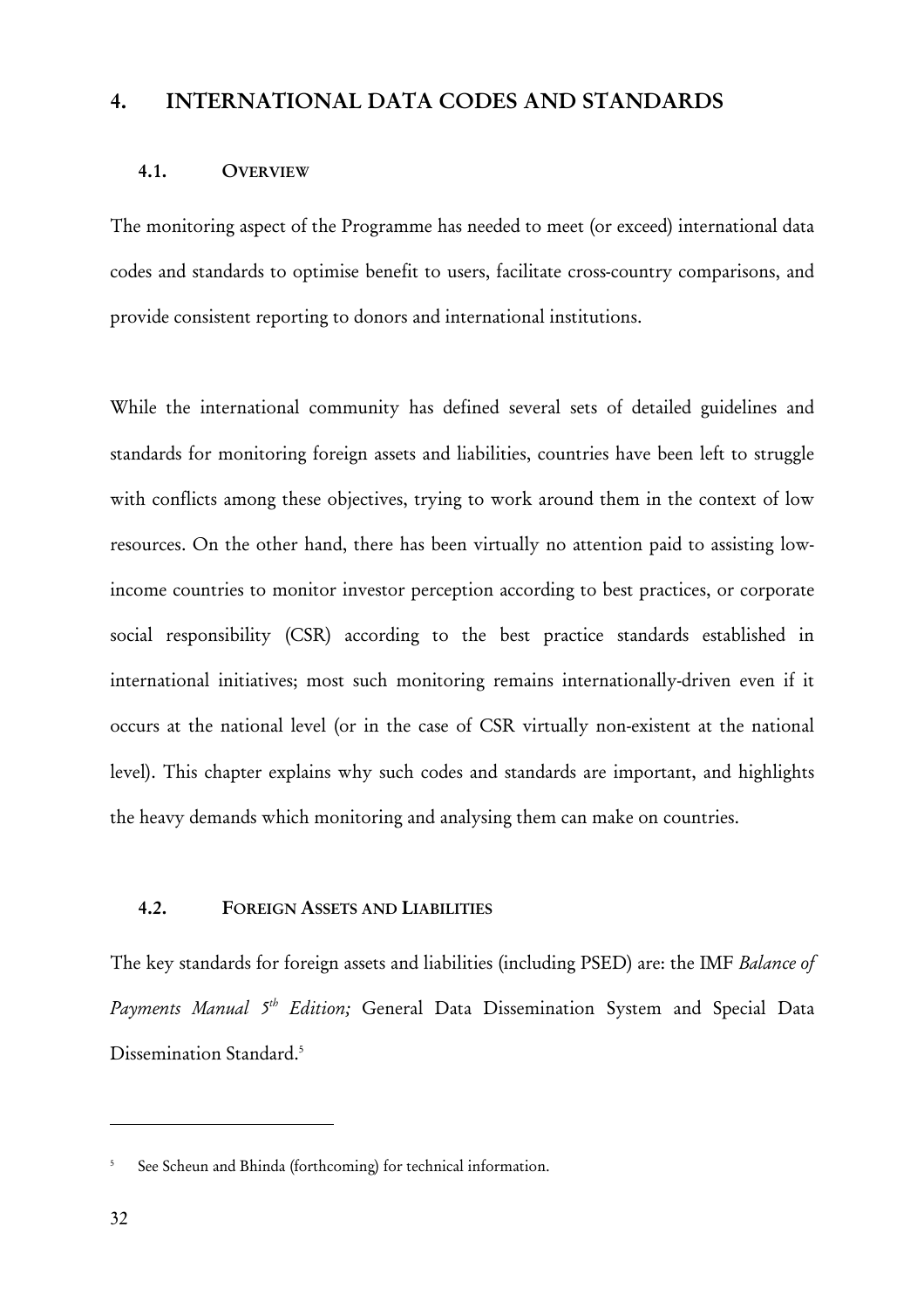4.2.1. IMF Balance of Payments Manual (BPM5)

#### *Attaining BPM5 standards*

Many countries have moved or are in the process of moving from the previous standard the *Balance of Payments Manual 4<sup>th</sup> Edition* (BPM4) - to BPM5. As BPM5 is much more complex with respect to private capital, it is more demanding to compile. In addition, until recently some units of international organisations were requesting data in BPM4 format even if countries had changed to BPM5, because BPM4 format was compatible with their own forecasting tools. As a result, countries have needed to maintain two sets of data. They therefore need more and better-trained staff. An additional challenge has been the revision of historical time series into BPM5 format which has proved very complex.

However, the technical and financial resources to support this complexity are not usually available. As a result, progress to the new standards has often been extremely slow, or the new standards have been nominally implemented, but most of the data are low quality (derived from residuals in the BOP, or proxies such as the percentage of investment approvals which is estimated to have been realised). Thus, while data presentation may have been reorganised, and data are submitted on time, the data are of limited value.

The speed and effectiveness of transition to BPM5 also depends on the quality of external technical assistance. The IMF has long provided high-quality BOP courses, at the IMF Institute in Washington (where places for each country are very limited), through regional partners such as those working on the FPC CBP (BCEAO/BEAC, CEMLA, MEFMI and WAIFEM), and through a network of regional training institutes including the Joint Africa Institute in Tunis and the Joint Latin America Institute in Brazil. More recently the IMF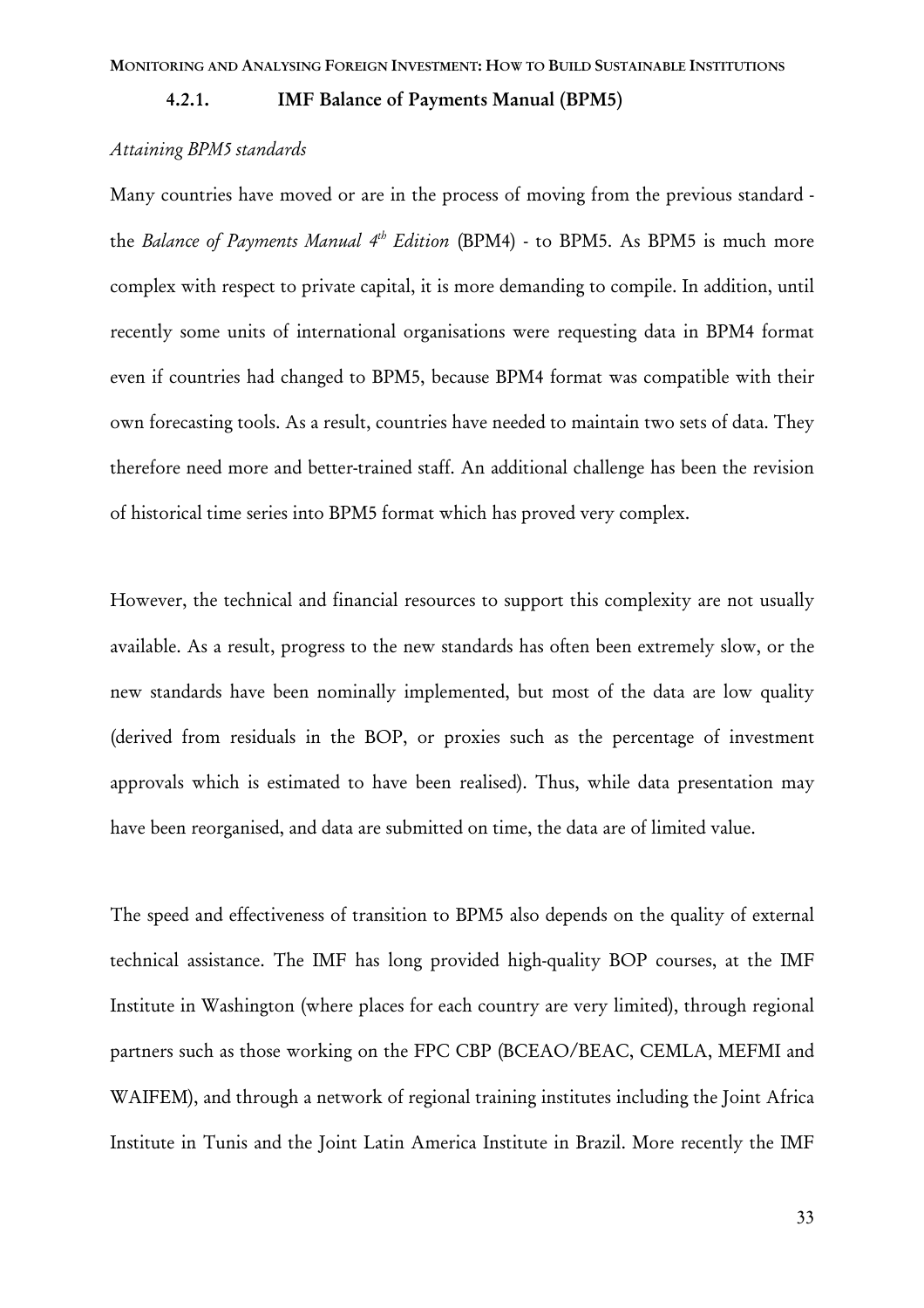has decentralised its Technical Assistance (TA) so as to respond more rapidly and directly to country demand, by establishing regional Technical Assistance Centres (including 2 East and West African Technical Assistance Centres (AFRITACs) for Africa, and 1 Caribbean Technical Assistance Centre (CARTAC) for the Caribbean), coordinated by the Office of Technical Assistance Management (OTAM) in Washington, which also provide training courses on statistical issues<sup>6</sup>.

The IMF also provides technical assistance missions, organised by Washington or the regional TACs. Most are short-term diagnosis missions which review statistics, make recommendations for improvement, and leave generic methodology behind for the country to adapt and implement. The implementation of the recommendations tends to depend on whether a country has sufficient financial resources, technical capacity and political will<sup>7</sup>.

Occasionally, the IMF supplies longer-term (e.g. 2-3 year) resident advisors or a series of short-term missions, which provide deeper assistance in introducing and launching new methodology, and in reinforcing institutional and legal arrangements. These tend to provide much more in-depth assistance and often make efforts to tailor methodology to country needs, and to sensitise policymakers and the private sector on why BOP data are important. However, they have had lasting benefits in the poorest countries only when they are genuinely oriented to building capacity rather than implementing work themselves.

<sup>6</sup> For more details, see http://www.imf.org/external/np/exr/facts/afritac.htm

<sup>7</sup> For IMF assistance on GDDS and the Data Quality Assessment Framework, see 4.2.3 below.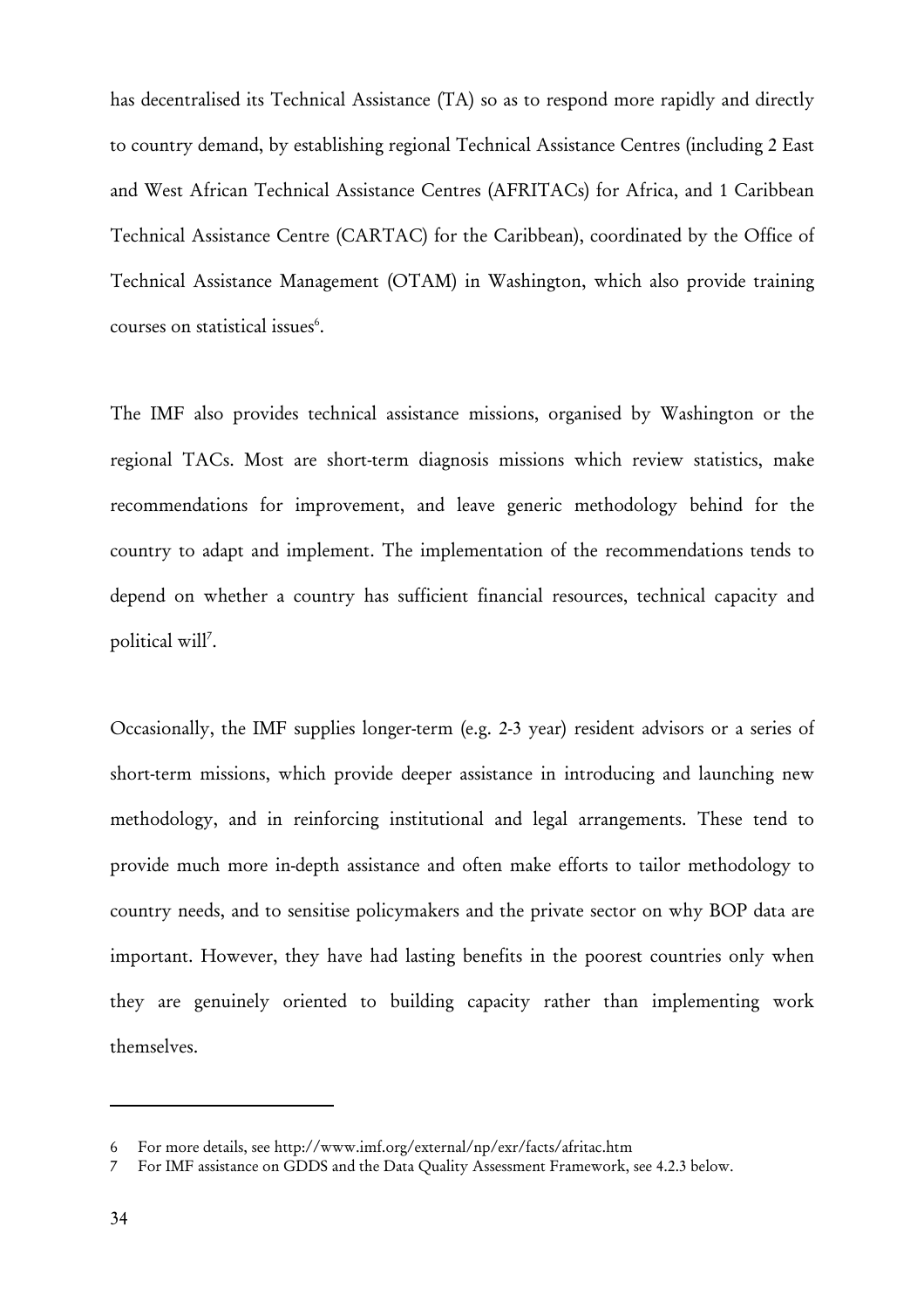Overall, in spite of its generally high technical quality, conventional technical assistance has not been a very effective way to help the poorest countries to implement international standards sustainably. Much more is achieved by genuinely capacity-building assistance (including the best examples of IMF assistance) which takes account of legal and institutional conditions, human and financial resources, and political and private sector commitment, establishes clear plans for countries to fund such activities and train new staff themselves, and creates opportunities for experience sharing among countries.

#### *Adapting reporting formats to BPM5*

When enhancing methodology to meet BPM5, the lead institution needs to review its survey and direct reporting mechanisms. However, the complexity of BPM5, requiring data on items which cannot be captured directly through the banking system (such as reinvested earnings and offshore borrowing) means surveys are becoming predominant.

In survey form design, testing and application, one of the key challenges for many of the poorest countries receiving such short term missions has been to rationalise numbers of forms left by IMF Statistics missions, and adapt them to local circumstances (for example to the types of private capital the country has). Where the IMF has not organised such missions, countries have contacted their peers in the region to obtain user-friendly forms, or sought capacity-building support from external sources to adapt international standards to local circumstances. Forms also need to be tested on the private sector for userfriendliness, and the private sector sensitised to the benefits it can get from responding, through focus groups at awareness events, or private sector associations. Some countries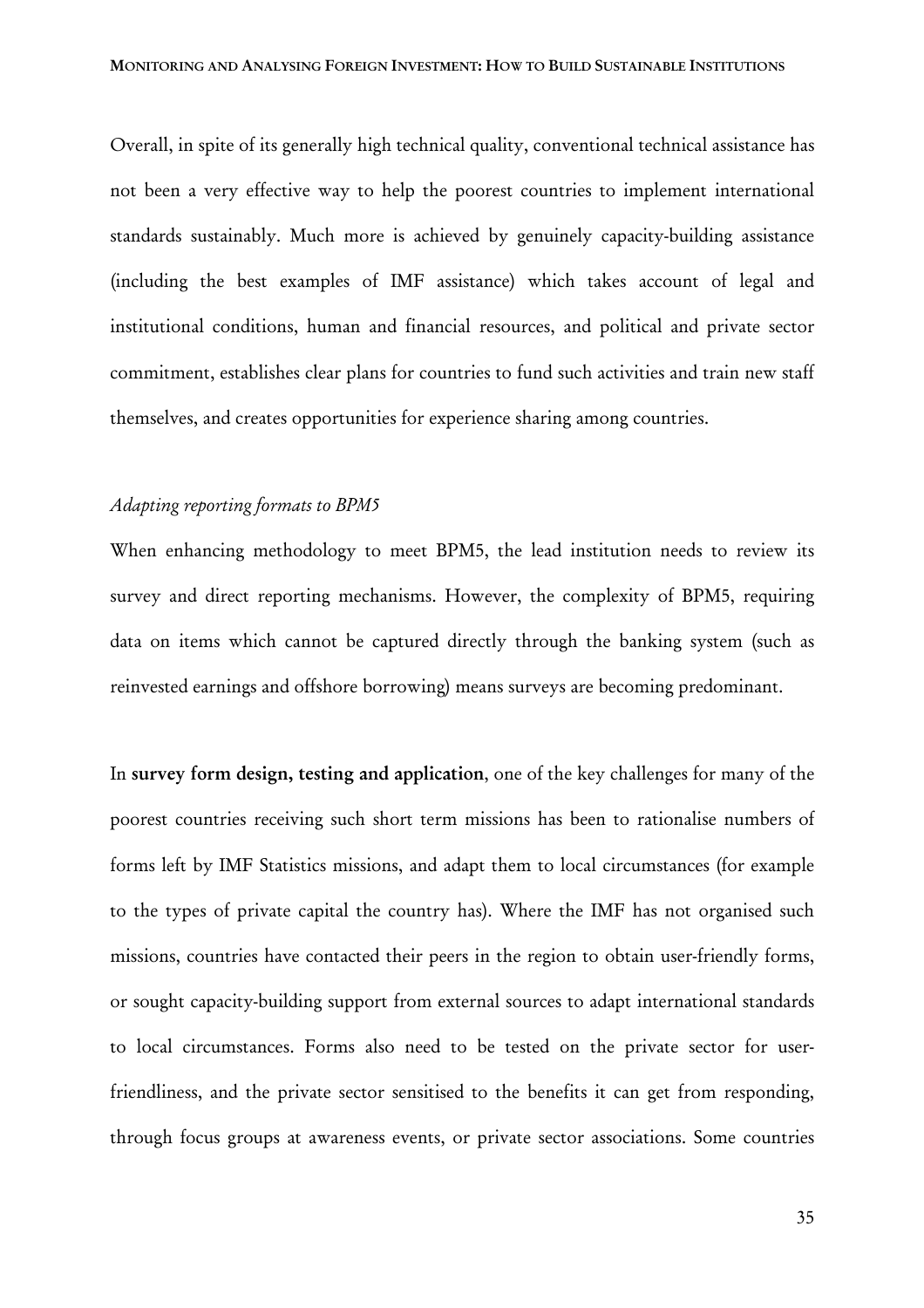choose to pilot a survey first, although this adds to time and costs (see also Chapter 7). However, countries which have not adapted and tested forms or sensitised the private sector have suffered low numbers and quality of responses, sharply reducing data accuracy.

For direct reporting, changes to codes and standards affect the type of information required from commercial banks, non-bank financial institutions, foreign exchange bureaux, money transfer companies etc. Countries need to review their reporting formats regularly, and conduct awareness and training sessions for the institutions when any major changes are introduced, so as to ensure their full cooperation.

# *Anticipating new BPM methodology*

Another important aspect is the need to review national methodology to keep up with forthcoming developments. Typically, reviews of international statistical methodology have taken place around once every 10-15 years, and last about 4-5 years. In 2004, the IMF commenced a thorough review of BPM5 in response to international economic, financial, and accounting developments, the need for consistency with other statistics methodology, and the desire to increase emphasis on the IIP. A first draft is scheduled for December 2006, and a final draft in English in 2008, to be translated thereafter (see also IMF<sup>8</sup> and Ibarra 2004).

Countries can keep in touch with possible changes through IMF-led Committees on BOP Statistics and Technical Expert Groups (in this case direct investment, other BOP/IIP

<sup>8</sup> Refer to the *Balance of Payment Statistics* newsletter vol.12 no.1 (http://www.imf.org/external/pubs/ft/ bop/news/pdf/1205.pdf), The BPM5 revision site (http://www.imf.org/external/np/sta/bop/bopman5 .htm) and the SNA review site (http://unstats.un.org/unsd/nationalaccount/aeg.htm).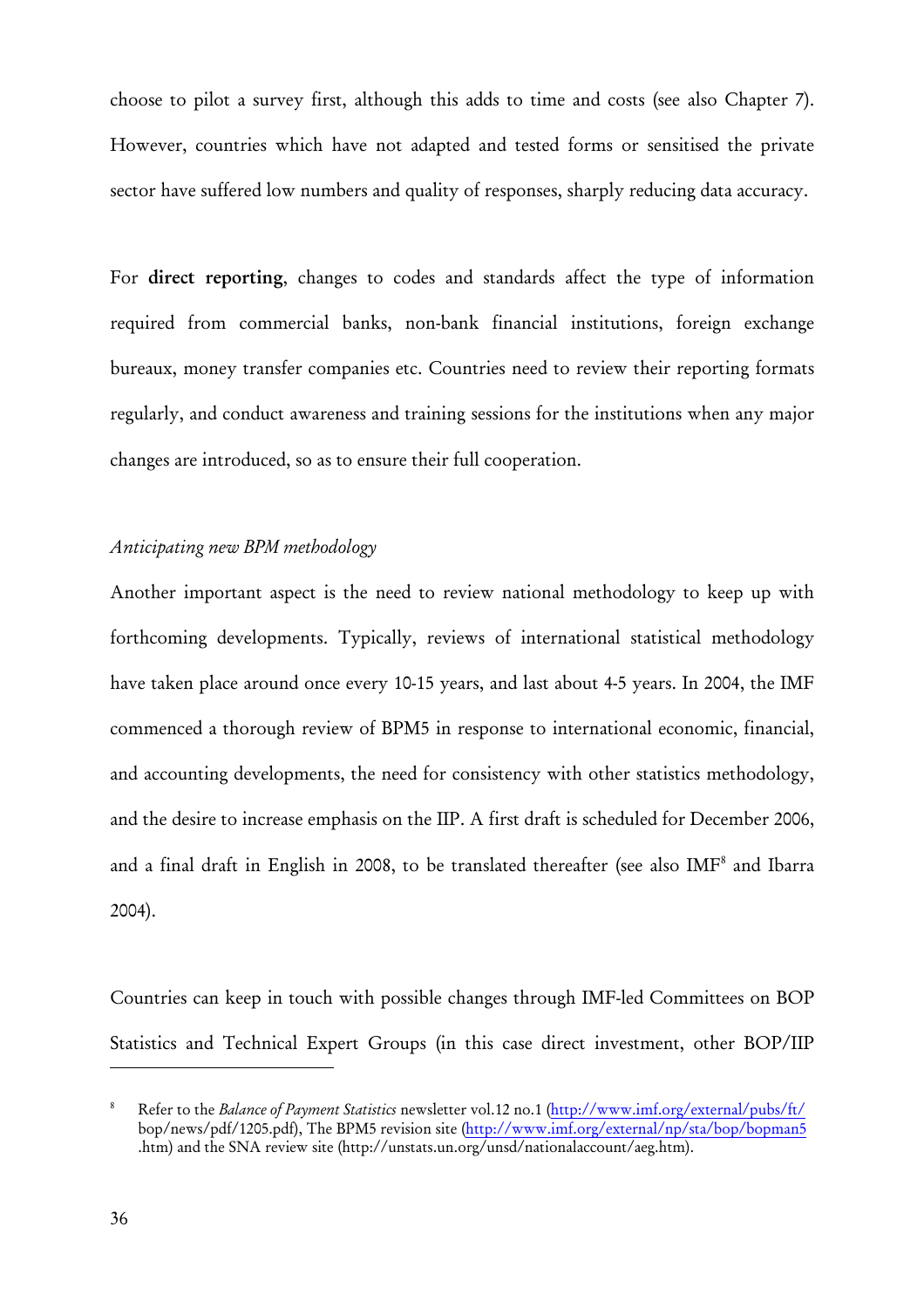MONITORING AND ANALYSING FOREIGN INVESTMENT: HOW TO BUILD SUSTAINABLE INSTITUTIONS issues and customs unions), which include representatives from each developing region. The technical implications for compilers and analysts are covered in Scheun and Bhinda (forthcoming). The changes fall into five types: reclassifications for consistency, revised definitions, new concepts, emphasis of existing standards, and wider scope to cover analysis.

However, in terms of institutional and practical issues, they are likely to raise all the same questions as BPM5 (such as revising legal and institutional frameworks, additional staff training, sensitising policymakers and the private sector, training private sector staff, establishing consistent time series, migrating data to new formats, changes to survey and direct reporting forms etc). All of these have important potential institutional, financial and capacity-building support implications. A few countries may even find themselves moving from BPM4 to the revised BPM5 in 2008-09. However, the changes are likely to be much less significant than in moving from BPM4 to BPM5, and greater consistency and clarity may also help to streamline data collection. But additional emphasis on existing standards and new analytical suggestions (while promoting better data and analysis) will also place an additional burden on low-income countries, especially for tasks related to analysis.

## 4.2.2. GDDS, SDDS, and related initiatives $\degree$

 $\overline{a}$ 

Most developing countries now subscribe to the IMF General Data Dissemination System (GDDS), or the Special Data Dissemination Standard (SDDS).<sup>10</sup> Both aim at certain levels

<sup>9</sup> The dissemination and transparency aspects of GDDS and SDDS are discussed in Chapter 8.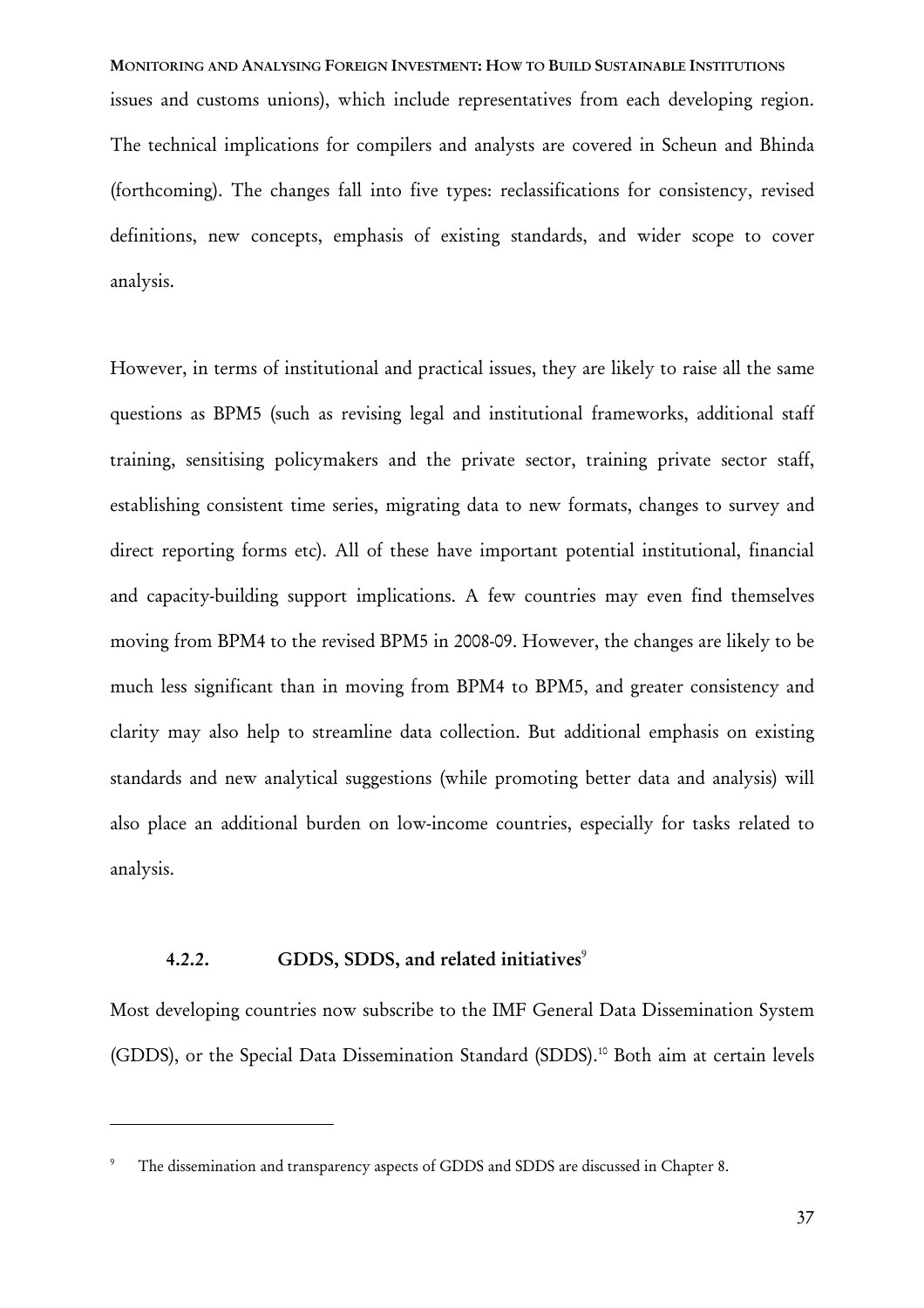of data coverage, frequency of collection, timeliness of reporting, and quality and transparency of dissemination.

GDDS is much easier for low-income countries to attain, as it is a set of guidelines, and therefore the countries subscribing range from those aiming to meet the basic guidelines, to those far beyond them but not yet reaching SDDS levels. On the other hand, SDDS (while ideal) is more technically demanding because it is a fixed and higher standard. As a result, virtually no low-income countries have attained SDDS, though some countries with more advanced systems such as Bolivia, are planning moves to SDDS.

#### *Coordination with IMF GDDS, SDDS, and related initiatives*

The IMF has GDDS and SDDS monitoring units in its Statistics Department. It has run a series of regional seminars to introduce the systems, and assisted them in preparing "metadata" describing sources and methods of compilation, and plans for improvement. It has also appointed regional GDDS contact points/advisors who monitor progress and suggest more in-depth assistance where necessary.

Each country appoints a national counterpart on GDDS or SDDS. In addition, there may be contact points for particular data, such as the Head of the Central Bank or Statistics Office BOP Unit for the BOP. The counterpart is responsible for overseeing the regular

The following countries have participated in FPC CBP events as of July 2005 are signatories to GDDS: The Bahamas, Benin, Bolivia, Burkina Faso, Cameroon, Central African Republic, Chad, Congo Republic, Gabon, The Gambia, Ghana, Guinea Bissau, Ivory Coast, Jamaica, Kenya, Malawi, Mali, Mozambique, Nicaragua, Niger, Paraguay, Senegal, Tanzania, Togo, Trinidad and Tobago, Uganda, and Zambia; and to SDDS: Argentina and Uruguay.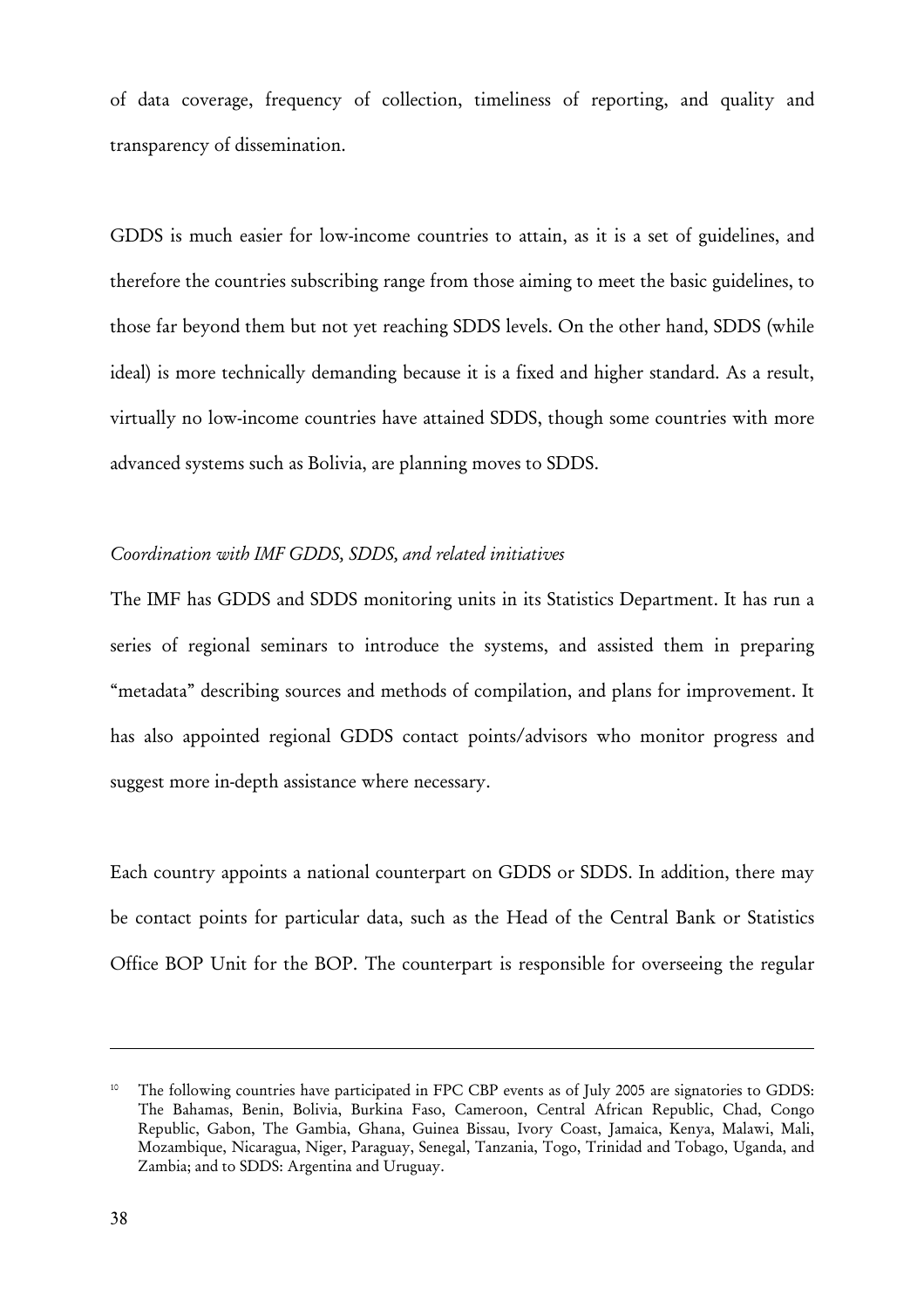MONITORING AND ANALYSING FOREIGN INVESTMENT: HOW TO BUILD SUSTAINABLE INSTITUTIONS update and submission of metadata to the IMF, which is then loaded onto the IMF Dissemination Standards Bulletin Board, and publicly accessible<sup>11</sup>.

The IMF also conducts missions to assess compliance with the standards and codes including BPM5 (known as Reports on the Observance of Standards and Codes or ROSCs), using the IMF's Data Quality Assessment Framework (DQAF), and taking into account GDDS or SDDS. The ROSCs make recommendations for improvement, and are posted on the IMF website<sup>12</sup>.

# *Implications for countries*

GDDS, ROSCs and DQAF have important implications for institutional work planning and staffing (the hosting of regular missions, submission of metadata and contributing to/commenting on reports). These include:

The trade-off between data quality and timeliness. The IMF, OECD, and lowincome countries acknowledge an initial trade-off between improving data and timely reporting. The GDDS timeliness guideline for reporting BOP data within 6 months of the reference period has been extremely challenging for low-income countries, especially given poor initial enterprise registers, and delays in private sector response. Many countries have therefore submitted estimated lower-quality data, or surveyed only small (often unrepresentative) samples, in order to meet the timeliness guideline. Even with strong institutional coordination, initial comprehensive benchmark surveys, which are vital to generate benchmark registers from which time series and samples can

<sup>11</sup> http://dsbb.imf.org/Applications/web/dsbbhome

<sup>12</sup> For more information on all these initiatives, visit http://dsbb.imf.org.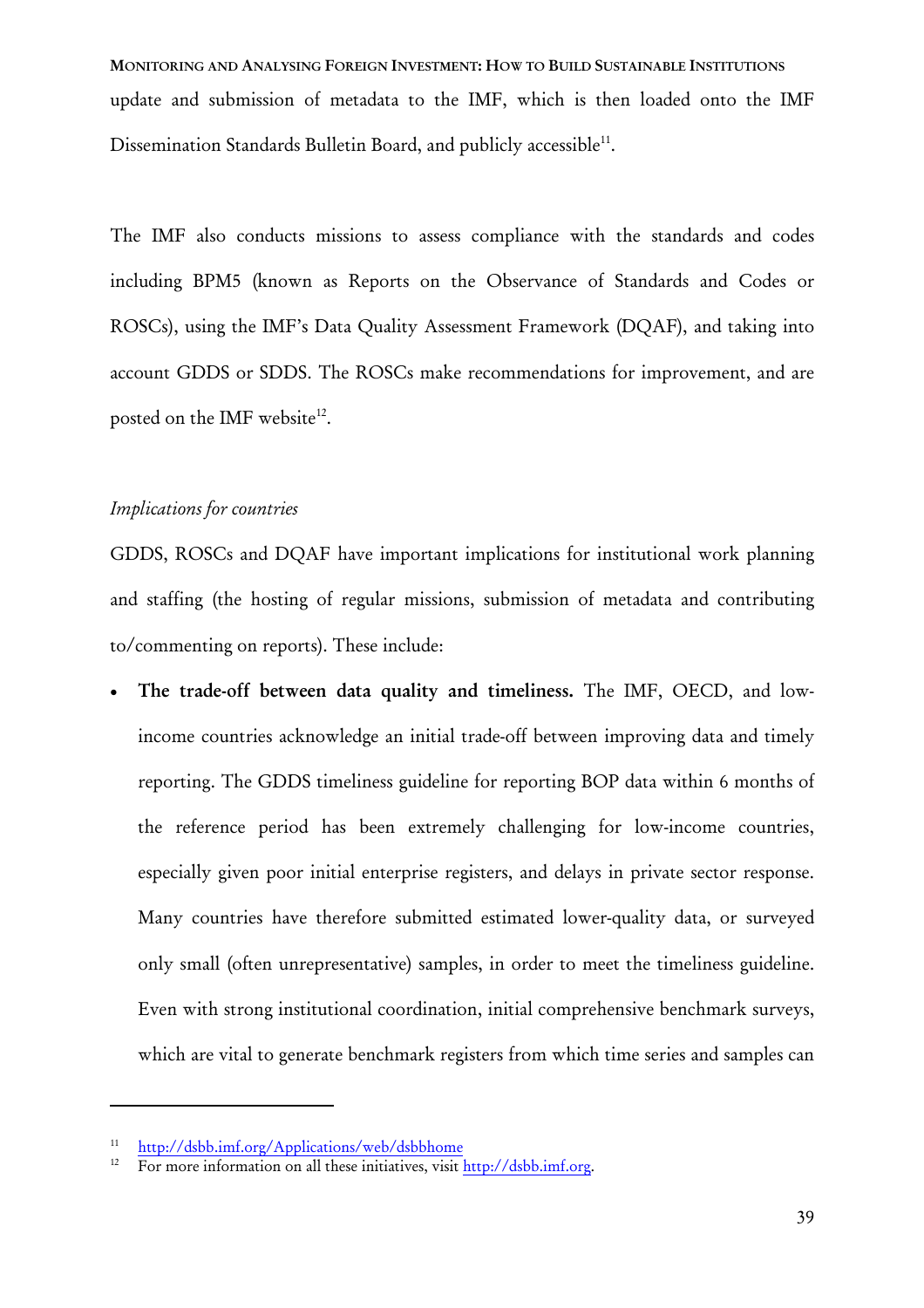be generated, will take 12-15 months in poorly-resourced countries, missing the timeliness criterion by a large margin. However, countries are aware that it is vital to keep the delay as short as possible, to ensure data are useful for policymaking, and are moving to meet the timeliness guideline by switching to surveys of smaller but reliable samples after the initial benchmarks, making more use of office estimation and uprating to make data representative, and using means other than fieldwork (e-mail, post, internet) to implement surveys once they have built favourable relations with enterprises which can take up to three years.

- The trade-off between frequency and quality/timeliness. The GDDS frequency guideline for BOP data is annual, with the aim of moving to quarterly. SDDS sets quarterly compilation as standard. Increased frequency can place a major burden on countries with capacity and resource constraints, by magnifying the problems discussed above under timeliness. Some countries have tried to introduce quarterly surveys, but failed to collect data on time, and fallen back on semi-annual or annual collection, with estimates for interim quarters (ideally using office estimation). A decision to collect more often than annually should be based on whether a country needs more frequent data, asking the following questions:
	- *1. What types of data should be collected more frequently?* This depends on the economic impact of particular flows. For example, PSED may be needed quarterly, to avoid seasonal disruptions to foreign exchange markets<sup>13</sup>.

<sup>13</sup> Periodicity for reporting loan terms and conditions may differ from that for transactions. This may be fixed frequency (South Africa), at the time a loan is being considered if approval is required (Malawi), or a fixed time after the loan is signed if no approval required (Indonesia). See Baball (2002:24-25) for further information.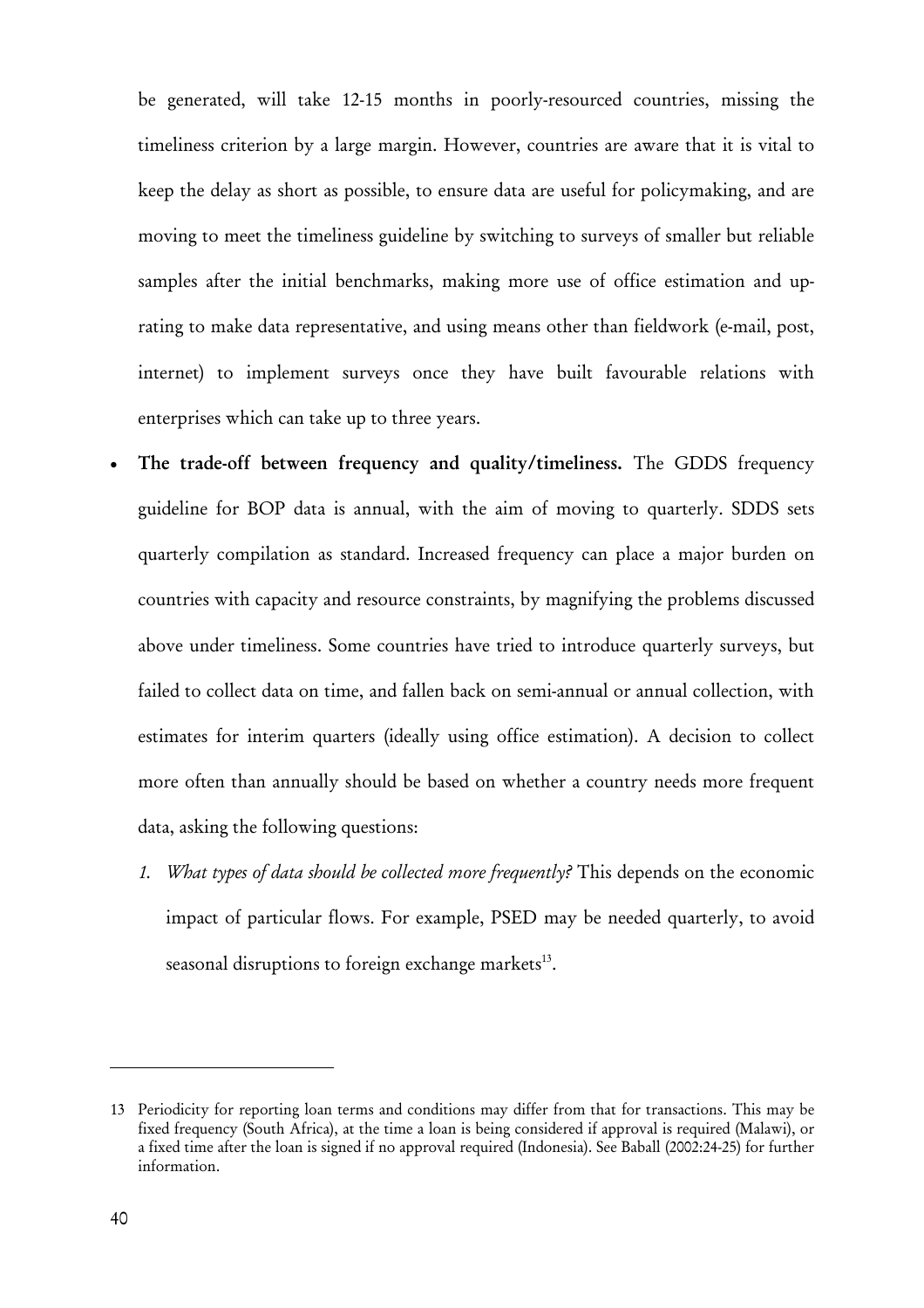#### MONITORING AND ANALYSING FOREIGN INVESTMENT: HOW TO BUILD SUSTAINABLE INSTITUTIONS

*2. How could this aim be met?* Compilers need to assess national capacity, the availability of supplementary technical and financial resources, and private sector readiness to supply data more frequently. On this basis they can establish a timetable for increasing frequency gradually, perhaps involving further reductions in sample sizes.

# 4.3. INVESTOR INTENTIONS AND PERCEPTIONS

The statistical standards discussed in the previous section have been formulated on the basis that reporting these data will encourage stability of international capital flows. However, in practice, investors indicate that data presented in a "BOP" format are of little help to them in taking investment decisions and therefore have no influence on stability. If data are to be useful for analysis, they need to go well beyond BOP specifications, in particular including breakdowns of data by industrial classification, source country and region, and much more detailed data on types of financial flows and their prospects, as also acknowledged by the OECD.<sup>14</sup> In practice, adding these types of data to BOP/IIP questionnaires adds immensely to the analytical value of data for both government and investors, so these types of questions are standard practice in FPC CBP programmes.

If the international community really wants to increase the stability of FPC in developing countries, the key data to collect are on investor perceptions and intentions: what is influencing investors to make their investment decisions and to keep investing, and whether they intend to increase, maintain or reduce their investments. These are also the

<sup>14</sup> For more information refer to IMF/OECD (2003), "Foreign Direct Investment Statistics: How Countries Measure FDI 2001" via http://www.imf.org/external/pubs/ft/fdis/2003/index.htm.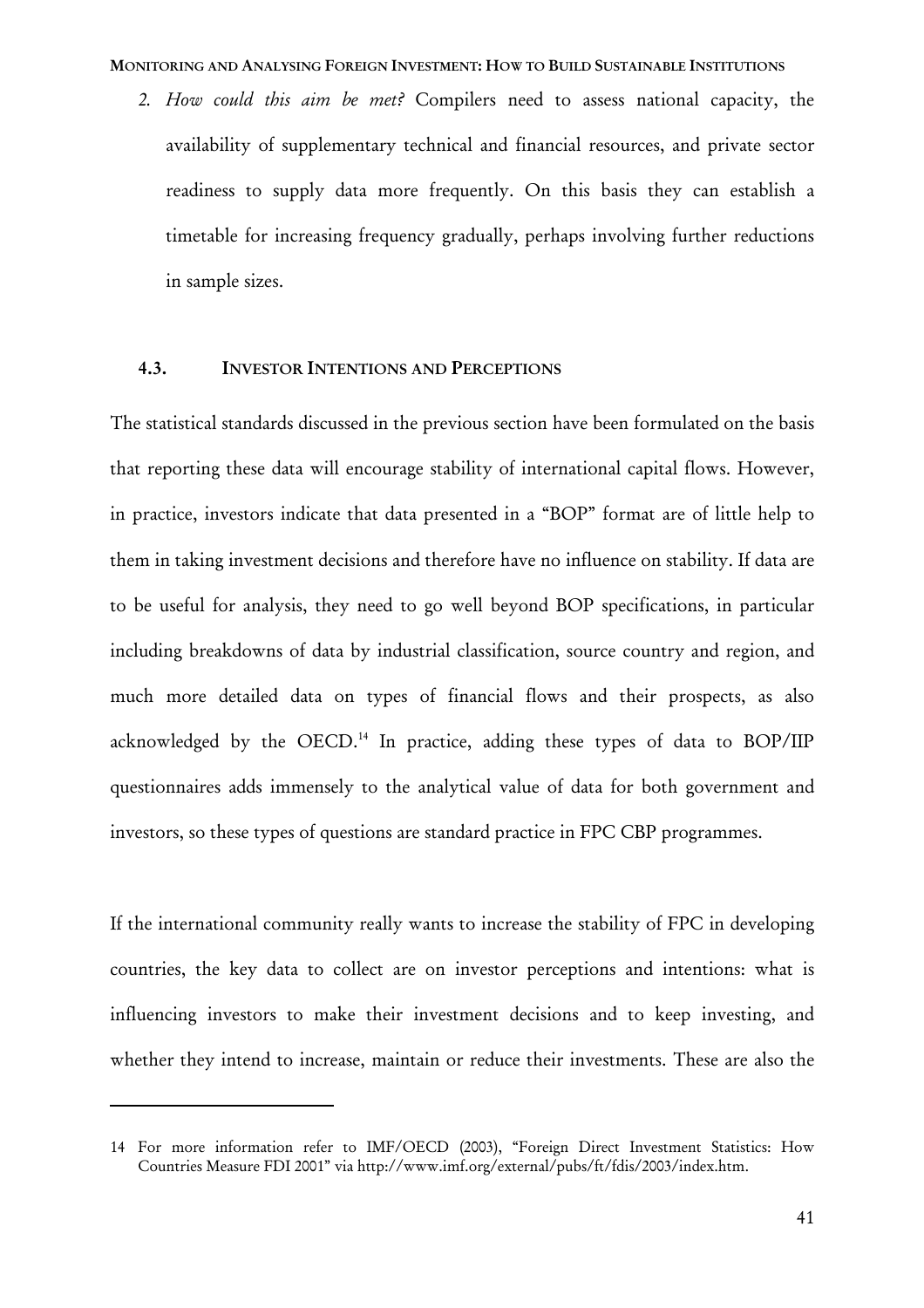issues on which the private sector most wishes to give its opinions and, by providing an opportunity for investors to express their key concerns to government, and therefore reassuring respondents that the surveys are designed to promote private sector interests, combining questions on these issues with exercises to collect FAL data has proven to increase response rates dramatically.

Astonishingly, no international guidelines exist for collecting these data. Nevertheless, in the FPC CBP, NTFs have designed best practice guidelines for the types of questions to ask, which are then adapted to national circumstances.

The key types of data to collect are:<sup>15</sup>

- Breakdowns of BOP data by industrial sector, source country and destination region within the host country
- Factors that encouraged the initial investment
- The impact of economic policy, finance, politics and governance, infrastructure, labour, health, and environment factors on the decision to invest
- The investment intentions of investors in the short- and medium term
- Which sources of information investors use for decision-making (and suggested improvements for content, accessibility, and transparency of information provided by NTF member institutions).

Another key contrast is between investors who are already on the ground (who tend to have more subtle and nuanced – and therefore policy-relevant views on the key issues), and

<sup>&</sup>lt;sup>15</sup> More details on the methodology for collecting these data are in Scheun and Bhinda (forthcoming).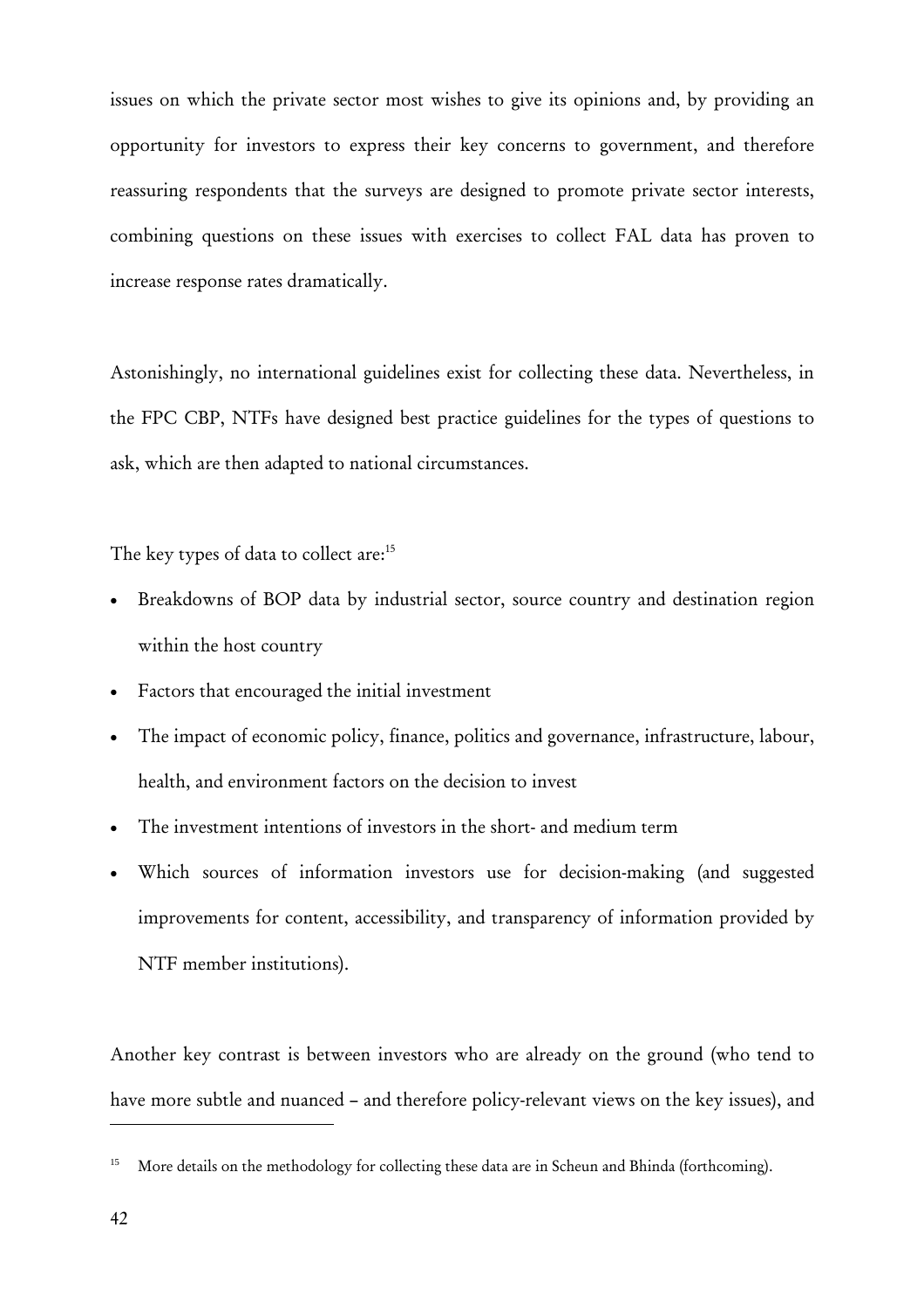MONITORING AND ANALYSING FOREIGN INVESTMENT: HOW TO BUILD SUSTAINABLE INSTITUTIONS those (frequently non-investors in a particular country) who are often questioned at an international level in their headquarters about that country, and may reply in a much less well-informed manner.

Countries have also found it vital to solicit views on these issues from local as well as foreign investors. Too many international initiatives have focussed on promoting foreign investment, but the most useful have realised that neglecting local investors can be highly counterproductive, because it risks giving them less advantageous investment conditions (an "uneven playing field"), and thereby crowding out a potentially vibrant resident sector, and undermining efforts to encourage joint ventures and linkages between foreign and local business communities. In addition, there is growing evidence that potential foreign investors use evidence of local investors prospering as a powerful determinant of their own investment, and to identify potential partners, competitors or local suppliers.

Some developing countries have no similar exercises to collect such information, but others involved in the FPC CBP have needed to coordinate with apparently similar exercises generally led by international organisations, donors or accounting companies. Where they have genuinely similar aims in terms of building capacity (as has been the case with joint work between the NTF and the Chamber of Commerce in Cameroon, cofinanced by the FPC CBP and SNV), such coordination has provided an opportunity to combine efforts and reduce the burden on the private sector.

However countries have found that many other exercises are not really similar or overlapping for several reasons: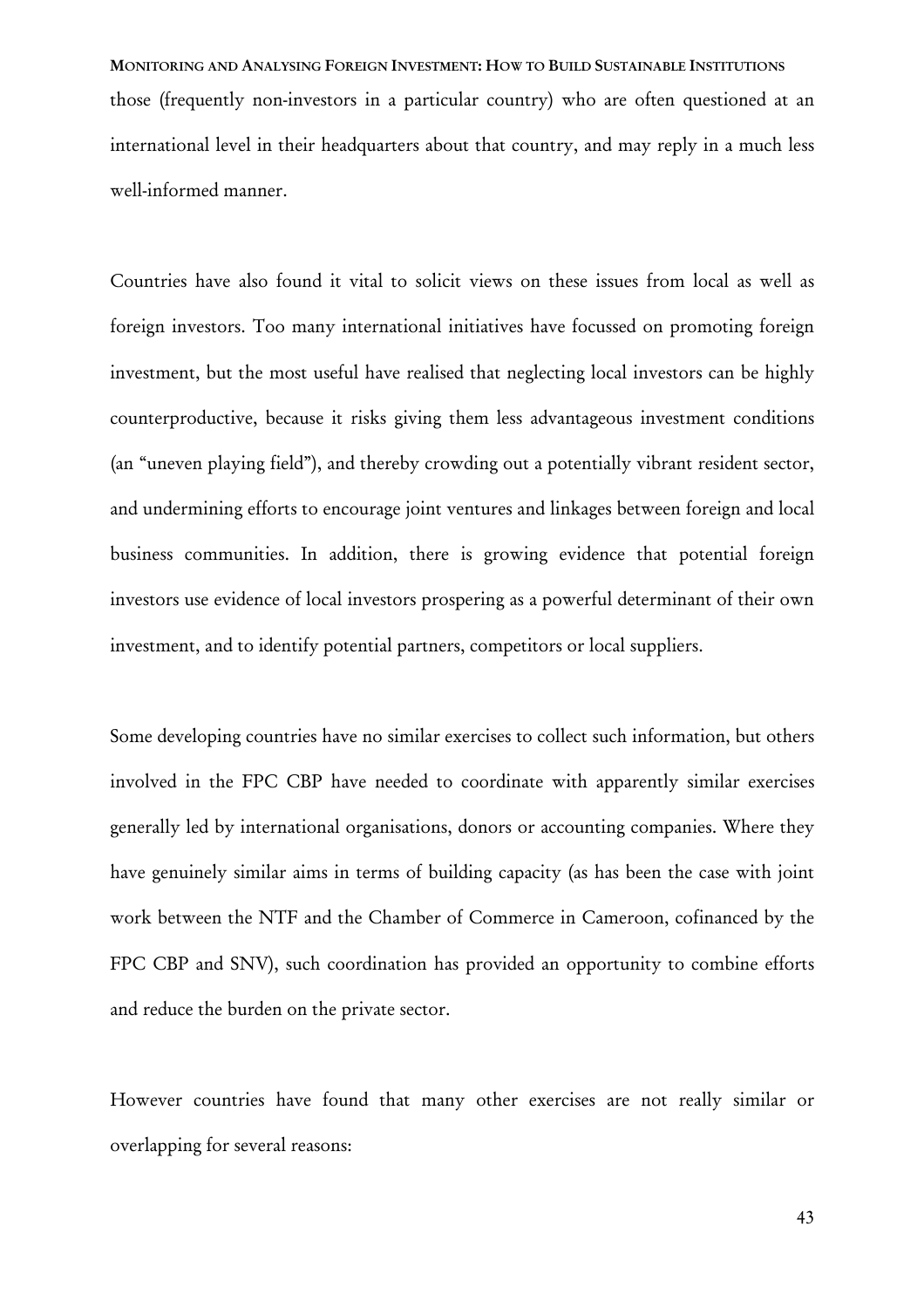- They are often implemented by external consultants and therefore not designed to build national capacity.
- Where they are implemented by national organisations they tend to be the "property" of one organisation and donor, and coordination among national institutions and donors is not adequately promoted. Indeed, in some countries, donors have supported several related exercises in an uncoordinated way, wasting funds and reducing private sector response by overburdening them with multiple questionnaires.
- The role of local officials is limited to that of distributors and collectors of forms, without any adaptation of questionnaires to national needs and circumstances.
- Their samples are usually much smaller, and often confined to foreign investors.
- They are often one-off or highly infrequent exercises.
- They rarely cover the range of issues discussed above. Indeed, most other opinion exercises focus only on administrative barriers and delays to investment, economic and political freedom, governance, and sovereign ratings<sup>16</sup>.

In addition, some Central Banks conduct surveys of business confidence, and analyse and disseminate the results (e.g. The Gambia). These are generally of a high quality and well responded to, contributing to the work of a wider range of users. However, the focus tends to be for macroeconomic purposes and forecasting, and does not include the input of other interested parties such as investment promotion agencies, or line ministries. They are often also addressed to a somewhat smaller sample of enterprises. In these cases there is scope for

<sup>&</sup>lt;sup>16</sup> Examples include administrative barriers (World Bank Foreign Investment Advisory Service), corruption (Transparency International), economic freedom (Heritage Foundation, Fraser Institute), political freedom and human rights (Freedom House), FDI potential and performance (UNCTAD), surveys of households and citizens (Afrobarometer), or sovereign ratings (Standard and Poors, Moodys, Fitch IBCA, Institutional Investor, Euromoney, Economist Intelligence Unit, Coface, PRS Group).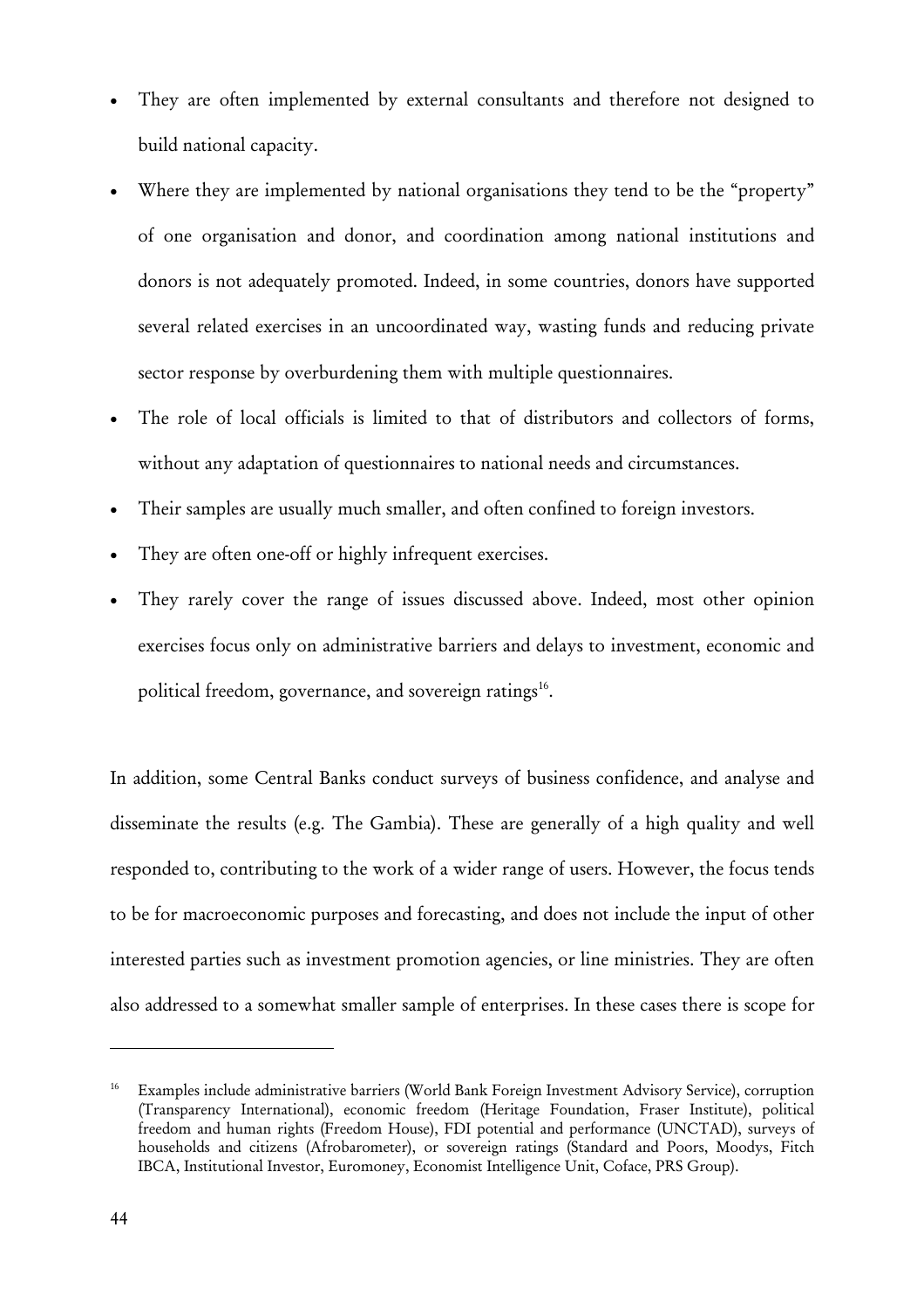MONITORING AND ANALYSING FOREIGN INVESTMENT: HOW TO BUILD SUSTAINABLE INSTITUTIONS further public and private coordination, to support a regular nationally-owned investor perception survey.

All such exercises should therefore ideally be nationally designed and led, by cooperation between government and the private sector, in one comprehensive and regular survey. Donors and international organisations should support such nationally-led exercises, and draw on their results for their own analysis, avoiding duplication.

# 4.4. CORPORATE SOCIAL RESPONSIBILITY<sup>17</sup>

At the international level it is acknowledged that, beyond their macroeconomic contribution to development by paying taxes and adding to GDP and exports, enterprises can make a major contribution to poverty reduction and sustainable development at the micro firm level through CSR - their policies on employment/employee welfare, and social and environmental issues, as well as by improving corporate governance and discouraging corruption.

Indeed, a bewildering range of international initiatives, codes and standards exist to facilitate this process. The most widely recognised include those of the OECD, World Bank, International Labour Organisation, International Organisation for Standardisation, and United Nations. There are also several additional initiatives by the private sector, NGOs, or various combinations of parties that either set up their own codes, or seek to

<sup>&</sup>lt;sup>17</sup> For more technical details of CSR methodology, see Scheun and Bhinda (forthcoming).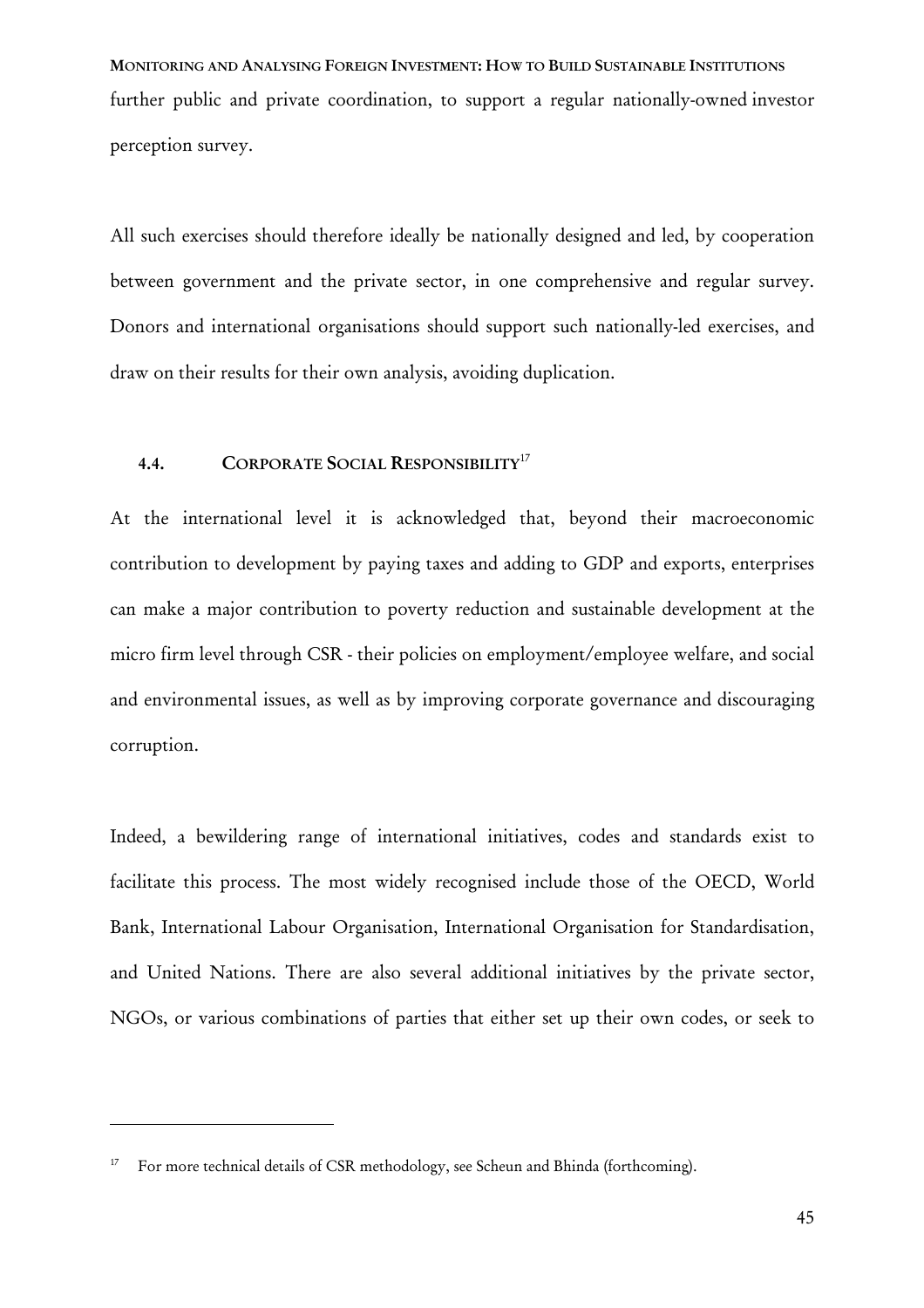implement those of others. There is a strong case for rationalisation and coordination of such initiatives in the international arena.

More important, it is often difficult for countries to keep track of the latest developments, because most awareness creation and consultation on these initiatives takes place with multinational corporations and in the countries in which they are headquartered. Initiatives are not necessarily coordinated with the governments of the low-income countries in which these companies operate, so that most countries are not aware of many of the standards. The OECD has attempted to widen the coverage of its Multinational Guidelines to non-OECD countries, by using "OECD National Contact Points". These are usually diplomatic, donor, or commercial representatives, charged with monitoring corporate behaviour and discussing it with the corporate head offices in their own OECD countries. However, these contact points do not systematically seek input from local public or private institutions in low-income countries.

In addition, though most developing countries declare that "promotion of the private sector" is a key component of their development and poverty reduction strategies, they have little or no idea whether the private sector is actually making such a contribution, because no national institutions collect such information, and information collected by OECD countries and international organisations is not systematically shared with developing countries. As a result, private sector development sections of Poverty Reduction Strategy Papers, and many other private sector development documents, focus on what government can do to help the private sector grow faster, forgetting what the private sector can do through CSR.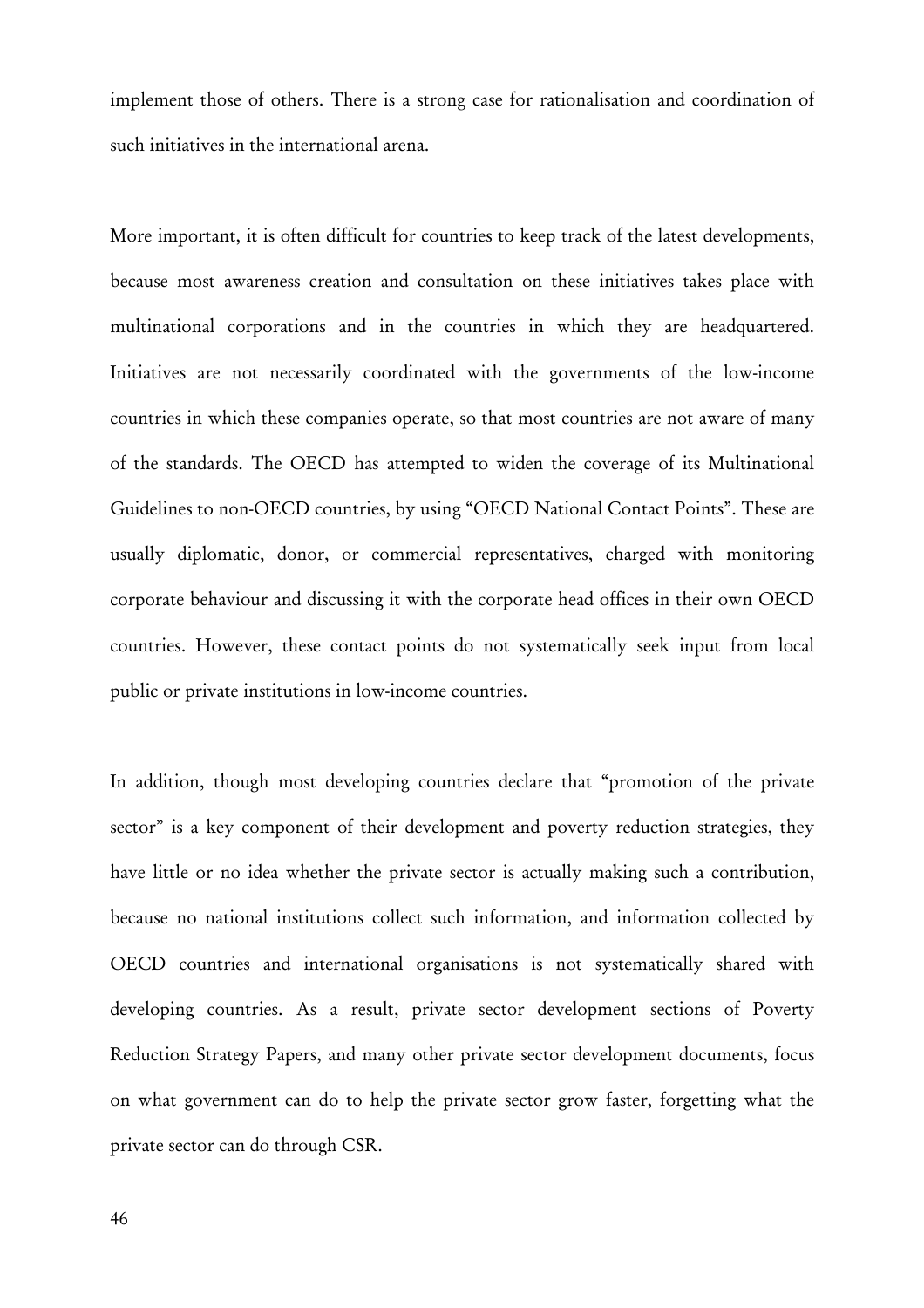Nevertheless, governments and the private sector in the countries are always very keen to find out what companies are doing. As a result, the countries participating in the FPC CBP can generally use surveys to collect information on CSR and determine investors' contributions to poverty reduction, without fear of any overlap with international initiatives.

There are many different definitions of CSR, covering the impact of corporate behaviour in the market, the workplace, the community, and the environment. In terms of stakeholders, this covers impact on its shareholders, clients, commercial partners and suppliers, employees and unions, NGOs and government, and the local and national communities.

One important distinction (Baker) is between what are often presented as the "US approach", largely limited to philanthropic donations to charitable causes (and therefore vulnerable to termination as "peripheral to core business" if an enterprise experiences difficulties) and the "European approach", which involves managing the "core" business in a socially responsible way, to enhance competitiveness and wealth creation (and is therefore more likely to be sustained regardless of business conditions). Many US-style corporations would presumably regard the more comprehensive approach as an unnecessary intrusion into their business practices.

In addition, CSR can be monitored and analysed in two ways. The first relates to processes and management issues: for example, whether companies have policies to enhance positive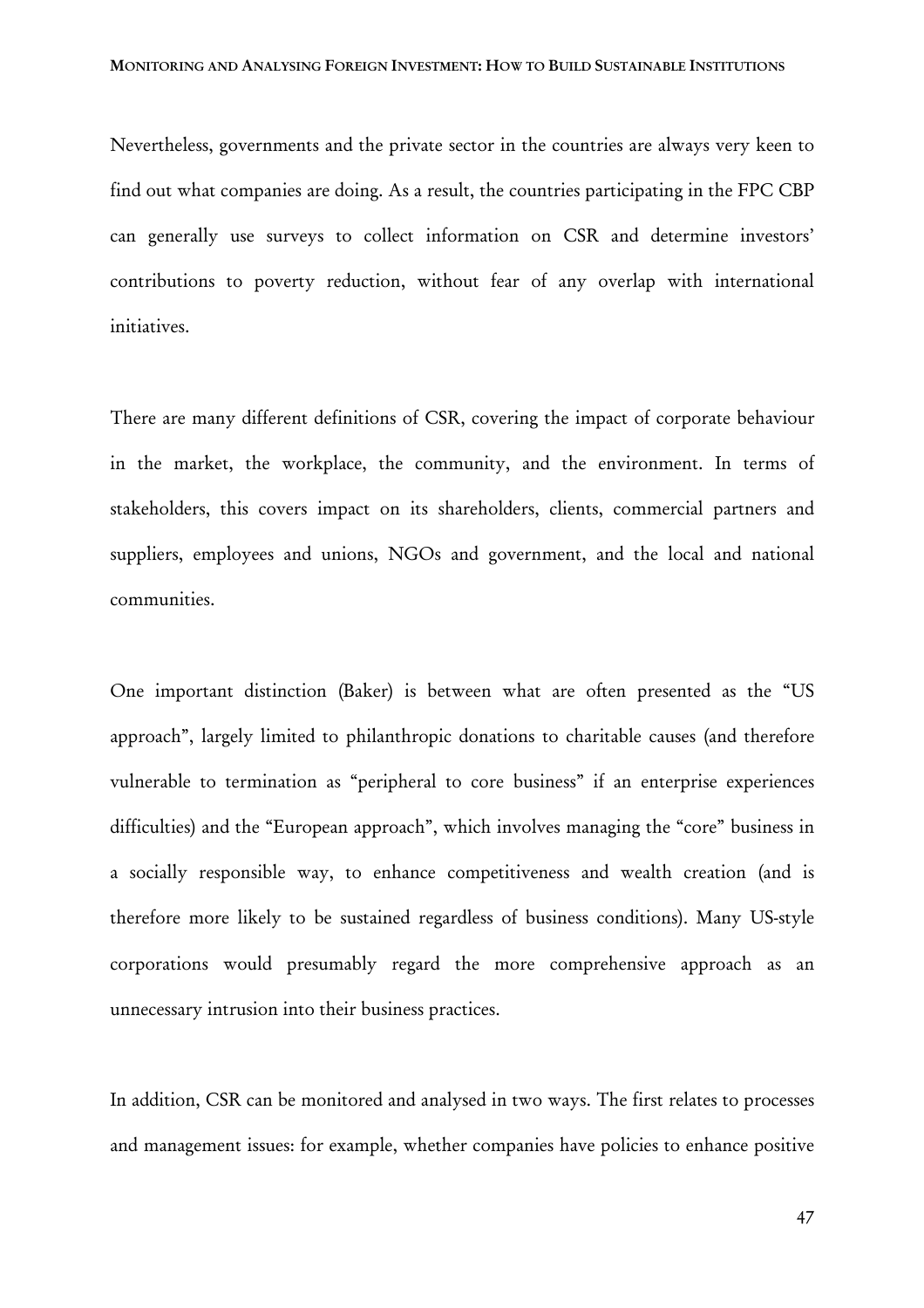effects of their behaviour, the degree to which that policy is formally approved and successfully implemented, and the degree and transparency/independence of its audit and reporting. The second method involves much more precise and quantified assessment, of actual expenditures and precise impact of corporate activity. Many multinational corporations are far more advanced on paper than in practice.

Two other aspects are important. First, the above initiatives are guidelines rather than regulations, and thus they are non-binding: application is through a mixture of moral suasion, and convincing companies that CSR will enhance their image and/or profits. Second, they are primarily designed for large multinational corporations, and therefore may be inappropriate to smaller local companies which lack formal codes of practice, but often spend higher amounts on socially or environmentally "responsible" interventions.

What does this mean for monitoring and analysing CSR at a national level? NTFs need to:

- Take account of international codes, standards and initiatives, by keeping up to date with their development, consulting and representatives of organisations implementing them such as resident OECD "contact points", UN and World Bank offices, and NGOs, but adapt questionnaires to national priorities.
- Coordinate with any other government agencies already collecting CSR-related data, such as Ministries of Labour, the environment, and other line ministries, and include them in the NTF if appropriate.
- Consult the private sector (especially local investors) to identify key issues for CSR monitoring and analysis, preferably through a process such as that of formulating a poverty reduction strategy, taking into account national circumstances and priorities.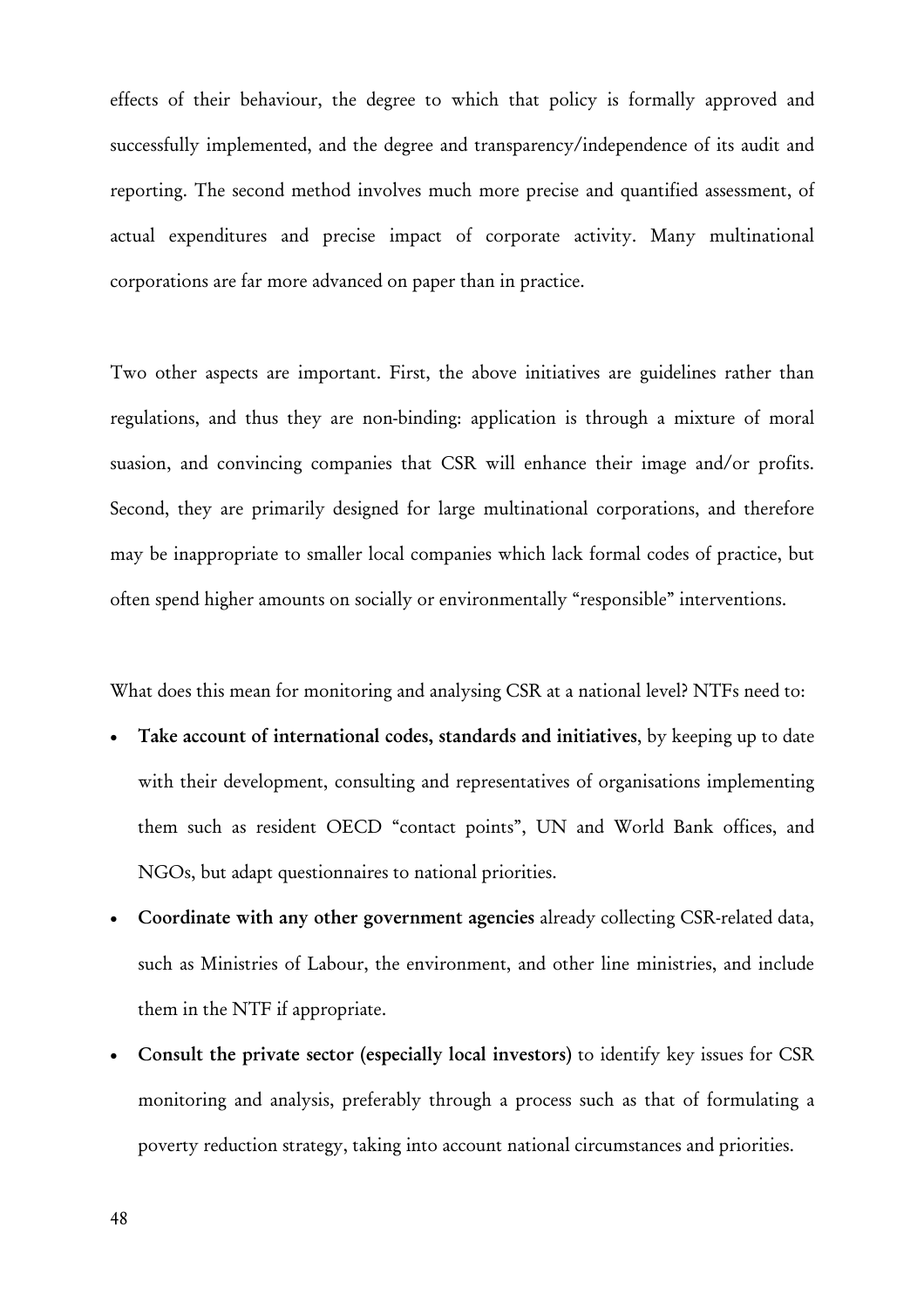MONITORING AND ANALYSING FOREIGN INVESTMENT: HOW TO BUILD SUSTAINABLE INSTITUTIONS

- Formulate questions to add to survey forms, keeping them as short and unintrusive as possible to encourage maximum response (as with FAL and IP, companies will reject immediate introduction of excessive questions, while accepting gradual extension of questions into new areas over several surveys).
- Identify which body would be best placed to lead analysis: generally this is likely to be the IPA, the poverty reduction strategy coordination agency, or a private sector associations.
- Use results to redesign investment promotion strategies, by identifying corporate best practices which may be promoted more widely, including "competitions" or awards for enterprises making best contributions in particular areas, and providing benchmark standards against which the performance of potential new entrants may be assessed (as well as incentives for maximising CSR implementation).
- Track changes in corporate behaviour in line with policy, and report these to the private sector at awareness creation events, and to coordinators of international initiatives.

It is also important to remember that a considerable amount of information can be collected without surveys – from reports to IPAs, company reports, the local or international media, websites tracking international initiatives, or NGOs tracking corporate behaviour. As with investor perceptions, these sources can also be used to verify information collected directly from investors.

Given the general lack of experience on these issues in most low-income countries, this is likely to be the area in which the most staff training and institutional capacity-building are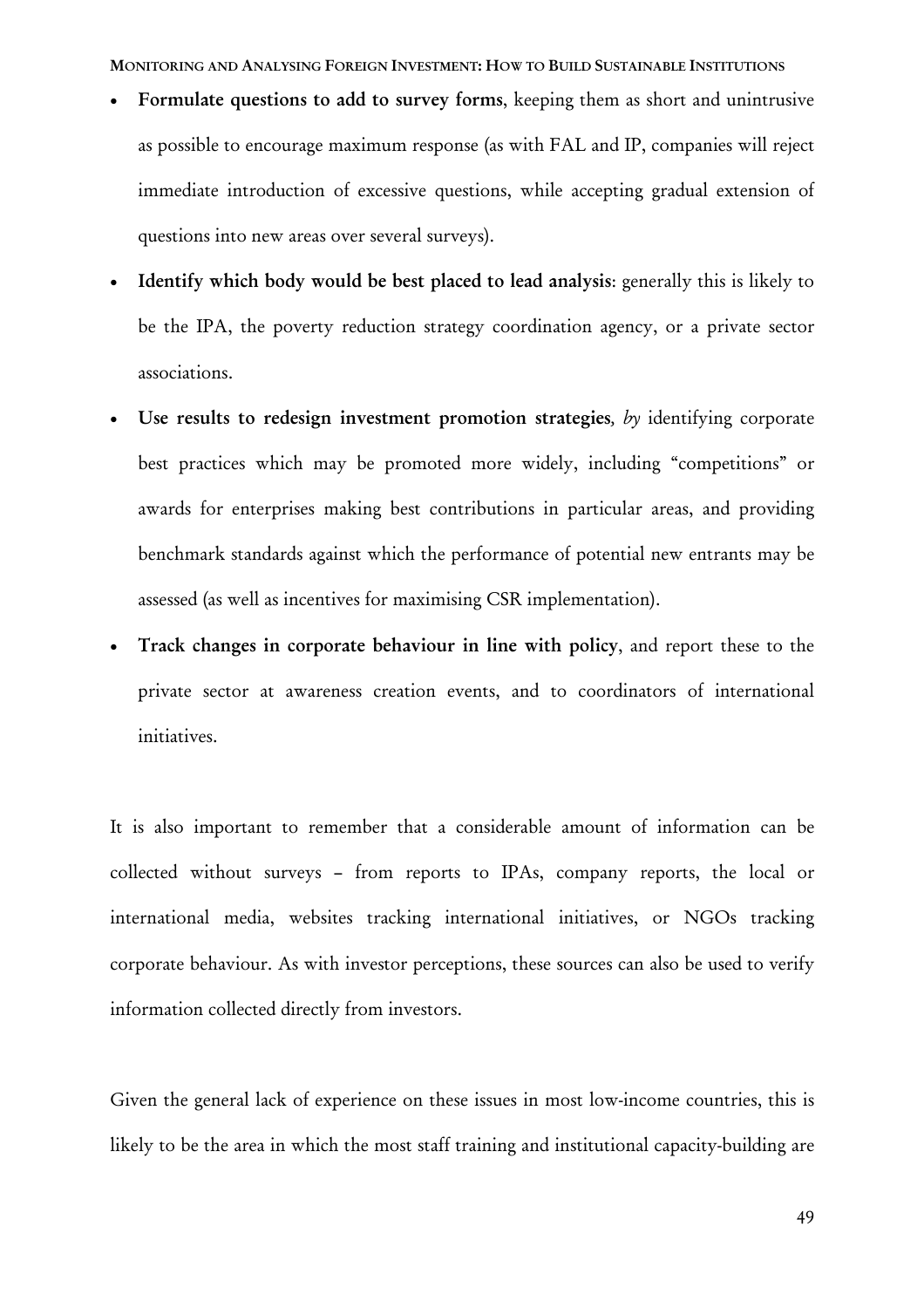needed – in order to ensure that low-income countries themselves are empowered to monitor the contribution private sector investors are making to national development.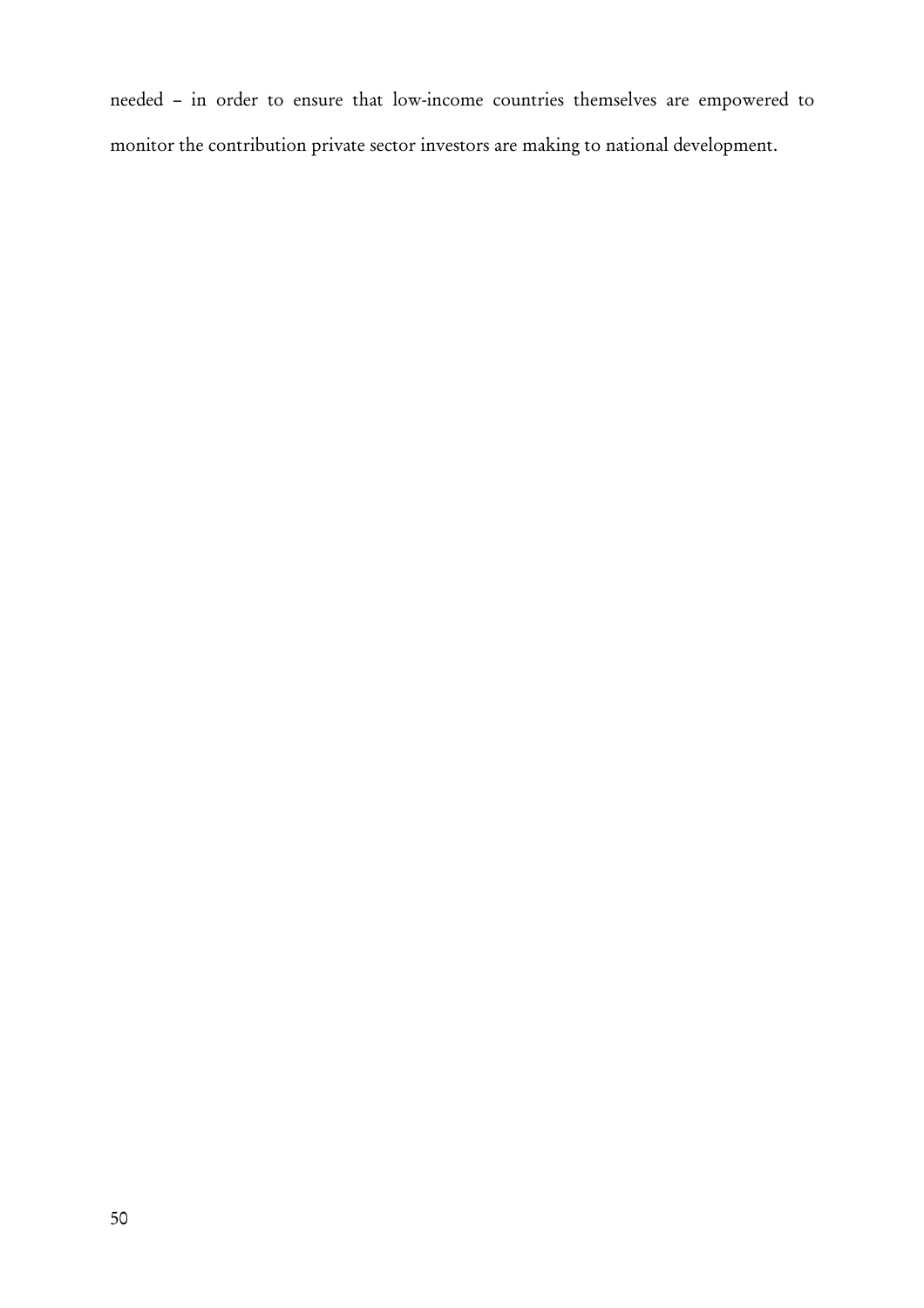# 5. MONITORING SYSTEMS

#### 5.1. OVERVIEW

This chapter looks at the diverse systems needed to collect and record data successfully and sustainably. Building on Chapter 3, it analyses institutional arrangements and management processes<sup>18</sup> for surveys, "non-survey" methods, and software. Ideally, a country will have in place all three aspects, regardless of its degree of external sector liberalisation. Even many countries with full capital controls (such as Mozambique) are not able to achieve automatic non-survey reporting of all foreign private capital. When liberalising the sector, even gradually, countries can attempt to retain automatic reporting, but data coverage and quality is likely to decline, pushing them to rely more on surveys (Malawi for example, captures most flows via commercial bank automatic reporting, but can get stocks and reinvested earnings only from an enterprise survey). If a country liberalises rapidly without retaining an automatic reporting system, it will need to rely largely on enterprise surveys while it adapts alternative mechanisms to liberalisation and convinces enterprises to resume automatic reporting alongside the surveys. In any case, survey and other sources are useful cross-checks, and both need to be stored and analysed in software.

#### 5.2. SURVEYS

 $\overline{a}$ 

To optimise the management and quality of survey data, NTFs need to address: investor register, sampling, and enterprise reference numbering; coordination and rationalisation of forms; form design; administration of questionnaires; fieldwork; and data checking/editing.

Refer to Scheun and Bhinda (forthcoming) for complementary technical discussion.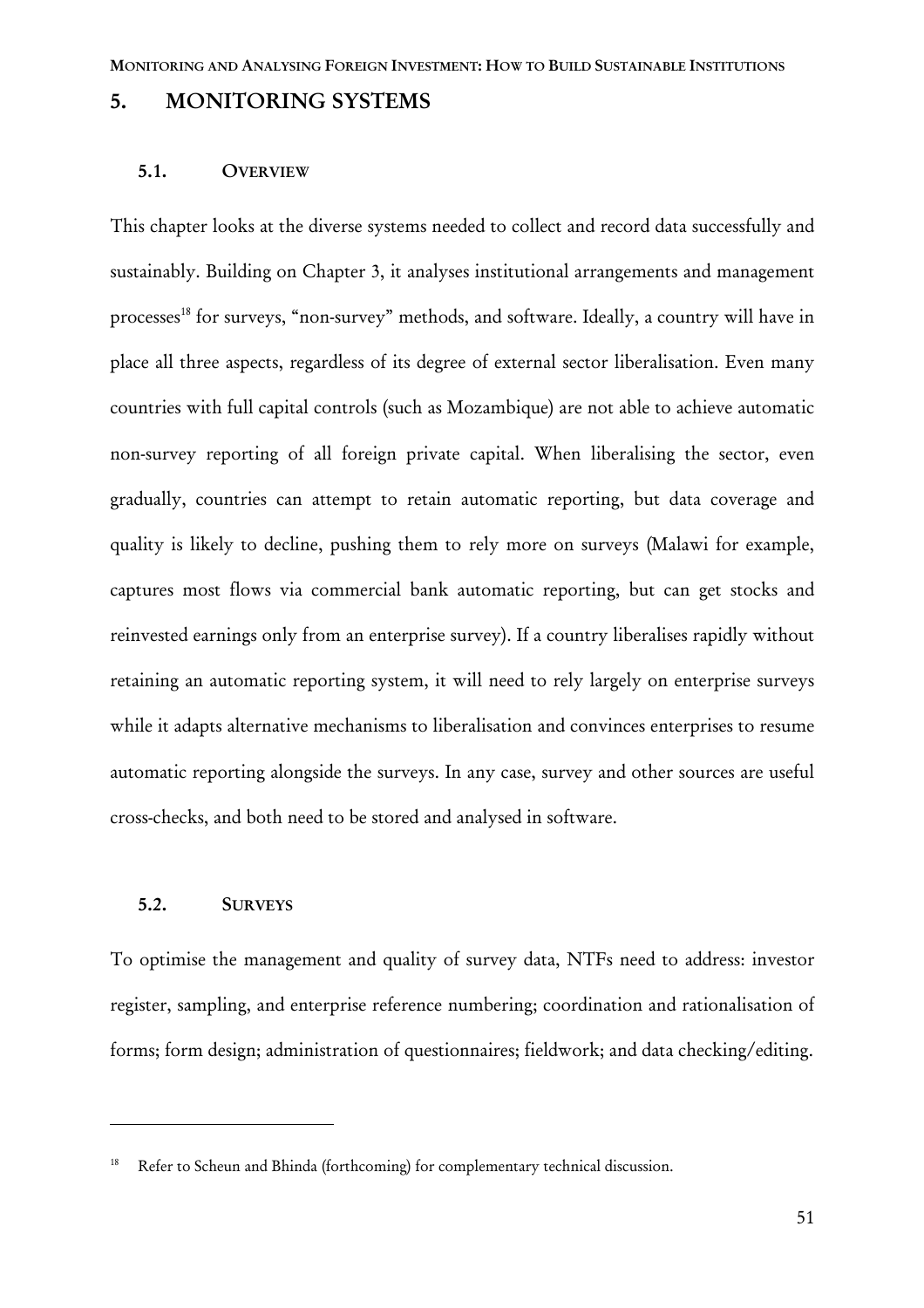# 5.2.1. Investor register, sampling, and reference numbering

In a country conducting FAL surveys for the first time, the institution leading on investor register maintenance and sample design needs to initiate contact with, and obtain and reconcile information from, as wide a variety of sources as possible, including:

- Previous lists from BoP and other (eg household or industrial) surveys
- Databases held for other purposes by NTF members or other agencies (eg, investment approvals, private sector association members, company registrars, lists of sectoral investors held by line ministries, lists of investors in privatisations of public enterprises, central bank or other regulators' lists of sectoral investors)<sup>19</sup>
- The media, the internet and local knowledge of new business openings
- International and regional sources (donors, embassies, business associations)

There is no ex ante certainty as to which sources are best, as they have varied greatly across countries. However, information from the Company Registrar is generally very poor in many low-income countries<sup>20</sup>. Countries become more familiar with their investor community as they gain experience with surveys, checking the initial lists during fieldwork, and are then well-placed to judge the quality of different sources, and narrow their use.

<sup>&</sup>lt;sup>19</sup> Another possible source is the VAT or tax register, but if this is used, it must be made clear to the tax authorities that there will not under any circumstances be any return flow of data from the survey results to them. 20 This is because company registrars are under-resourced, and not computerised. They have major

problems obtaining information from the private sector, in spite of a legal mandate that requires investors to report regularly. Their records are therefore highly inaccurate, and have complicated fieldwork immensely. There is a strong need to support the reinforcement of Company Registrar offices as a priority.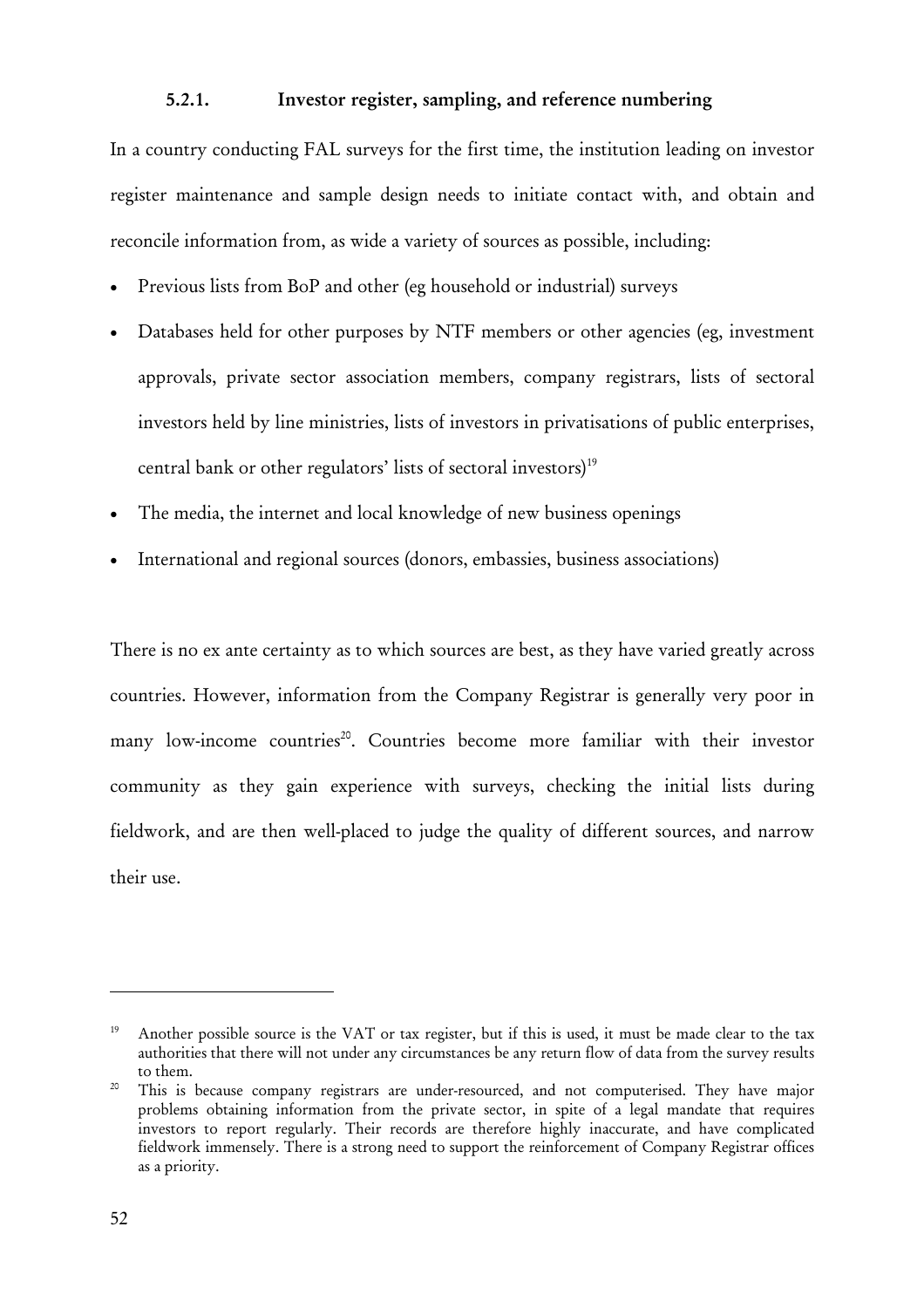MONITORING AND ANALYSING FOREIGN INVESTMENT: HOW TO BUILD SUSTAINABLE INSTITUTIONS More experienced countries update the register and sample on a rolling basis, using automatic procedures which draw on changes to other registers and databases, as well as tracking the media and collecting new data from international and regional sources. They can also use censuses or benchmark surveys every 5 years for more thorough revision.

In establishing the register, it is essential that all NTF members are consulted to ensure that their preoccupations (such as sectors, regions, source countries or size of projects) are taken into account. The same is true when countries switch to smaller sample surveys, as the quality of the register improves. All NTF members also need to agree on and use a unique reference number for each enterprise, which is carried forward to subsequent surveys (and preferably reconciled with numbers used in non-survey reporting and other databases). This helps to protect data confidentiality, and facilitates paper and electronic data storage, and enterprise-level time series checks.

# 5.2.2. Coordinating and rationalising surveys

The NTF needs to rationalise and coordinate related surveys. There are constant pressures to launch new uncoordinated exercises through public or private sector agencies, so NTF agencies need to keep in constant touch at political and technical levels. They need to check at four levels:

- With other units, divisions and departments in their institution
- Among all member institutions of the NTF
- With other national public, private and academic bodies not represented on the NTF
- With donors and international organisations to pre-empt funding multiple exercises.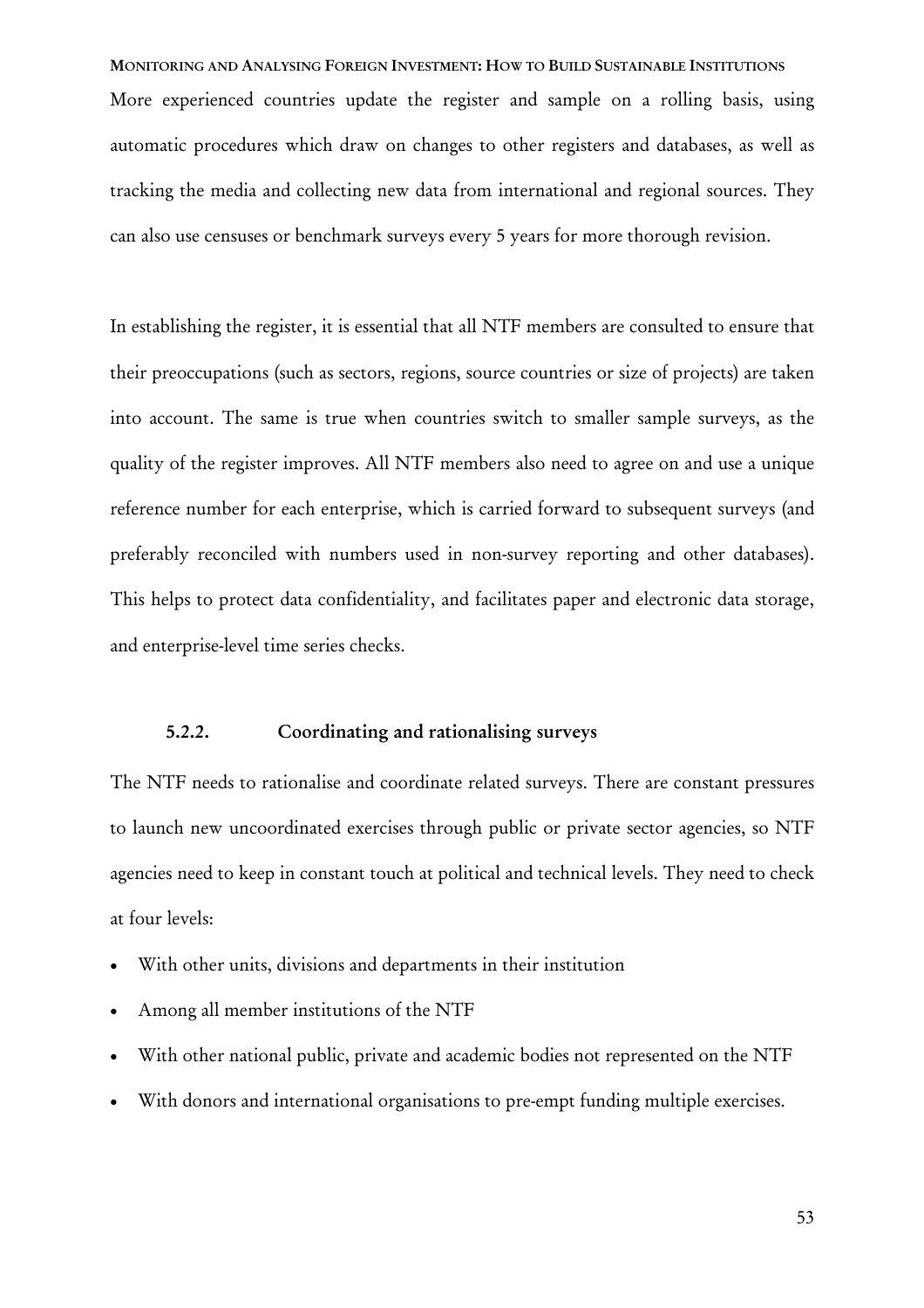Often, convincing other actors requires investing extensive technical time to agree how methodologies can be harmonised or merged (for example in Burkina Faso or Cameroon where surveys were recently merged by government and the Chamber of Commerce). In particular, while surveys may appear to be collecting related information, detailed examination may reveal that data are defined differently. This makes harmonisation especially difficult for aspects of surveys which have to comply with international codes and standards (especially where these conflict!).

Technical work needs to be followed by written confirmation of agreement to merge exercises at the political level. Once agreement has been reached, the agencies must notify the merger to other stakeholders such as funders, to avoid future funding approaches. This can also have the advantage of combining different donors' and government/private sector agencies' funds towards the same aim rather than wasting them in duplication (as well as reducing "survey fatigue" among investors). However, it can be problematic if institutions have different agendas, such as keeping staff posts funded using donor finance. It is typically best for NTFs to try to continue to mobilise the same amounts of funding as before, but to convince donors to cofinance with one another, to fund national staff rather than international consultants, and to use their funds to support enhanced analytical work rather than multiple data collection exercises. The most difficult exercises to coordinate with are those which are part of regional or global initiatives, and therefore the international organisation or donor insists on maintaining separate exercises, and execute their surveys through non-NTF agencies (e.g. academics).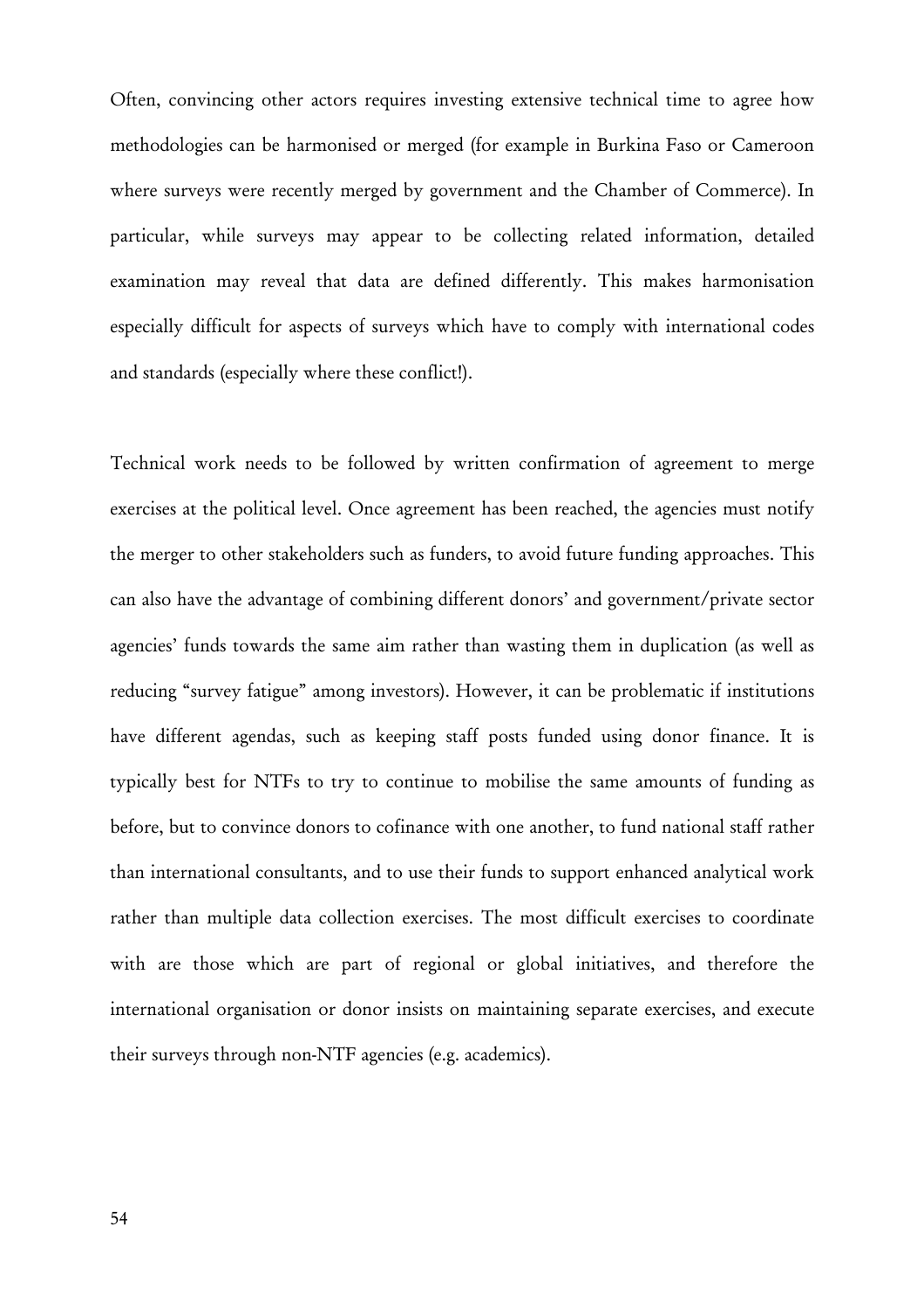MONITORING AND ANALYSING FOREIGN INVESTMENT: HOW TO BUILD SUSTAINABLE INSTITUTIONS If merger is not possible, the NTF needs to try to reduce survey fatigue by removing any duplicative questions, using the same concepts and definitions, and ensuring that surveys are conducted at different times during the year. It should keep investors closely informed by telling them in advance which surveys are being issued, by whom, under what mandate, and with what target group and content. It is also needed to explain carefully how they relate (or not) to other surveys, and when the data and analysis will be published.

# 5.2.3. Form design and testing

As indicated above, part of rationalisation would involve designing new or enhancing existing survey forms. This would usually be led by the central bank or Statistics Office on the FAL, and the IPA with the private sector on the investor perception and corporate social responsibility. Designers would need to take into account the degree of controls, and availability and quality of non-survey data sources, and therefore to review the form annually.

The NTF then needs to test the forms. This may be on a pilot group of private sector representatives, for example, at an awareness event for stakeholders, or, via private sector representation on a NTF, or if time and resources permit, through a formal pilot survey.

# 5.2.4. Managing Fieldwork

The success of the survey depends on high quality management of fieldwork. Enumerators (after prior training in technical issues, interview techniques, enumeration practices and project implementation) administer and collect the questionnaire, interview respondents as necessary, and conduct initial data checks and edits. They may be staff of participating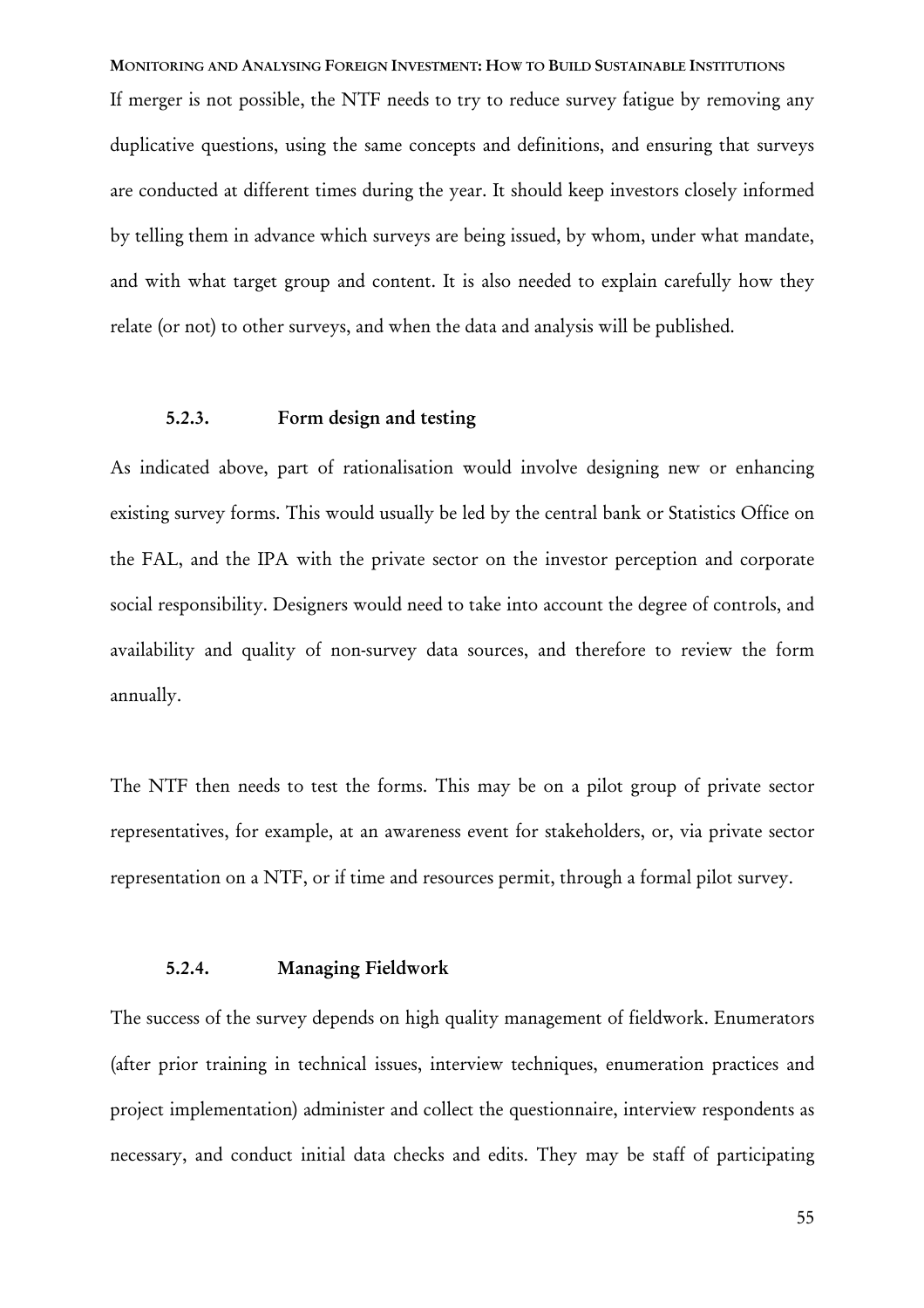institutions, or may be hired specifically for the exercise in which case more training is needed. Supervisors and managers organise their work. It is of course vital to plan in advance the allocation of staff time and the duration of the different stages of the fieldwork (see 3.2).

Supervisors assign enterprises to each enumerator, and identify the person within the enterprise to which enumerators should deliver the questionnaire (and approach for its completion), as well as providing any background information on the enterprise. The Enumerator's first visit is to explain the purpose of the survey and its technical content, convince the respondent that compliance is mutually beneficial to national development, underline legal mandates and confidentiality, and promise full feedback of results to help with enterprise decision-making. At the end of the interview (whether face-to-face or by telephone), the enumerator should arrange any additional meeting; agree a date for completing the questionnaire and how it will be returned.

After each contact, Enumerators should complete a table reporting on the date and name/title/best method of contact, the outcome, any necessary follow-up, and the date agreed for return of the questionnaire. The Enumerator should also advise the Supervisor on any changes to contact details, eliminate enterprises from the register if they are nonlocatable or closed, recommend methodology improvements based on feedback, and indicate any concerns/reasons they may have about non-response, so that appropriate steps can be taken to generate response. These details are vital to ensure that any other member of the team can track response and follow-up themselves if necessary.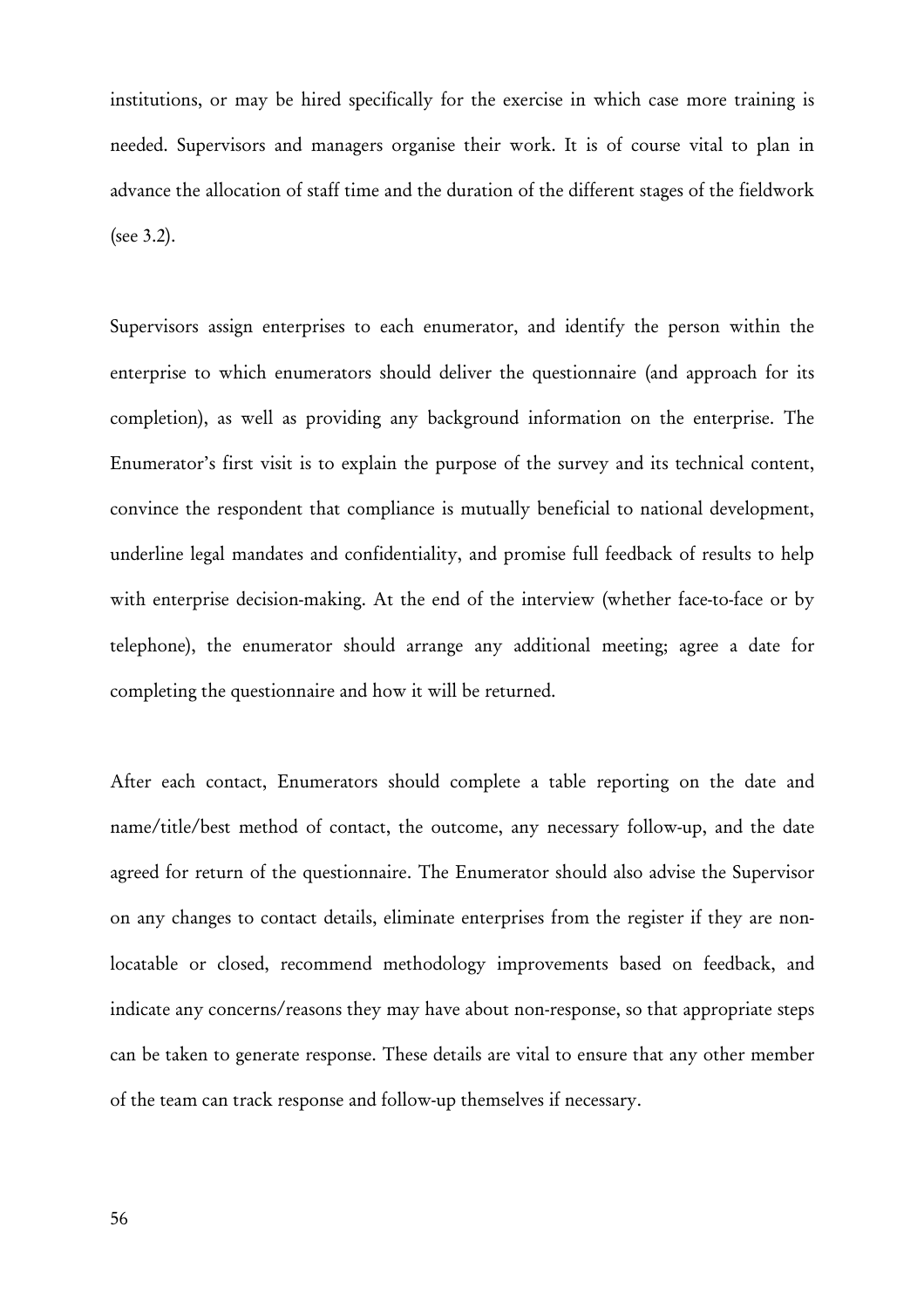MONITORING AND ANALYSING FOREIGN INVESTMENT: HOW TO BUILD SUSTAINABLE INSTITUTIONS Thereafter, the enumerator needs to maintain dialogue and contact up to the moment of response (with particular intensity around each deadline), to make sure the enterprise sticks to the agreement. Frequently questionnaires get lost or forgotten inside enterprises. Enterprises may also be unable to meet originally agreed response deadlines. Revisits should be kept to a minimum to save time and resources, but it is usually necessary to collect completed questionnaires in person – though over time some enterprises should become confident enough to reply by post or Internet.

This is the most crucial and labour intensive stage, requiring highly efficient management to ensure that enterprises are pushed sensitively to respond, and that enumerators and supervisors have advance-planned access to all the communications and transport resources needed to facilitate their work. Even if a contact person in senior management initially agreed to return the questionnaire, the NTF may need to follow up at a more senior level, even through Chief Executives for key large enterprises.

Finally, enumerators must check forms while at the company and before accepting responses as final, so that they can ask final questions to the company and have reliable data before noting any points for follow and submitting the form to the Supervisor.

# 5.2.5. Managing Fieldwork and Data

Managers need a comprehensive management system to track project implementation, in order to focus resources on attaining the highest coverage, and the best quality data, in the time available. This section looks at the tools needed including an Enumerator Manual, fieldwork and data management tables, and team meetings.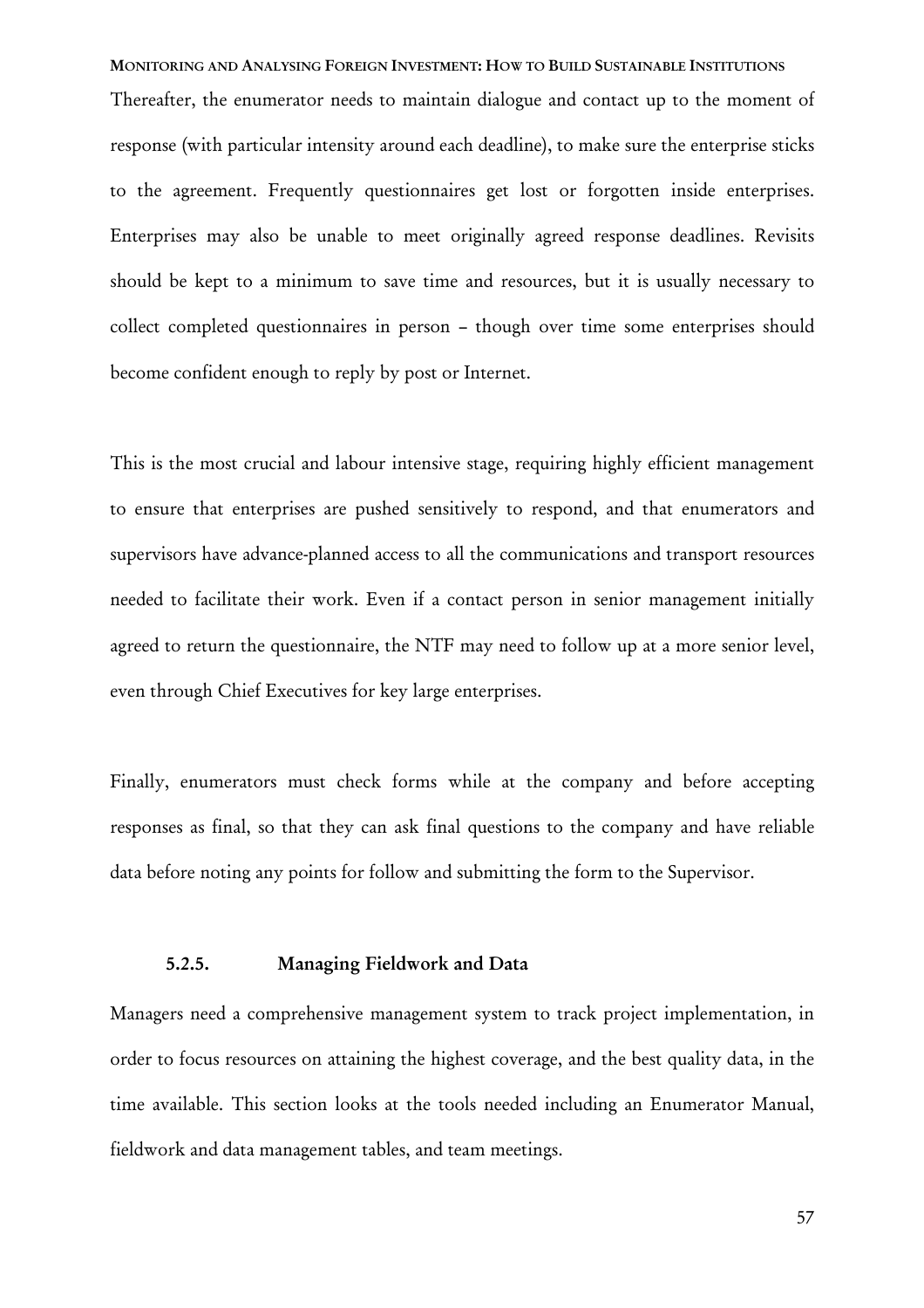Tools are not enough on their own: it is vital to have divided clearly among the NTF members the responsibilities for coordination of fieldwork to ensure focus on the largest and most representative companies, technical support to the enumerators in the field, and quality control of individual responses as soon as they arrive.

# *Enumerator Manual*

A manual is essential to field officers because it will allow them to perform their functions much more effectively, building on any training received, and thereby to achieve a higher response rate. It should include the following elements:

- Copies of the forms and covering letters
- A copy of the survey implementation timetable and key deadlines for the survey, including dates for any meetings between enumerators and other NTF members
- Instructions on the enumerator's role how they are expected to administer the forms, follow-up for high-quality response and report on progress (see above).
- Responses to questions respondents may ask about the project (whether technical or about mandate/confidentiality/feedback/usefulness to the respondent)
- Hints on preparing for enterprise visits (e.g. the best person to meet, prior knowledge on the enterprise, prioritising issues to be addressed and time management etc)
- Concepts and definitions used on the questionnaire
- Documentation describing legal Mandate to collect data, and data confidentiality
- NTF staff contact details, especially of the supervisor to which they will need to submit enumeration reports, and the people they will need to contact to answer any questions posed by respondents, and to resolve any logistical/practical/financial issues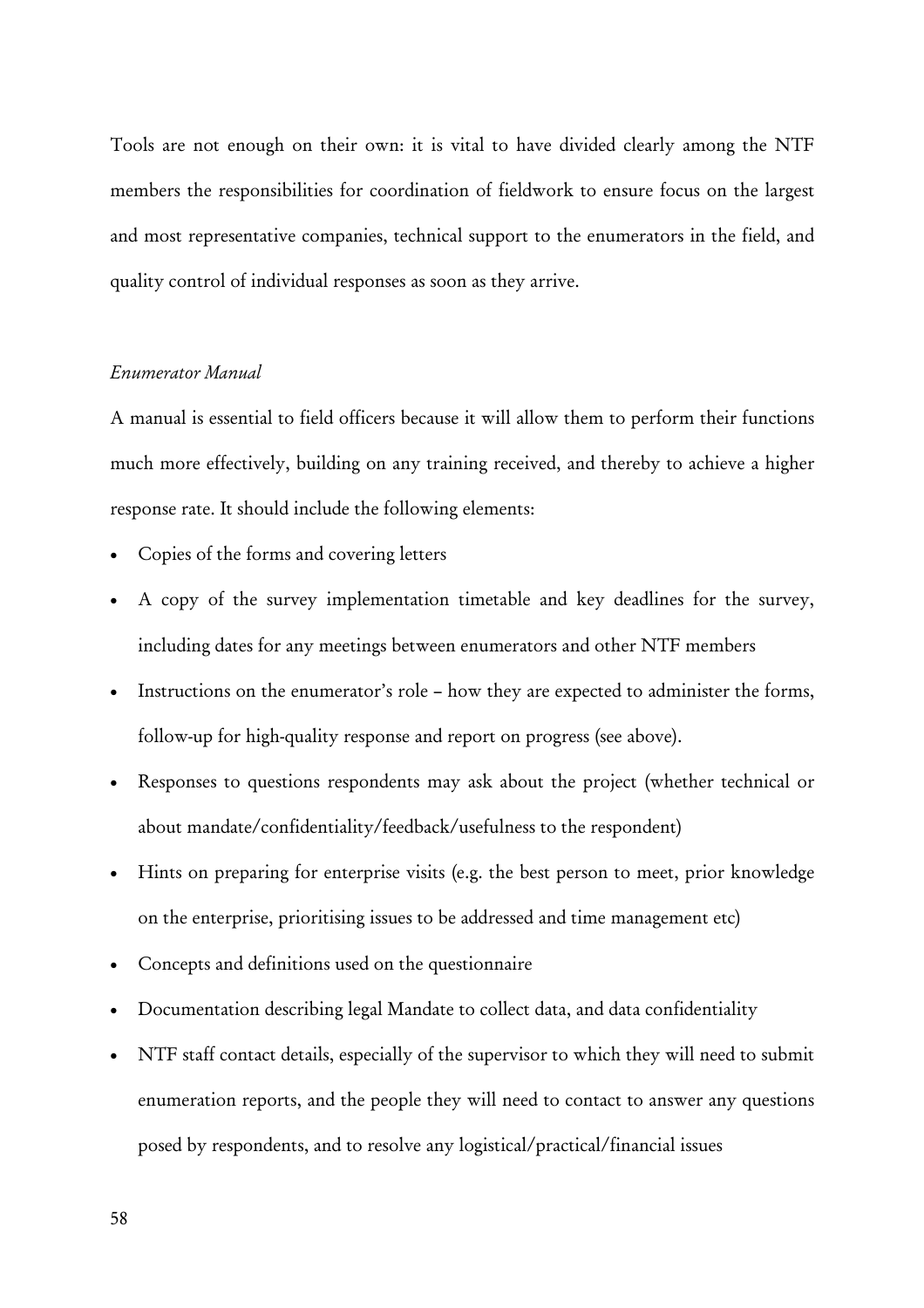MONITORING AND ANALYSING FOREIGN INVESTMENT: HOW TO BUILD SUSTAINABLE INSTITUTIONS

- Details of all Enterprises to be surveyed, with those assigned to the enumerator clearly identified, including any background information such as a previous survey return, press information etc
- Evaluation and performance indicators for enumerators

The CBP supplies a generic version of a manual to NTFs, for adaptation to country needs.

#### *Fieldwork and data management tables*

The CBP also supplies the NTF with a generic management tool to track fieldwork progress, which follows the entire sequence of the survey. It allows for the immediate identification of bottlenecks and methods to overcome them. It covers four different stages:

- Register: this allows enumerators to identify whether enterprises exist and are being surveyed, or have not been located or have been closed, and to add new enterprises found in the field to the register.
- Administration and Validation. This allows enumerators and managers to track implementation of the survey (the dates when forms were distributed, interviews held, forms returned (with or without any FPC entered), and data initially checked by enumerators and cross-checked by supervisors– or whether and why forms have still not been returned or checked) and to reallocate resources to overcome bottlenecks.
- Processing and Checking: this allows data processors and supervisors to track implementation of data entry into software and checking of the entry, as well as processing and checking of the overall results using the checks built into the software.
- Progress Rates: these give management summaries to track the rates of response, coverage, validation and processing, allowing them to redirect resources among tasks as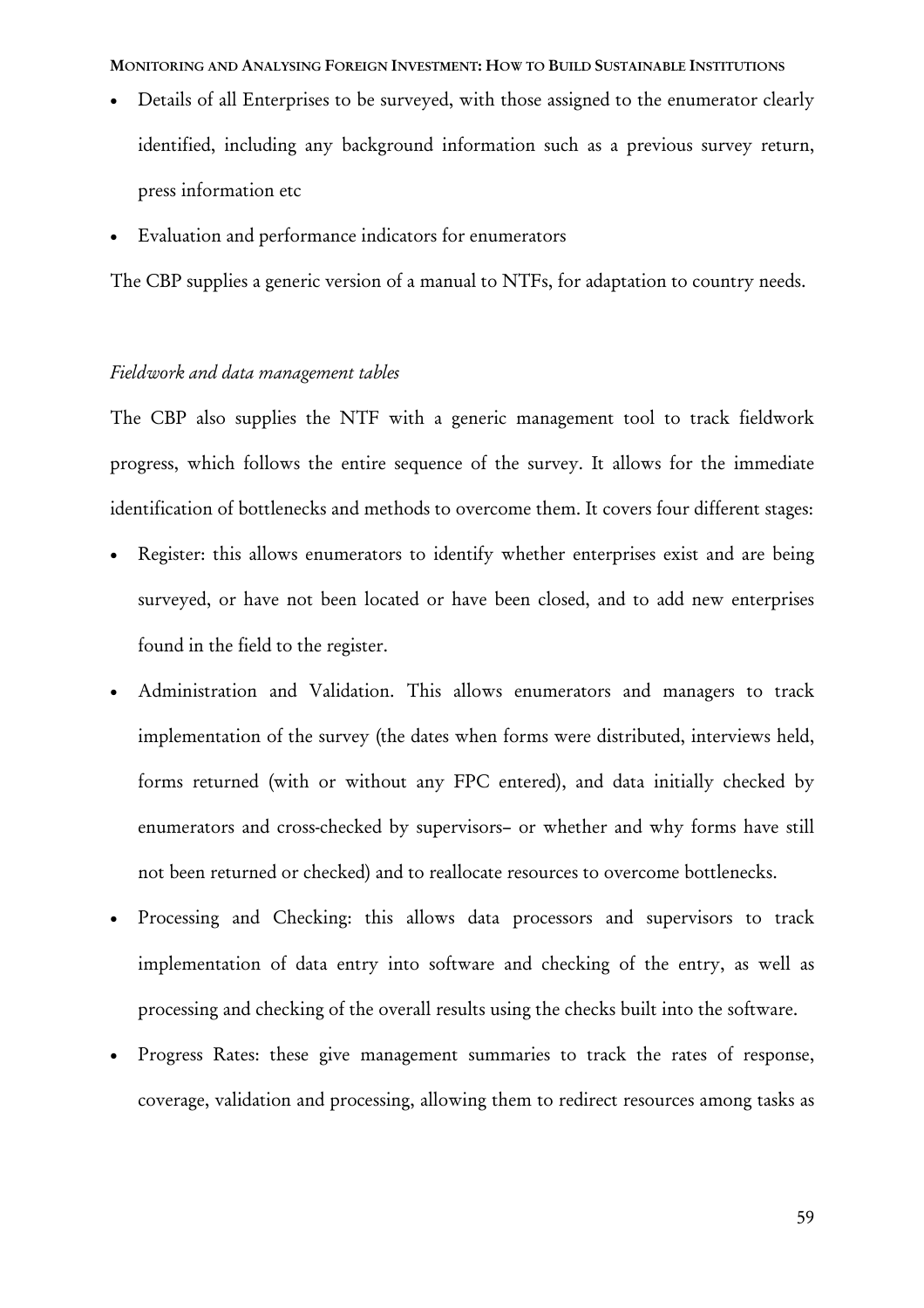necessary, and especially to focus limited time and resources on enterprises which are the largest, or most important for sector and region representation.

The NTF secretariat should update this table (on the basis of inputs from all staff) weekly or even more frequently during the peak periods of enumeration and data processing – obviously requiring clear and effective channels of communication between enumerators, supervisors and coordinators, regional offices and HQ.

#### *Fieldwork and data management meetings*

At the same time, it is vital for senior staff to hold regular strategy meetings, to discuss the information in the reports, and address problems as quickly as possible. Such meetings may decide to: reallocate enterprises among enumerators, move enumerators to new regions / zones, deciding on the relative priority of follow-up, editing and checking, and approval of returns; and alerting senior officials to the need for their intervention. This is especially vital when countries (as is best practice) conduct many tasks simultaneously (for example, data checking and inputting concurrently with fieldwork). Each meeting would produce a summary report for senior officials with an assessment of progress, and making recommendations on work programming, staff, equipment, and financial needs.

A final meeting at the end of the enumeration and checking process should also draw lessons for reviewing the sample list / investor register, identifying the most able staff in each task, and revising questionnaires, which will be useful in future surveys and in identifying staff training and reallocation needs.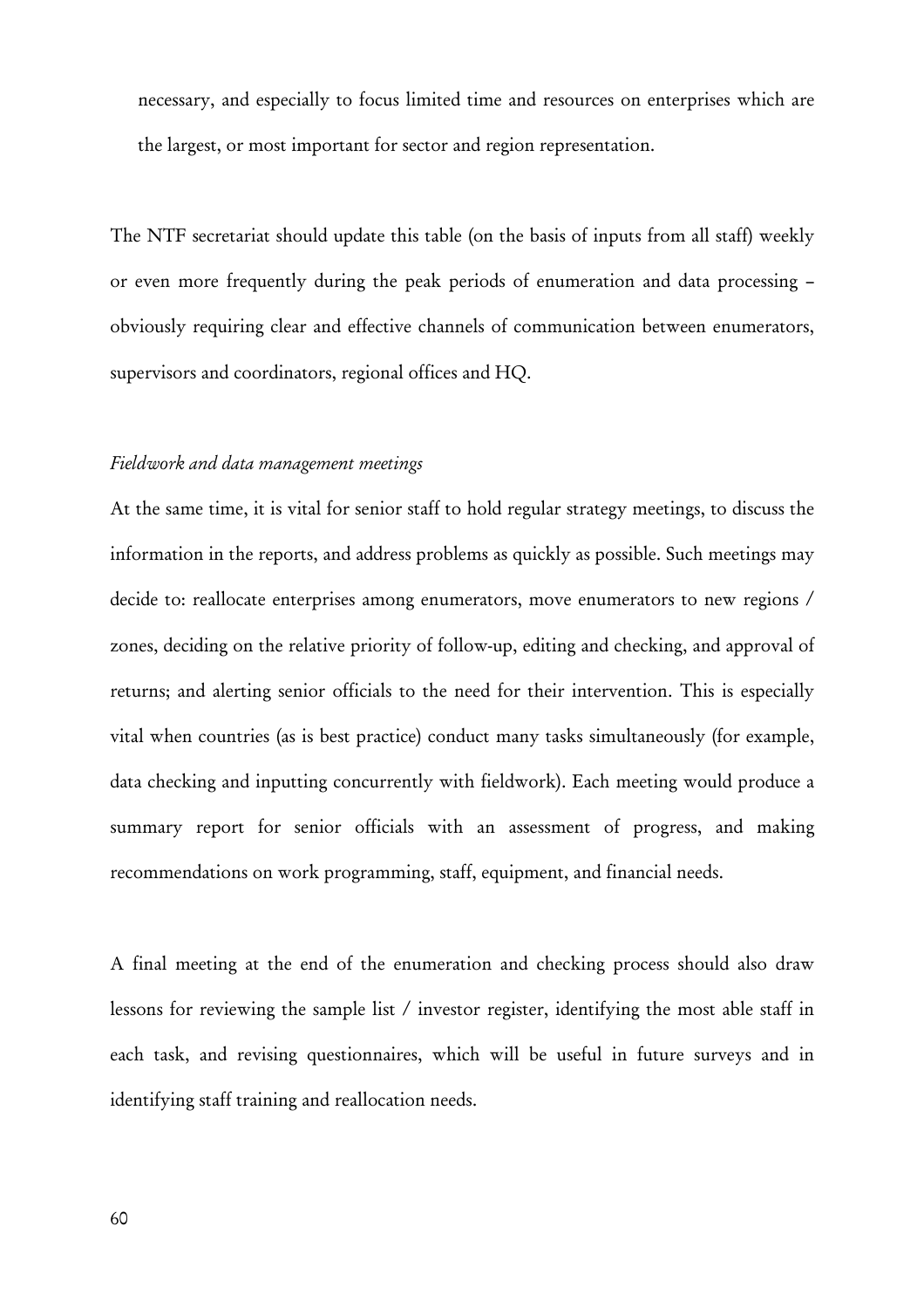# MONITORING AND ANALYSING FOREIGN INVESTMENT: HOW TO BUILD SUSTAINABLE INSTITUTIONS Once the enterprise level information has been agreed, it is necessary to finalise the database. This usually involves advanced office estimation techniques to take account of non-response, to extrapolate the survey data to the investor register, to perform time series checks, and to prepare the BOP, IIP, and other formats for analysis and dissemination. Trained economists and statisticians perform these complex tasks, and are drawn usually from the Central Bank, and, depending on its capacity and mandate, the National Statistics Office. The final database then needs to be cleared at the political level, which may take some time to obtain closure. It is therefore essential to give as much notice as possible to the political heads for when the preliminary database will be released to them, and keep

them periodically updated on its status

## 5.3. "NON-SURVEY" SOURCES

Where they are readily available and of high quality, non-survey sources are much cheaper than surveys, and increase the efficiency and timeliness of reporting. They also enable cross-checking of the quality and coverage of survey data. However, often they have been abolished under liberalised regimes, or have not been adapted to their needs.

A broad range of non-survey sources have to be employed to capture information. NTF as a multi-institutional, public-private sector entity is well placed to coordinate collection and quality assessment of this information. However, non-survey sources often have methodology, coverage and valuation techniques different from those of surveys, making it impossible to disaggregate data into the components required for BOP compilation and detailed analysis. Some collection may also require establishing links with a wider range of organisations (diverse line ministries, international organisations, NGOs and academic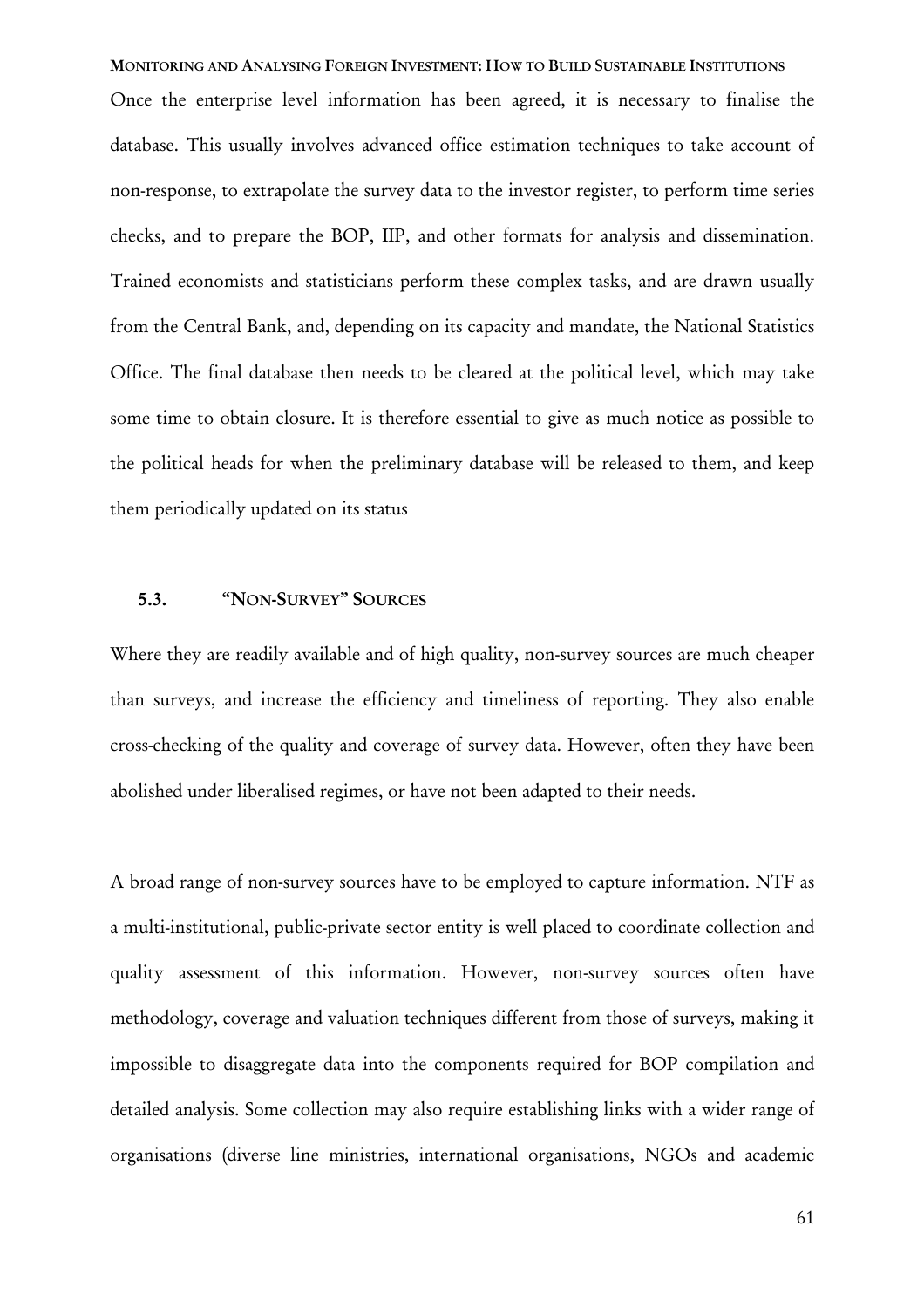bodies). To avoid discarding non-survey sources in favour of surveys, NTFs need to have clear place strategies to reinforce non-survey data, including revising financial institution reporting forms to make them consistent with BPM5, and training the institutions in their use.

# 5.3.1. Domestic Sources

Sources include government agencies, private sector, stock exchanges and the media.

# *Government Bodies*

In countries with exchange controls, non-survey automatic reports often indicate foreign exchange transactions to the Central Bank. On the other hand, frequently such systems omit transactions which do not pass through the financial system (such as offshore transactions and reinvestment of retained earnings) and have poor levels of compliance and accuracy. The main non-survey source in liberalised economies is reporting on financial transactions through direct reporting from financial sector institutions to the Central Bank. Yet, often such forms are not adequate to capture BOP transactions correctly, and need to be revised. In addition, investment promotion agencies, line ministries, sectorspecific regulatory agencies, privatisation supervisors and "free zones" may receive automatic reports of data. However, this tends to be reported at the moment of authorising transactions (for example investment approvals) and therefore may bear little relationship to actual transactions, and is rarely broken down by different types of (equity and nonequity) financing, classified in BOP format, or containing items needed for investor perception and CSR.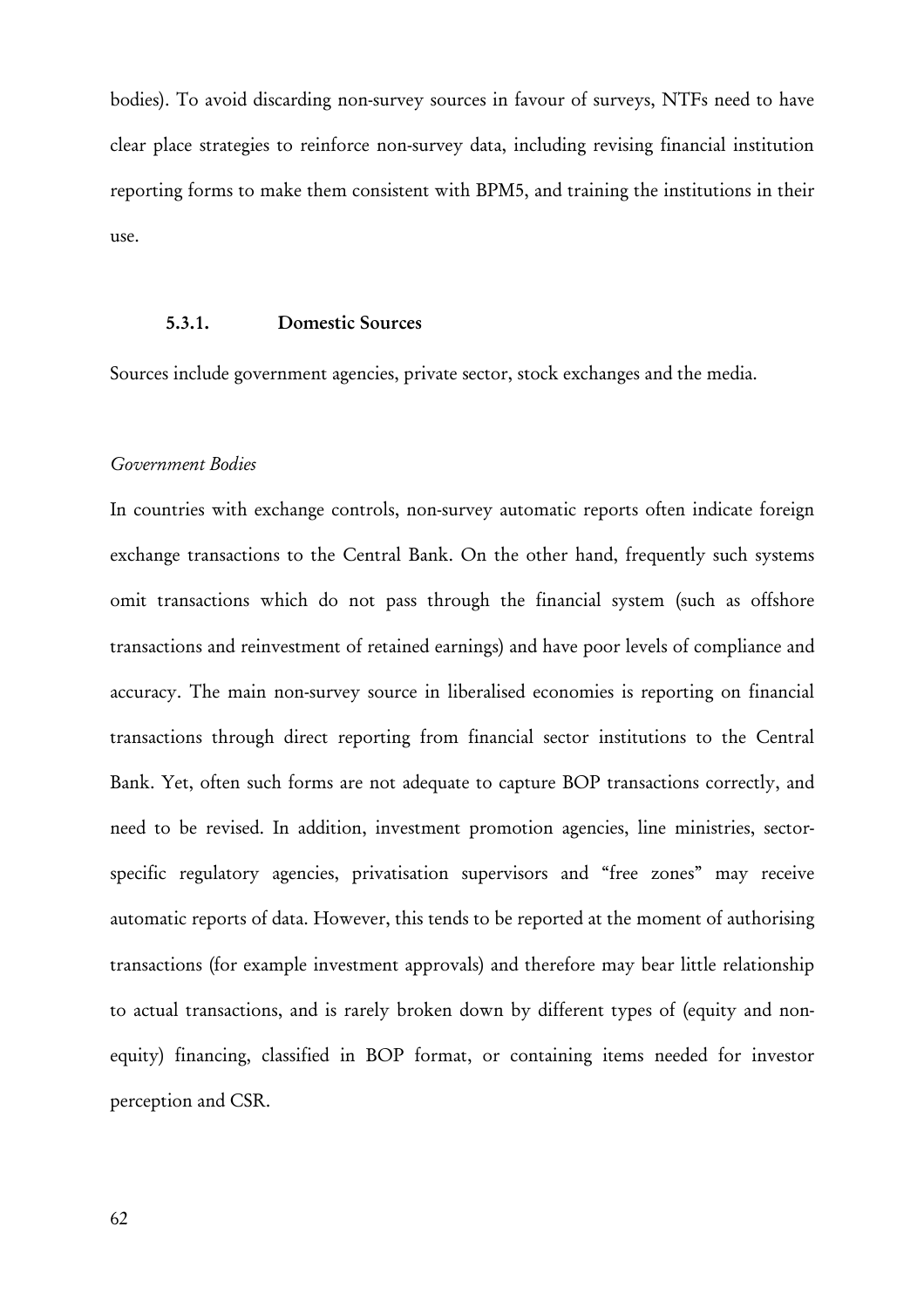MONITORING AND ANALYSING FOREIGN INVESTMENT: HOW TO BUILD SUSTAINABLE INSTITUTIONS Even where methodology is revised to make it compatible with BPM5 and include other issues, most non-survey sources have only partial coverage of FPC. This is because they cover only some investors, take only a snapshot of the initial investment, or omit data which do not pass through the financial system, and do not take account of changes in market valuation. As a result, except in a few countries where all enterprises are obliged to submit regular reports including stocks and transactions outside the financial system, most non-survey returns are used only for cross-checking survey data.

# *Private Sector*

Information may be available from the private sector in several forms:

- Financial statements: although generally not produced in line with BPM5, these include much data for crosschecking, and a basis for office estimation. In low-income countries, statements may be easy to obtain for commercial banks (supplied to the Central Bank), multinationals, and some large local enterprises, and are even available on some company websites. However, many smaller enterprises do not have approved financial statements, or do not supply them to company registrars.
- Enterprises also publish information on profits and dividends in the local media, but these are often in more summary form (and therefore less useful) than statements.
- Private sector agencies may also compile BOP and investor perception related data on the part of their members, and make it available via bulletins and websites.

# *Domestic and other stock exchanges*

Stock exchanges provide market value of equity for listed enterprises, but very few enterprises are listed in low-income countries. They also give information on some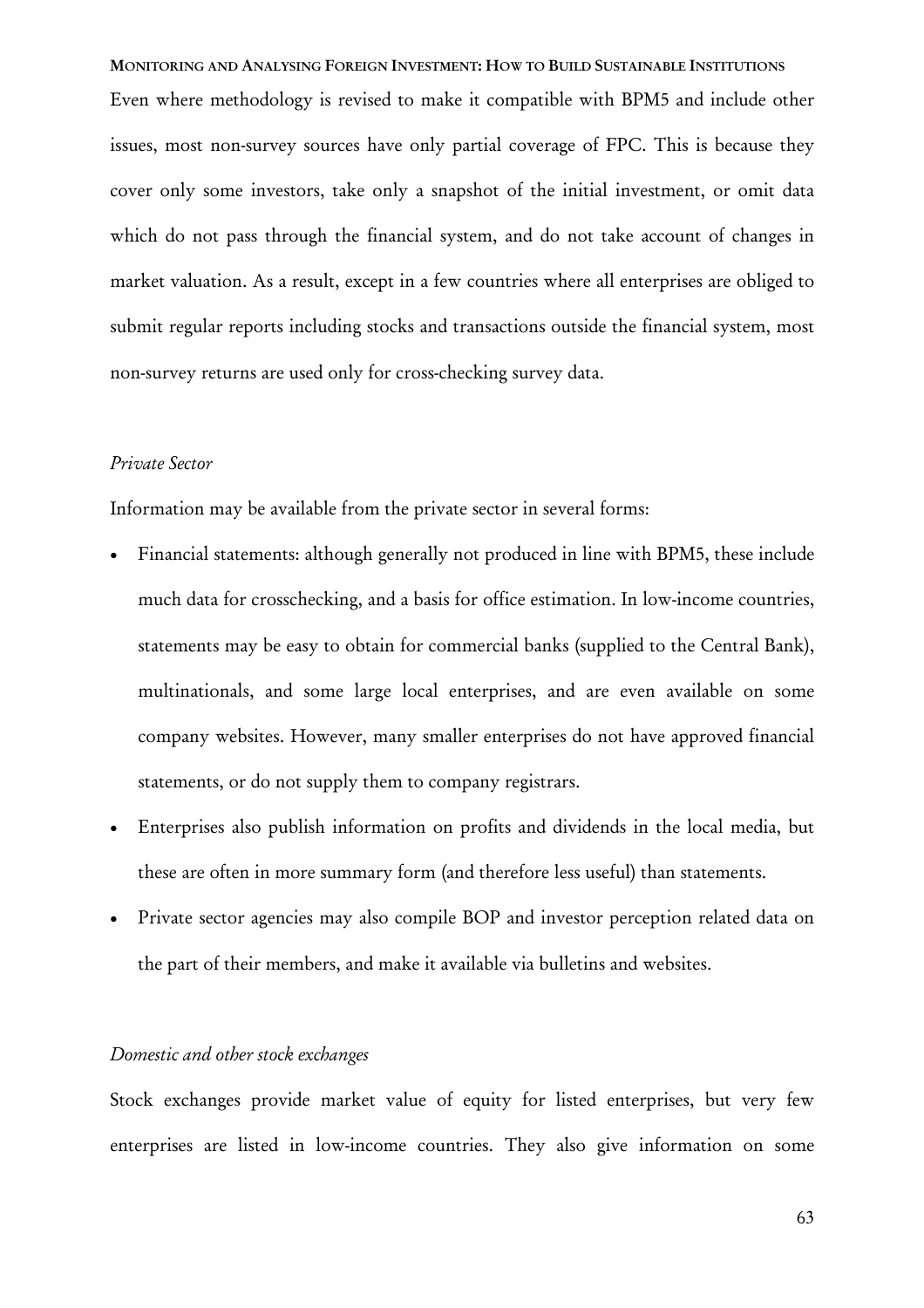portfolio debt transactions, but often fail to request residency details to comply with BPM5.

# *Media and other sources*

Financial and economic media, company publications, press releases and websites, and embassy trade attaches are important sources of information on new investment, but rarely provide accurate non-survey data which are compatible with BPM5. NTFs should use all these resources as background information to cross-check against survey and more formal non-survey data, and to brief enumerators before they go into the field.

# 5.3.2. International Sources

It is important to distinguish two types of international data: those from source country sources (BIS/OECD), which provide a useful cross-check with host country data and can even be formally reconciled with host country data where there are large discrepancies; and those based on host country data (Bretton Woods and UN), which should be based on the latest national survey or non-survey data.

#### *BIS-IMF-OECD-World Bank Statistics on External Debt*

The BIS publishes statistics on PSED, based on creditor and market sources. However, its data do not cover supplier credit which is not channelled through banks, or private placements of debt securities.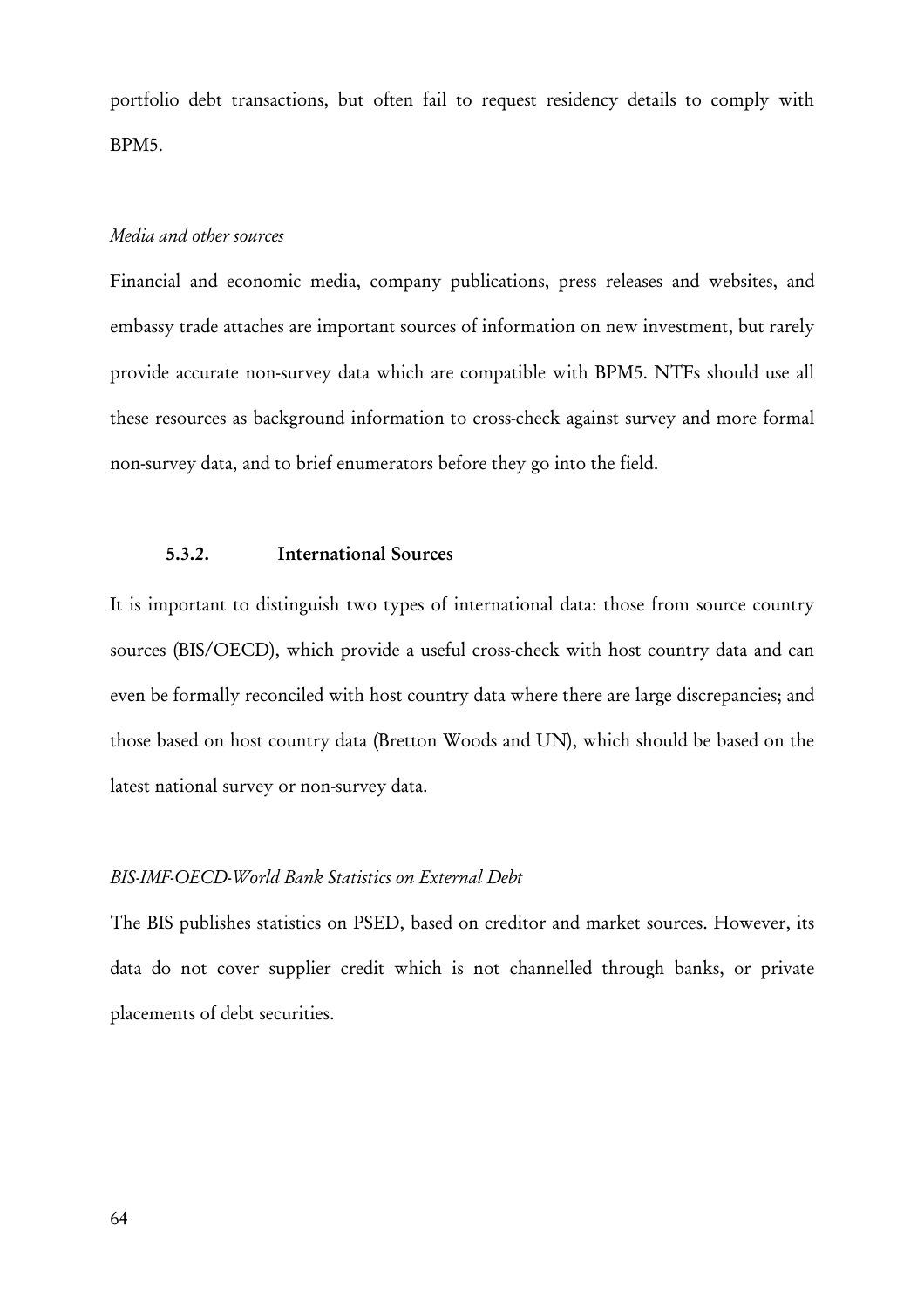# MONITORING AND ANALYSING FOREIGN INVESTMENT: HOW TO BUILD SUSTAINABLE INSTITUTIONS *IMF*

The *Balance of Payments Statistics Yearbook (BOPSY)* is based on reports from member central banks, using exchange control or survey systems. It is also often several years out of date, preferring to wait until data are definitive. *IMF Country Reports* are also based on host country central bank data, but often fail to use the latest data if these might involve changes in historical time series which have not been fully justified to the IMF. The *World Economic Outlook* publishes aggregate net direct, portfolio and other investment, based on aggregating the national statistics, or using creditor sources for estimates.

## *OECD*

The OECD FDI database comprises data from the investing country, broken down by recipient country. While coverage is limited to OECD only, this is valuable information for crosschecking, as it is the sole compilation of data from the source country.

#### *UNCTAD*

The *World Investment Report* publishes FDI data annually, based on information from host countries, supplemented where necessary by IMF and OECD data and staff estimates. Typically such data are collected from IPAs. Quality is thus dependent on the monitoring systems a country has in place, and whether the IPA reports the latest data to UNCTAD.

#### *World Bank*

*Global Development Finance* takes figures from the primary sources listed above to compile overall data on private capital flows. It most often relies on BOPSY, supplemented by debtor country data on PSED. World Bank country reports use GDF or BOPSY data.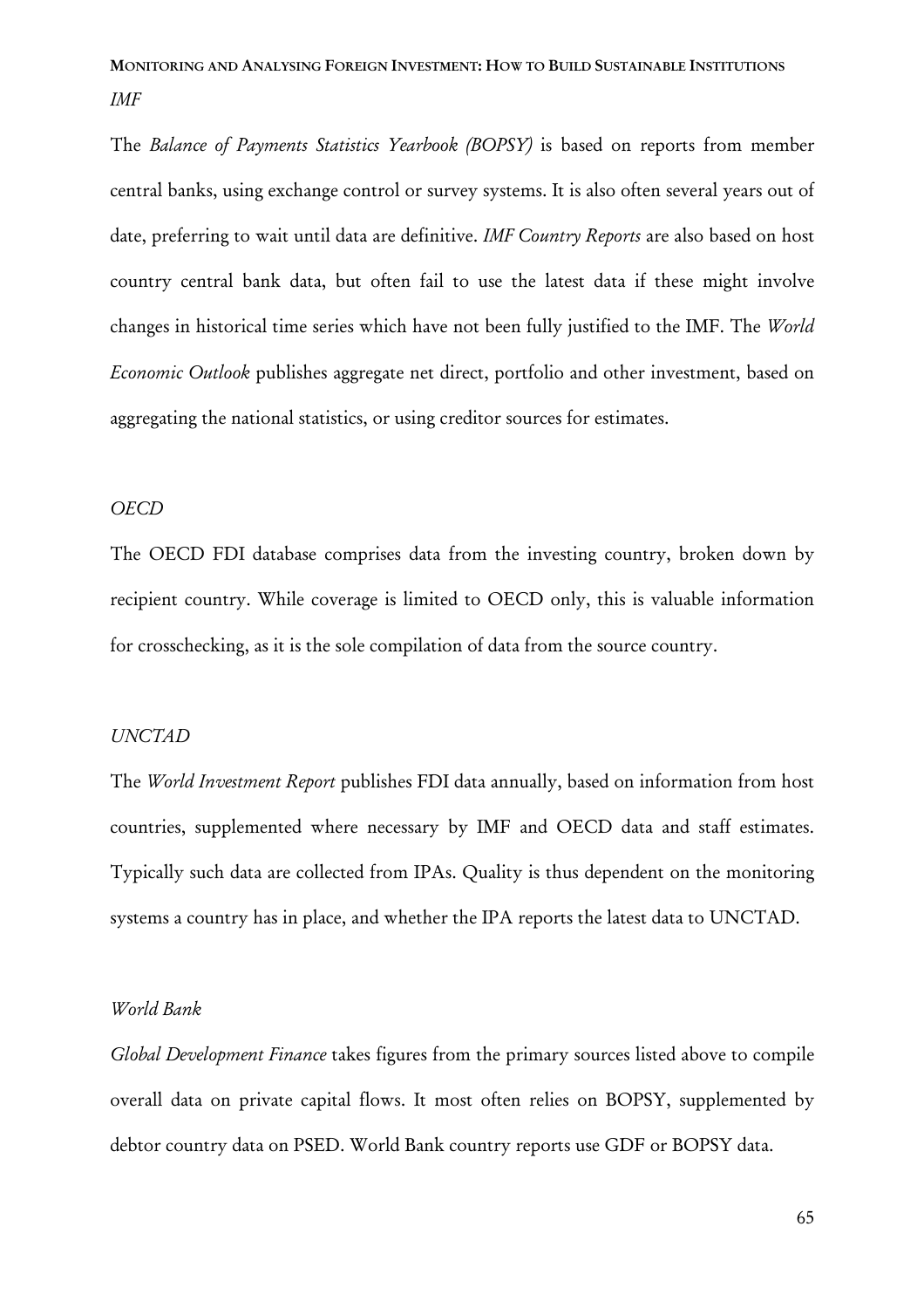International data are therefore mainly useful either as a means of cross-checking national data, or in order to ensure whether national data are being used by those sources which purport to rely on national data. In either case, it is important to attempt the maximum reconciliation of data with these sources, to be sure that they are transmitting an accurate picture of FPC – given that they have a much wider reach than national publications. It is also vital in such reconciliation to check differences in methods for compilation. A final useful check with international data is with the metadata on the IMF GDDS or SDDS website, to ensure that they are accurately reflecting country monitoring practices.

### 5.4. RECORDING AND COMPILATION SOFTWARE

To compile, analyse, and present data effectively, countries need computerised tools: but most do not have them (except for private sector debt) and need to design their own, or adapt CBP-supplied generic tools.

The software needs to:

- Store data over time from survey and non-survey sources in necessary detail.
- Sort the information into categories, e.g. by financial instrument, by FAL versus investor perception, by country, sector, region, etc.
- Allow checks for consistency and completeness, e.g. it should enable a check that the total stock of equity or any other instrument should be equal whether broken down by sector, country, or region. Gaps indicate possible problems in inputting (which should be checked in the first instance), or response (which should be checked subsequently with any follow ups with enterprises or office estimations made accordingly).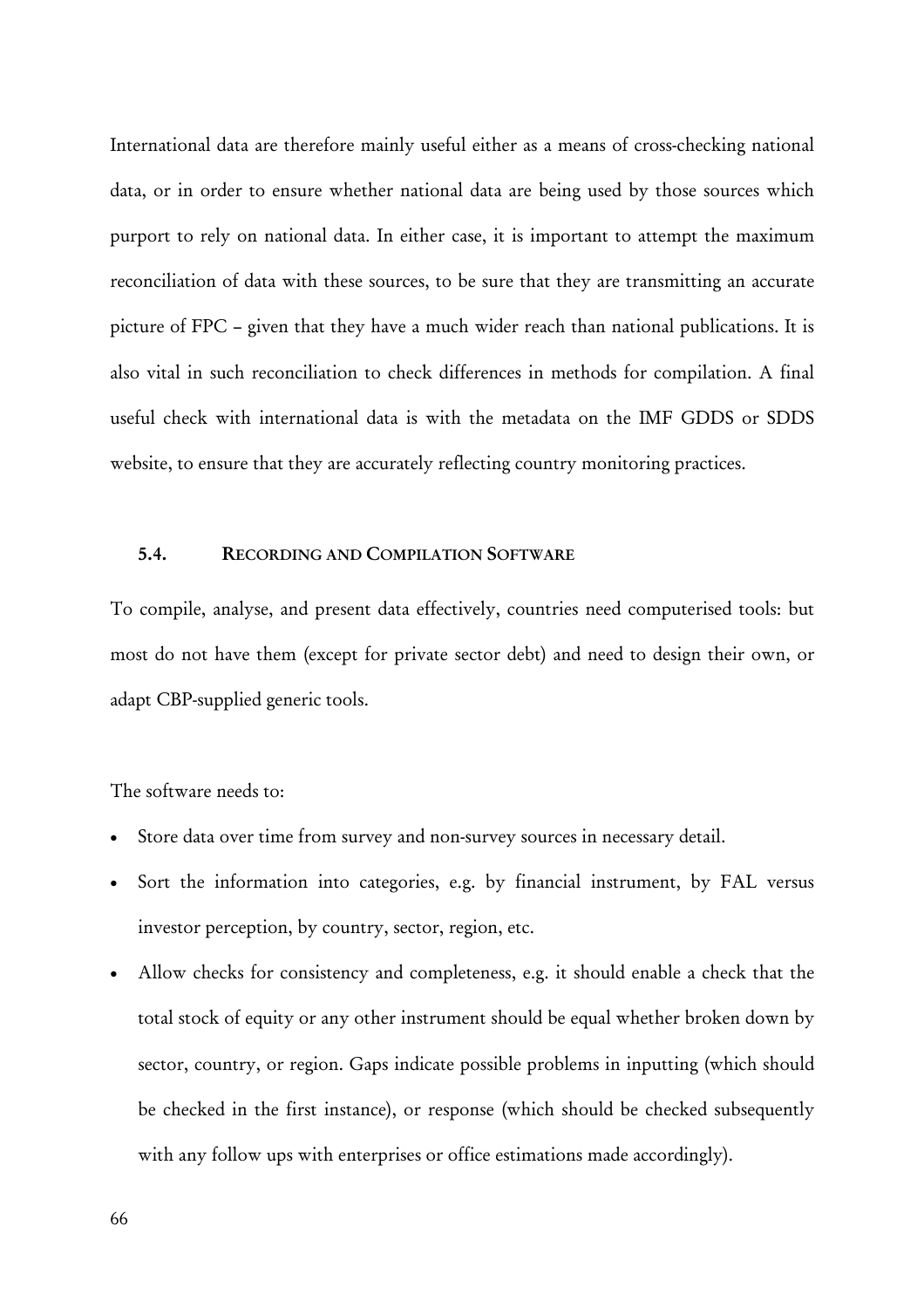MONITORING AND ANALYSING FOREIGN INVESTMENT: HOW TO BUILD SUSTAINABLE INSTITUTIONS

- Generate outputs including building and checking aggregate time series, checking data by enterprise over time, analysis, and preparation of BOP and IIP statements.
- Be adaptable for changes in methodology due to new types of flows, and codes and standards.
- If required, assist in fieldwork management, e.g. by tracking response rate and coverage by region or sector of economic activity.
- Share data across participating departments and institutions, requiring compatibility with other software packages, including those used for loan-by-loan recording.
- Assist in maintaining investor register and sample (e.g. identifying enterprises that had not responded, those that did not report FAL, and split by sector and region).

Countries with established monitoring systems may already have software within one key institution, with a strategy to make all information systems compatible. However, where required, the CBP supplies generic data entry and analysis software in Access© (which is simple to adapt to country needs), and advises on functionalities for other systems.

It is preferable for a country to have one software system for FAL, perception and CSR data. However, this can be supplemented by loan-by-loan PSED data recording in purposebuilt software such as the Commonwealth Secretariat Debt Recording and Monitoring System (CS-DRMS), or the UNCTAD Debt Management Financial and Analysis System (DMFAS). In this case, the NTF needs to ensure data are shared beyond the units using these systems, for reporting and analysis.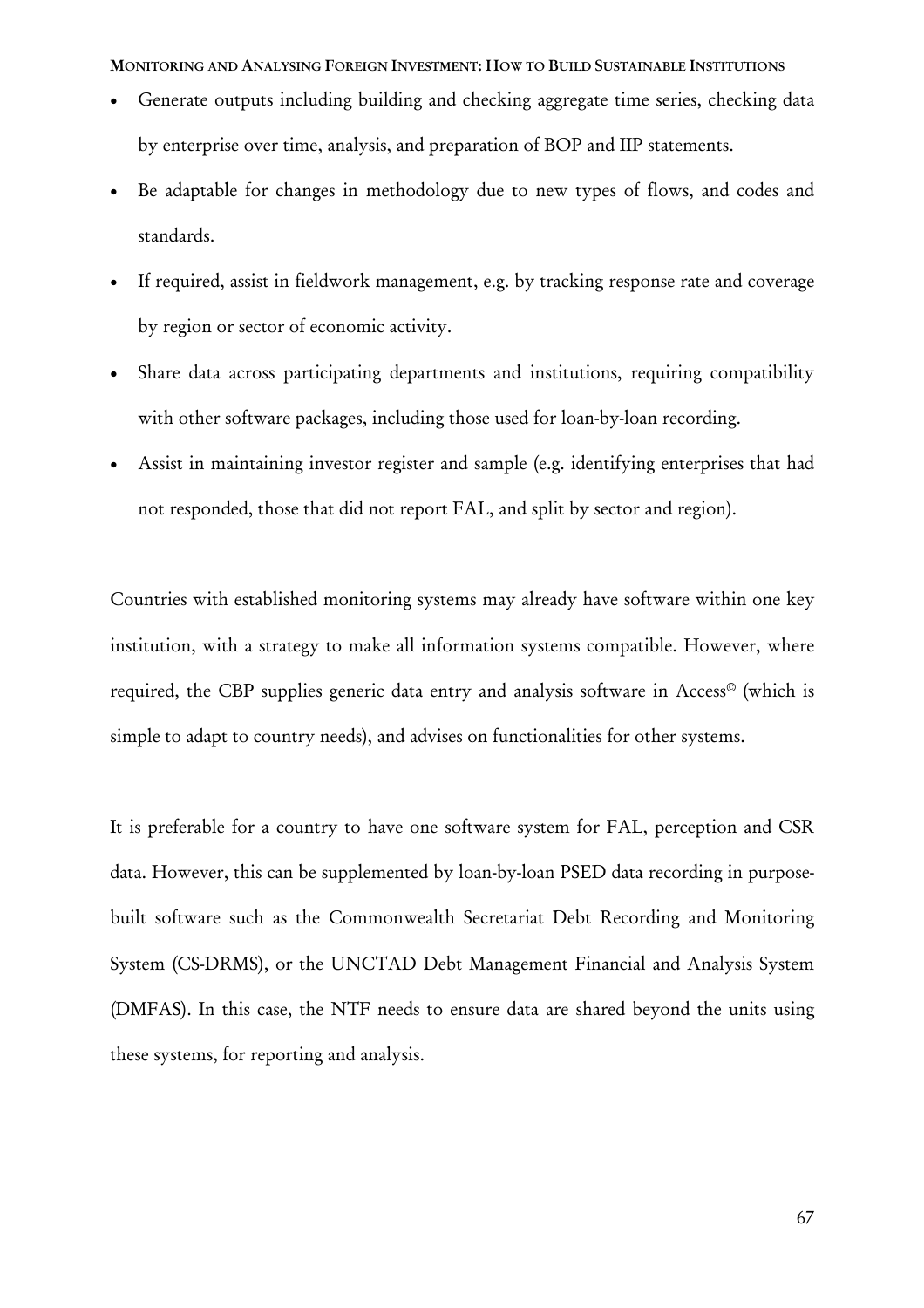The software usually resides in a lead institution (the Central Bank or Statistics Office) and is managed by a Software Team established within the NTF. This team may include other institutions, within the NTF, which contribute to design, data entry and checking, or preparation of outputs for analysis or publication. Communication between the NTF and the software team is vital to ensure that software responds to the needs of analysts, and provide advice on design requirements.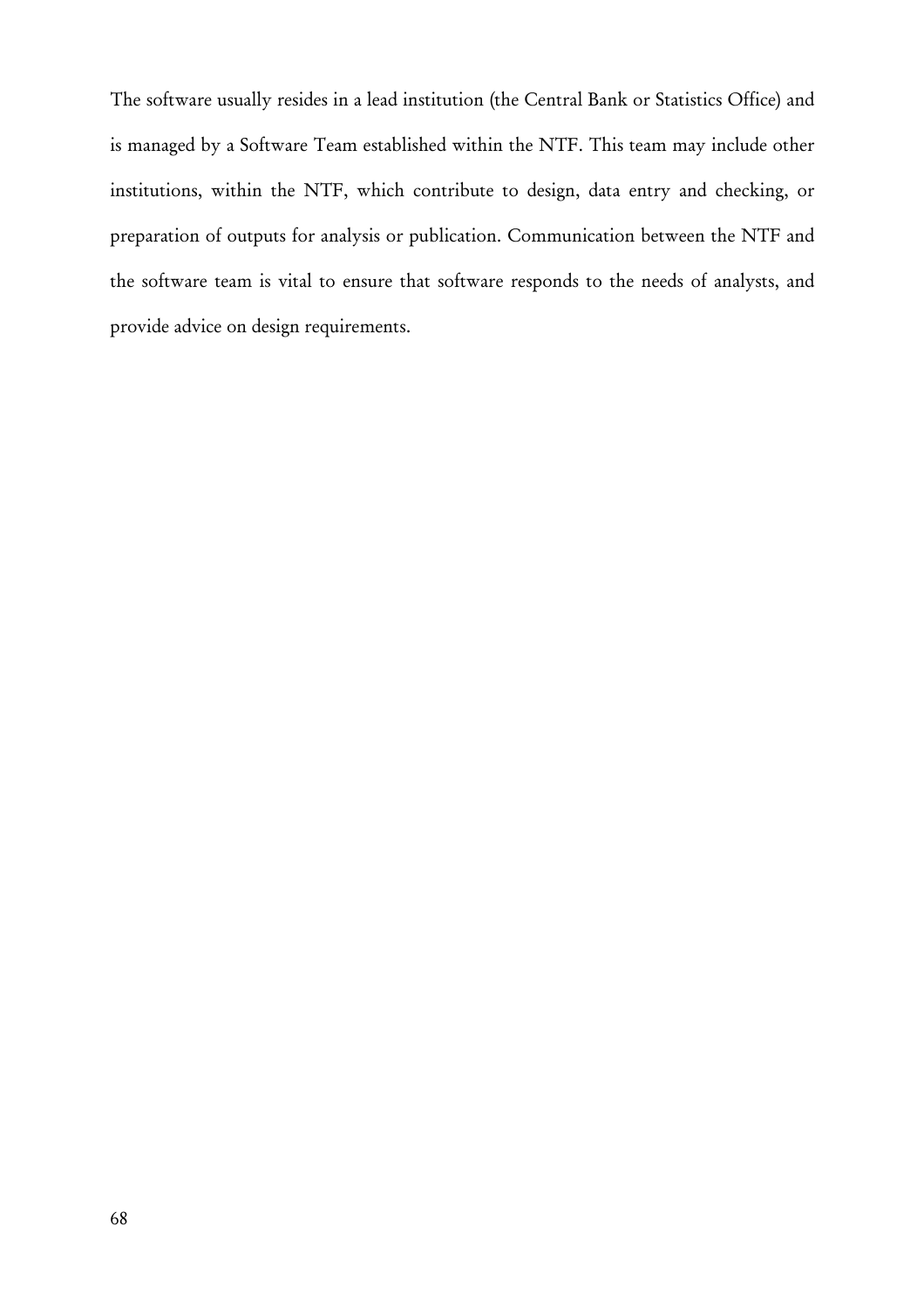## 6. FPC ANALYSIS AND ACTION PLANS<sup>21</sup>

Monitoring FPC effectively by collecting high-quality data is not an end in itself. The data must be used for analysis, and the results of analysis for formulating and implementing strategies for macroeconomic growth and stability, private sector development, investment promotion and facilitation, and poverty reduction. Only implementing a comprehensive action plan for FPC (preferably combined with public sector financing into an overall national development financing strategy) can help to mobilise the most appropriate financing, and to ensure that stable and sustainable private capital flows make the maximum contribution to sustainable national development.

As a result, FPC CBP reports include comprehensive regular analysis of FPC and macroeconomic issues, investor perceptions/intentions and CSR, as well as analysis of specific sectors or regions, and financing instruments or techniques, adapted to national priorities. This section outlines the quality of existing analysis and strategies, why better analysis and strategies are important, and how to improve them by building capacity.

#### 6.1. EXISTING ANALYSIS AND STRATEGY

 $\overline{a}$ 

Many developing countries have been so obsessed with reporting data to meet international codes and standards, that their analytical output has been generally very limited. What is prepared often includes descriptions of BOP trends by the Central Bank or Statistics Office. Such analysis usually contains virtually no information on the different financing

<sup>&</sup>lt;sup>21</sup> For details of analytical methodology, see Scheun and Bhinda (forthcoming). For analytical findings of the programme, see Rose-Innes et al (forthcoming).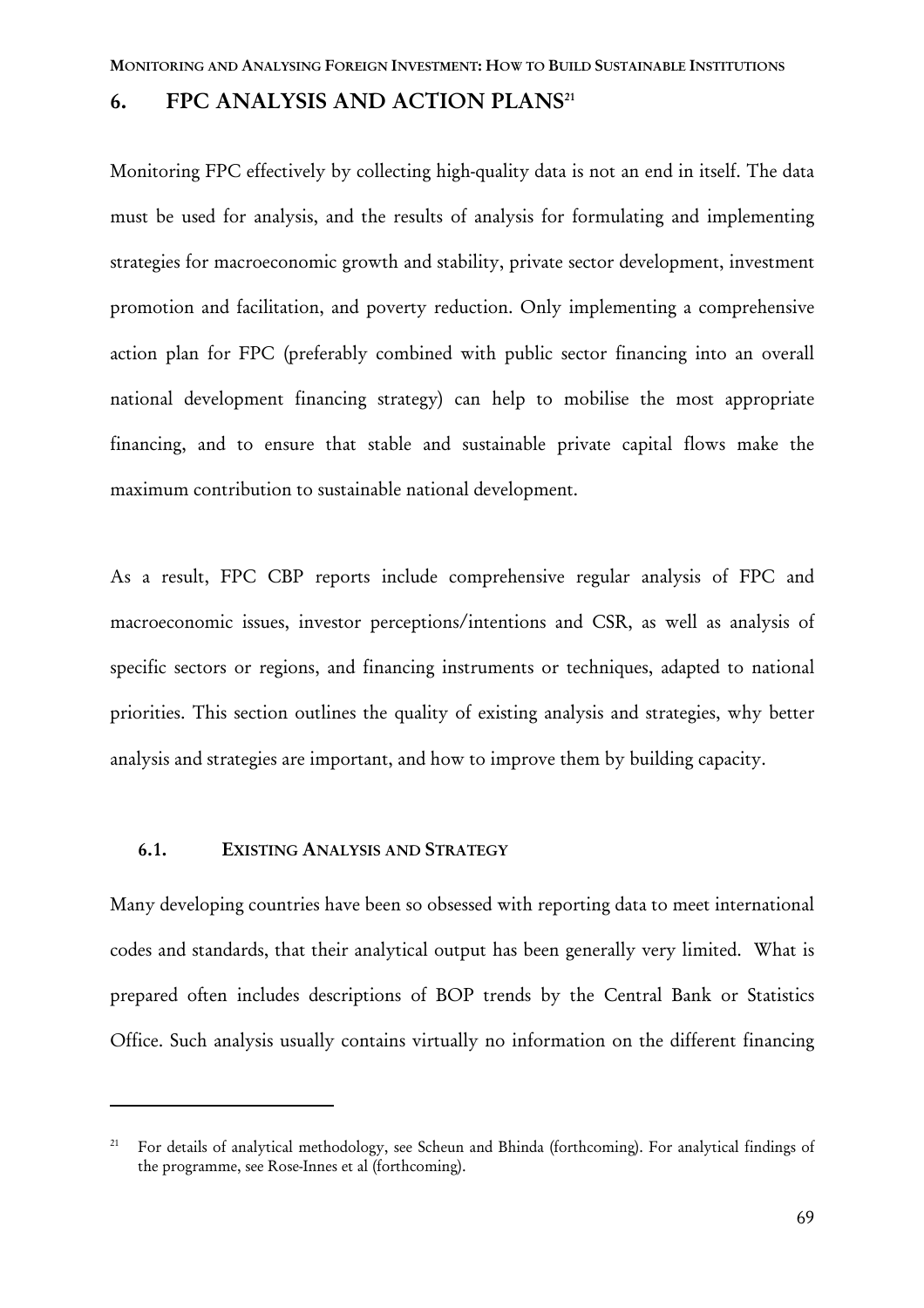types (except in BOP language which is incomprehensible to the investor), of the source countries or destination sectors or regions of the investment. There is even less analysis of the macroeconomic causes or effects of the flows, or of their costs or sustainability. In part because of the poor quality of some data reported to meet GDDS guidelines, the focus of the resulting policy has also often been dubious.

Based on FPC CBP experience in low-income countries, some investor perception surveys have included more in-depth analysis of the causes of investor perception and behaviour, and possible policy responses, but most of this is done by external consultants. There is virtually no systematic analysis of CSR or FPC's contribution to sustainable development and poverty reduction at the firm level – analysis is of what government can do to help investors but virtually never of what investors can contribute to national development. The analytical methodology in these areas is usually not adapted to national needs, but tailored to producing international documents which are comparable across countries and regions. The questions asked quite frequently reflect a bias towards "small government" – i.e. reducing bureaucracy, liberalisation – rather than asking about what government can invest more energy in (infrastructure, health, education). Analysis is often conducted on an ad hoc or irregular basis, allowing little analysis of trends in response to policy change. Analysis is often too focussed on national issues and not enough on global capital market trends. On the other hand, it usually focuses on foreign investors only, attaching insufficient priority to the concerns and needs of local entrepreneurs, or to private sector holdings of assets overseas. Finally, most countries fail to integrate analysis of private and public sector finance in order to assess national development financing prospects and develop a national financing strategy.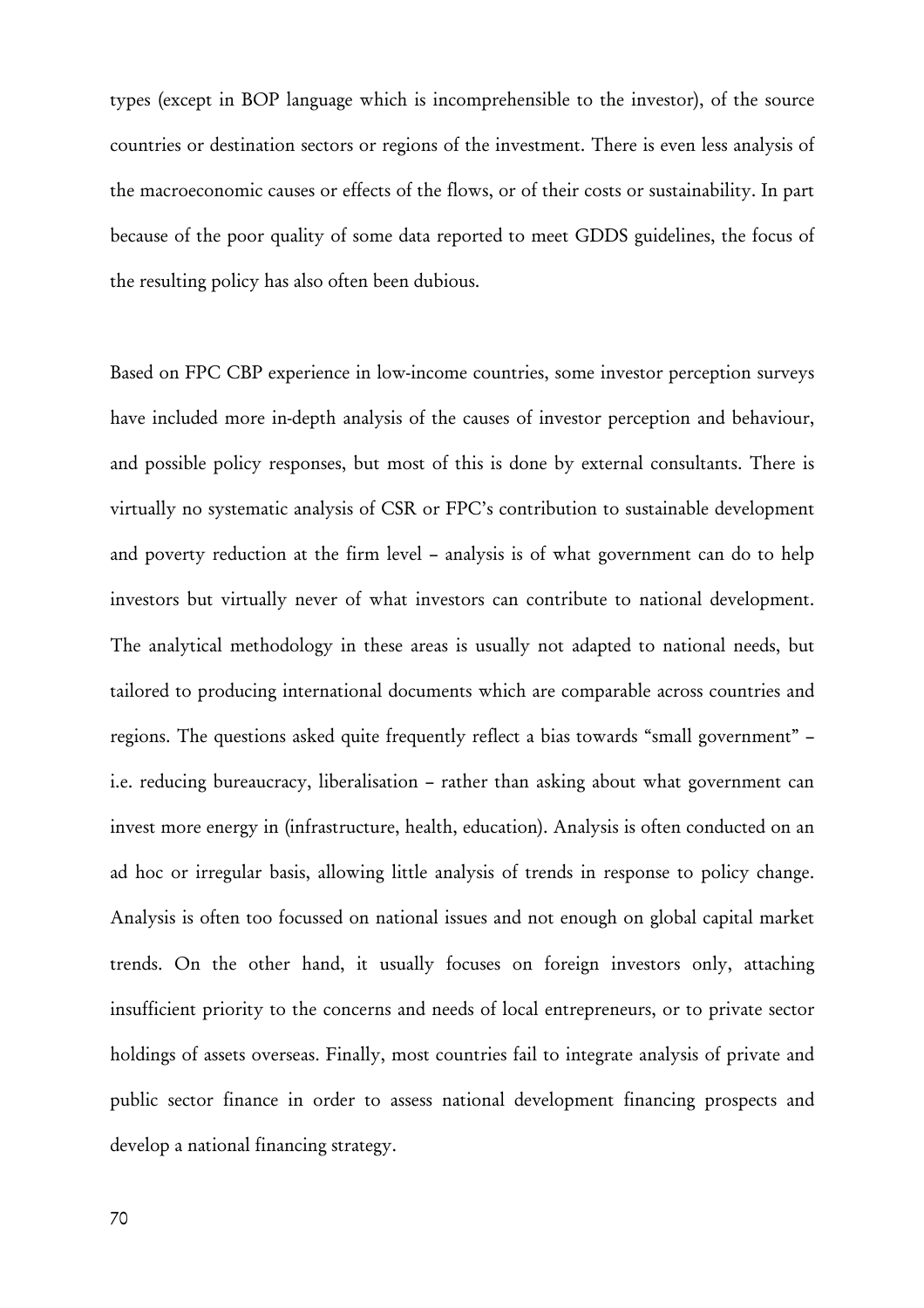Most important, existing analysis has often led to erroneous policy conclusions. As a result, potential stakeholders including government, the private sector, international organisations, donors, and academic bodies, find most of the analysis of limited use for helping with their own policy decisions on how to support national development (see 6.2), and national public and private sector stakeholders do not own or therefore want to use the analysis sufficiently – in part because there is rarely sufficient feedback to them of the analytical results and their policy implications.

Therefore they have based policy on (often poorly-informed or biased) interpretations of experiences in other countries. This has led to several types of poor policies:

- Passivity: most commonly in the 1990s among developing countries desperate to attract foreign private capital and develop their private sector, accepting passively and offering tax holidays to every offer of financing for the private sector (whether through aid, foreign equity investment or private sector debt)
- *Poorly focused pro-activity*: centring their efforts to promote investment on historically important source countries rather than new dynamic source countries, or on natural resource-based sectors that can easily attract FDI without promotion efforts
- *Antipathy*: in the 1970s and 1980s, many countries opposed FAL on the basis of a belief that it would undermine or make no contribution to national development and some governments and civil society groups still hold these beliefs.

## 6.2. ANALYTICAL AND STRATEGY NEEDS

To define policies correctly, countries require several types of FPC-related analysis.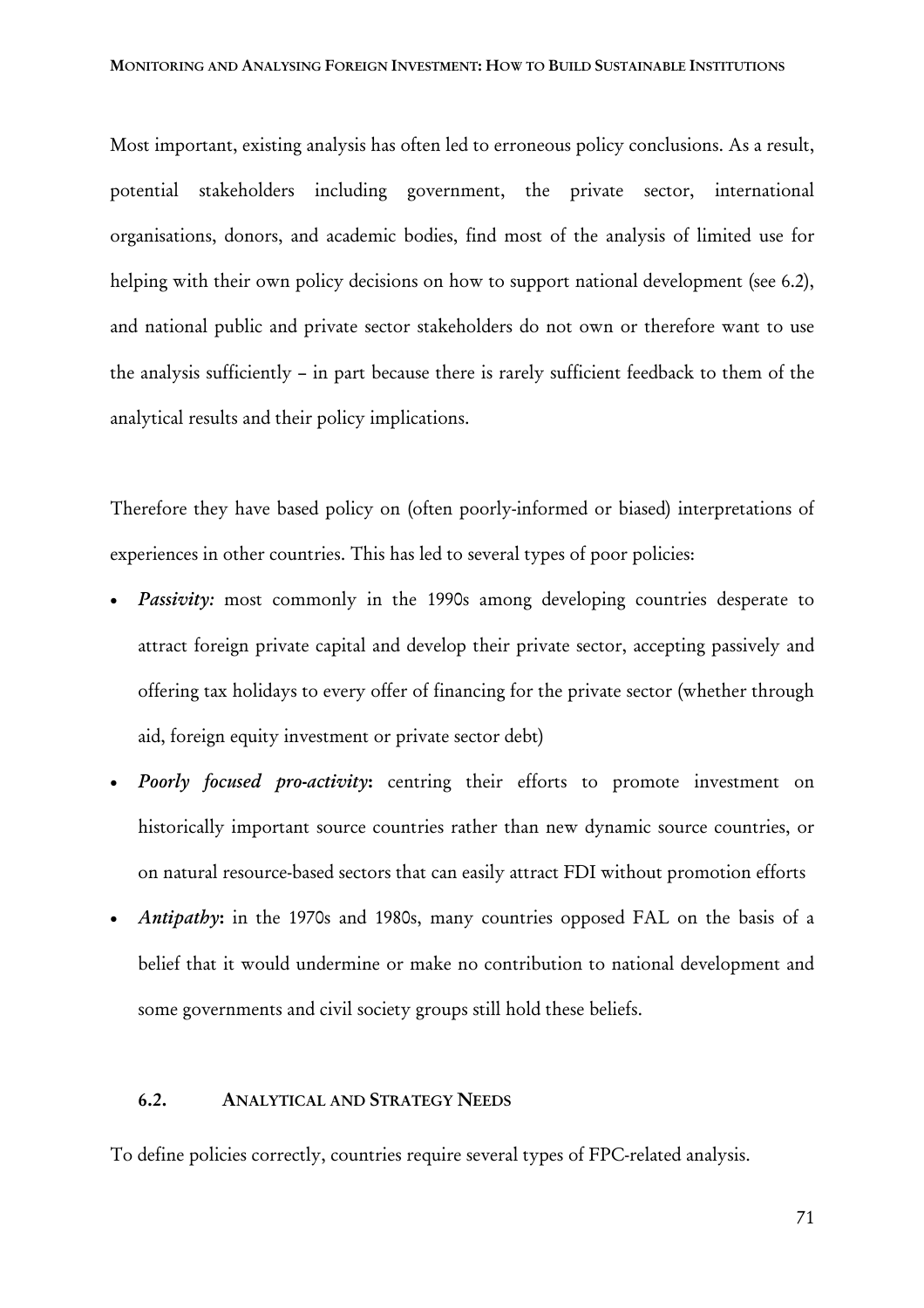The first stage is *basic disaggregated analysis of the FAL*, including:

- Scale (preferably at market value), especially in relation to other economic variables, which shows that FPC is much larger than believed and worthy of policy attention.
- Composition by instrument and trends in each instrument, to identify which instruments require more careful or frequent monitoring and policy response, and assist the private sector to track availability of (and diversify) financial instruments. In particular, it is essential to analyse the "maturity profile" of FDI, looking at the period over which initial investment is repatriated to assess its permanence.
- Direction of flows by source country to identify new countries for investment promotion agencies to target, and which sectors to target for existing countries, as well as helping the private sector identify the source countries of their competitors. One key factor to examine here is the proportion of flows coming from non-OECD countries and the need to change investment promotion policies accordingly.
- Direction of flows by sector to help define priorities for supporting key sectors for national development and poverty reduction, and to provide information to investors on which sectors are under-invested and might have scope for high returns. It is especially important to examine the degree of sectoral diversification in investment, which appears to be growing in many countries, while nevertheless bringing out clearly any risks of overconcentration of investment in individual sectors or enterprises.
- Direction of flows by region to inform policymakers and investors on which poorer regions to target with infrastructure and other policies to attract investment.

Countries should also cross-analyse the different breakdowns to explain, for example why investors in different sectors use different types of financing instruments or why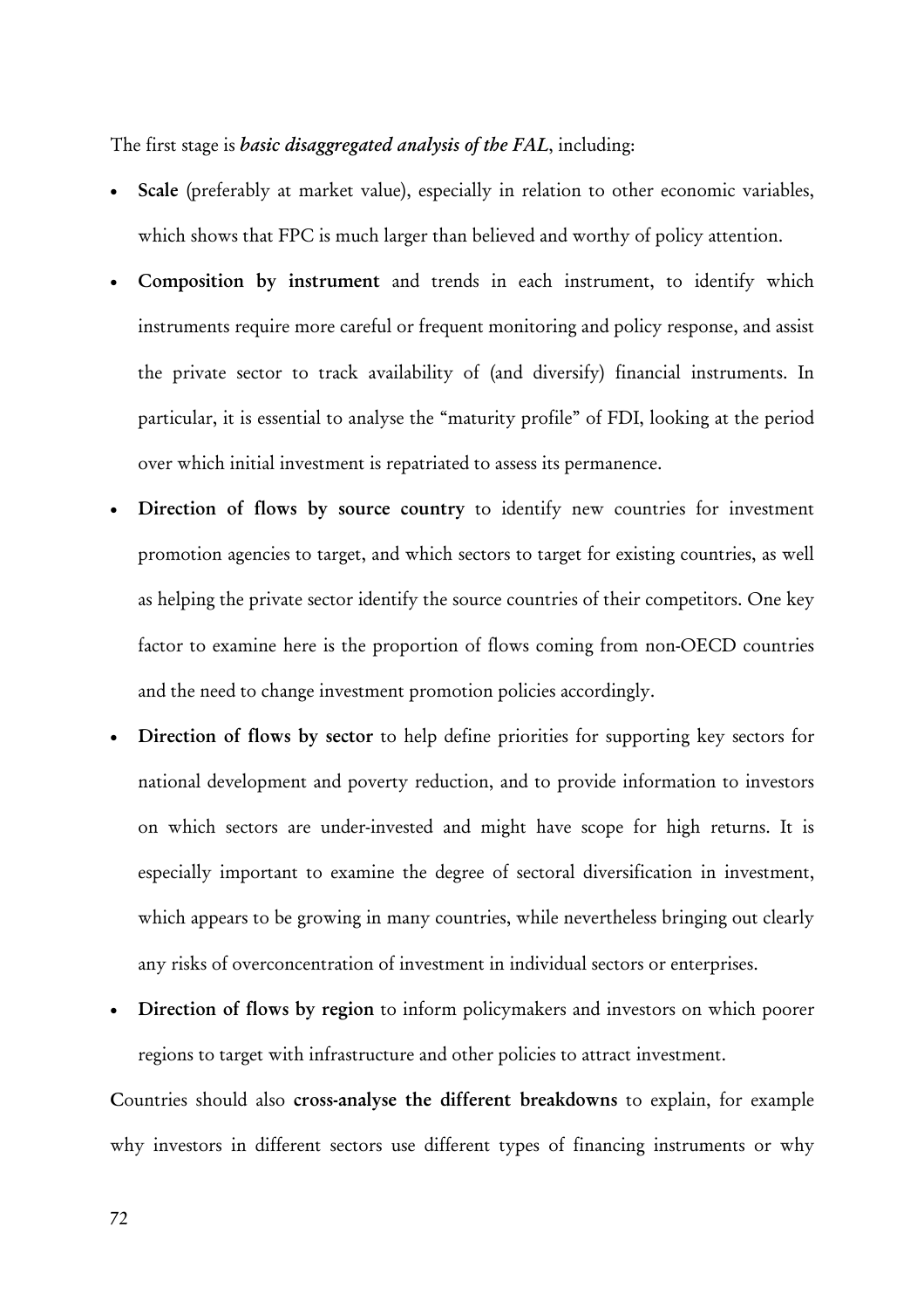MONITORING AND ANALYSING FOREIGN INVESTMENT: HOW TO BUILD SUSTAINABLE INSTITUTIONS investors from different source countries choose different sectors. As they collect more data, they should attempt econometric analysis of time series.

Where foreign assets held by residents are significant, countries need the same type of disaggregated analysis (the types of instruments, where they are being held and in what sectors), in order to assess their potential policy impact, how to convince residents to return their assets to the country, and how to help them to diversify their portfolios abroad in order to reduce risk or increase returns.

The second stage relates FAL to its *macroeconomic causes and effects*. This includes understanding the impact on FAL of trends and policies in the real sector and growth; BOP, exchange rates and foreign exchange availability; monetary and financial sector development and availability of domestic financing to complement foreign finance; and budget and government spending/taxes. This facilitates decisions on whether to change macroeconomic policies to stabilise and encourage FAL. It also involves analysing the macroeconomic impact of different types of FAL: on growth (disaggregated by sector), savings and investment; the BOP, exchange rate, and reserves levels; monetary policy and financial development; and fiscal revenue. This informs policy actions on which FAL to promote.

The third stage is analysis of investor perceptions and intentions, which should:

• Be as comprehensive and unbiased as possible, reflecting the concerns of national public and private sector agencies. This means including a wide range of questions on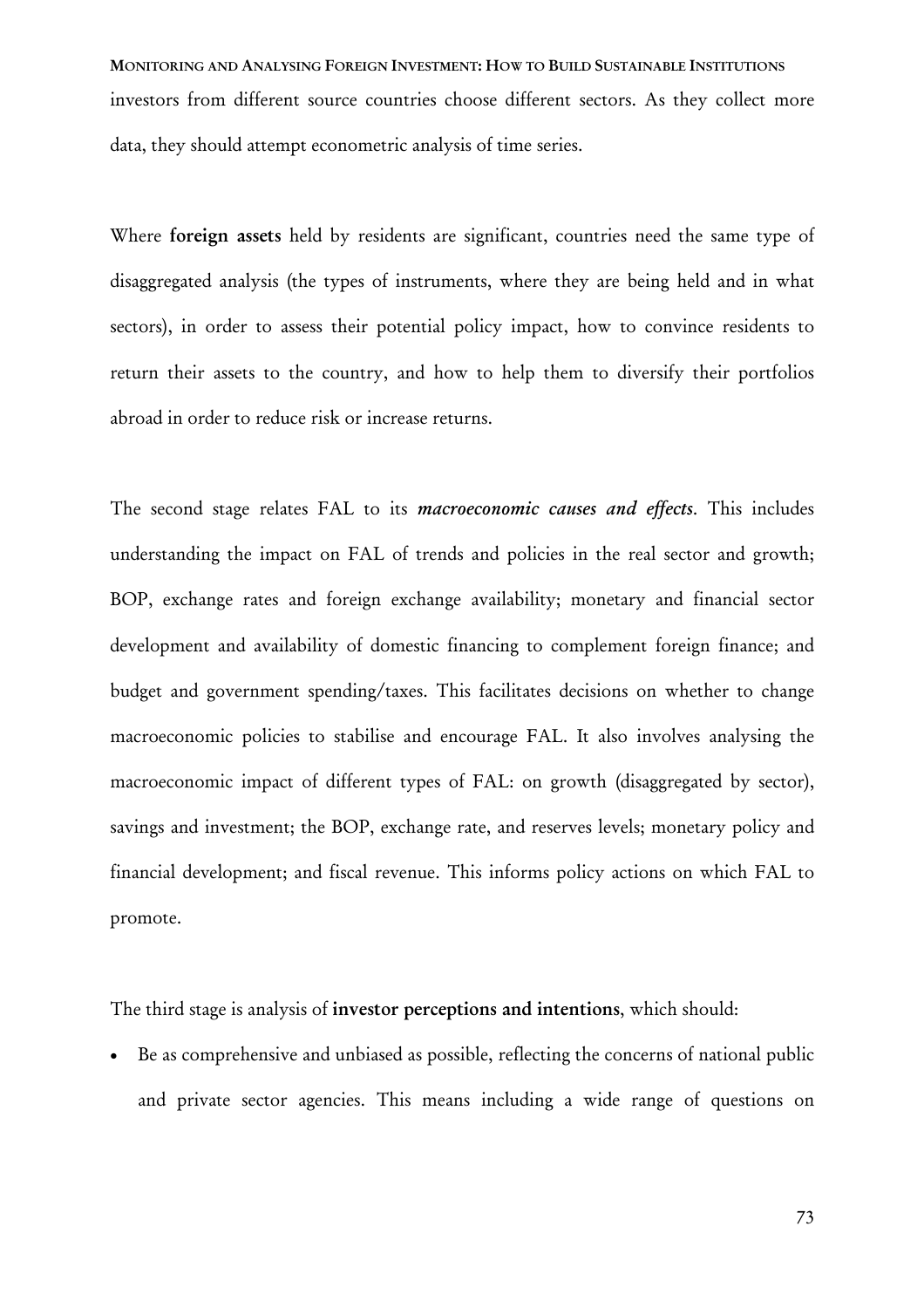economic and financial conditions, political and governance issues, infrastructure and government services, labour, education, environment, health, and market conditions

- Distinguish clearly between factors influencing the initial decision to invest and those currently influencing decisions on future investment plans
- Ask questions about future investment intentions (not just trends but what new funds will be spent on – e.g. diversification, human capital, technology or trade)
- Include the views of resident as well as non-resident investors (as well as preferably the views of those who have decided not to invest or international TNC headquarters of those who are not yet investing).

More advanced analysis here would disaggregate and cross-analyse findings to take account of groups with different interests, perceptions and intentions (e.g. exporters vs. importers, different source countries and sectors). It should also compare the views of investors with reality (through objective analysis of comparable indicators for other countries) to assess what is really influencing FAL and avoid erroneous policy responses. Finally, it should analyse trends over time, to assess effects of policy changes.

This analysis helps investment promotion agencies to identify, assess, prioritise, and respond to factors affecting the decision to invest, as well as to make medium term investment forecasts. On this basis governments may refine a range of investment promotion and other related policies, encouraging investors to increase flows.

A fourth stage is analysis of corporate social responsibility, assessing the effect of corporate "non-financial" behaviour on labour, health, the environment and other issues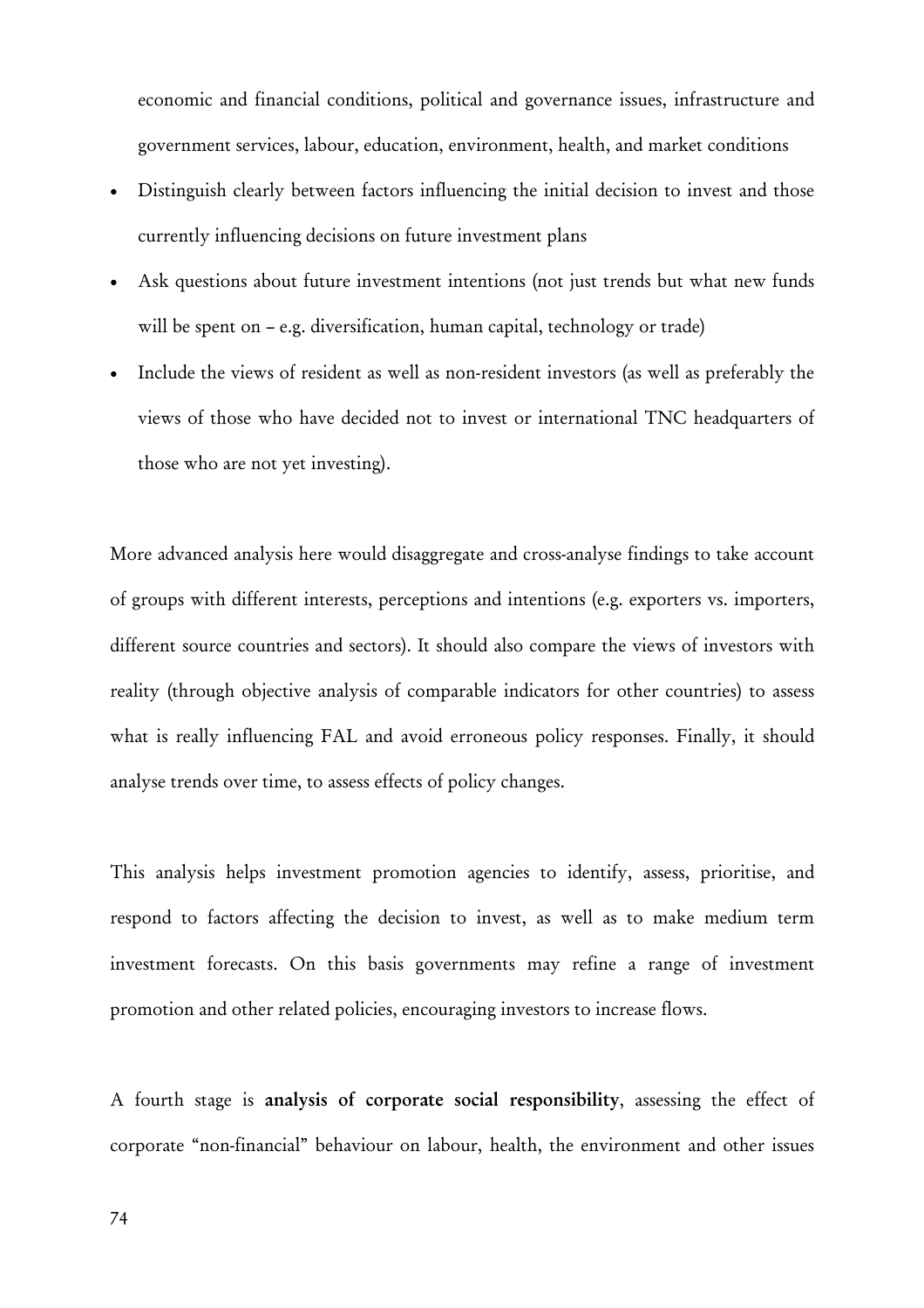MONITORING AND ANALYSING FOREIGN INVESTMENT: HOW TO BUILD SUSTAINABLE INSTITUTIONS that affect poverty and national development. Depending on the types of questions included, this can include analysis of the existence of overall policies and intentions, or more precise analysis of amounts spent on CSR in relation to turnover and profits, or of the impact of CSR policies on personnel (gender and ethnic equity, balance between expatriates and nationals, staff skills improvement and community education; staff and community health; working and wider environmental conditions). It should also distinguish clearly between enterprises which regard CSR as "charity" and those which take a much broader view including paying taxes to improve public infrastructure, and involving the workforce and community in business decisions. Such analysis helps government to determine how FPC is contributing (and can contribute more) to sustainable development and poverty reduction, and feed into national poverty reduction strategies, and how government can design incentives for better performance. It can also indicate to investors best practices which they can emulate. (See also section 4.4)

## A fifth stage covers sustainability analysis. This includes:

- Costs (dividends/remittances for equity and interest/principal payments for debt, as well as present values of financing streams) and terms (such as maturity profiles)
- Profitability/returns (net operating profits; returns on investment; and price gains on portfolio investment)
- Structures of finance, using debt/equity and FDI/other capital ratios
- Risks relating to potential currency, interest rate and profitability fluctuations
- Investor behaviour (reinvestment or repatriation of earnings, repayment or expansion of intra-company debt; changes of financing structures) and the factors influencing it
- Net flows (inflows minus outflows) and net transfers (net flows minus interest or dividends)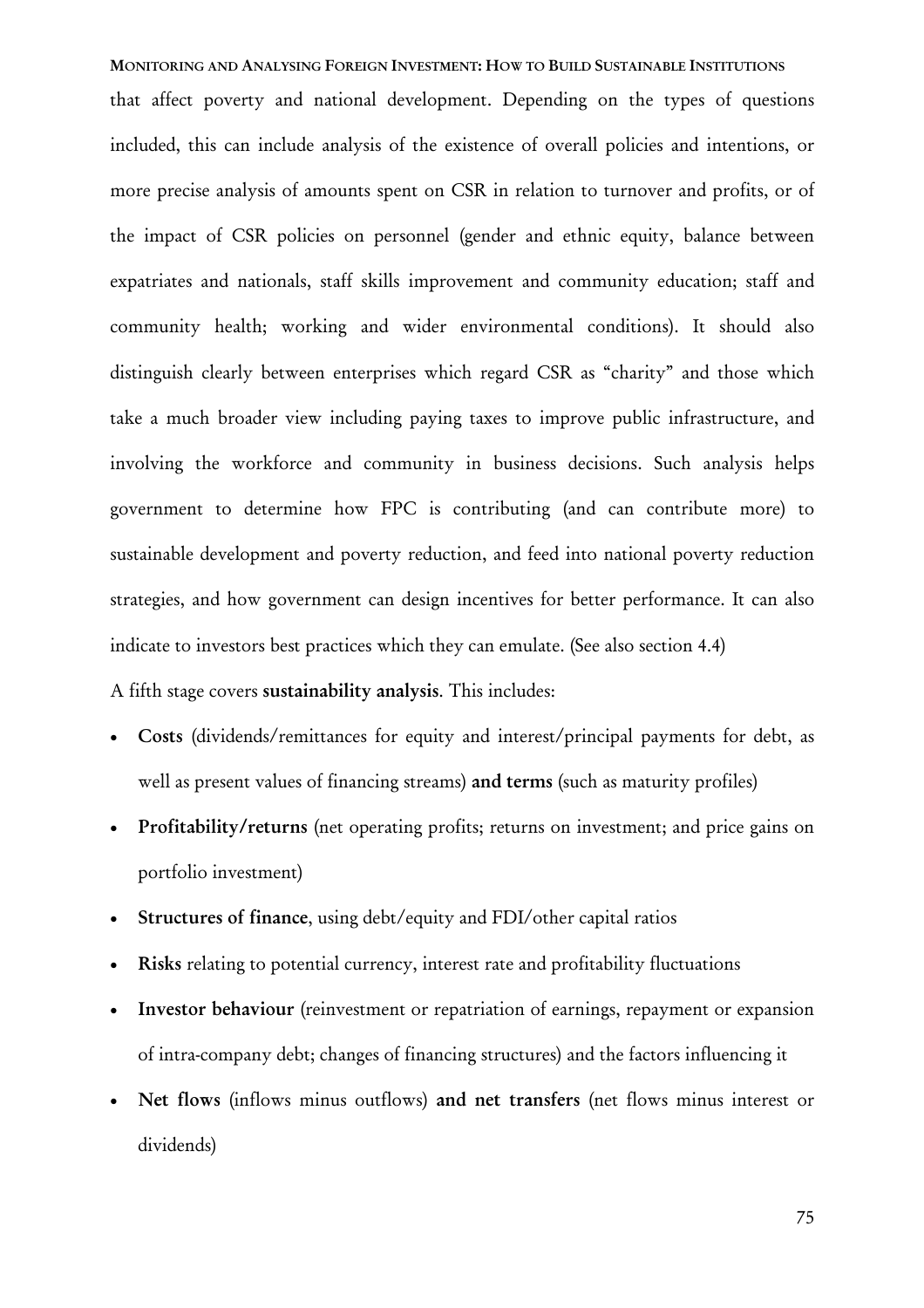- Econometric volatility analysis as data series (over time or disaggregated by sector/source country etc) are built
- Disaggregating all these assessments by sector, source country etc
- Applying similar analysis to resident assets held overseas
- Comparing costs with those of other countries, non-traditional instruments such as Build-Operate-Transfer or derivatives, and domestic financing sources.
- Most important assessing what national, regional or global factors influence these variables (e.g. contagion, market and enterprise behaviour, exogenous shocks to commodity prices, or global interest rate trends).

Building on these aspects, countries can then assess prospects for sustainability of different types of FAL, by projecting net flows and transfers, and net present values of flows compared to income streams based on potential changes in costs, maturity profiles, returns and structures of financing<sup>22</sup>. Another useful source for such projections is the analysis of future investment intentions under investor perceptions, but these should be adjusted by comparing past expressed intentions with actual execution rates. They can also analyse vulnerability – for example by looking at debt to equity ratios to assess which sectors or enterprises have excessive debt exposure, costs of financing to assess which companies are not accessing financing competitively, and profitability to assess (based on returns expected in the sector) whether investment is sustainable.

 $\overline{a}$ 

<sup>&</sup>lt;sup>22</sup> For example, PSED analysis can be factored into overall national debt sustainability analysis, assessing public and private sector debt stock, service and PV ratios compared to GDP, export earnings and foreign exchange reserves. Similar ratios can also be calculated for equity FAL.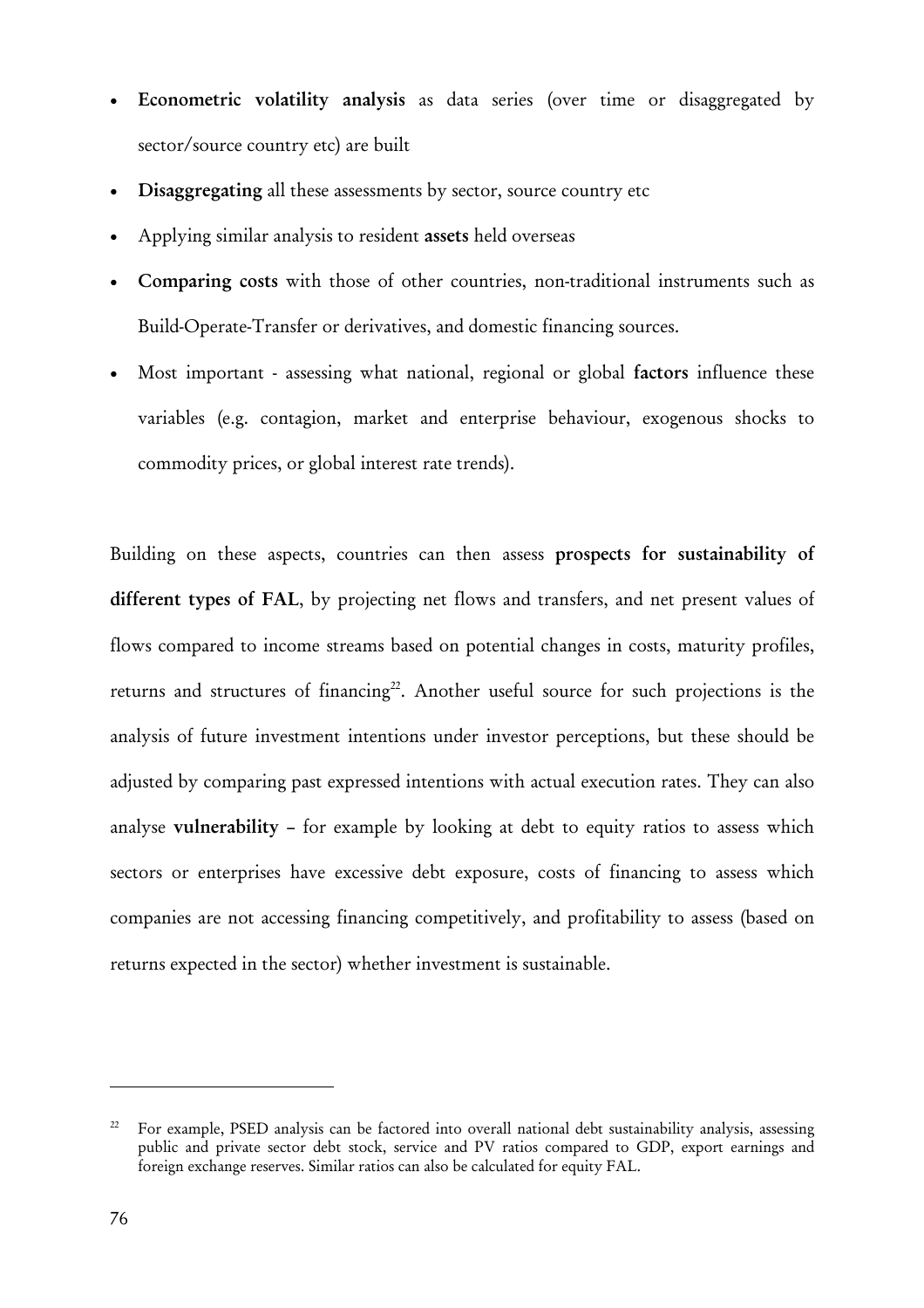MONITORING AND ANALYSING FOREIGN INVESTMENT: HOW TO BUILD SUSTAINABLE INSTITUTIONS Based on all of this analysis, government can then design an action plan for maximising the sustainability of FPC and its contribution to national development. This involves working out the policy implications of each analytical finding, turning policy implications into precise actions, and deciding who will be responsible for implementing them, during what period, and with what priority, as well as whether any additional capacity-building assistance is needed. Obviously in formulating such plans it is essential to take account of the policy measures being implemented as a result of other initiatives (see also 6.1.4).

The final stage is to merge analysis of private sector finance into a framework which takes into account public sector finance, and development of the domestic financial sector, and allows the design of a national development financing strategy. Such a strategy should contain portfolio analysis of recent trends in FAL, foreign official financing and debt relief, government domestic debt, and national private and public savings and investment. It should also forecast possible trends (using the FPC sustainability analysis discussed above), and simulate different scenarios for future national development based on projected measures to improve the sustainability of development financing, the development financing needed for growth and poverty reduction. The most important component of the scenarios is the likely behaviour of investors, including the impact of volatility of FPC on the economy, of macroeconomic 'shocks' on FPC behaviour, and of an improved policy for mobilising higher-quality and more stable finance on growth and poverty reduction. The strategy should include policy recommendations for mobilising the maximum amount of stable, low-cost, low-risk finance, of the highest quality for growth and poverty reduction, targeting priority sectors and regions, in the context of an action plan based on detailed national self-assessment of priority needs.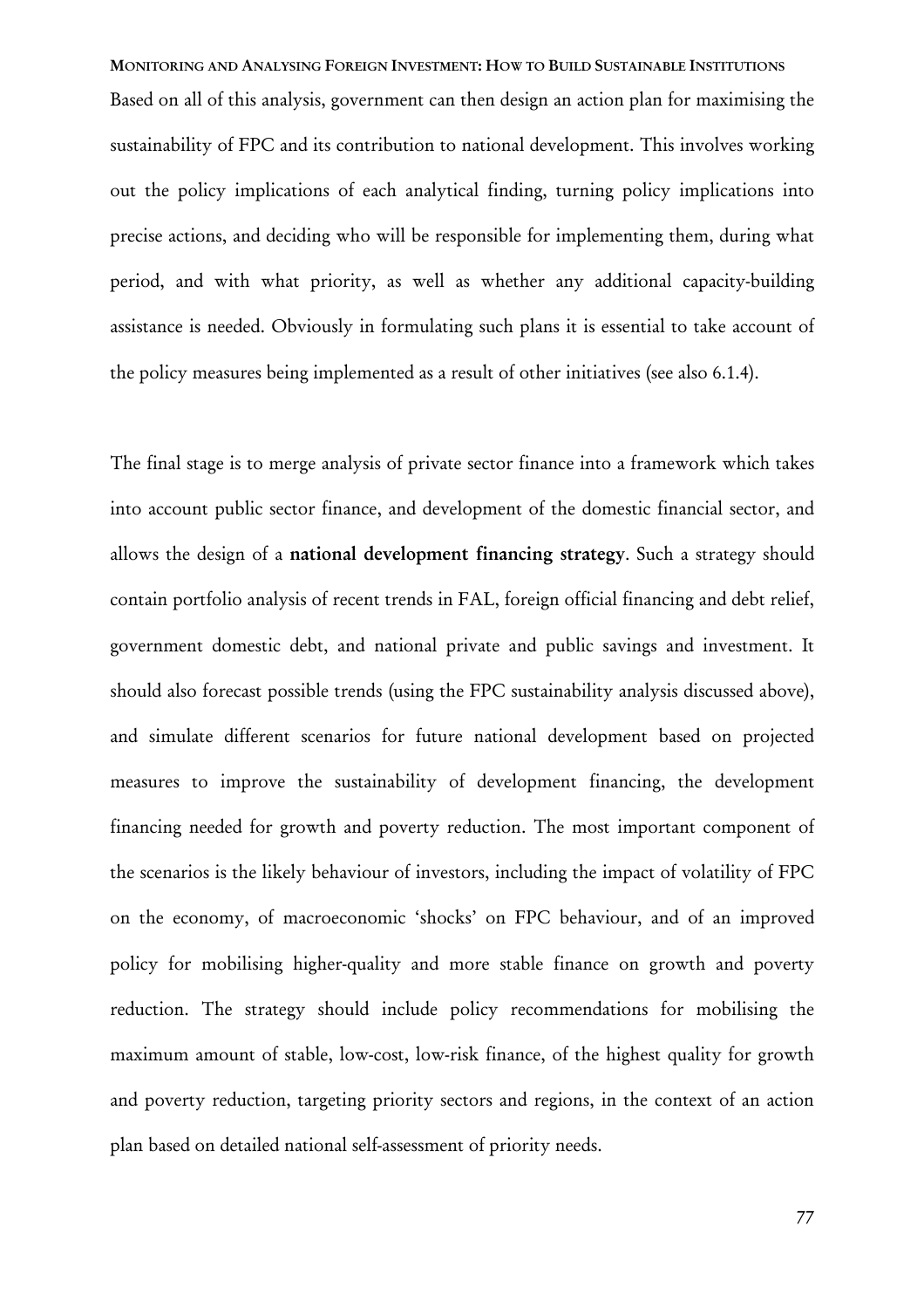All such analysis is essential to designing macroeconomic strategies to promote sustainability and reduce vulnerability, for example by improving overall national debt and foreign exchange reserve management. However, it can have an equally powerful impact on private sector behaviour, because better information can help companies to obtain more favourable terms, adopt more sustainable financing strategies and improve corporate governance (provided that the analysis is presented in non-technical language - not in "BOP speak").

For details of analytical conclusions of this type, see Rose-Innes, Martin, Rogers et al (forthcoming).

## 6.3. CAPACITY-BUILDING AND INSTITUTIONAL ARRANGEMENTS

Most developing countries lack the staff time, skills or structures to conduct the more advanced aspects of such analysis (and in some countries to conduct any analysis). There is also virtually no training provided to public sector officials in the more advanced aspects of analysis, and therefore a crying need for comprehensive capacity-building in this area.

Therefore countries need to work out how to revise terms of reference for units and staff in order to ensure adequate attention is given to analysis. The NTF needs to establish a team dedicated to analysis and report writing, identifying contributors and coordinating inputs to the report, supervising the preparation of and finalisation of drafts, and organising publication and dissemination.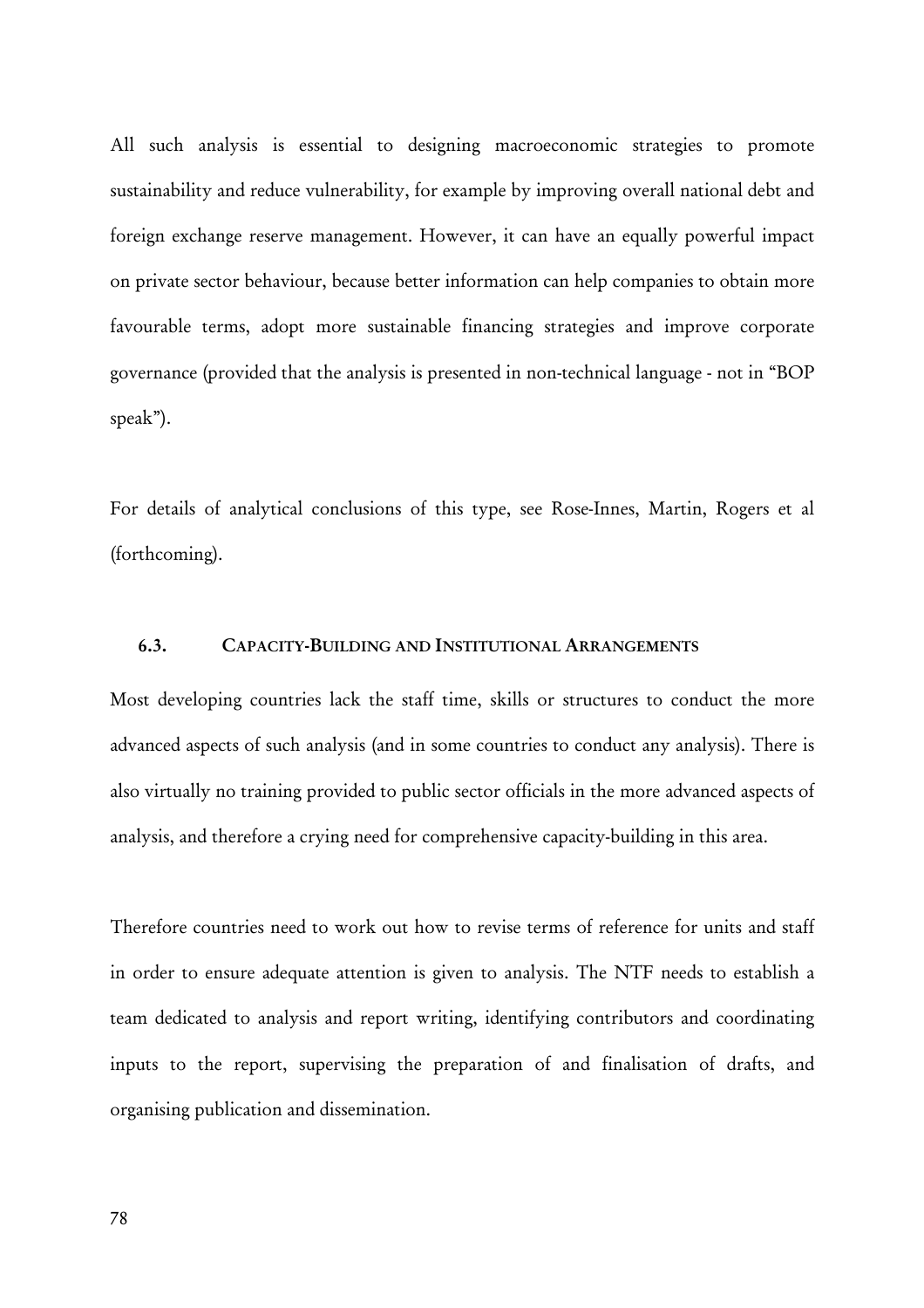MONITORING AND ANALYSING FOREIGN INVESTMENT: HOW TO BUILD SUSTAINABLE INSTITUTIONS

This will often involve personnel from units within participating agencies which are different from those conducting data collection (for example the Research Department of the Central Bank rather than a statistics or surveys department, or the Research Department of an IPA rather than the Investment Promotion/Facilitation department). It is important to capitalise to the maximum on the skills of those used in conducting analysis, by involving them in the team, rather than trying to have the data collection team write the analysis, which is likely to lead to lower-quality analysis. It is therefore vital that there is close liaison between those units which have collected and validated the data, and those which are conducting the analysis – so that the data validators can explain any problems with data and produce the correct output report from whichever software is being used for recording. There is also a need for a full agreement on the acceptability of data from survey or non-survey sources (or on how to combine the sources to produce the best overall data), across all institutions, so as to have a clear basis for analysis, and especially for explaining any changes compared to previous data.

Usually the Central Bank takes a lead in FAL/IIP/BOP and macroeconomic analysis (with inputs from other macroeconomic policymaking institutions such as Ministries of Finance or Development), which can then link into its production of BOP/IIP-related periodicals and reports. Typically, econometric skills are also stronger in the Central Bank and therefore it leads on sustainability analysis. However, the IPA or private sector bodies are usually better placed to cover investor perception and CSR analysis, and whichever institution has led the conduct of surveys is usually designated to write about the methodology, problems, lessons of the survey and assess data quality improvements. All institutions involved need to contribute to executive summaries, introductory chapters and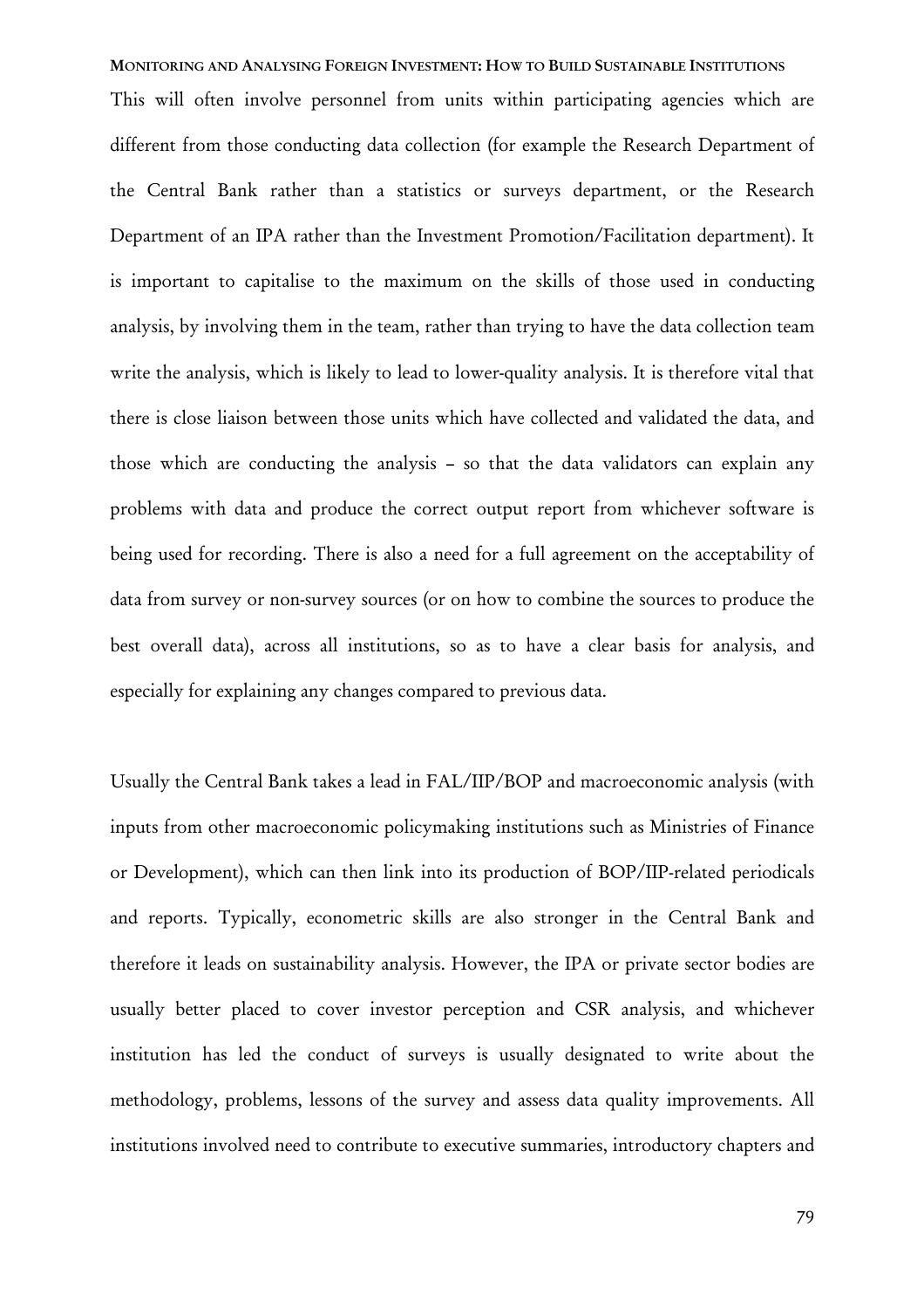the policy action plan, as well as commenting on drafts of one another's' chapters, to make sure that they all own the outcome of the report. Once the analysis is complete, the next steps are to approve and implement the action plan, and to disseminate the analysis and action plan (see 7.1).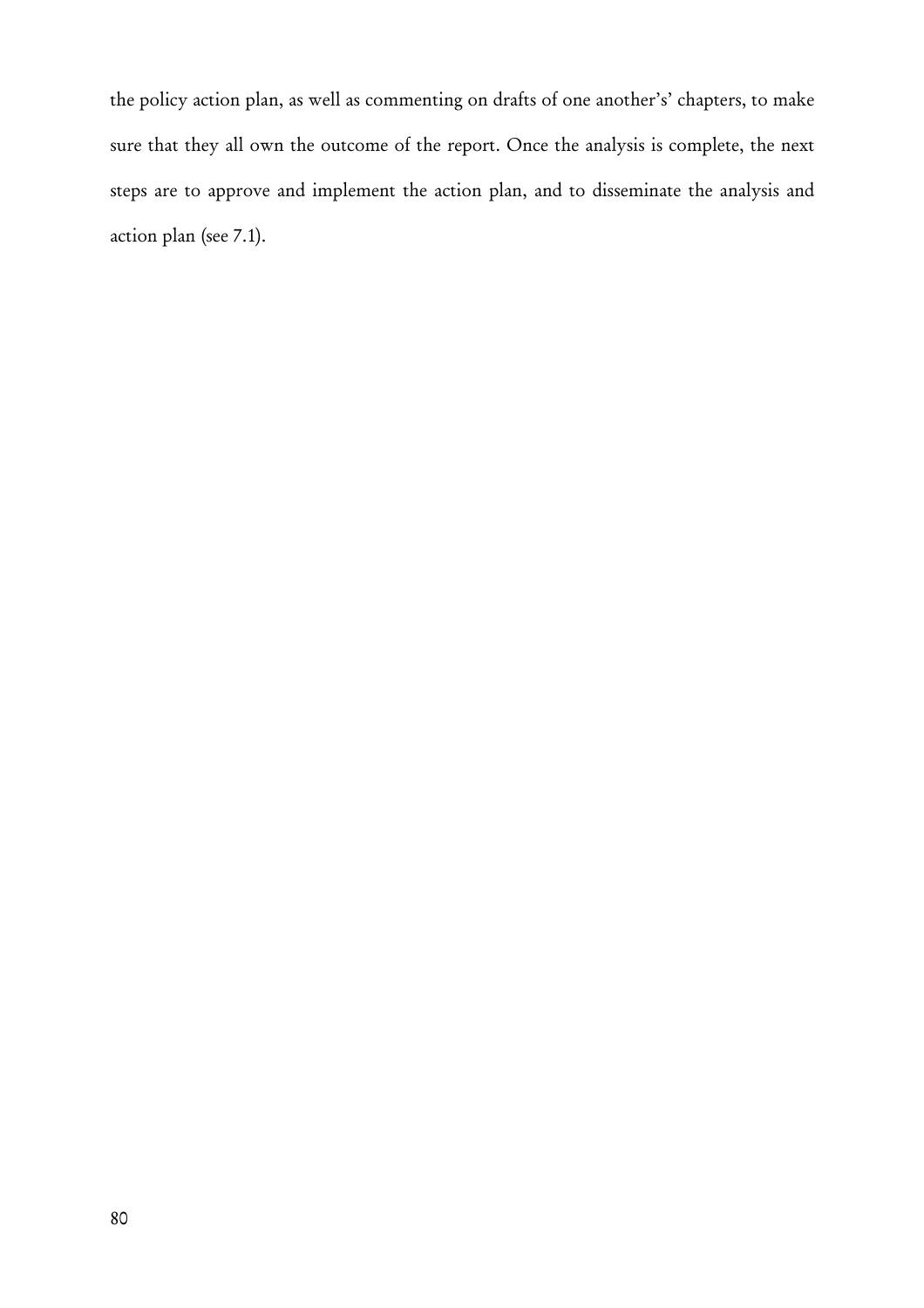## 7. POLITICAL PRIORITY, ACTION AND EVALUATION

This chapter looks at the vital role of policymakers. Above all, they need to afford FPC management high political priority. Political priority and leadership is crucial to effective statistical and macroeconomic management, and poverty reduction. As argued in Chapter 6, the only way to transform analysis into action is for policymakers to discuss within Government and to approve a sustainable "Development Financing Strategy". This also means discussing it with and convincing other stakeholders (civil society, donors, local and foreign investors), Government, communicating the strategy regionally and internationally, and monitoring the implementation of policy lessons (see 7.1)

Policymakers are also key to ensuring the NTF has the human resources, access to capacity building support, and external and national financial support, to perform its compilation, analysis and dissemination functions sustainably, and to a high standard. They need to be determined to reduce reliance on external technical and financial assistance, and to increase local responsibility by reforming institutions, building staff capacity and increasing national financial contributions (7.2)

Finally, they need constantly to evaluate progress in FPC monitoring and management, to identify key capacity weaknesses, and provide new technical and financial solutions (7.3).

## 7.1. POLITICAL PROFILE OF FPC

The profile of FPC management in government discussions depends partly on the frequency with which it is raised in Cabinet meetings and other high level government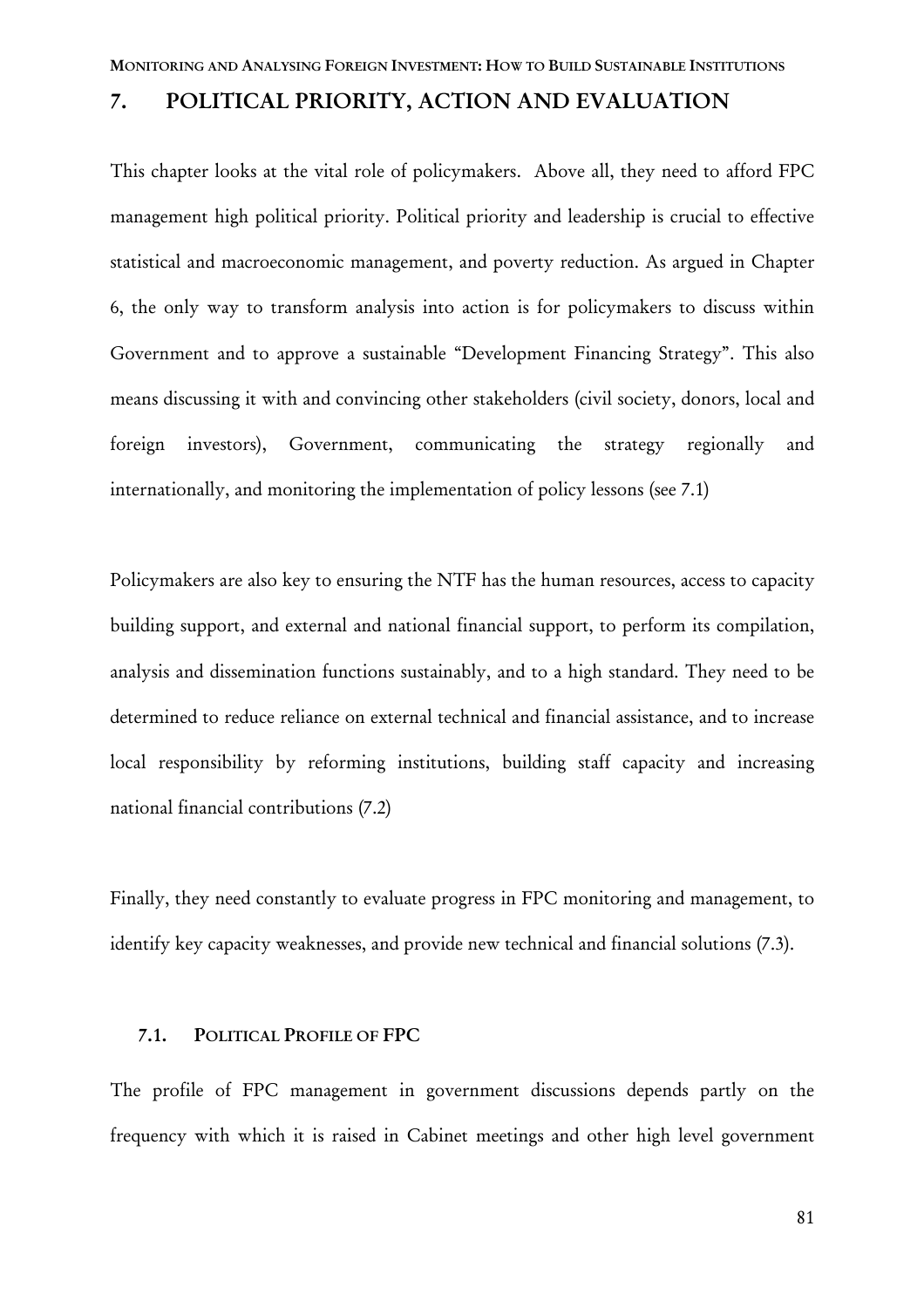fora, including meetings between policymakers and private sector representatives. The discussions should include agreement on data, its policy implications, and policy responses via FPC strategies, with success measured by the extent to which recommendations are agreed at the meetings.

To avoid duplication and ensure policy coherence, it is best to hold these discussions in existing national and regional fora, which may need to be widened to include all public, private and academic bodies, foreign and local investors, and civil society representatives. Examples of existing fora include Poverty Reduction Strategy Paper discussions, Presidential Investment Fora, private sector association events, donor events for their investors, investment promotion forums and trade fairs organised by the IPA. Many NTF institutions are not used to policy dialogue with investors and most have little or no discussion with wider civil society, or have not covered topics such as investor perceptions and CSR. So the NTF needs to include private sector representation, and use the contact networks of all its members (especially private sector associations and IPAs). It also needs to consult with line ministries that work with civil society on health, education, labour, or environmental issues.

Topics for discussion could include how to increase data quality and private sector and civil society access to information (including advance notice of data collection, analysis, and policy design timetables), private sector feedback on additional key policy measures to improve the investment climate, macro/regional/sectoral policy responses to FAL and investor perception findings, how to improve CSR behaviour, and how to implement all these policy actions through NTF members' actions.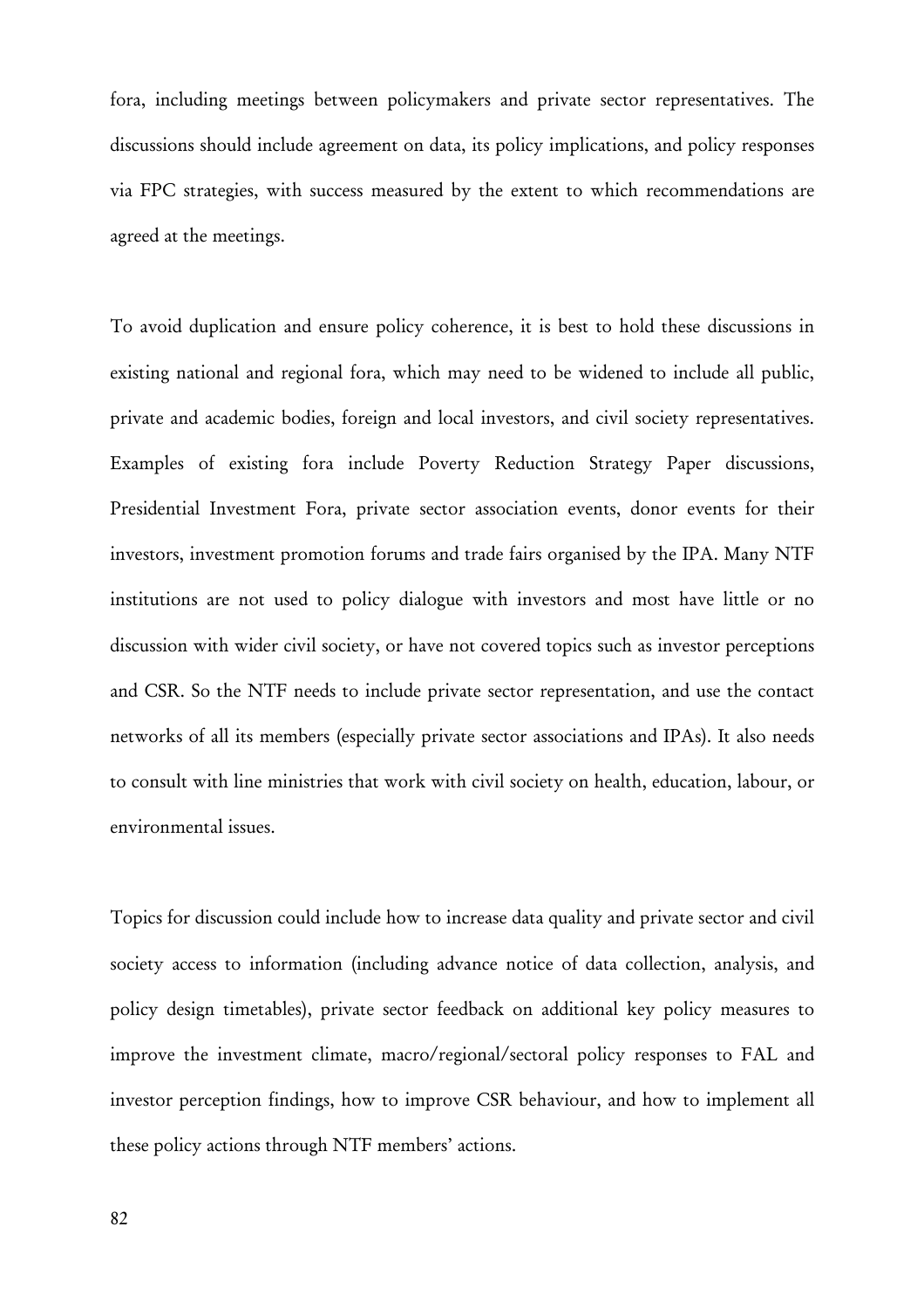Maintaining a predictable data collection and dissemination timetable in line with GDDS, has proved to be a major challenge to countries in the initial stages of implementation. This reflects two factors: that benchmark surveys usually take 15-18 months; and that allocation of financial or human resources is delayed. However, as top officials recognise the benefits of the exercise and allocate more resources, as the private sector understands the exercise and its benefits and becomes more responsive, and as countries move to smaller and quicker sample surveys, the NTF can establish fixed work plans. This is especially important in countries collecting data more often than annually (Bolivia, Guyana, Trinidad and Tobago), to avoid knock-on delays to future monitoring cycles.

Policymakers also need to assist monitoring or management at strategically important points in a project cycle. For example, they encourage responses from key enterprises, by leading initial awareness events, signing press releases, engaging in debate in the media, and leading events to disseminate analysis and policy action plans. Policymakers in Malawi, Tanzania and Uganda have also dramatically enhanced investor response rates by coordinating high-level meetings of key groups, at which they address investors' confidentiality concerns and underline the benefits of the exercise to all stakeholders (see also Chapter 8).

#### 7.2. IMPLEMENTING RECOMMENDATIONS

### 7.2.1. Implementing Policy Action Plans

A good analytical report with a strong financing strategy and policy action plan is not enough. It is also vital to ensure policymaker-level approval of the policy action plan, to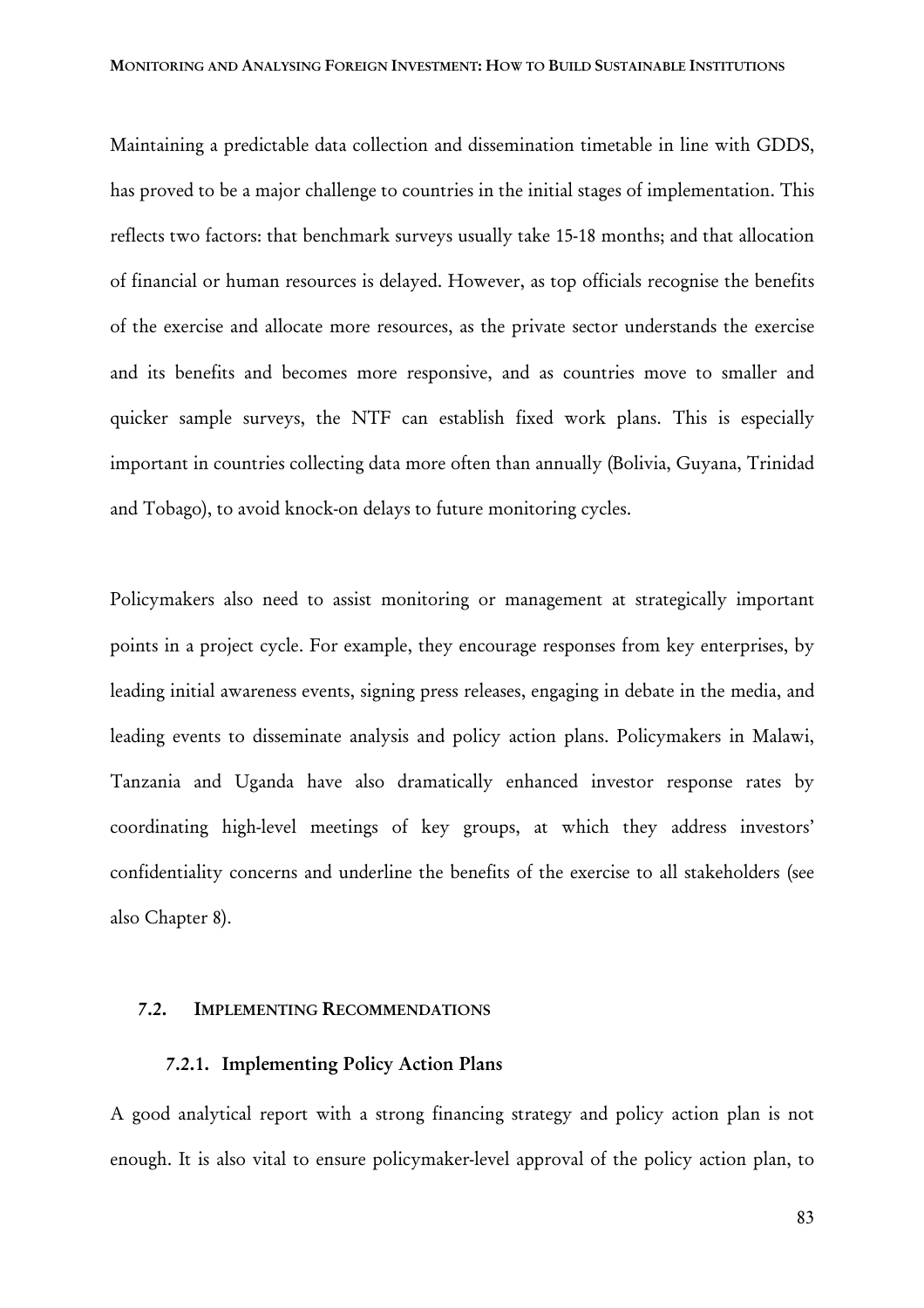allow them to make firm commitments to policy change during events organised to disseminate analytical reports. This is particularly true because there are often policy recommendations emerging from other sources such as external consultant reports or selective consultations with investors (which may well be less representative of national analysis or investor opinions). This approval is best achieved through firstly, discussion in whichever national forum is responsible for decisions on macroeconomic policy, private sector development and investment promotion strategies and secondly, formal approval by the Cabinet (to ensure a consistent approach among Ministries) and Parliament (to ensure legal and constitutional force). However, these may frequently be different bodies, requiring discussion of recommendations in several fora – or a joint meeting of them all. It is essential to ensure that the private sector bodies which are members of the taskforce are fully represented in such discussions.

Once approval has been achieved, dissemination of the plan is equally vital. It is important that it be discussed with and preferably accepted by the local private sector and civil society stakeholders involved in the construction of the national development strategy (such as trades unions and civil society organisations), as well as by the international donor community. Some governments have decided to develop private sector strategies through discussions with these stakeholders while formulating national development strategies, in which case FPC analysis and suggested policy action plans can be a key input. The strategy should also be disseminated at key international meetings including Consultative Groups and Round Tables, investment conferences and promotion missions, with ongoing briefings for politicians, so as to ensure their fullest continuing support.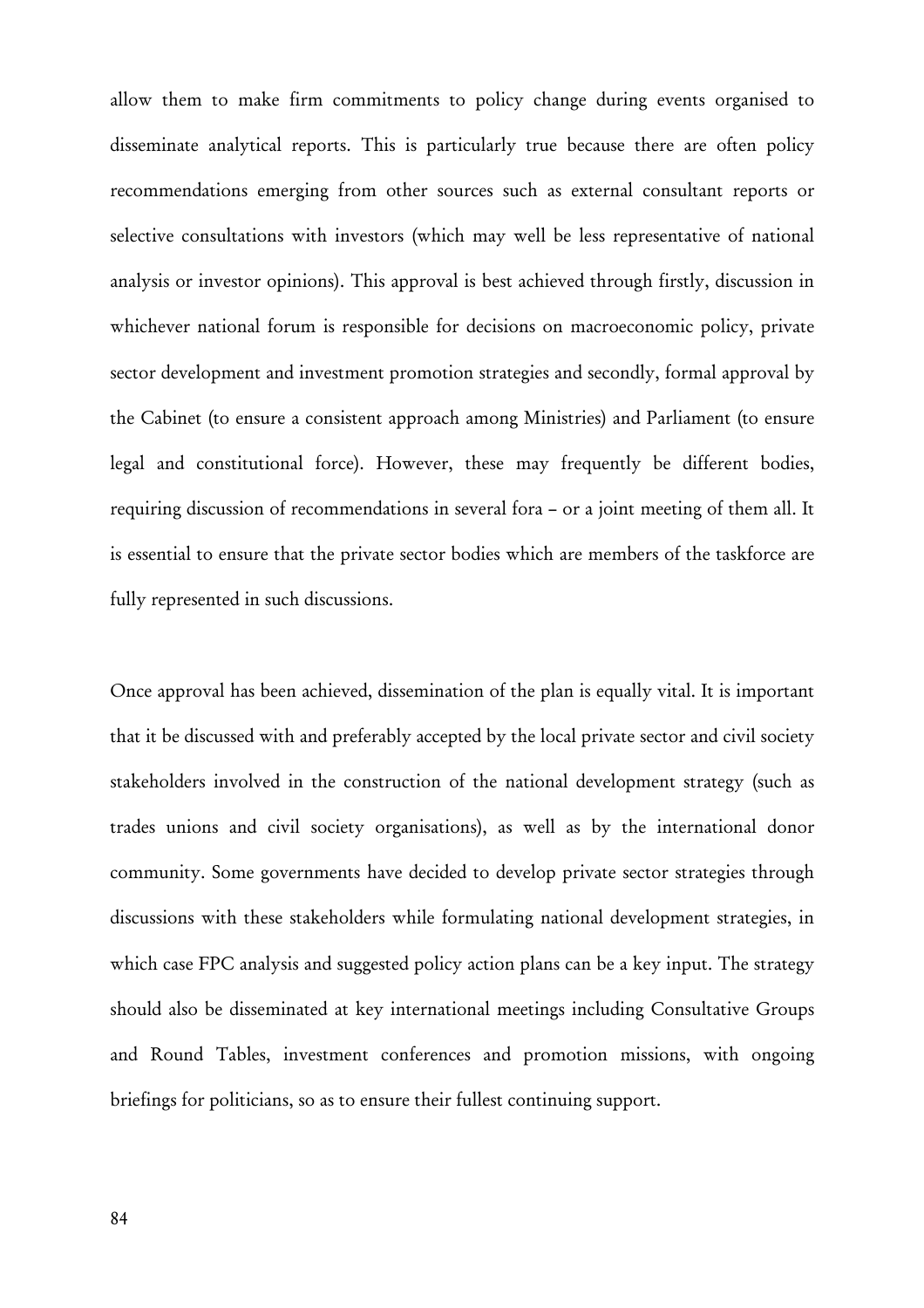MONITORING AND ANALYSING FOREIGN INVESTMENT: HOW TO BUILD SUSTAINABLE INSTITUTIONS Finally, responsibility for implementation is best divided among chief executives of institutions according to their mandate for policy change: economic ministries and the central bank for macroeconomic policy; investment promotion agencies and private sector bodies for investment promotion and CSR; and all agencies involved in the NTF for identifying further capacity-building needs and how to fulfil them through action plans.

Turning improved analysis into implementation of a coherent development financing strategy is a difficult process, fraught with many hurdles including convincing a private sector which does not see why it is in its interest for government to have a strategy, and a donor community of which many members do not believe in public sector capacitybuilding in this area. However, it can provide all sides with a vastly better basis for decisions and policies that the current inaccurate data, selective private sector opinions expressed in seminars and conferences, and extremely limited analysis. The results of the FPC CBP have already provided policymakers, the private sector and donors with vital new analysis and policy suggestions, leading to re-examination of external sector liberalisation, fiscal incentives for investment, investment promotion and reserves management policies. The challenge in phase III of the FPC CBP will be to make FPC policy action plans the key basis for national private sector development financing strategies.

### 7.2.2. Implementation of Capacity Building Recommendations

Political commitment is reflected in the success of government efforts to reinforce sustainable legal institutional frameworks, human resources and financial commitments.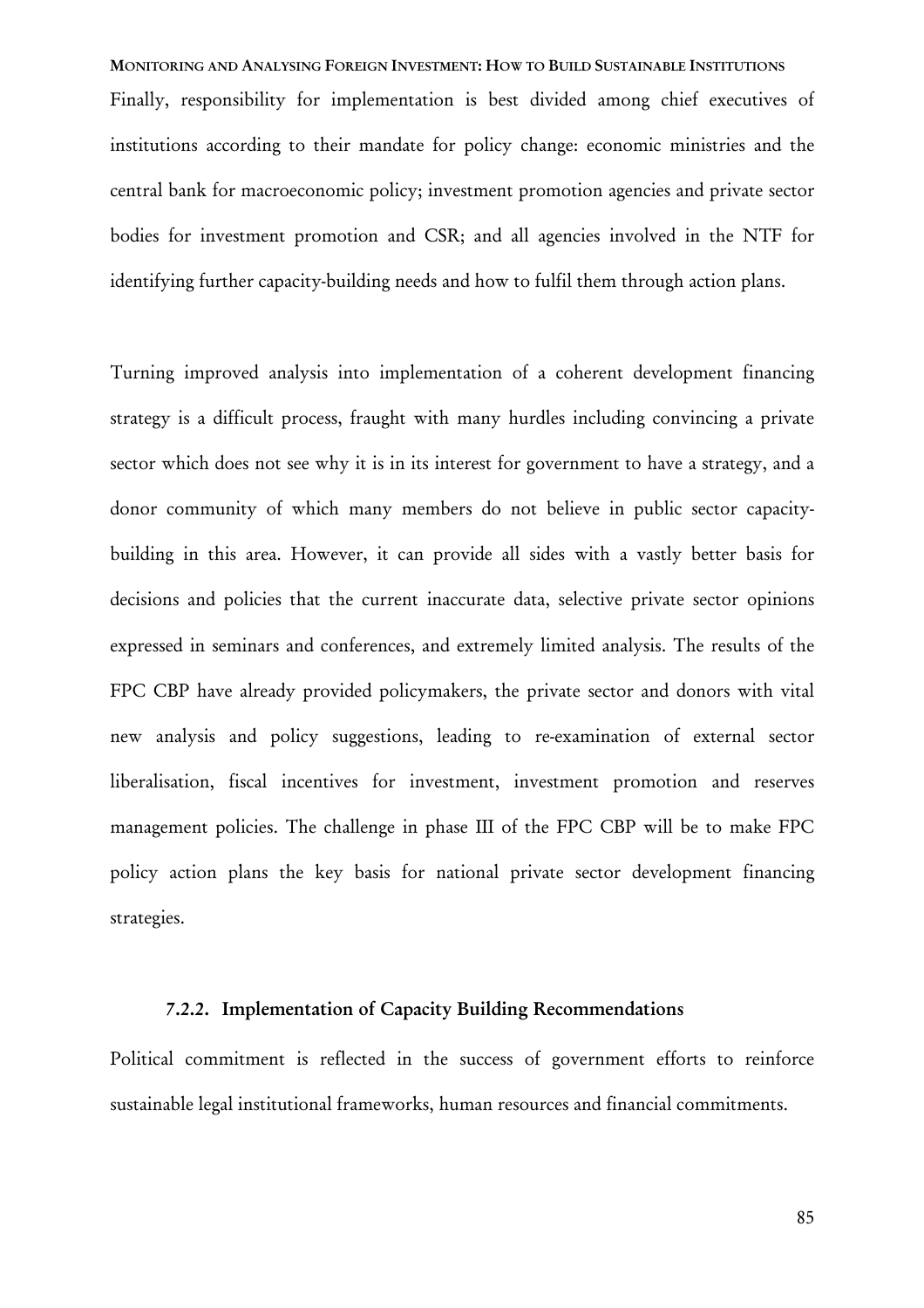Policymakers are vital in pushing through enhancements to legal provisions to keep pace with the latest data requirements, inter-institutional coordination mechanisms, and concerns about data confidentiality. This has been accomplished through the revision of Acts to reinforce mandates and confidentiality (The Gambia, Guyana, Uganda), the creation of Units or Divisions to monitor and manage FPC (Uganda, Tanzania, The Gambia), and the signing of NTF inter-institutional agreements bound by law (Bolivia, Uganda). They are also central to reinforcing the key Units or Departments of NTF member institutions, by promoting staff training and designing clear career paths.

A key issue is who should provide training. The NTF should design a clear path to reduce its dependence on external support, by ensuring that a large number of staff are well trained to provide a pool of national trainers. FPC CBP countries have gradually reduced external needs. Initially, less experienced countries may provide basic training on BOP/IIP/PSED concepts themselves, but rely on external support for more advanced training. More experienced countries now perform in-house training on all monitoring and analysis of trends, composition and causes (Bolivia, Malawi, Tanzania, Trinidad and Tobago, Uganda), drawing on external expertise only to share other countries' experiences, train in more advanced techniques (such as time series development, and sustainability analysis) and quality-control data and analysis. Nevertheless, policymakers also need to allow for rapid staff turnover, which might require increased external assistance.

The most sustainable way to build capacity is through well-run regionally-owned organisations, which know their member countries' needs, because they define regional and national priorities by consulting their members. They cooperate with external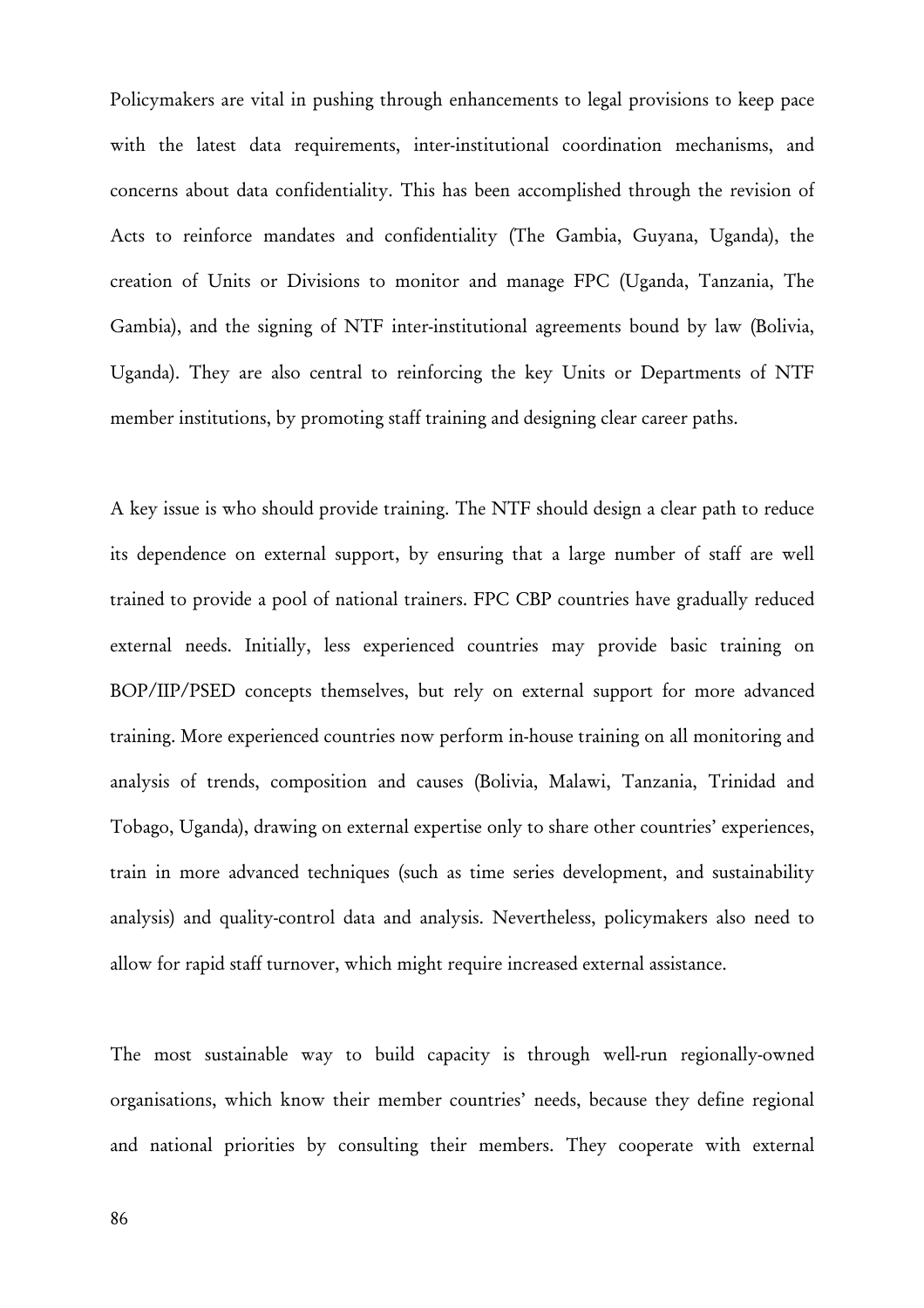MONITORING AND ANALYSING FOREIGN INVESTMENT: HOW TO BUILD SUSTAINABLE INSTITUTIONS assistance providers to update methodology regularly, while adapting implementation to national needs to enhance ownership. They minimise costs (contributing to financial sustainability) by encouraging appropriate experience-sharing among members (using regional experts to train in other member countries) rather than by providing assistance through their staff.

Policymakers also take the key decisions in mobilising financing, by:

- Allocating their own budgets to FPC monitoring and management, especially in better resourced agencies such as the Central Bank and Finance Ministry. IPAs and leaders of private sector associations can also contribute resources to NTF efforts. Requirements need to be identified, and resources confirmed and allocated, well in advance of agencies' annual budgeting cycles. In principle, 3-5 year financing agreements are preferable (with annual updates to take account of changed needs). Financial commitments need to be reflected in inter-institutional agreements.
- Playing a lead role in mobilising initial donor financing. This is especially true where donors have decentralised decisions on funding to the national level, or will allocate financing only via pooled funds allocated to several projects, rather than specific support for FPC. Such pooled funds can be Statistics Strategic Plans (Kenya), Financial Sector Support Programmes (Ghana) or Private Sector Support Programmes (Zambia). Pooled funding arrangements often take much longer to get off the ground than individual projects, can be subject to complex procurement arrangements, and may need to be mobilised via agencies which are not core members of the NTF (such as the Finance Ministry), severely delaying FPC monitoring and management activities. As a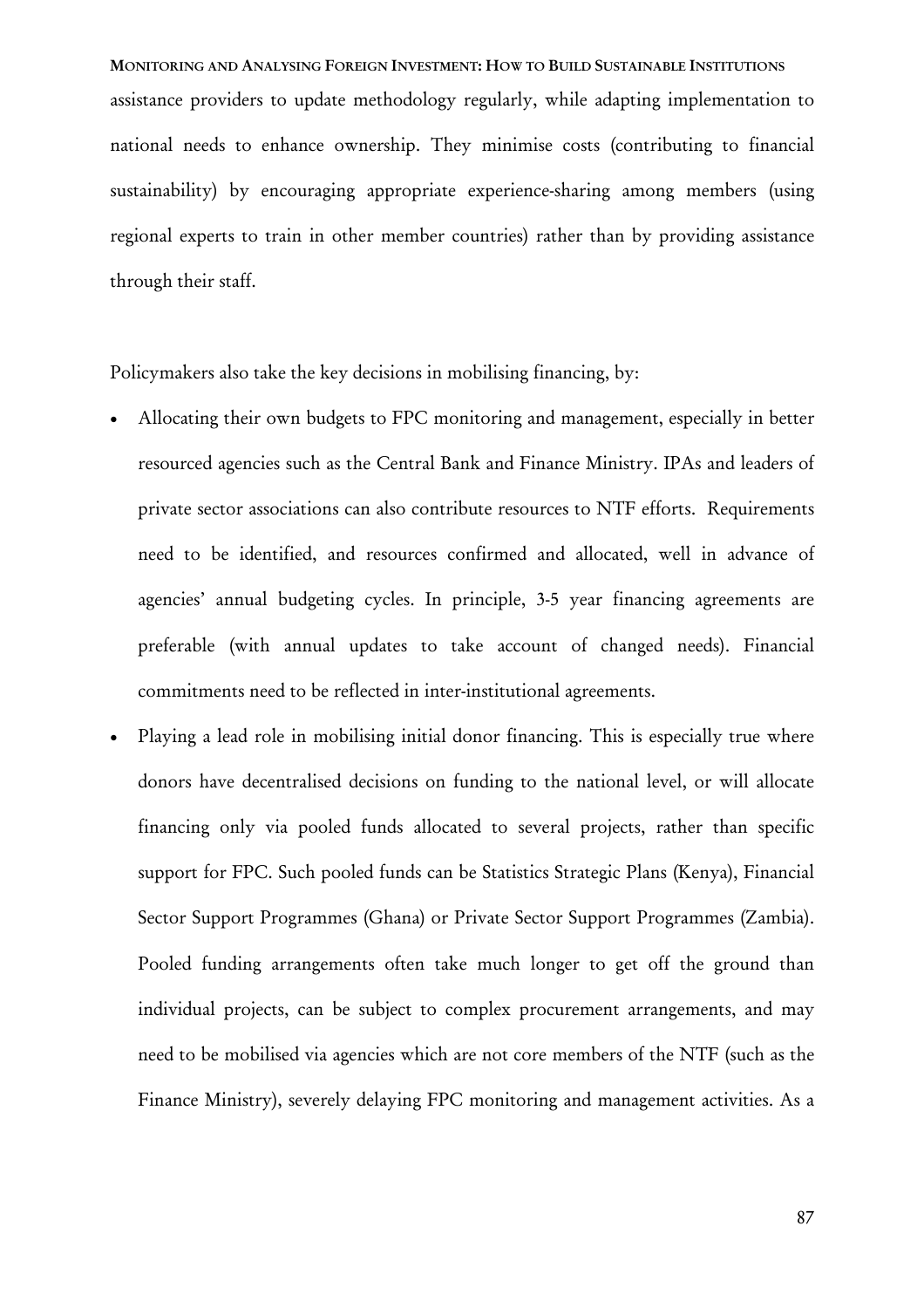result, countries should plan up front to reduce donor support and increase local financing gradually, in order to ensure long-term financial sustainability.

## 7.3. CAPACITY EVALUATION<sup>23</sup>

Policymakers will also want to ensure they are genuinely building sustainable national capacity. One aspect of this will be in meeting their commitments to international data standards (GDDS or SDDS) on data coverage, periodicity, timeliness, transparency, integrity and dissemination. They will therefore demand reports from national counterparts for those standards, so as to address any remaining capacity-building challenges. However, they need to ensure a wider system is in place to enable evaluation of progress in creating analytical and policymaking capacity, as well as identifying gaps in all areas and their causes and prioritising further actions needed to improve sustainability.

The evaluation methodology needs to be simple, transparent, objective, comprehensive, and able to facilitate comparison with other countries making the same efforts. This is in order to allow policymakers to review progress efficiently, and take decisions to reinforce capacity, based on the recommendations of NTF members. Such a system also allows regional organisations to compare needs and progress in their constituent countries, and target training and other support more effectively, international organisations to complete their own assessments in a consistent manner (for example verifying Reports on the

 $\overline{a}$ 

<sup>&</sup>lt;sup>23</sup> For details of the FPC CBP evaluation system, and latest results of country progress, see www.fpccbp.org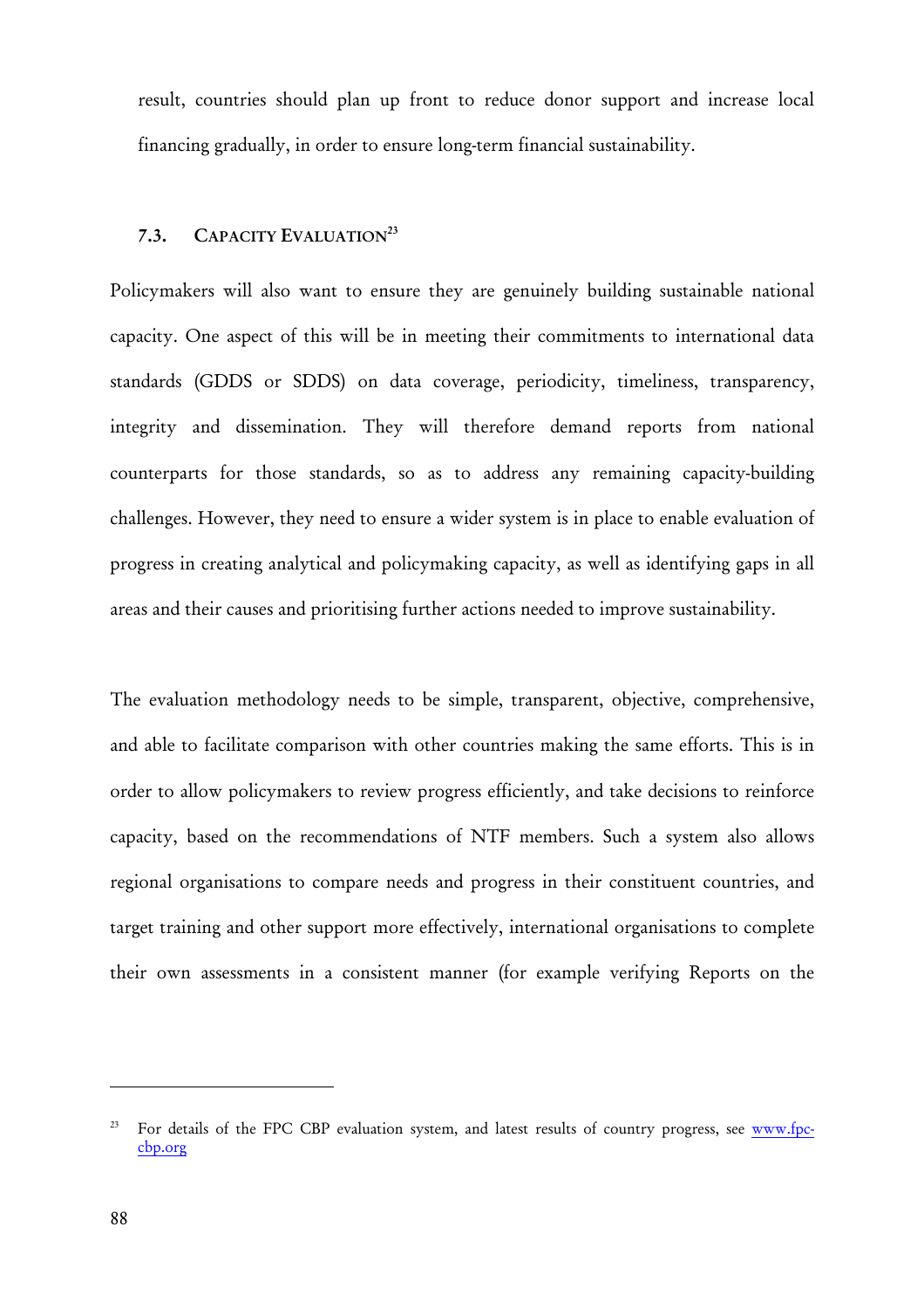MONITORING AND ANALYSING FOREIGN INVESTMENT: HOW TO BUILD SUSTAINABLE INSTITUTIONS

Observance of Standards and Codes, or GDDS/SDDS metadata), and donors to assess

projects they are supporting, and future priorities for assistance.

The FPC CBP evaluation system fulfils all of these criteria, covering the following areas:

|             | Capacity to Comply with International Codes and Standards |
|-------------|-----------------------------------------------------------|
| $_{\rm II}$ | FPC Policy Action Plan                                    |
| Ш           | Legal and Institutional Framework                         |
| IV          | Management, Supervision, and Working Environment          |
| V           | Acceptance of Data, Analysis, and Policy                  |
| VI          | Trained Team Available to Monitor and Manage FPC          |
| VII         | Human Resources                                           |
| VIII        | Conduct of Surveys                                        |
| IX          | Non-Survey Reporting Mechanisms                           |
| X           | Recording and Compilation                                 |
| XI          | FAL and Macroeconomic Analysis                            |
| XII         | Investor Perception and CSR Analysis                      |
| XIII        | Political Priority and Leadership                         |
| XIV         | Transparency, Evaluation and Control                      |

Each of these areas is broad, but has sub-criteria that allow countries to go into more detail. For example, an NTF can assess separately its analytical capacity in FAL and macro issues including FAL sustainability, investor perception and corporate social responsibility. In each of these areas it can assess the effectiveness of political and technical coordinating bodies in generating analysis, the quality of the analysis, the quality of the policy recommendations generated, and the resulting policy changes.

Depending on their priorities, countries may weight certain areas more heavily. For example, a country that has attained high capacity in FAL analysis might want to attach more weight to investor perception and CSR analysis. Assessments of many criteria also vary across and between institutions (especially for human resources where some NTF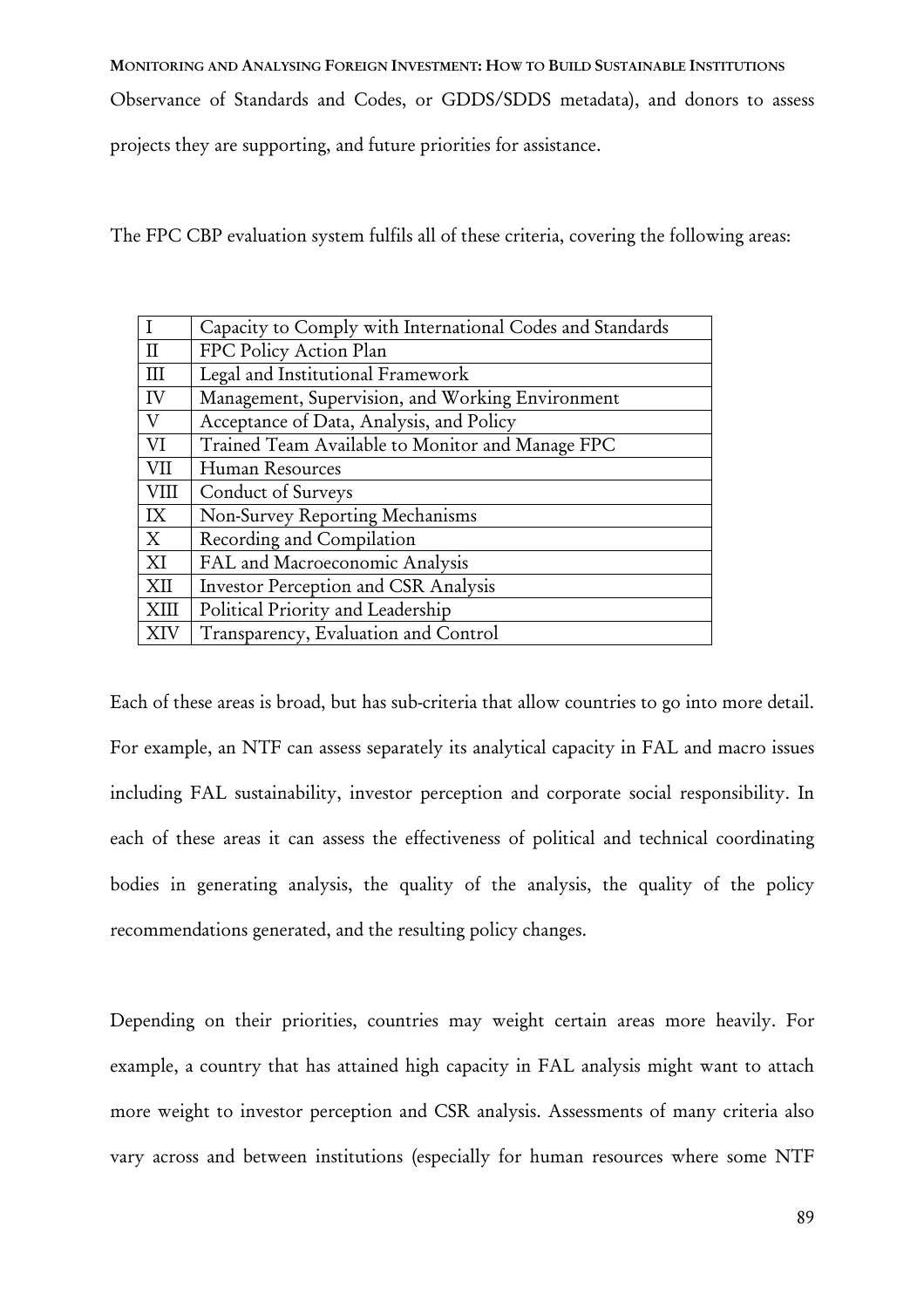institutions may be much better-staffed than others), and here the average score should be taken for all relevant institutions and departments, with important divergences explained, unless only one institution is responsible (e.g. for GDDS compliance).

A well-functioning and realistic self-evaluation by countries is therefore the best way to assess progress in building capacity, because (in contrast to external evaluations) it leads to full ownership of the assessment and therefore implementation of its results. While needing to be independently quality-controlled, it provides the best guidance to all stakeholders for future priorities in building institutions for FPC monitoring, analysis and policy change.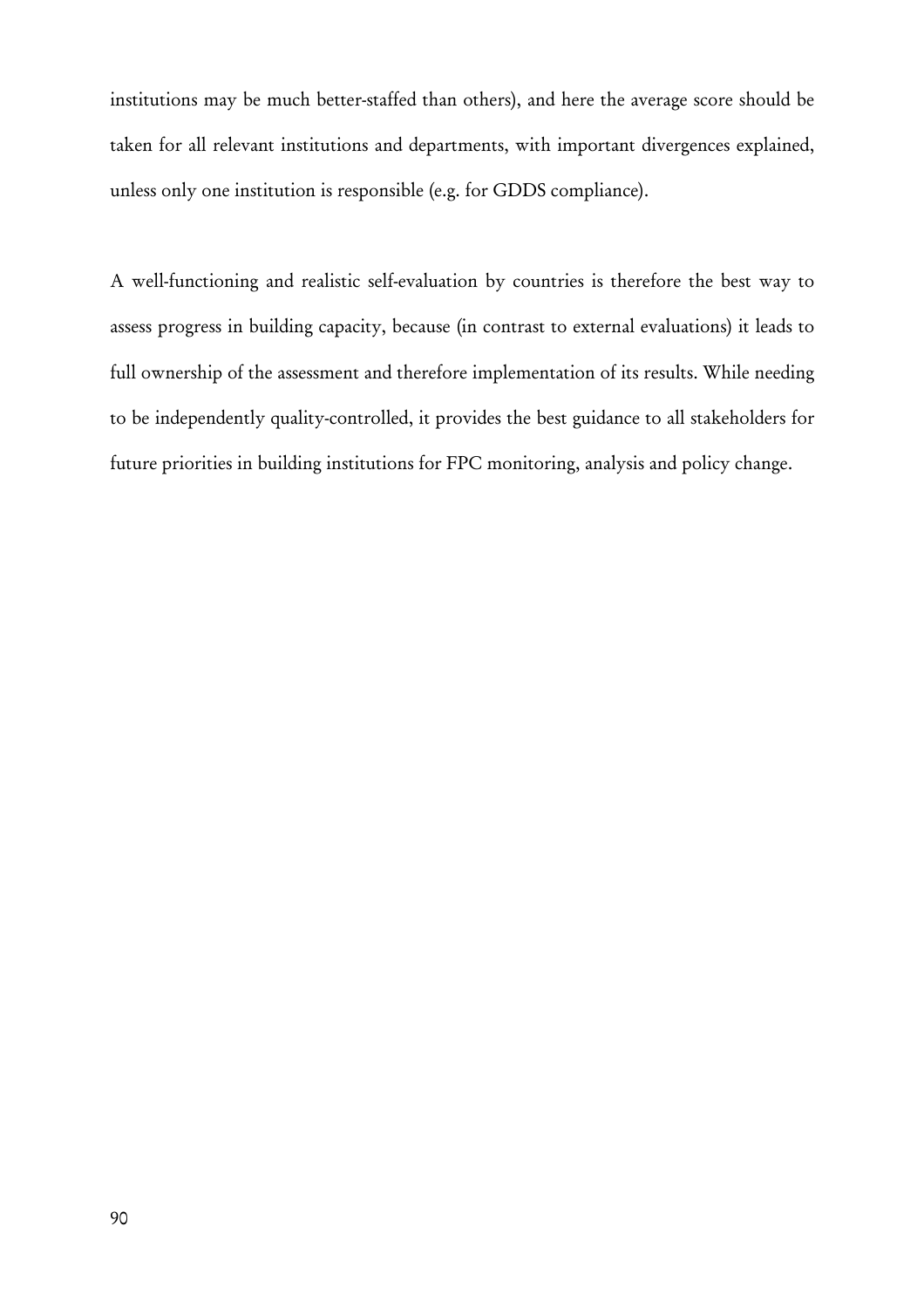## 8. PARTNERSHIP WITH THE PRIVATE SECTOR

#### 8.1. OVERVIEW

A key goal of FPC monitoring and analysis should be to create partnerships between public and private sectors. A first step is integrating private sector bodies into the NTF (see Chapter 2). This chapter looks at wider interaction between the NTF and the business community. It examines why all sides benefit from partnership, regardless of variations in private sector organisation across countries, and identifies ways to enhance partnership through awareness creation, increased private sector response to data demands, and results dissemination to go beyond international data codes and standards, to provide information useful to decision making for all stakeholders. It concludes by analysing how FPC-related policy changes can benefit the private sector.

#### 8.2. WHY A PARTNERSHIP?

Partnership in monitoring and analysis benefits compilers and users of data from Government and the private sector. Government requires accurate data to promote dialogue with the private sector in an increasingly business-led environment, and to formulate policy in a consultative and transparent manner. It wants to increase investor confidence and trust in government actions, seeking an attractive investment climate, to attract more significant and higher-quality foreign and local private investment.

Private sector representatives on the NTF recognise that cooperation strengthens the influence and role of the private sector in policymaking. They use data for their own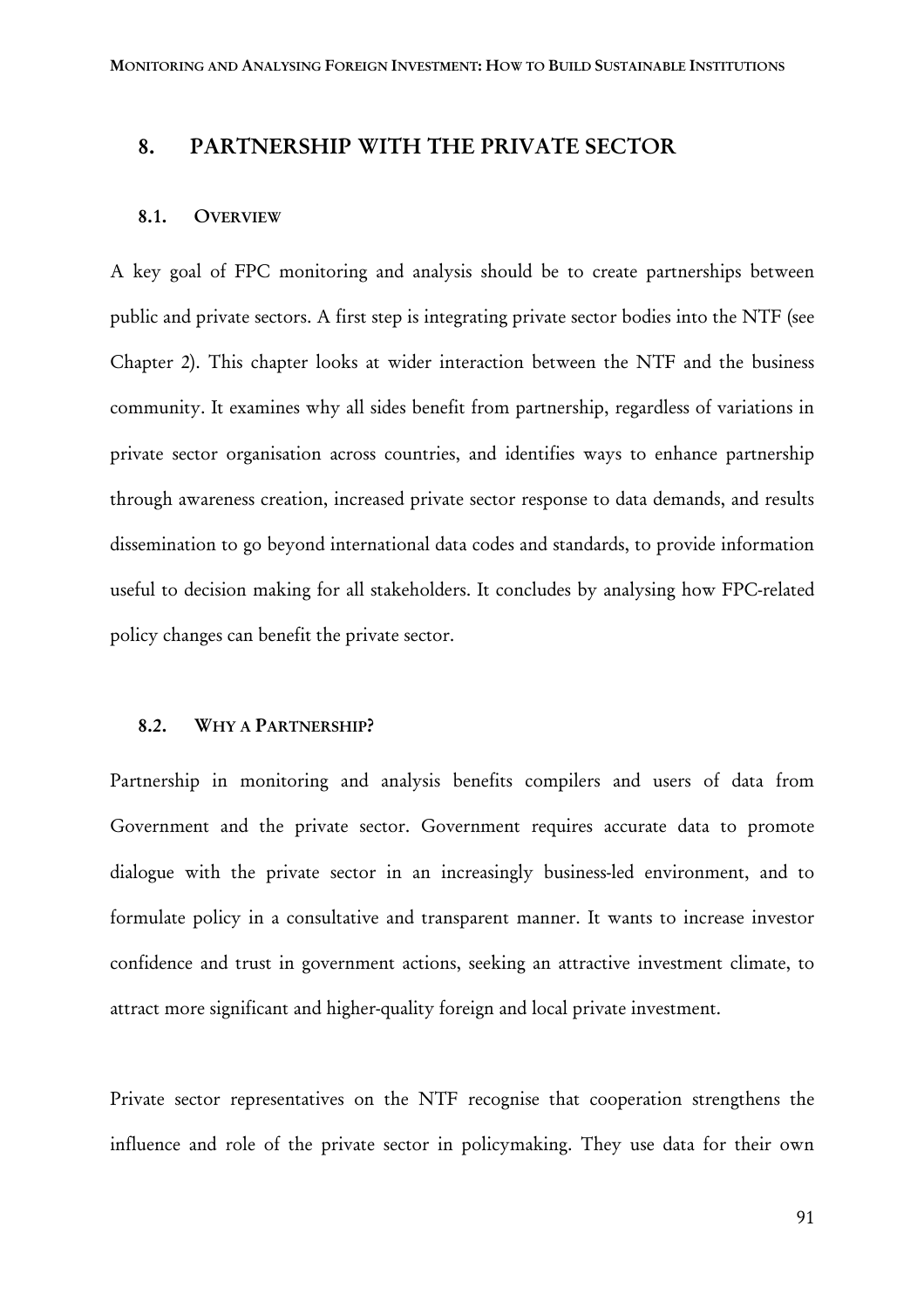decision-making, and in defining needs of their members to help them source foreign-local joint ventures, cheaper debt finance, more competitive suppliers, or new markets abroad. They also improve their relations with government and civil society by promoting more socially and environmentally responsible practices.

Enterprises require explanation of the objectives for collecting data, assurance of confidentiality, and indication of how data will be used, as well as training in responding to technically complex surveys. They seek to express their opinions (e.g. via investor perception surveys) on government economic policy, and expect their views to be reflected in feedback to them by policymakers, and in sustainable, stable and predictable policy response. They also acknowledge that the aggregate data and analytical results can help them take better-informed business decisions.

## 8.3. ORGANISATION OF THE PRIVATE SECTOR

Partnership needs to take account of how the business community is organised. Its degree and effectiveness of organisation varies greatly across countries, defining the methods and effectiveness of communication channels for inexperienced public sector bodies.

Most countries have associations and chambers representing priority sectors, such as a bankers' association, or a chamber of commerce and industry. However, not all sectors are represented by chambers: some, which are "insulated" from and have major influence over the economy by virtue of their scale and multinational structure (for example, mining or petroleum), do not form associations, preferring to represent their views to the government unilaterally.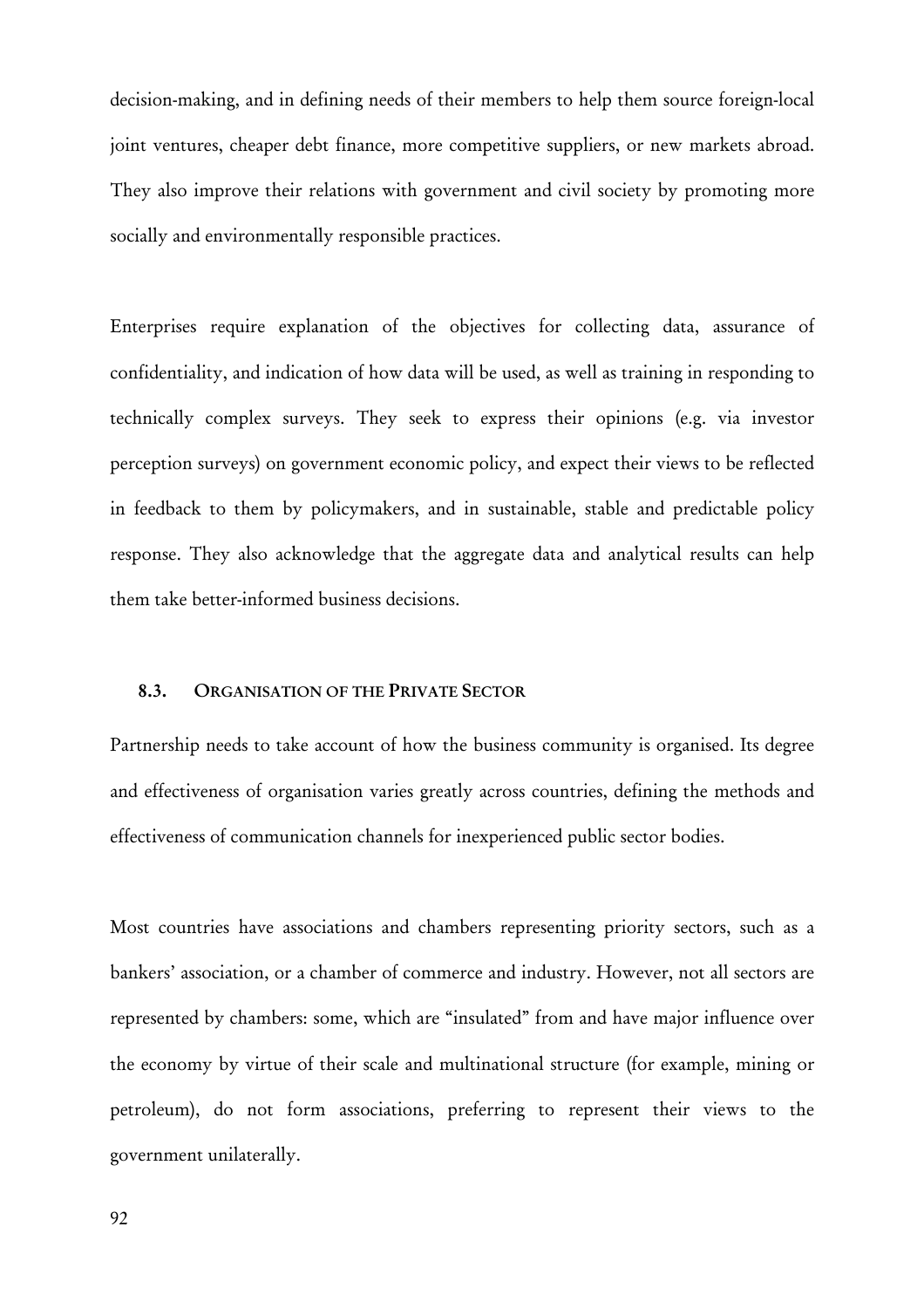Most countries also have chambers or associations defined by region (with common interest on regional development policy and infrastructure) or group (exporters). Some countries also have overall umbrella "private sector associations" (e.g. Ghana, Nicaragua, Uganda) or employers' associations (e.g. Bolivia), which are intended to play a coordinating role. All such key associations should be included.

Not all private chambers are "private". In Cameroon, there are two chambers, one publicly and one privately funded. Both have broad membership and are mandated to represent their members' views. In such cases it is vital for the NTF to work closely with chambers regardless of their funding sources.

Sometimes Government solicits private sector influence selectively and directly. This happens in smaller countries, which tend to have fewer chambers, relying on prominent individual investors to speak for wider interests. In Guyana and Zanzibar, the NTF has preferred to establish constructive relations with such individuals, to encourage wider partnership. It also happens in the context of Presidential or Ministerial trade or investment promotion initiatives needing the backing of high profile investors at home and abroad (e.g. Ghana, Guyana, Tanzania).

Foreign investors are also often organised by country of origin. For example, South Africa and Britain have organised associations in several countries, which network via a central association in the home country. Italian and American chambers operate in Nicaragua, crosscutting the country's sector-specific chambers, and enterprises may therefore be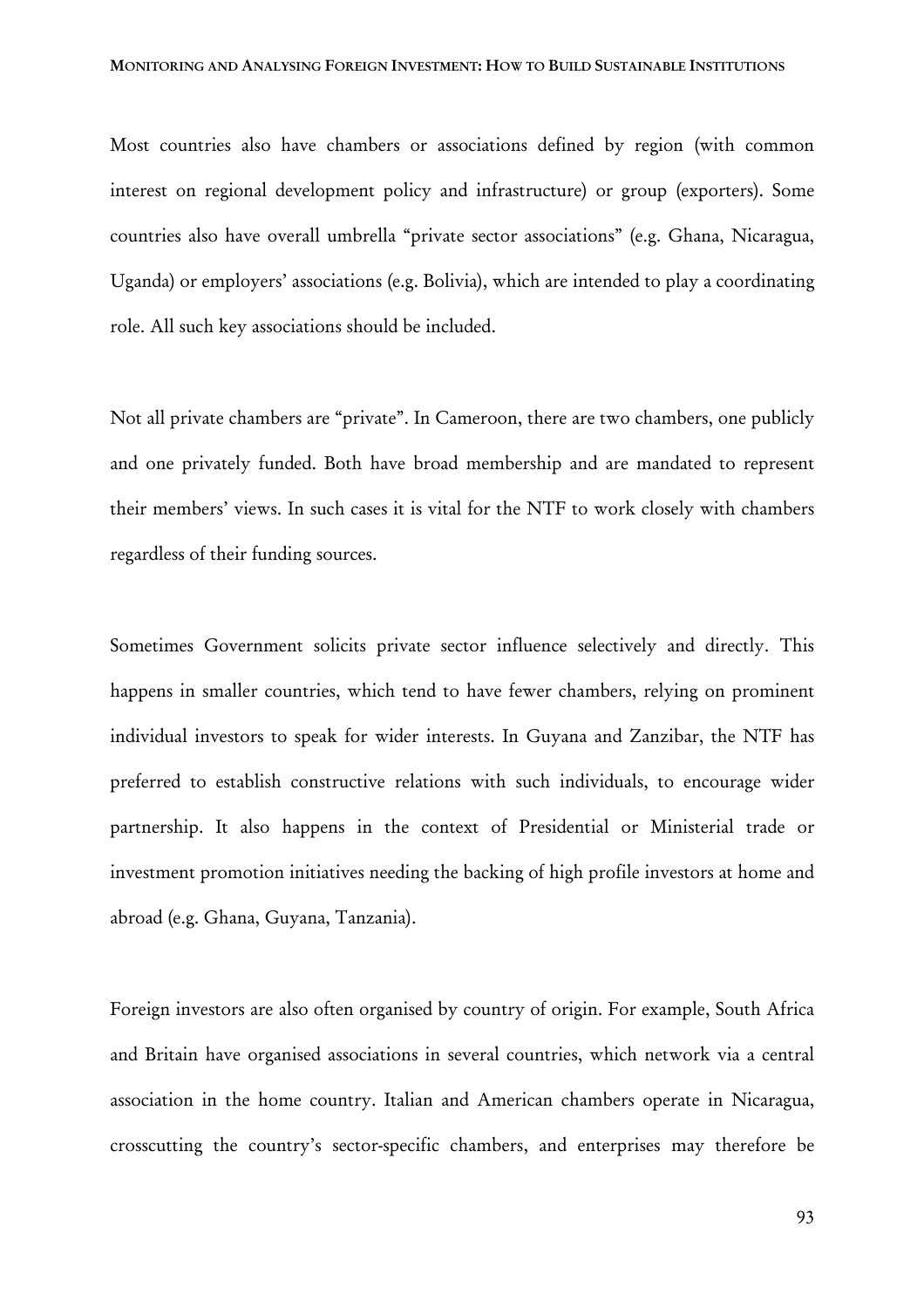members of more than one association. Nicaragua's American Chamber also includes local and other nationalities, with the wider aim of strengthening trade and investment ties with the US. Local donor offices may also seek to network with investors from their own countries, and represent their interests via a commercial attaché. For example, the British High Commission in The Gambia coordinates investment promotion meetings with visiting British investors, the West Africa Business Association, and the Gambia Chamber of Commerce and Industry. The NTF can reap tremendous benefits by coordinating with such bodies: promoting the advantages of FPC monitoring and management but is unlikely to include them among its members in order to avoid creating excessively large coordination structures.

Ethnic, religious or family ties are also common criteria for private sector organisation. However, these ties may be very complex and therefore the NTF needs to understand them clearly, for example distinguishing among different "Asian" community groups.

Overall, private sector representation structures vary greatly. Bolivia has a very comprehensive structure, with almost all regions and sectors having their own chamber, but all coming under a single umbrella organisation, the Confederation of Private Employers, which is mandated to coordinate and represent their interests nationally. The Confederation is therefore the member of the NTF – though from time to time the interests of its members diverge. Burkina Faso and Nicaragua also have a single chamber representing all private sector associations and investors, which are key members of the NTF. Some countries (such as The Gambia) have many sector associations, making outreach and cooperation more complex, and requiring relevant core NTF members (The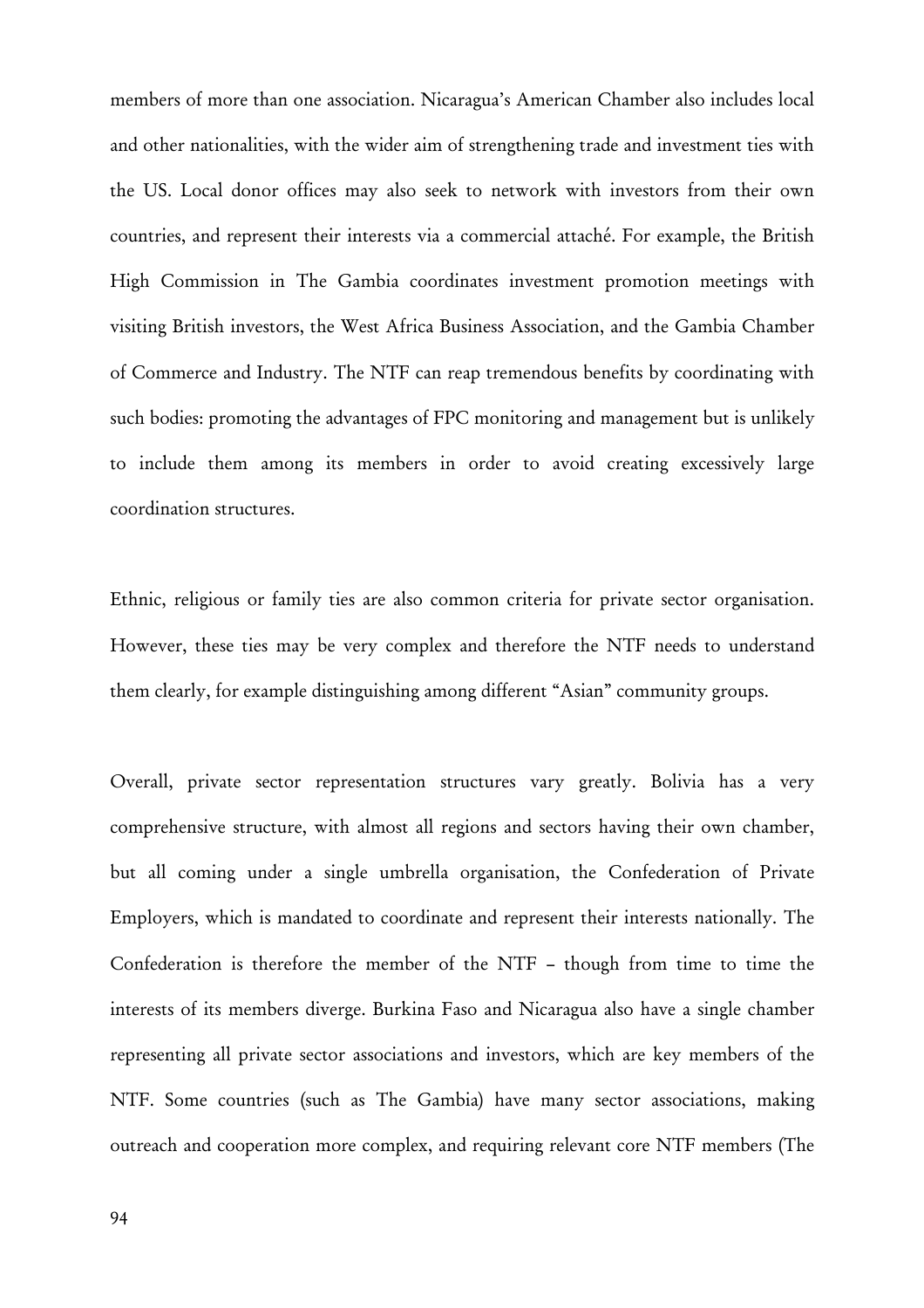MONITORING AND ANALYSING FOREIGN INVESTMENT: HOW TO BUILD SUSTAINABLE INSTITUTIONS Gambia Chamber of Commerce and Industry and The Gambia Investment Promotion and Free Zones Authority) to make much greater efforts to create a public-private partnership.

The effectiveness of associations in representing their members' interests depends on the human and financial resources at their disposal, their degree of organisation, access to high level channels of networking, their degree of representation and coverage of their constituency, and their ability to ally with other associations or interest groups. Some are extremely well organised, with departments for research and advocacy, and budgets to conduct member surveys and publish findings, making them independently influential in government policy. Nevertheless, they tend to regard cooperation in joint public-private initiatives as another important way to increase their policy input. Others do not to have sufficient resources to fulfil these functions, restricting their independent influence and making them enthusiastic to cooperate with government in monitoring and analysing FPC.

This discussion has focused on the "formal" sector. However, all countries have "informal" sectors of economic activity. These vary in scale and degree of sophistication, and in most countries tend to be smaller to medium sized operators, without FAL. However, in some cases, the informal sector is well organised in sectoral groups, and engages in FPC transactions. Governments need to establish links between the NTF and these groups.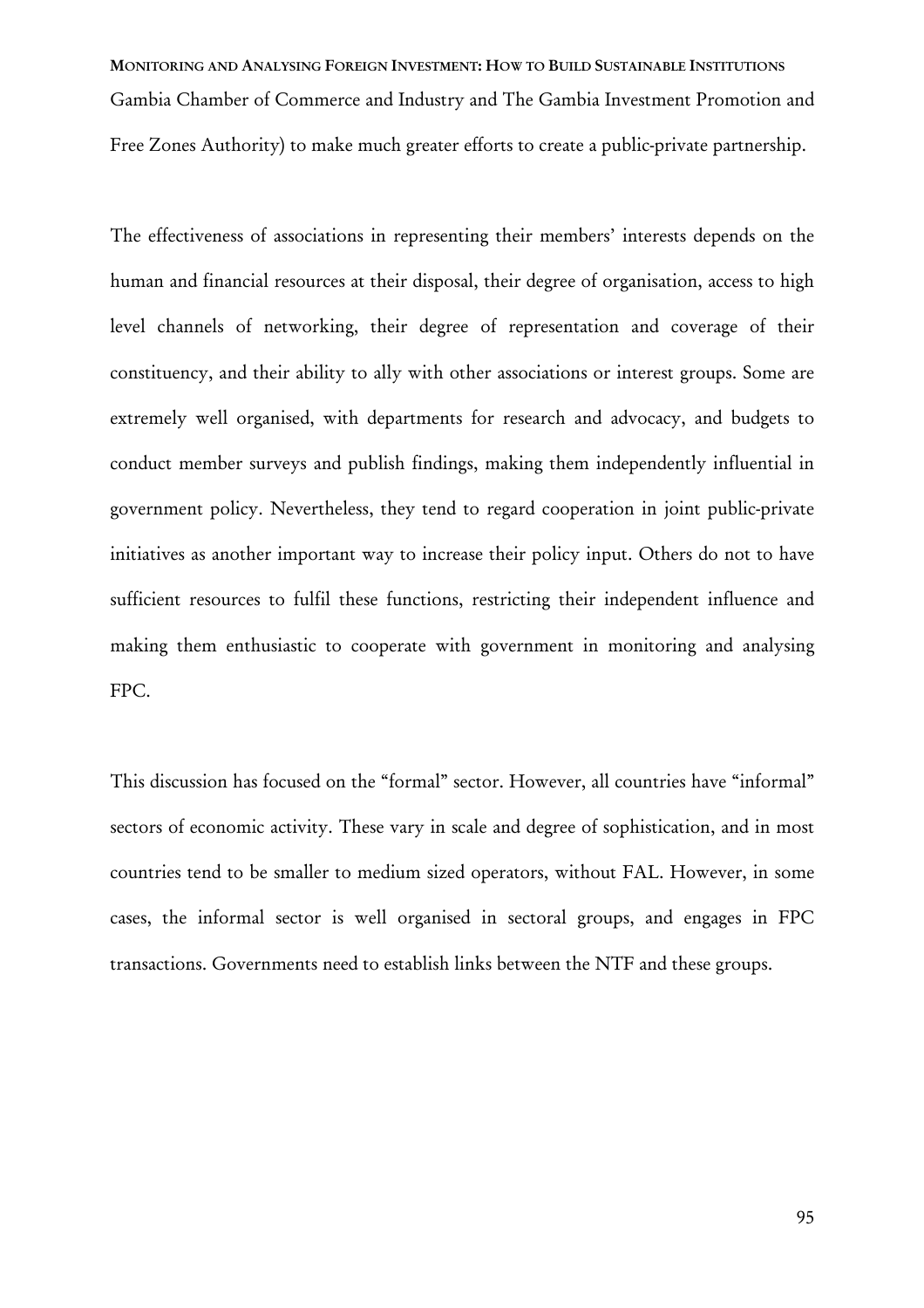#### 8.4. AWARENESS CAMPAIGNS

Building partnership begins with a campaign of awareness, at all stages of monitoring and analysis, to address investor concerns, seek their cooperation, increase understanding of technical requirements, and disseminate analytical findings and policy action plans. This needs to be as cost-effective as possible, but should include existing public-private fora, events to launch and close a survey, use of national media, and other means of publicity.

#### 8.4.1. Awareness seminars

Several countries "announce" new monitoring and analysis methods or cycles, with an awareness seminar, to present objectives, implementing partners and their roles, methodology and implementation, and to address private sector concerns about confidentiality and involvement in the process, to ensure their cooperation.

The list of private sector invitees should include all key associations, as well as individual investors reflecting the survey sample, notably large enterprises accounting for most assets and liabilities, as well as all key regions, sectors and source countries. The level of private sector participation is also critical, requiring the participation of chief executives to ensure views reflect enterprise views, and mobilise cooperation. If the business community is spread across several locations, the NTF may host a series of shorter "satellite" events (e.g. Bolivia, Cameroon, Malawi), to avoid the cost of bringing all investors to one centre, as well as the risk that chief executives will not attend the central location. Even if private sector participation is limited, the audience and outreach of seminars is made much wider via the media (see 8.4.2).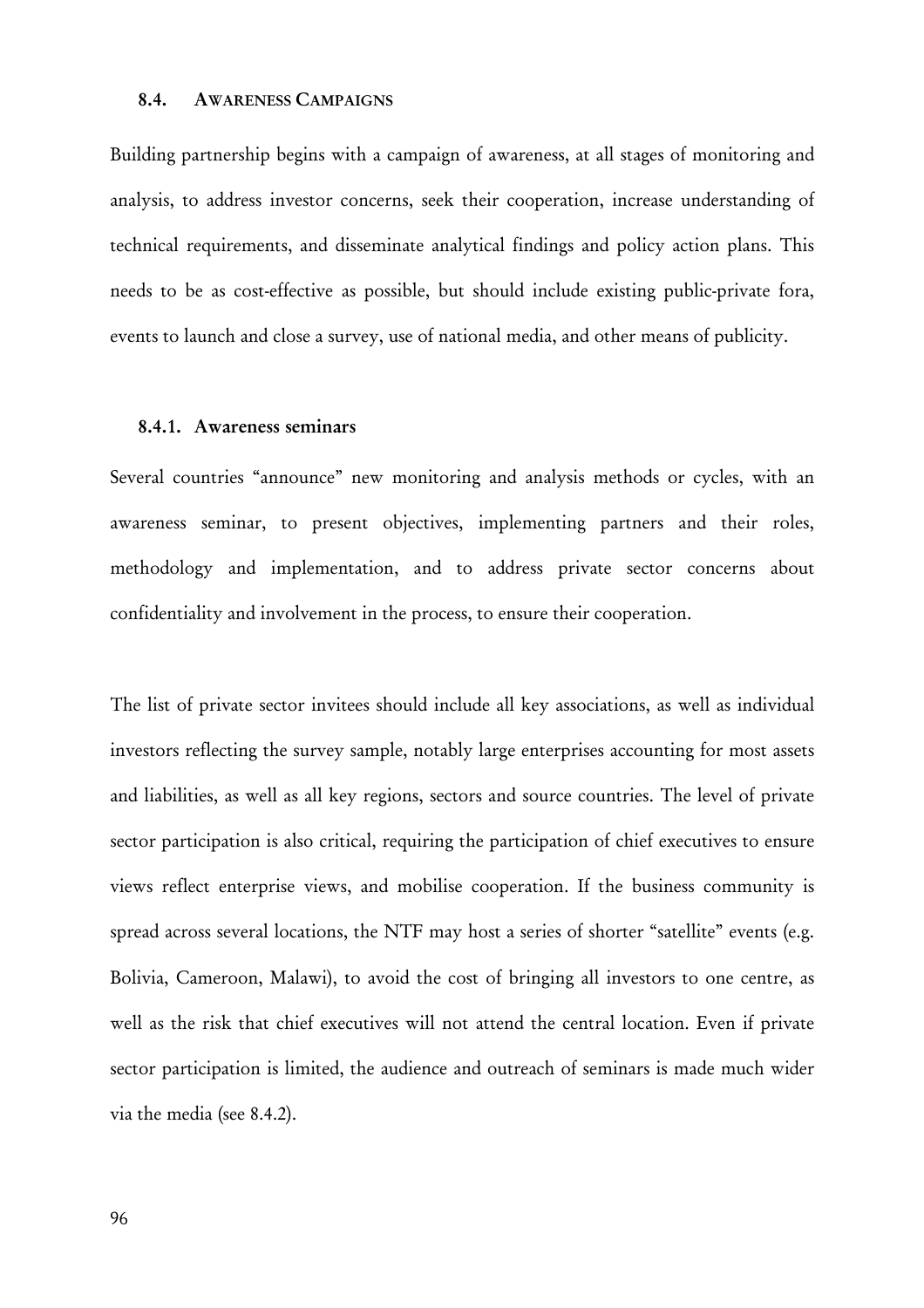MONITORING AND ANALYSING FOREIGN INVESTMENT: HOW TO BUILD SUSTAINABLE INSTITUTIONS There is no single best format for these events: different practices have worked in different countries. For example, some favour shorter "breakfast meetings" so executives may attend on their way to work (e.g. Bolivia, Nicaragua, Trinidad and Tobago), while others favour events with more space for longer presentations and discussion (e.g. Burkina Faso, Cameroon, The Gambia, Tanzania, Uganda). But in several cases it has been found that the briefer the event, the better the participation to the end (and the more focused the presentations, the more positively the private sector evaluates the event). The most effective format varies from country to country, and its design should spring from close consultation on the preferences of the target audience.

For a seminar to achieve its goals, NTF institutions need to be represented at a high level (Minister, Governor, Executive Director) so as to attract high-level private sector representation and media interest, as well as by technical staff to present plans for (and reply to questions about) methodology and implementation. High profile private sector speakers should be asked to provide presentations containing constructive criticism while emphasising their cooperation with the overall exercise, to help overcome the doubts of any other enterprises. Interventions by international organisations, donors and representatives of other countries can also put the exercise into a wider context, and underline the advantages for all stakeholders.

### 8.4.2. Media campaigns

Countries have identified numerous media promotion options which, if well targeted, have far wider outreach potential than awareness events. These include: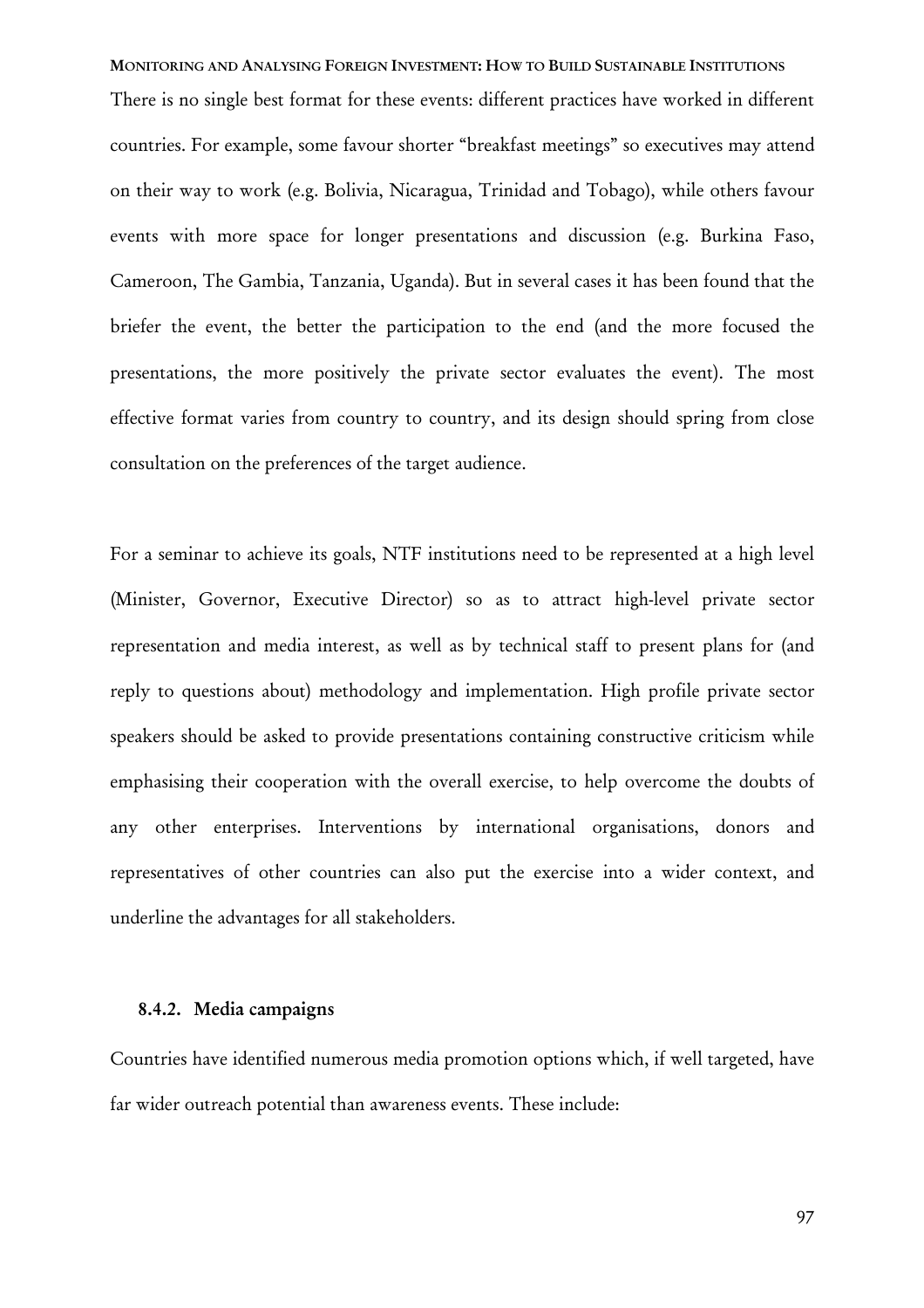- Inviting TV, radio, and press to opening awareness and closing dissemination seminars, at which press conferences and releases are arranged.
- Organising articles or media appearances by policymakers, or discussing the subject on topical programmes.
- Publishing announcements in key newspapers, business magazines or on bulletins and websites of NTF members, to build awareness, recall response deadlines, or publish and discuss the results.

Quality rather than quantity of journalism is more important: the most effective coverage has resulted from targeting journalists with technical knowledge, and some appreciation as to the rationale and importance of the exercise. Some countries easily identify such candidates, while others may need to train journalists in key concepts. Some NTFs (Malawi, Uganda) and regional organisations (WAIFEM) host training seminars for selected journalists in technical issues, and brief them regularly on key developments.

Second, effective presentation in the media needs to bear in mind the applicability, time of broadcast, language and popularity of a particular show so as to optimise viewing by the target audience. Other important factors are whether the medium is international, regional or national, and linking the story to other current stories (such as major new investments) to ensure topicality.

Third, media campaigns have costs. While some public bodies and private associations have public relations departments with budgets for such exercises, this is usually not the case in low-income countries, underlining the need for a targeted approach coordinated with other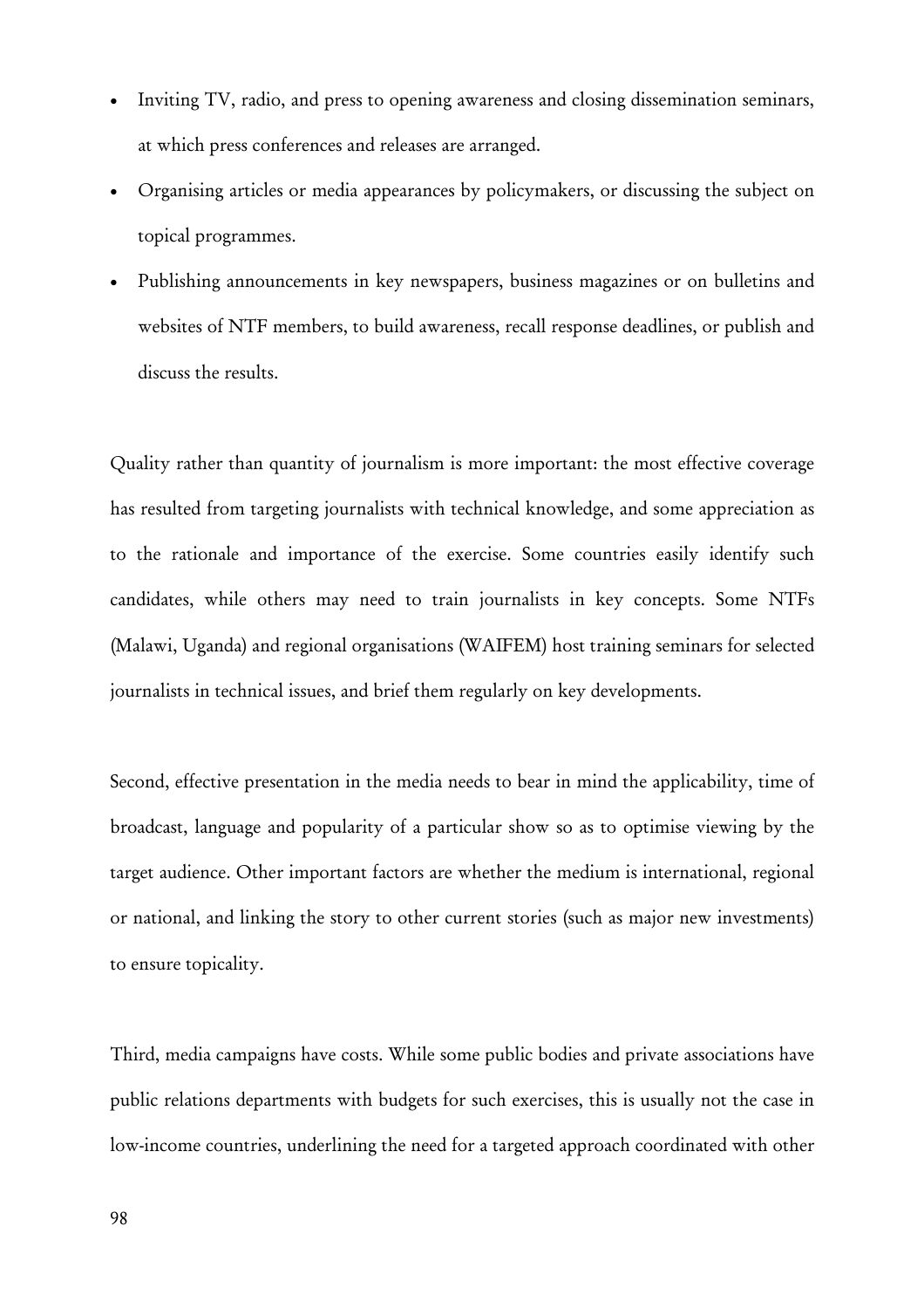MONITORING AND ANALYSING FOREIGN INVESTMENT: HOW TO BUILD SUSTAINABLE INSTITUTIONS initiatives. Media campaigns led by high-profile policymakers attract media attention, as do "exclusives" of different angles on stories limited to a few journalists (e.g. one or two each from newspapers, radio, and television). Sometimes open debates between supporters and critics of the exercise can be very productive in overcoming private sector fears and underlining the benefits of their participation.

## 8.4.3. Ad hoc Awareness Measures

Reflecting the prominence of private sector development, there is vibrant debate in many low-income countries via a rapidly increasing number of nationally and internationally organised forums and special initiatives. This presents NTF with a range of options for liaising with the private sector, to discuss methodology, data, analysis and policy actions. These meetings are usually well publicised, and attract top-level, sometimes Presidential, participation (e.g. Ghana, Guyana, Tanzania). If slots are available in the timetable, NTFs should use these vehicles to launch surveys or disseminate results, or to brief the private sector on progress in the exercise and promote cooperation.

NTFs should also make full use of other fora to promote the exercise, including meetings hosted by central banks for financial institutions, meetings of private sector associations, and donor meetings with their expatriate investors. However they need to avoid "meeting proliferation", by prioritising meetings based on their likely contribution to successful monitoring and analysis (based on their timing during the cycle, participants and agendas).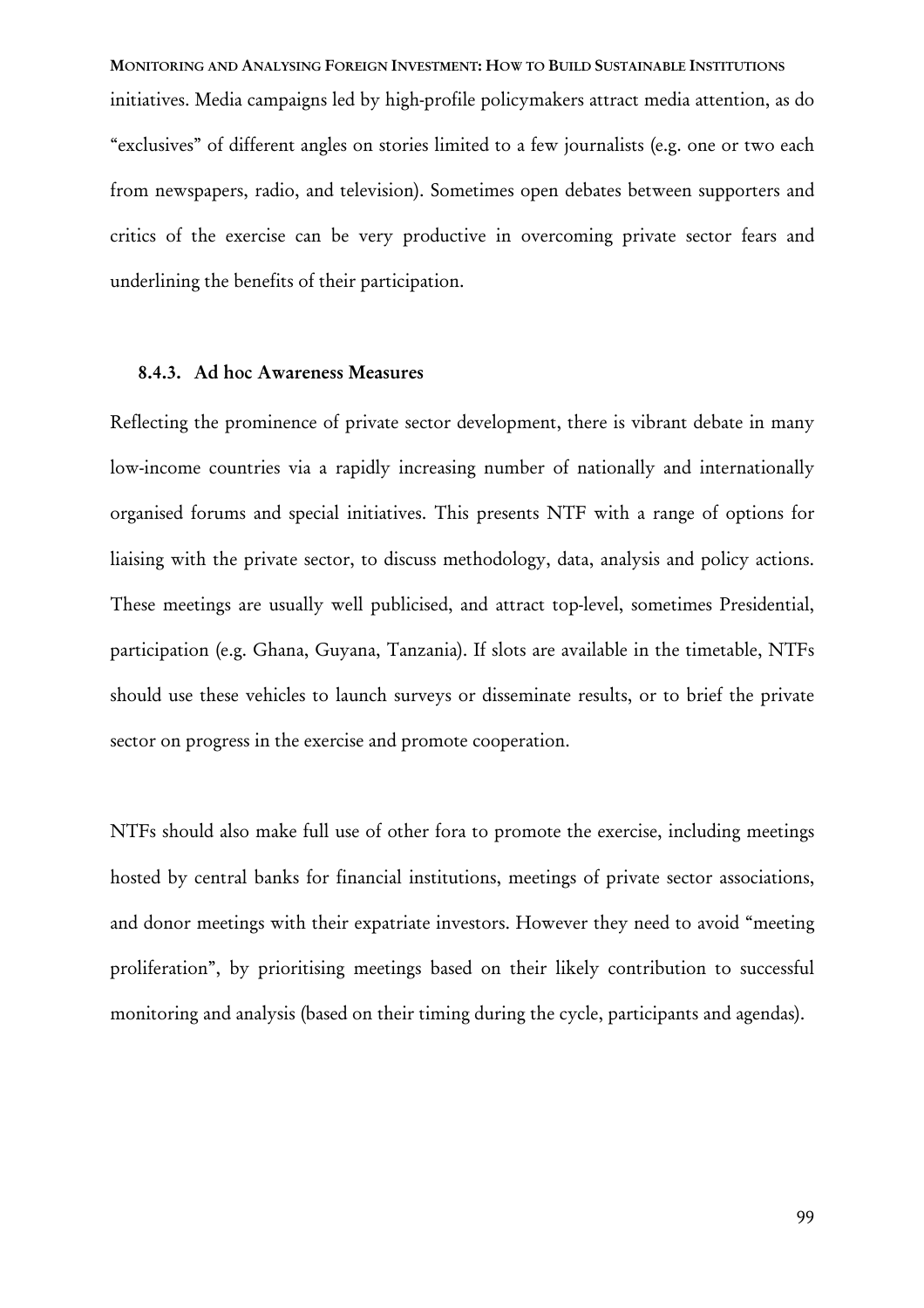If a group of key investors do not respond, NTF policymakers can organise a special meeting for their chief executives, supported by a press release, which has ensured participation in many countries.

#### 8.5. TECHNICAL EXCHANGES

Technical exchanges are vital in ensuring that investors supply the highest-quality data. The complexity of survey forms means that the private sector often requires technical support at awareness seminars and during survey implementation.

The awareness seminar to launch a survey provides an excellent forum for testing methodology, especially when the country has limited budget or time for a pilot survey. As enterprise financial managers would be expected to provide the assets and liabilities data, they need to attend, bringing copies of their financial statements where available. The NTF can then present the forms to them, and organise working groups designed to obtain private sector views on implementation methods and timetables, as well as explaining technical concepts including how data requested corresponds with financial statements.

During the survey, telephone help lines have proved extremely useful helpful in alloing the private sector to ask questions relating to form content, collection, or delivery. In addition, the NTF should allocate enterprises to specific enumerators (ideally with continuity over several years), to encourage response through strong personal relations, and to enhance data quality as enumerators familiar with an enterprise are better able to assess quality.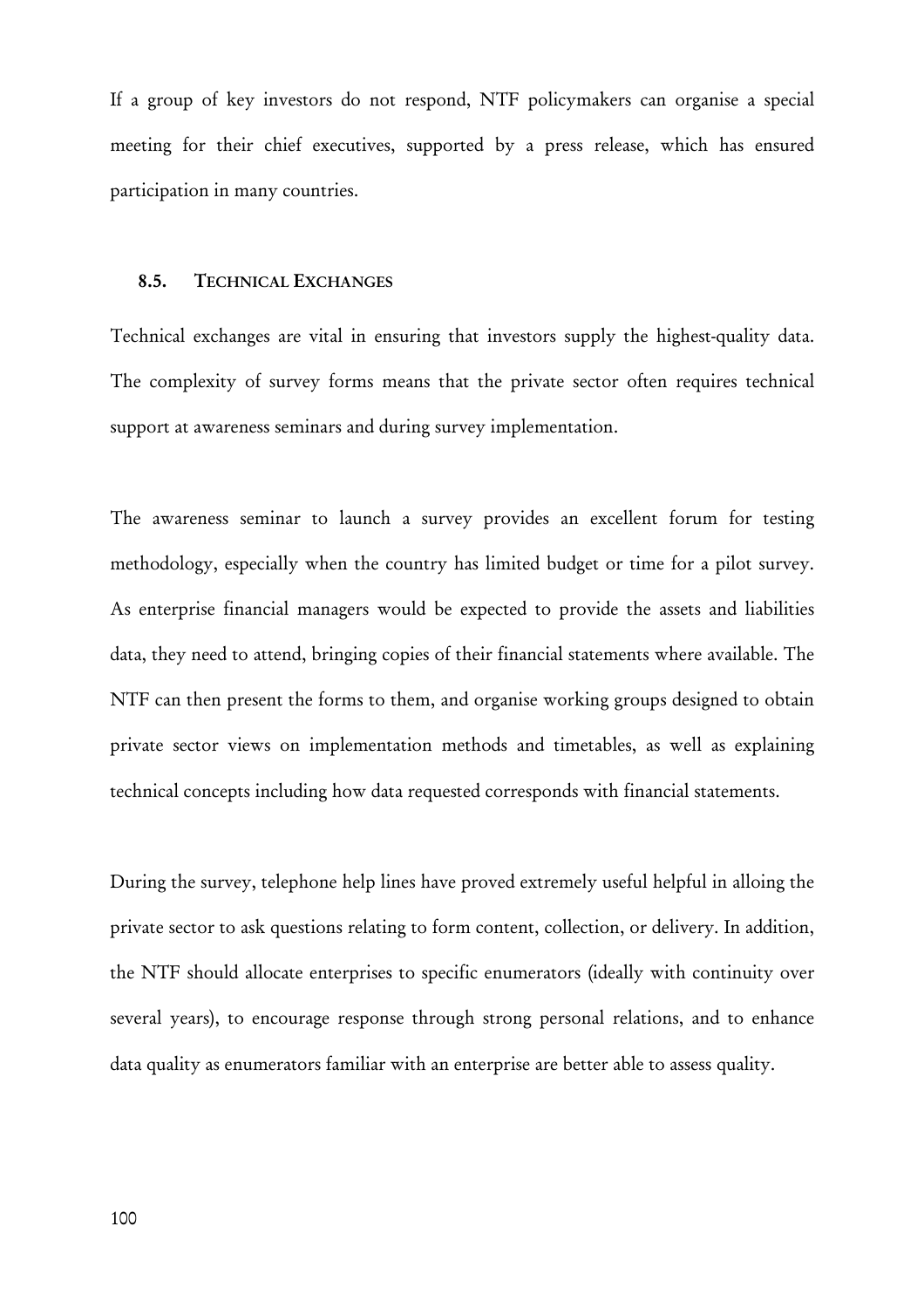MONITORING AND ANALYSING FOREIGN INVESTMENT: HOW TO BUILD SUSTAINABLE INSTITUTIONS As discussed in Chapter 5, it is vital to establish a comprehensive tracking database of survey execution to aid effective, well timed liaison with enterprises. This includes key contact details such as the enumerator responsible for each enterprise, primary and secondary contact points within the enterprise, and clear deadlines for private sector actions. Over time, as relations improve, much of the dialogue may be conducted via email or telephone. In some countries it is essential for an accurate and timely response to visit enterprise headquarters in neighbouring countries. This poses a greater challenge in building relations given cost and time implications of such travel. On the other hand, enterprises usually respond more positively to the effort made to visit them.

Results dissemination events (see 8.6.1) give the opportunity for investors and NTF to compare notes on their technical experiences, and address challenges so as to improve the next exercise. Investors may comment on the user friendliness of the questionnaire, the quality of support received from enumerators in the field or by telephone and how this may be improved. NTF may report on how it perceived data quality, and problems encountered in obtaining information.

Many countries administer "feedback questionnaires" on methodology and implementation. Regular feedback is necessary to maintain private sector cooperation, given staff turnover within enterprises, new enterprises coming into the sample, and changes to the methodology.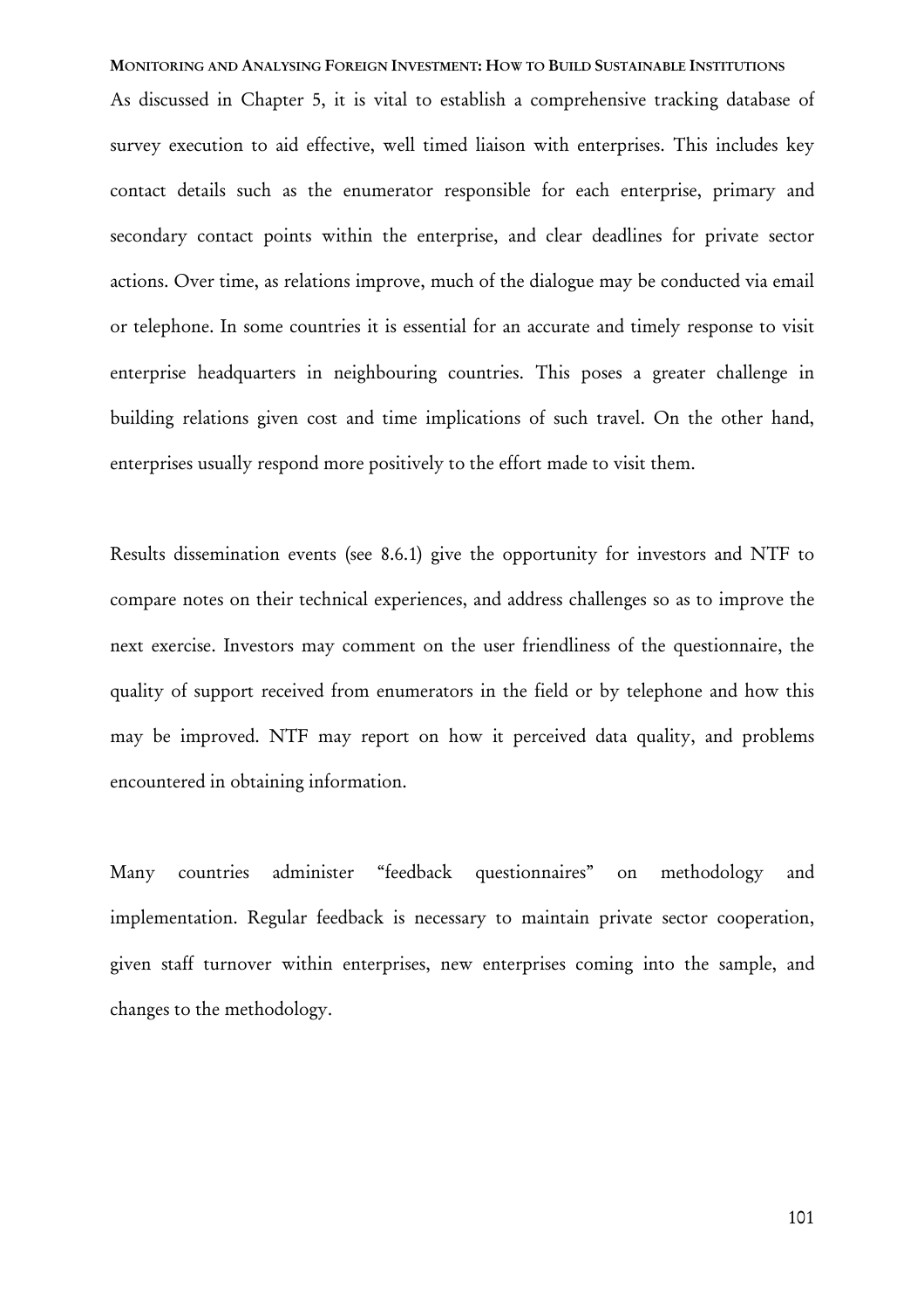#### 8.6. FEEDBACK OF RESULTS

Feedback of results at the end of a survey cycle and the start of the next cycle is essential to fulfil NTF commitment to reporting back, and to sustain dialogue with the private sector. Dissemination demonstrates to investors how their data is used, and provides them with useful information for their decision-making. It therefore improves response rate and data quality, and reduces money and time spent following up data quality and response. Enhanced dialogue between the NTF and investors also improves investment promotion and economic management strategies, corporate social responsibility and anti-poverty actions, and private sector participation in policy action plans relating to national development financing strategy. This section suggests best practices in dissemination to meet international standards for timeliness, quality, integrity, and public access.

## 8.6.1. Closing results dissemination seminar

Participation, organisation, duration and timetable of these events mirror awareness seminars to launch methodologies (see Section 8.4.1). It is best to target the same participants as in the awareness seminar, also including high profile non-respondents, so as to address their concerns and improve future response.

Policymakers should use the event to emphasise actions government has started to take or intends to take to respond to investor concerns. Investors, donors and international institutions should be encouraged to intervene to underline the benefits of results and policy actions for the private sector. Statisticians should report back on methodological lessons and improvements for future exercises.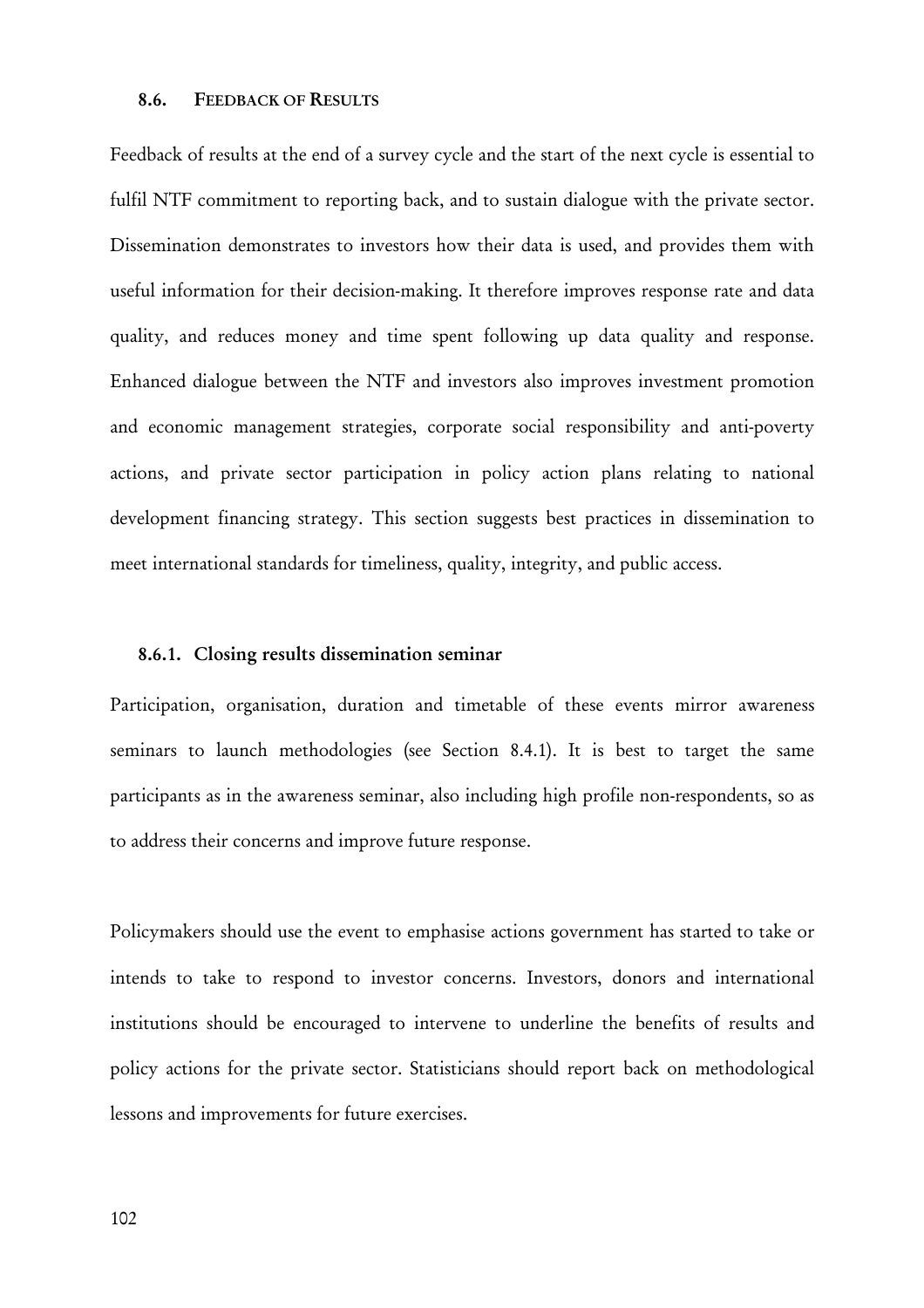MONITORING AND ANALYSING FOREIGN INVESTMENT: HOW TO BUILD SUSTAINABLE INSTITUTIONS Countries may also combine opening and closing seminars, allowing results from the previous survey to be used as a headline to launch the next survey. This approach is more cost effective, and enhances predictability by providing a fixed (at least annual) date that stakeholders can plan around. However, this is not advisable for countries which need an in-depth review of methodology, institutional or other arrangements before embarking on the next cycle.

As mentioned in Section 8.4.3, NTFs may additionally use existing forums for disseminating their results, depending on timing, target audience, and topicality.

# 8.6.2. Publication/dissemination of results

Results should be published in as much detail as possible. To avoid compromising confidentiality of individual responses, publications may present analysis by sector, region, or source country. Where a couple of individual enterprises dominate a region or sector, it is necessary to seek enterprise permission before presenting the data in a particular way.

Countries typically produce analytical reports of at least 70 pages. Reports may take a long time to complete if many partners are involved, if writing is left until all data are collected, a political signatory is required, or countries are doing such detailed analysis for the first time. Nevertheless, such in-depth analysis is vital every year to ensure maximum utilisation of the data collected, to maintain the level of analytical skills in NTF institutions, and to show public and private sector leaders and the international community the benefits of the exercise. Countries collecting data more often than annually can also produce shorter interim reports.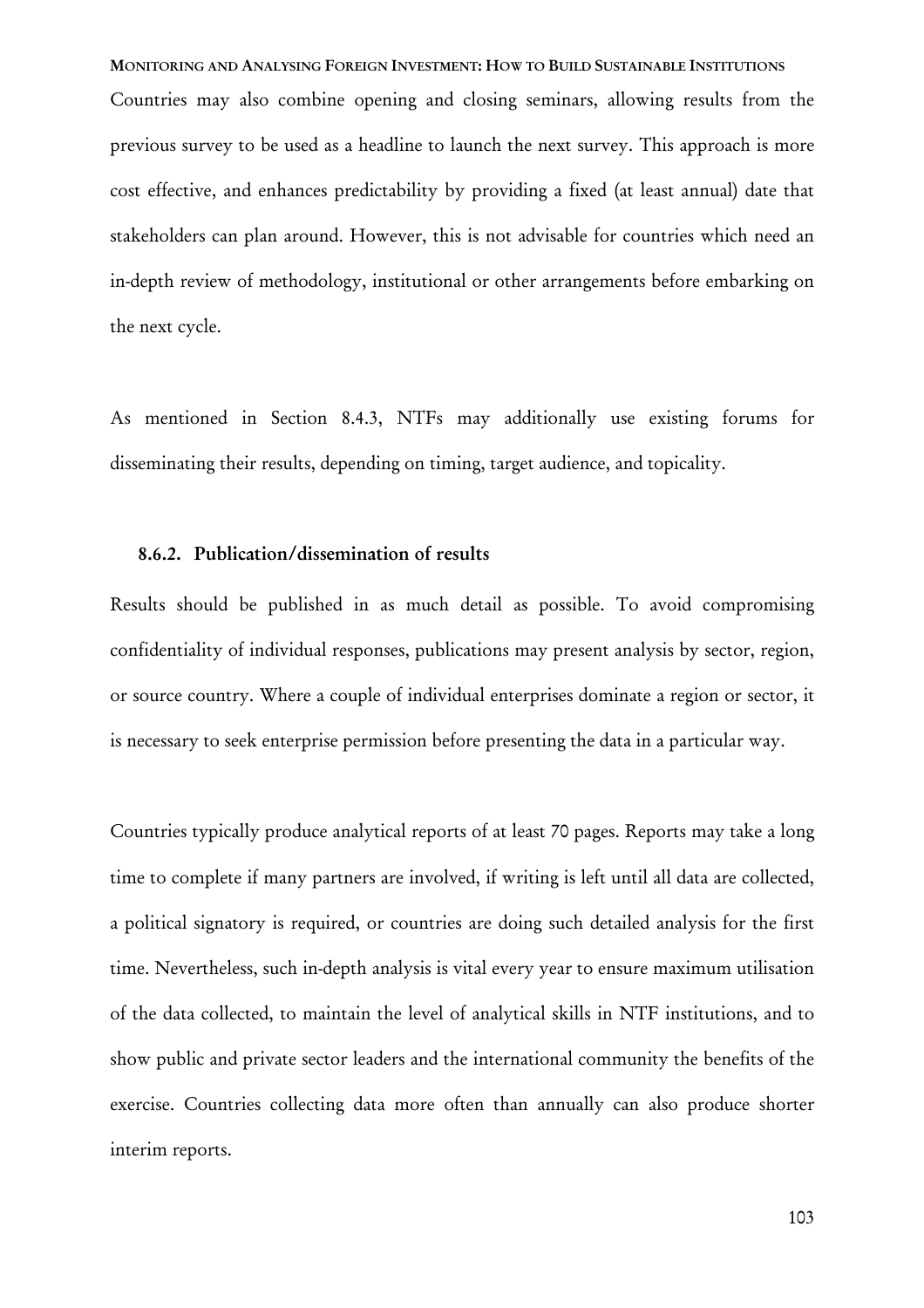It is therefore highly desirable to release the data before the analytical report, once it has been approved, and in a format consistent with BOP and IIP reporting. This enables countries to move more closely towards the timeliness standards of GDDS and SDDS, and thereby ensure data is of optimal value to its users. The analysis may be finalised in the meantime, with subsequent release of more detailed, and if necessary revised data.

Several vehicles for dissemination exist, including placing the document on the websites of all participating government and private agencies; inserting links on websites of private agencies consulted but not directly involved; sending out email circulars attaching the report, or linking to the report on another site; publishing summaries in newsletters, bulletins and other information products of participating or otherwise supportive public and private and donor agencies; encouraging additional research by academic bodies, and designing press releases.

Recipients ideally include all national, regional and international stakeholders, such as:

- Those in the survey sample (with letters thanking respondents, and encouragements to non-respondents to respond next time).
- The wider investor register including new investors, who may be brought into the sample in future.
- Private chambers and other investor groups (national and regional).
- Potential investors identified during investment promotion missions or attracted via IPA websites, to provide them with better information and "local success stories".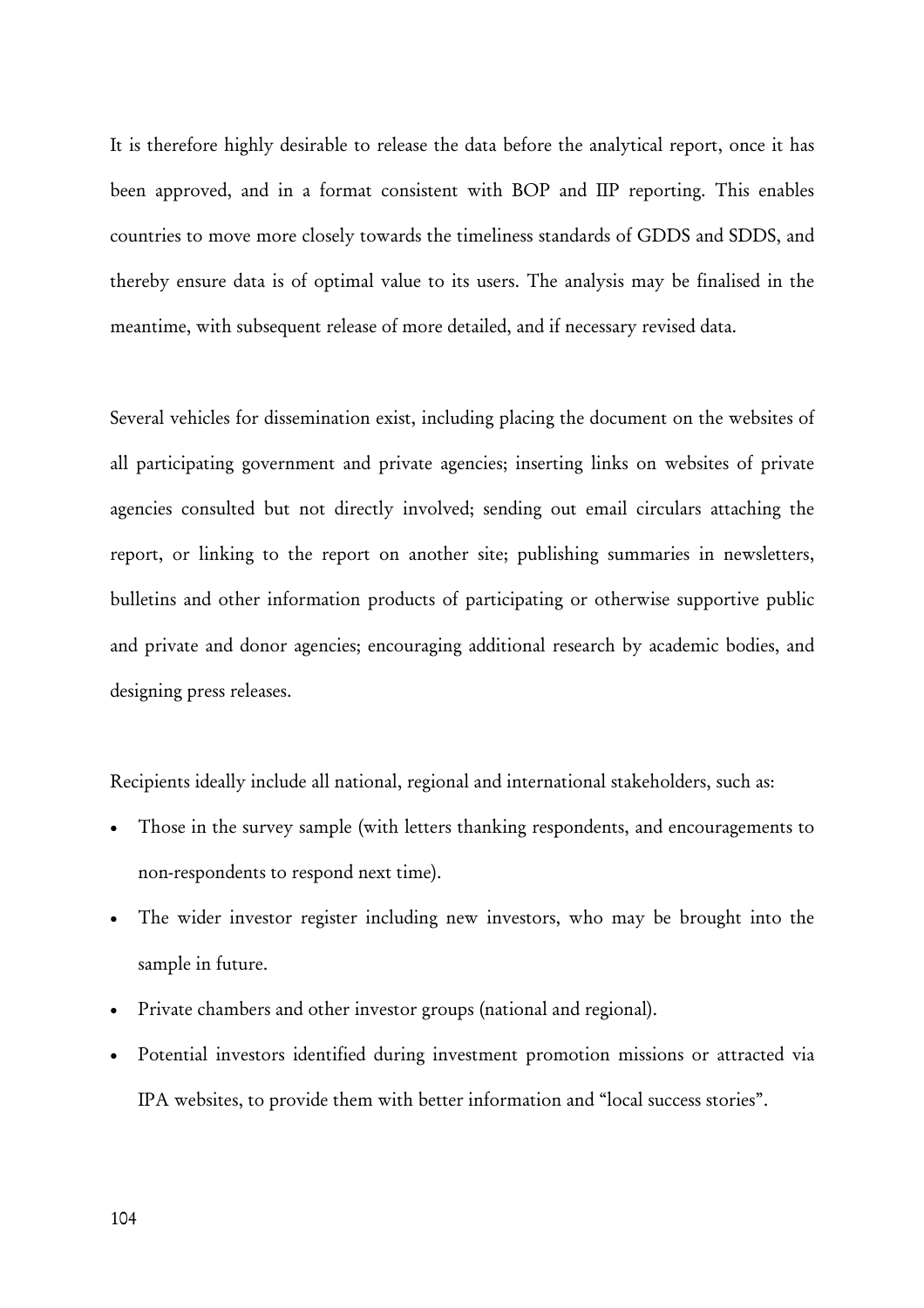- International institutions (BIS, IMF, World Bank, OECD, PARIS21, UNCTAD, UNIDO,) and regional institutions (AfDB, BID, CEMAC, CEPAL, Comesa, EAC, SADC, UEMOA, WAMZ) to ensure that they use the data and analysis. This includes reporting BOP, IIP and metadata to the Bretton Woods institutions for compliance with GDDS or SDDS.
- Source countries for cross-checking against counterpart data (on an aggregate level), and for policy discussions in appropriate international and regional for a.
- Commercial attaches of the source countries.
- Media representatives who will provide future coverage.
- Existing and potential donors, to show evidence of improved data and policy impact, and linkages to wider development goals.

# 8.6.3. Data quality, integrity, and public access

 $\overline{a}$ 

The GDDS and SDDS set guidelines and standards for data quality, integrity, and public  $access^{24}$ . This section outlines how FPC countries are meeting or exceeding them.

Users need information that enables them to make their own judgments about *data quality*. This could include documentation on data sources and methods, and information on any crosschecks carried out to "provide assurance of reasonableness". Many best practice countries include in their analytical reports, a chapter dealing with these issues in detail, and use this to update their "metadata" (including sources, methods and priorities for improvement) on the IMF website.

<sup>24</sup> See IMF (2003) "The General Data Dissemination System", November, and IMF (1998) "The Special Data Dissemination Standard: Updated Guidance on the SDDS", February. These papers may be found at http://dsbb.imf.org.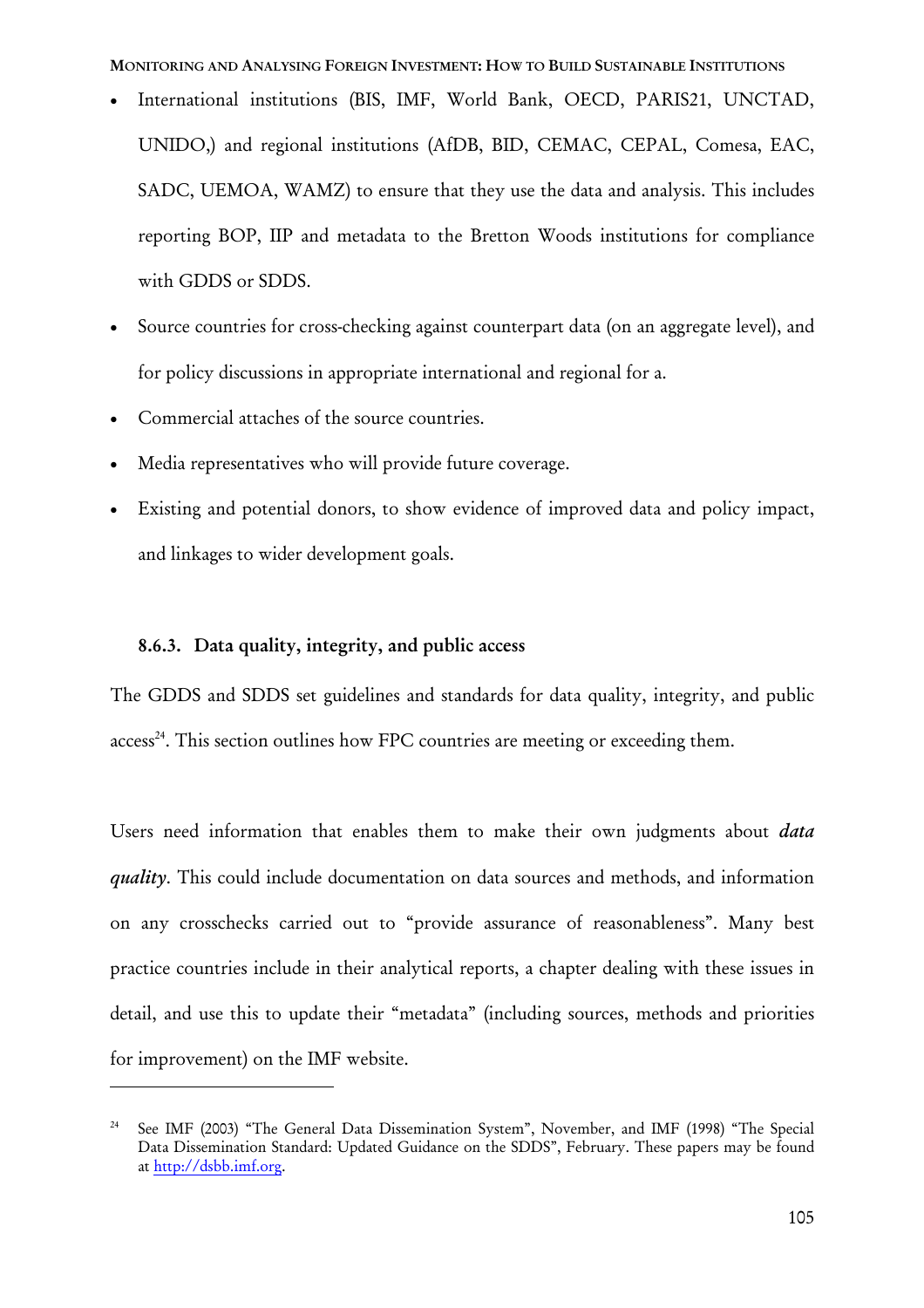Users need assurance as to *data integrity* and the professionalism of the compiler. This may include information on the conditions under which data are compiled (e.g. data confidentiality, independence of the compiler) with supporting acts, identification of internal government access to data before release, identification of ministerial commentary on data upon release, information about revisions, and advance notice about major changes to the methodology. FPC countries are meeting these standards by building awareness of the legal framework, providing information and explanations about revisions, identifying incorporation of data into ministerial speeches, and indicating changes to methodology.

*Public access* may be enhanced by issuing "advance release calendars" so users know when to expect data, and simultaneous data release to all parties. This provides a challenge to many countries especially during a census/benchmark survey, as the duration may be extended as explained in Chapter 4. However, sample surveys require less time to implement, and therefore permit greater planning and control. Many countries are moving sample surveys, and are in a position to issue advance release calendars. Best practice countries are exceeding these standards by providing information and contact details of those whom the public may contact with questions, and by adopting the proactive technical liaison techniques described in Section 8.5. They are also including compliance with international codes and standards in the country capacity self-evaluation (see Section 7.3).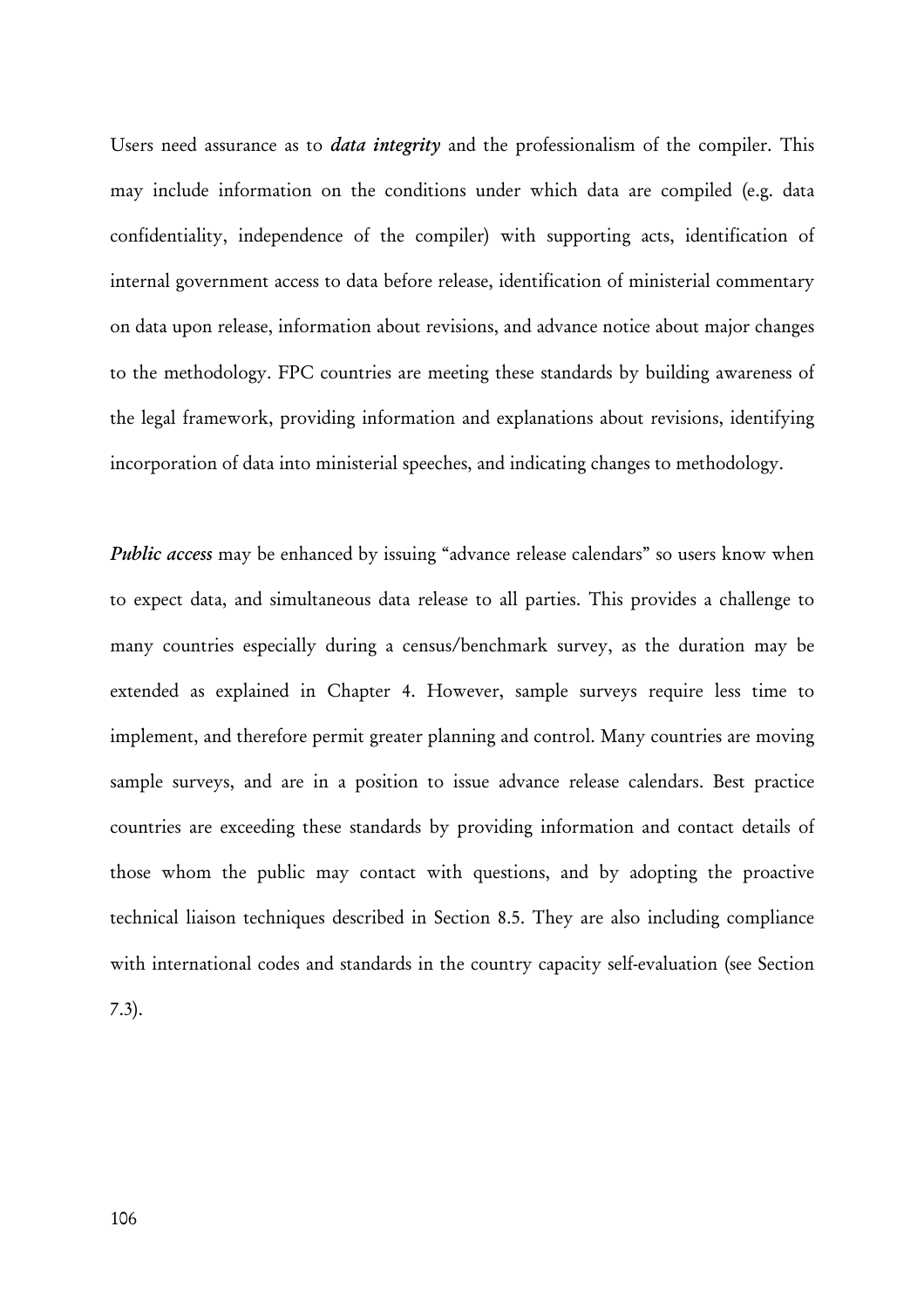#### MONITORING AND ANALYSING FOREIGN INVESTMENT: HOW TO BUILD SUSTAINABLE INSTITUTIONS

## 8.7. POLICY CHANGES

The success of monitoring and analysis should be judged by the extent to which the Government, the private sector and donors implement resulting policy recommendations:

- The FPC CBP assists in efforts to improve macroeconomic response to FAL. NTFs in Bolivia, The Gambia, Malawi, Tanzania and Uganda are using data to make more realistic macro projections and reduce vulnerability to exogenous shocks, as well as data on maturity and investment returns by sector to project future FPC prospects.
- Countries are also looking at sector and firm level data to assess vulnerability, profitability, and financing structures and pre-empt or respond to sudden reversals of flows. They are using data to identify concentrations in particular regions or sectors, or from particular source countries, to advise on policies for diversification.
- Investment Promotion Agencies, ministries, and private sector groups in all countries are using data to improve their targeting of investment promotion by source country, sector of economic activity, and host region. They are also targeting investments, which are more sustainable in terms of their debt/equity ratios, profitability, willingness to reinvest earnings, and costs of capital.
- Many countries are using investor perception data to respond directly to investor concerns. They are publicising the positive factors in order to promote investment, as well as changing government policies to respond to negative concerns.
- Better quality data and analysis are improving the quality of private sector investment decisions. Private sector associations use them to highlight their members' key concerns about the investment climate on a more objective basis, to influence government policy change.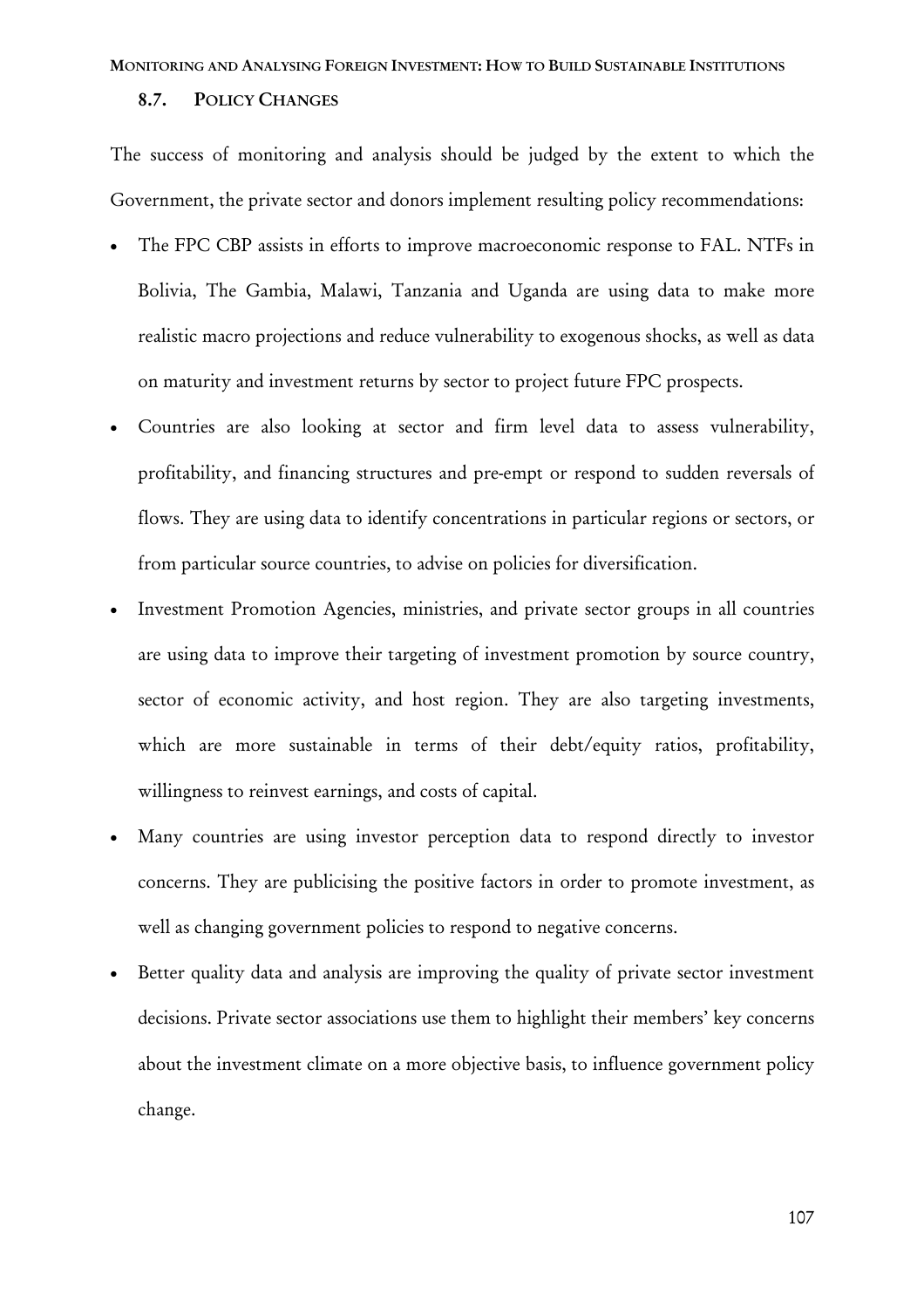Most important, the analysis contributes to national poverty reduction strategies by promoting larger, more profitable, and more sustainable investment, identifying priorities for diversifying investment by sector and region, and assessing the contribution of enterprises to poverty reduction via their impact on human resources, technology transfer, the environment, and economic and social infrastructure.

Finally, the results improve governance in various ways. At the macro level, perception data (especially on the transparency, efficiency and speed of decision making of key agencies) guides government to identify policy changes necessary to improve governance and attract investments. Countries can also improve governance of foreign exchange flows and reserve management. Regular consultation with the private sector allows for more transparent and open discussion of policy issues. Finally, information on how enterprises prepare their accounts, and about their governance structures and procedures, encourages improvements in corporate governance and behaviour.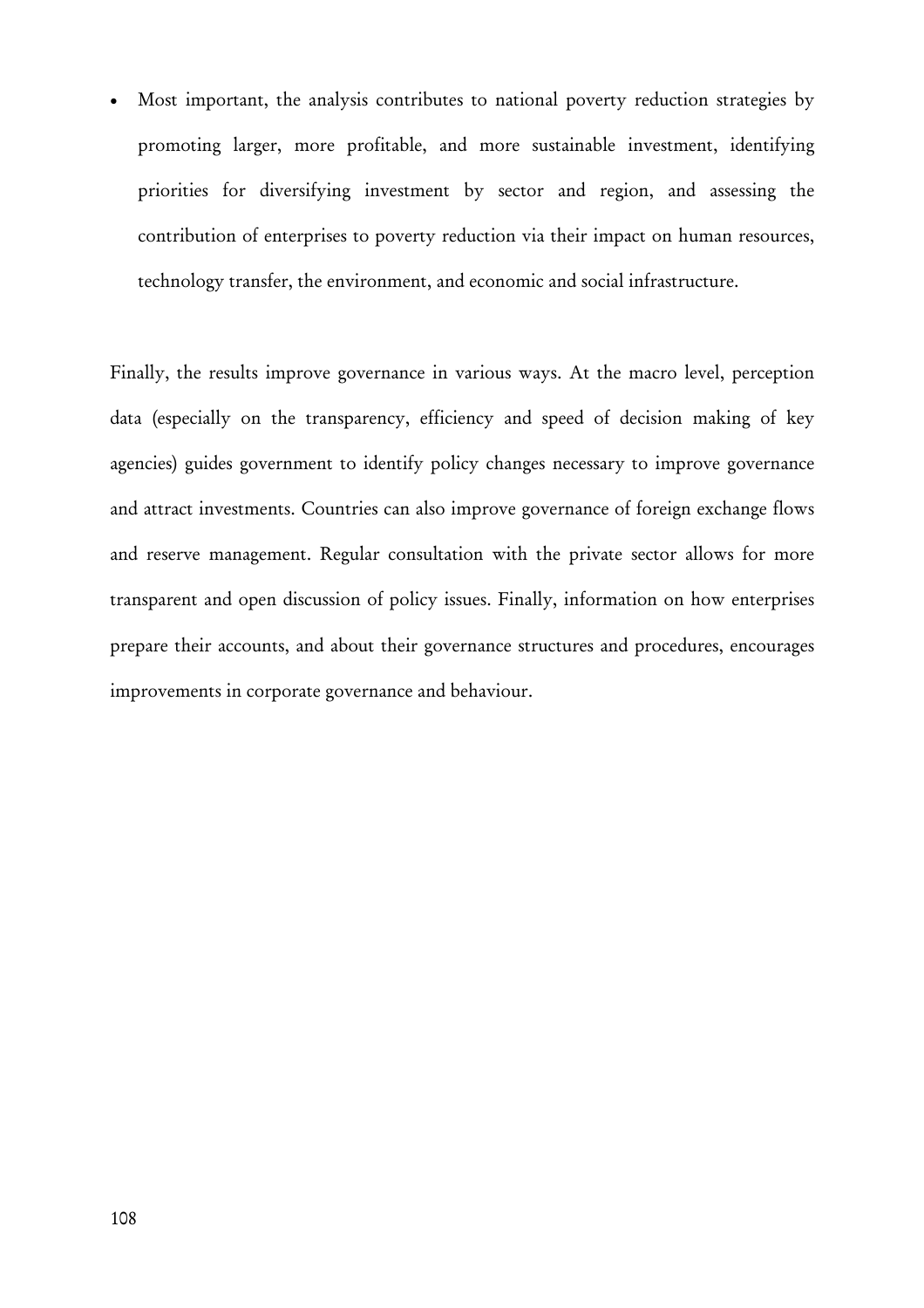# References

Baball, B (2002) *Private Sector External Debt: Main Issues and Challenges for Monitoring*, DRI: London

Bank for International Settlements, Commonwealth Secretariat, Eurostat, International Monetary Fund, Organisation for Economic Co-operation and Development, Paris Club Secretariat, United Nations Conference on Trade and Development, World Bank (2001), *External Debt Statistics: Guide for Compilers and Users*, Final Draft, November.

Bank of Guyana Act (1998)

Bank of Uganda, Uganda Investment Authority, and Uganda Bureau of Statistics (2003) *Survey on Private Sector Investment 2003: Manual for Enumerators and Supervisors*, Kampala

Bhinda N., Griffith-Jones S., Leape J, and Martin M. (1999) *Private Capital Flows to Africa: Perception and Reality*, FONDAD: The Hague

European Commission, IMF, OECD, UN, World Bank (1993) System of National Accounts 1993, Brussels, Luxembourg, New York, Paris, Washington DC

DFI (2006) "What is the Latest Progress with BPM5 Revision?" *Strategies for Financing Development: The Newsletter of the HIPC CBP and the FPC CBP*, Issue 26, 1<sup>st</sup> Quarter

DFI (2005) "Countries Advance on International Standards" *Strategies for Financing Development: The Newsletter of the HIPC CBP and the FPC CBP*, Issue 25, 4<sup>th</sup> Quarter

DFI (2005) "How to Improve Data Timeliness?" *Strategies for Financing Development: The Newsletter of the HIPC CBP and the FPC CBP*, Issue 25, 4<sup>th</sup> Quarter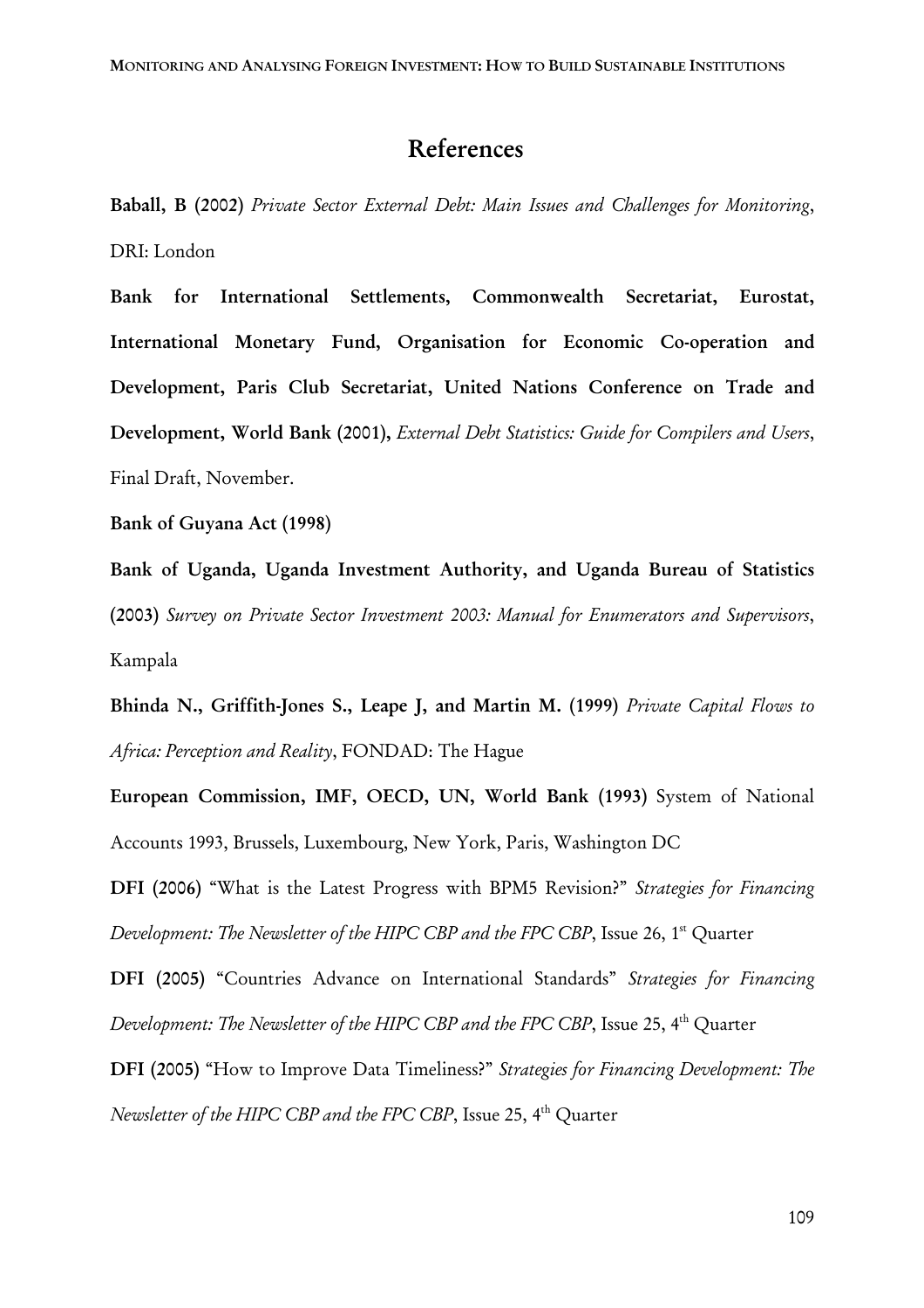DFI (2005) "Policy Impacts of the FPC CBP" *Strategies for Financing Development: The Newsletter of the HIPC CBP and the FPC CBP*, Issue 24, 3rd Quarter

DFI (2005) "IMF Balance of Payments Manual Revision: Implications for Monitoring Foreign Assets and Liabilities" *Strategies for Financing Development: The Newsletter of the HIPC CBP and the FPC CBP*, Issue 23, 2<sup>nd</sup> Ouarter

DFI (2005) "Why Survey Investors' Perceptions?" *Strategies for Financing Development: The Newsletter of the HIPC CBP and the FPC CBP*, Issue 22, 1<sup>st</sup> Quarter

DFI (2004) "Development Financing Strategies: Design and Execution" *Strategies for Financing Development: The Newsletter of the HIPC CBP and the FPC CBP*, Issue 21, 4<sup>th</sup> **Ouarter** 

DFI (2004) "FPC: More Advanced Analysis" *Strategies for Financing Development: The Newsletter of the HIPC CBP and the FPC CBP*, Issue 21, 4th Quarter

DFI (2003) "Analysing Foreign Private Capital for Policymakers" *Strategies for Financing Development: The Newsletter of the HIPC CBP and the FPC CBP*, Issue 17, 3<sup>rd</sup> Quarter

DFI (2003) "Assessing Capacity to Manage Foreign Private Capital" *Strategies for Financing Development: The Newsletter of the HIPC CBP and the FPC CBP*, Issue 16, 2<sup>nd</sup> Quarter

DFI and Regional Partners (2003) "Foreign Private Capital In Developing Countries:

Building Capacity For Analysis And Policymaking: Phase 2 Programme Document".

FPC CBP (2006) *Generic Enumerator Manual*, DFI: London

FPC CBP (2006) *National Taskforce Manual*, DFI: London

FPC CBP (2006) *Software Users' Manual*, EIS and DFI: London

FPC CBP (2005) *Training for Trainers Manual*, DFI: London, September

FPC CBP (2005) *Inter-Regional Workshop Manual*, DFI: London, September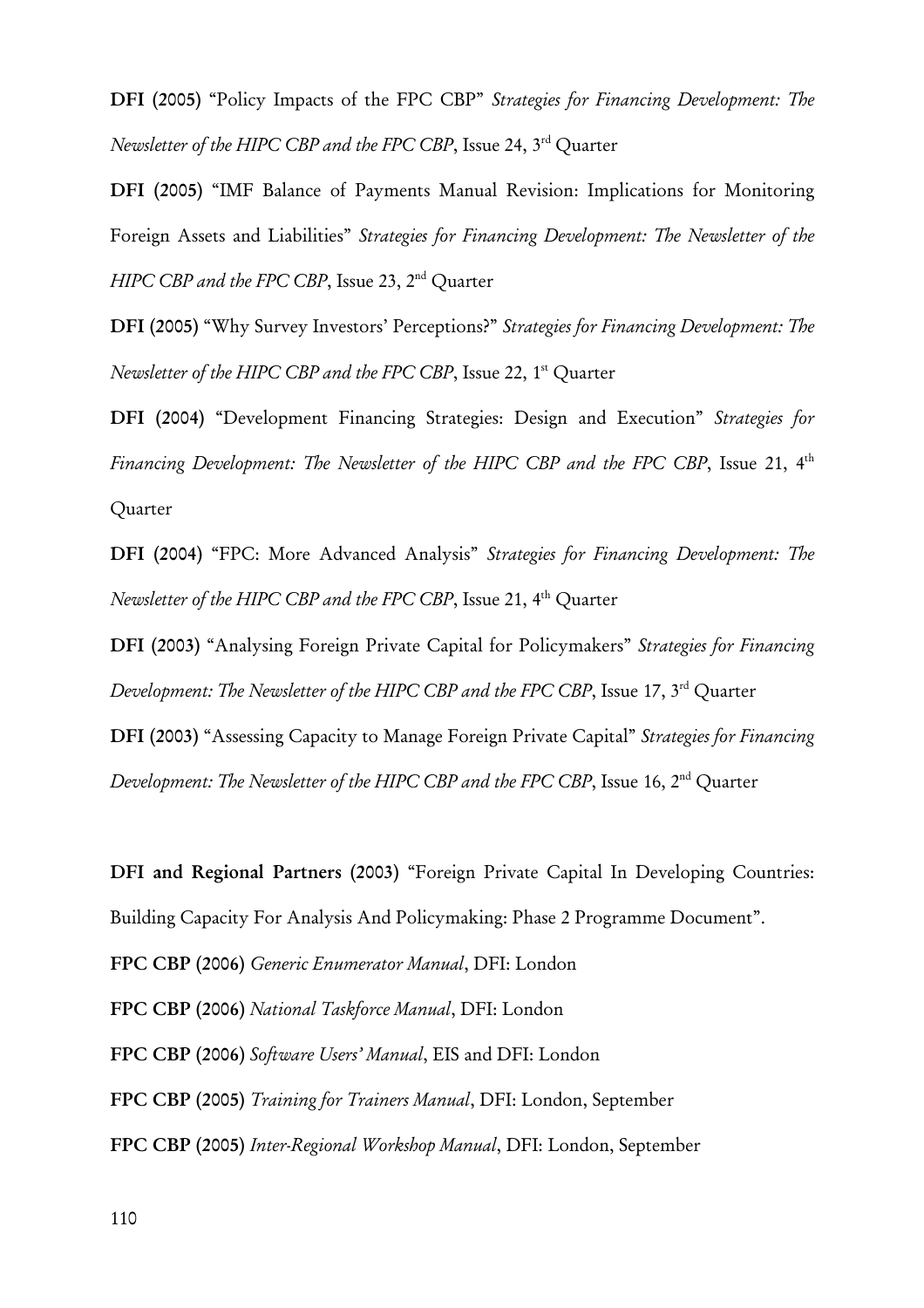MONITORING AND ANALYSING FOREIGN INVESTMENT: HOW TO BUILD SUSTAINABLE INSTITUTIONS FPC CBP (2004) *CEMLA Regional Workshop Manual*, DFI and CEMLA

FPC CBP (2004) *BCEAO and BEAC Regional Workshop Manual*, DFI, BCEAO and BEAC

FPC CBP (2004) "National FPC Management Capacity Assessment Guide", DFI: London, April

FPC CBP (2003) "FPC Management: Methodology of Country Capacity Assessments, DFI: London

FPC CBP (various years and countries) Reports for National Demand Assessment Missions, Opening Awareness and Training Workshops, Follow Up Missions, and Closing Results Dissemination Workshops

FPC CBP (various years) *Steering Committee Reports*

Global Reporting Initiative (2002) *Sustainability Reporting Guidelines on Economic, Environmental and Social Performance 2002*, Boston MA

Government of The Gambia (2002) *Foreign Private Capital Flows in the Gambia*, Banjul, August

Government of Ghana (2003) *Foreign Assets and Liabilities and Investor Perception in Ghana*, Accra, May

Government of Guyana (2002) *Private Capital Flows Study*, Georgetown

Government of Malawi Balance of Payments Committee (2003) *Survey on Balance of Payments and Investor Perception for the Years 2000 and 2001: Supervisors' and Enumerators' Manual*, Reserve Bank of Malawi, National Statistics Office, Malawi Investment Promotion Agency: Lilongwe and Zomba

Government of Malawi (2002), *Private Capital Stocks Survey*, Lilongwe, September

Government of Tanzania (2004), *Report on the Study of Foreign Private Capital Flows in Mainland Tanzania*, Dar es Salaam, December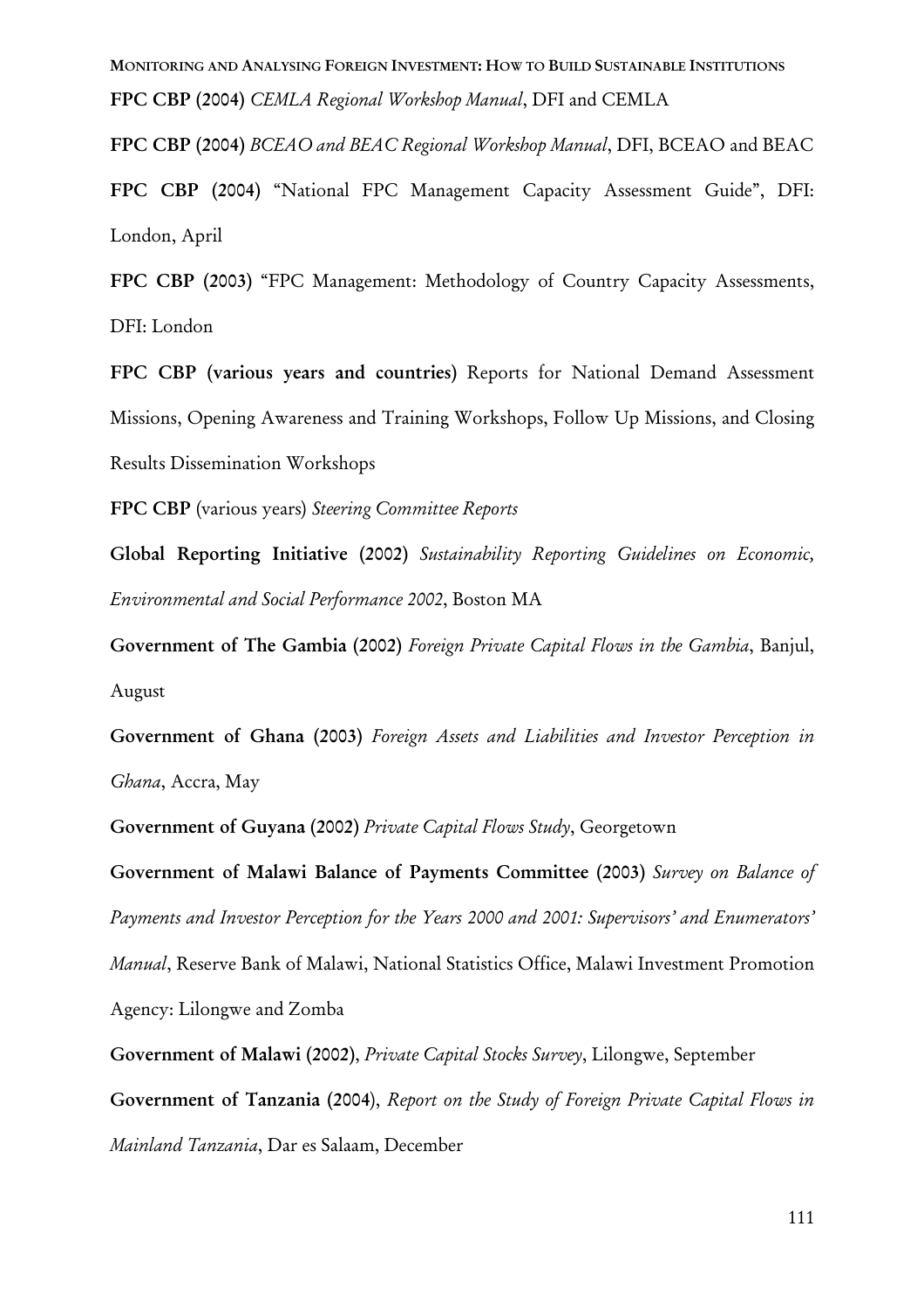Government of Tanzania (2001), *Report on the Study of Foreign Private Capital Flows in Mainland Tanzania*, Dar es Salaam, December

Central Bank of Trinidad & Tobago (2003) *Survey of Private Capital Flows*, Port au Spain, August

Government of Uganda (2002), *Private Capital Flows Survey 2001 Report*, Kampala, July

Government of Uganda (2002) Memorandum of Understanding Between Bank Of Uganda, Uganda Bureau Of Statistics, and Uganda Investment Authority

Government of Zambia (2003) *Foreign Assets and Liabilities and Investor Perception Survey Report*, Lusaka, October

Ibarra, R (2004) "Revision of BPM5", Presentation to the CEMLA Regional Workshop, September

IFC / World Bank *Equator Principles for Commercial Banks*, Washington DC

ILO (1998) *ILO Declaration on Fundamental Principles and Rights at Work*, Geneva

IMF (2005) "The Work of the IMF Committee on Balance of Payments Statistics", *Balance of Payments Newsletter* Vol.12, No.1, Statistics Department, IMF

IMF (2005) "Progress on the Work of Updating the BPM5", *Balance of Payments Newsletter* Vol.12, No.1, Statistics Department, IMF

IMF (2005) "Nicaragua: Report on the Observance of Standards and Codes—Data Module, Response by the Authorities, Detailed Assessments Using the Data Quality Assessment Framework", IMF Country Report No. 05/426, Washington DC, USA: International Monetary Fund, December

IMF (2005) "The Gambia: Report on the Observance of Standards and Codes—Data Module, Response by the Authorities, Detailed Assessments Using the Data Quality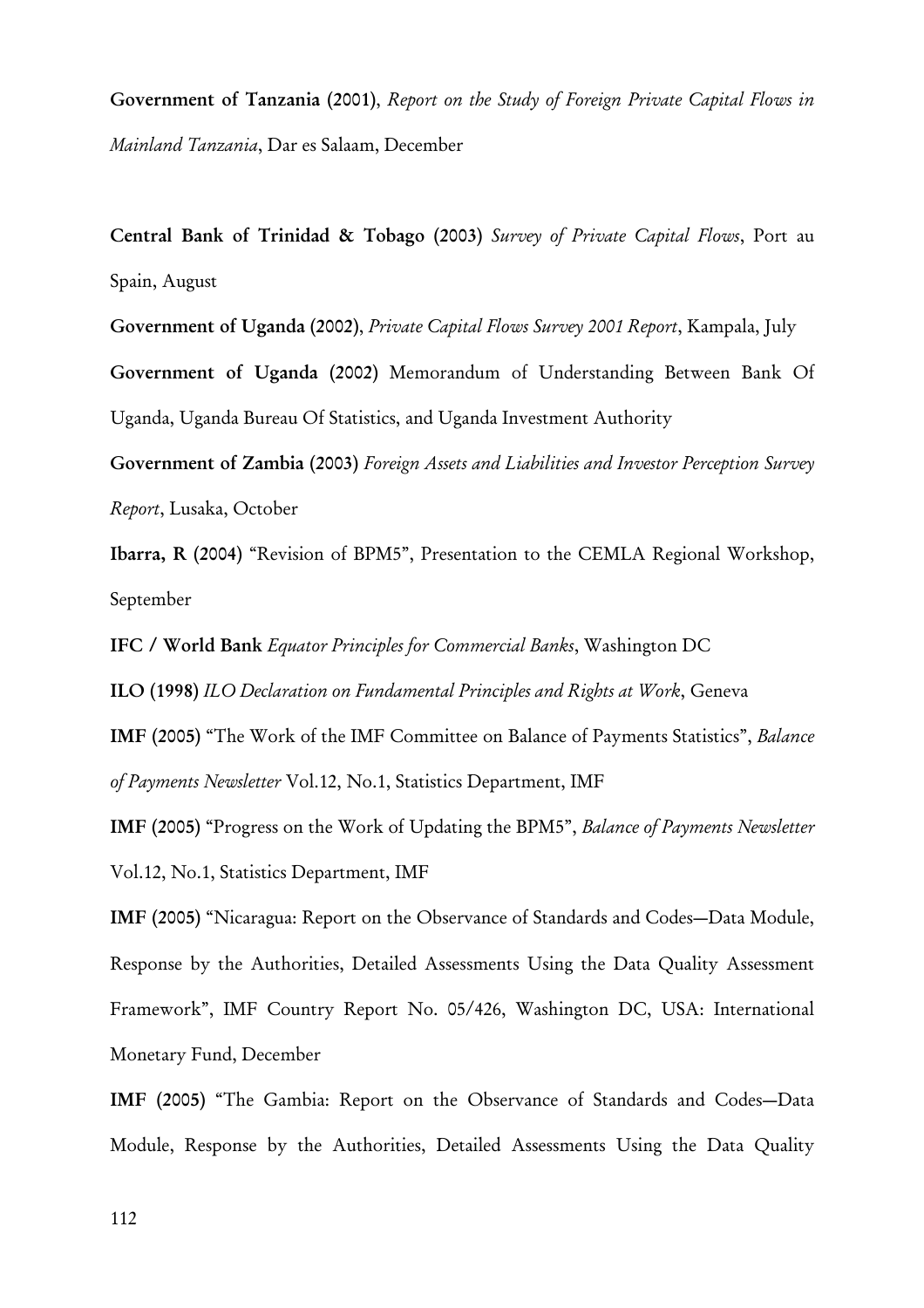MONITORING AND ANALYSING FOREIGN INVESTMENT: HOW TO BUILD SUSTAINABLE INSTITUTIONS Assessment Framework", IMF Country Report No. 05/421, Washington DC, USA: International Monetary Fund, November

IMF (2005) "Kenya: Report on the Observance of Standards and Codes—Data Module, Response by the Authorities, Detailed Assessments Using the Data Quality Assessment Framework", IMF Country Report No. 05/388, Washington DC, USA: International Monetary Fund, October

IMF (2005) "Republic of Mozambique: Report on the Observance of Standards and Codes —

Data Module — Update", Country Report No. 05/278, Washington DC, USA: International Monetary Fund, August

IMF (2005) "Tanzania: Report on the Observance of Standards and Codes—Data Module, Response by the Authorities, Detailed Assessments Using the Data Quality Assessment Framework", IMF Country Report No. 04/82, Washington DC, USA: International Monetary Fund, March

IMF (2005) "Malawi: Report on the Observance of Standards and Codes—Data Module, Response by the Authorities, Detailed Assessments Using the Data Quality Assessment Framework", IMF Country Report No. 05/60, Washington DC, USA: International Monetary Fund, February

IMF (2005) "Zambia: Report on the Observance of Standards and Codes—Data Module, Response by the Authorities, Detailed Assessments Using the Data Quality Assessment Framework", IMF Country Report No. 05/30, Washington DC, USA: International Monetary Fund, January

IMF (2004) "Revision of the Balance of Payments Manual, Fifth Edition (Annotated Outline)", IMF Statistics Department, April

113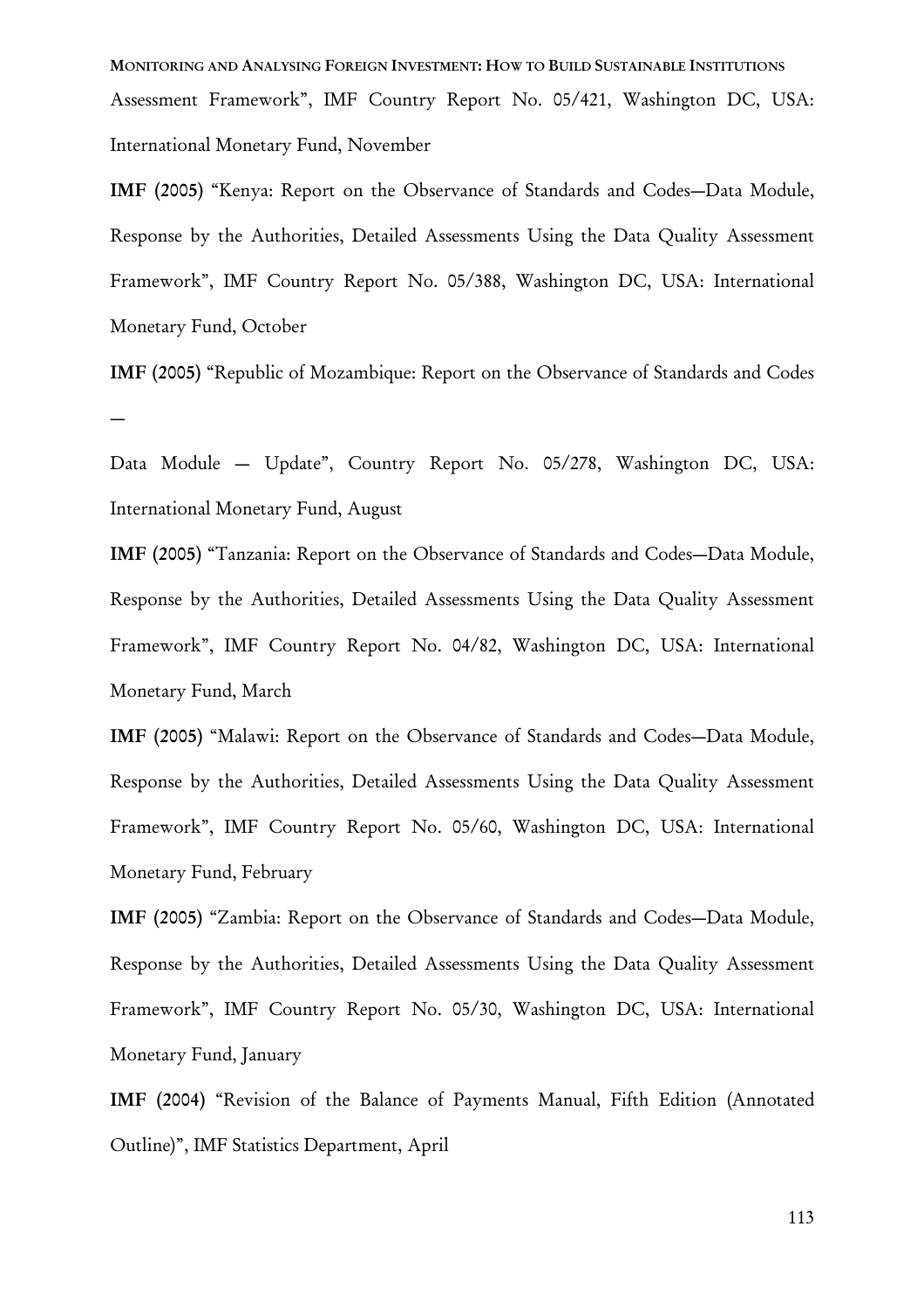IMF (2004) "Burkina Faso: Report on the Observance of Standards and Codes—Data Module, Response by the Authorities, and Detailed Assessment Using the Data Quality Assessment Framework", IMF Country Report No. 04/87, Washington DC, USA: International Monetary Fund, March

IMF (2003) "The General Data Dissemination System Document", Washington DC, USA: International Monetary Fund, November

IMF (2003) "Data Quality Assessment Framework — Generic Framework, Washington DC, USA: International Monetary Fund, July

IMF (2003) "Republic of Mozambique: Report on the Observance of Standards and Codes—Data Module, Response by the Authorities, Detailed Assessment Using the Data Quality Assessment Framework", IMF Country Report No. 03/71, Washington DC, USA: International Monetary Fund, March

IMF (2002) *International Investment Position: A Guide to Data Sources*, Washington DC, USA: International Monetary Fund

IMF (2002) "The Fund's Africa Capacity Building Initiative", April 23, Washington DC, USA: International Monetary Fund

IMF (1998) "The Special Data Dissemination Standard: Updated Guidance on the SDDS", Washington DC, USA: International Monetary Fund

IMF (1996) *Balance of Payments Textbook*, Washington DC, USA: International Monetary Fund

IMF (1996) "Guide to the Data Dissemination Standards", Provisional, Washington DC, USA: International Monetary Fund

IMF (1995) *Balance of Payments Compilation Guide*, Washington DC, USA: International Monetary Fund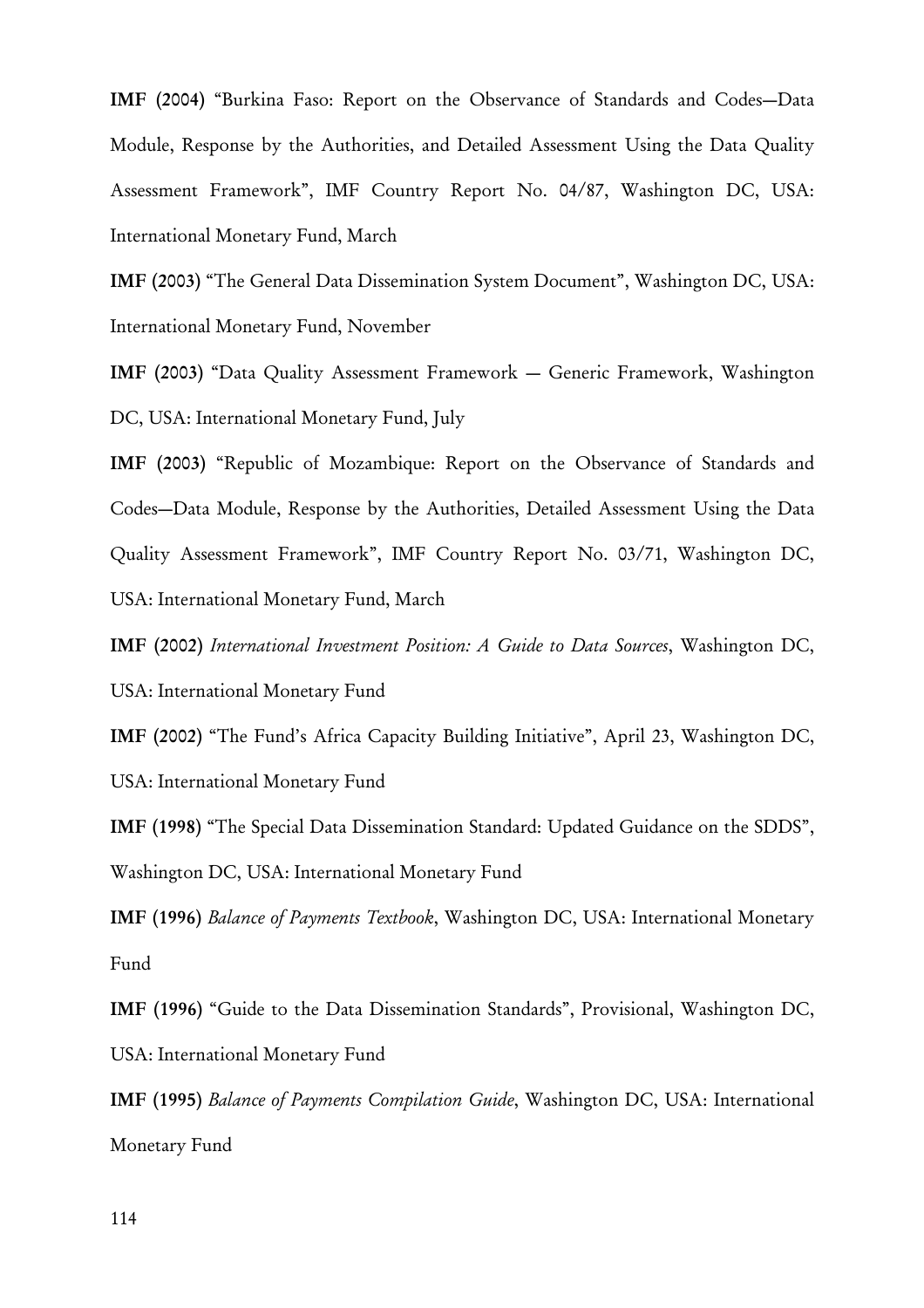MONITORING AND ANALYSING FOREIGN INVESTMENT: HOW TO BUILD SUSTAINABLE INSTITUTIONS IMF (1993) *Balance of Payments Manual*, 5<sup>th</sup> Edition, Washington DC, USA: International Monetary Fund

IMF *Balance of Payments Statistics Yearbook*, various issues, Washington DC, USA: International Monetary Fund

IMF *World Economic Outlook*, various issues, Washington DC, USA: International Monetary Fund

IMF Data Standards Bulletin Board for country GDDS metadata (http://dsbb.imf.org) IMF and OECD (2003) "Foreign Direct Investment Statistics: How Countries Measure FDI 2001" Washington DC, USA: International Monetary Fund

ISO (2002) *Environmental Management: The ISO 14000 Family of International Standards*, Geneva

Mallenbaker.net Corporate Social Responsibility News and Resources (http://www.mallenbaker.net)

Martin with Rose Innes and Rogers (2006) *Private Investment in Developing Countries: Lessons from Realit*y, FPC CBP Series Nº 2 (forthcoming)

Martin with Rose-Innes (2004) "Private Capital Flows To Low-Income Countries: Perception And Reality", Chapter 2 of *Canadian Development Report 2004*, Revised Version, DFI: London

Ministerio de Desarrollo Economico, Instituto Nacional de Estadistica, Banco Central de Bolivia, Confederacion de Empresarios Privados de Bolivia (2003), "Segundo Convenio Interinstitucional Para Encuestas de Inversion Extranjera Directa en Bolivia"

OECD (2006) *OECD Guidelines for Multinational Enterprises: OECD National Contact Points*, 31 March, Paris

OECD (2004) *OECD Principles of Corporate Governance*, Paris